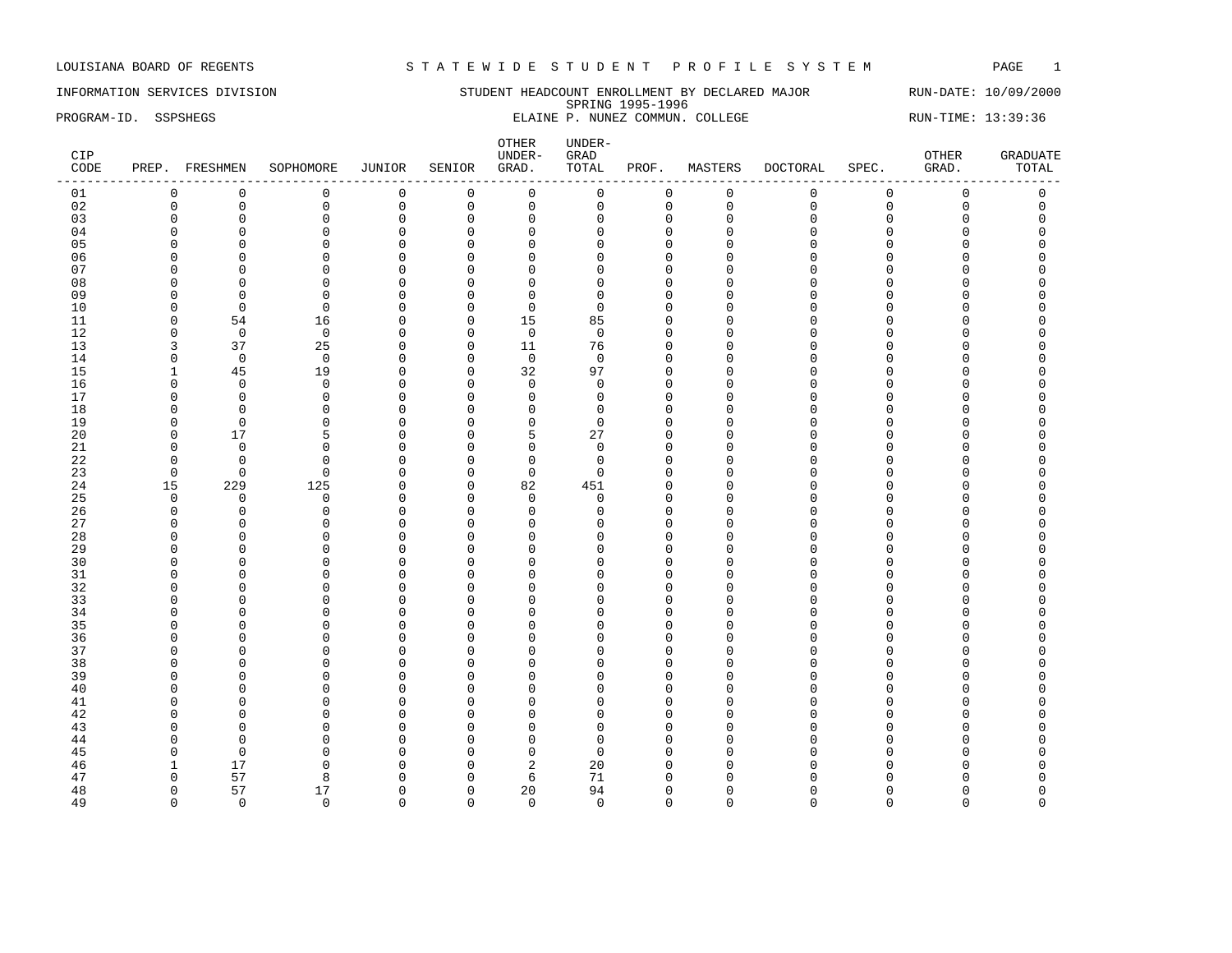### INFORMATION SERVICES DIVISION STUDENT HEADCOUNT ENROLLMENT BY DECLARED MAJOR RUN-DATE: 10/09/2000 SPRING 1995-1996 PROGRAM-ID. SSPSHEGS **ELAINE P. NUNEZ COMMUN. COLLEGE RUN-TIME:** 13:39:36 OTHER UNDER-<br>UNDER- GRAD CIP UNDER- GRAD OTHER GRADUATE CODE PREP. FRESHMEN SOPHOMORE JUNIOR SENIOR GRAD. TOTAL PROF. MASTERS DOCTORAL SPEC. GRAD. TOTAL ------------------------------------------------------------------------------------------------------------------------------------ 50 0 0 0 0 0 0 0 0 0 0 0 0 0 51 4 75 17 0 0 20 116 0 0 0 0 0 0 52 1 122 89 0 0 54 266 0 0 0 0 0 0 TR 9 119 56 0 0 38 222 0 0 0 0 0 0 UN 3 468 58 0 0 37 566 0 0 0 0 0 0 ------- ------- ------- ------- ------- ------- ------- ------- ------- ------- ------- ------- ------- TOTAL 37 1,297 435 0 0 322 2,091 0 0 0 0 0 0 01 - AGRICULTURAL BUSINESS AND PRODUCTION 19 - HOME ECONOMICS 37 - PERSONAL AWARENESS AND SELF-IMPROVE. 02 - AGRICULTURAL SCIENCES 20 - VOCATIONAL HOME ECONOMICS 38 - PHILOSOPHY AND RELIGION 03 - CONSERVATION/RENEWABLE NATURAL RESOURCES21 - NOT IN USE AT THIS TIME 39 - THEOLOGICAL STUDIES/RELIGIOUS VOCAT. 04 - ARCHITECTURE AND RELATED PROGRAMS 22 - LAW AND LEGAL STUDIES 40 - PHYSICAL SCIENCES 05 - AREA, ETHNIC AND CULTURAL STUDIES 23 - ENGLISH LANGUAGE AND LITERATURE/LETTERS 41 - SCIENCE TECHNOLOGIES<br>06 - NOT IN USE AT THIS TIME 24 - LIBERAL ARTS/SCI, GEN STUDIES/HUMANITIES42 - PSYCHOLOGY 06 - NOT IN USE AT THIS TIME 24 - LIBERAL ARTS/SCI, GEN STUDIES/HUMANITIES42 - PSYCHOLOGY 07 - NOT IN USE AT THIS TIME  $25$  - LIBRARY SCIENCE  $43$  - PROTECTIVE SERVICES 08 - MARKETING OPERATIONS AND DISTRIBUTION 26 - BIOLOGICAL SCIENCES/LIFE SCIENCES 44 - PUBLIC ADMINISTRATION AND SERVICES 09 - COMMUNICATIONS 27 - MATHEMATICS 45 - SOCIAL SCIENCES AND HISTORY 10 - COMMUNICATION TECHNOLOGIES 28 - RESERVE OFFICERS TRAINING CORPS (ROTC) 46 - CONSTRUCTION TRADES 11 - COMPUTER AND INFORMATION SCIENCES 29 - MILITARY TECHNOLOGIES 47 - MECHANICS AND REPAIRERS 12 - PERSONAL AND MISCELLANEOUS SERVICES 30 - MULTI/INTERDISCIPLINARY STUDIES 48 - PRECISION PRODUCTION TRADES

13 - EDUCATION 31 - PARKS/RECREATION/LEISURE/FITNESS STUDIES49 - TRANSPORTATION/MATERIALS MOVING WORK. 14 - ENGINEERING 32 - BASIC SKILLS 50 - VISUAL AND PERFORMING ARTS 15 - ENGINEERING-RELATED TECHNOLOGIES 33 - CITIZENSHIP ACTIVITIES 51 - HEALTH PROFESSIONS AND RELATED SCI.

16 - FOREIGN LANGUAGES AND LITERATURES 34 - HEALTH-RELATED KNOWLEDGE AND SKILLS 52 - BUSINESS MGT. & ADMINISTRATIVE SERV. 17 - NOT IN USE AT THIS TIME 35 - INTERPERSONAL AND SOCIAL SKILLS TR - UNDERGRAD STUDENTS INTENDING TRANSFER 18 - NOT IN USE AT THIS TIME 36 - LEISURE AND RECREATIONAL ACTIVITIES UN - STUDENTS UNCOMMITTED TO A MAJOR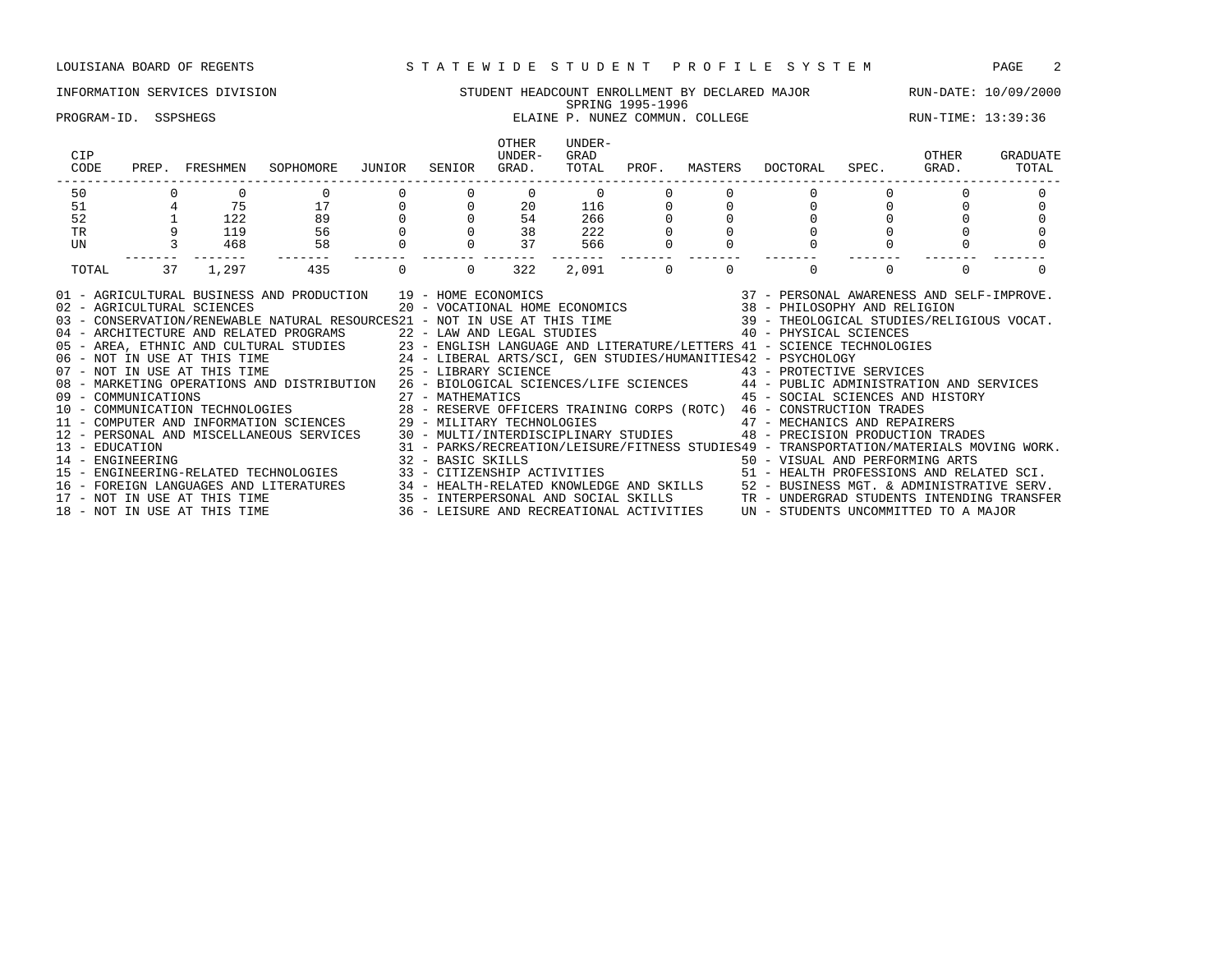INFORMATION SERVICES DIVISION SUNG STUDENT HEADCOUNT ENROLLMENT BY DECLARED MAJOR RUN-DATE: 10/09/2000<br>SPRING 1995-1996 SPRING 1995-1996 PROGRAM-ID. SSPSHEGS DELGADO COMMUNITY COLLEGE RUN-TIME: 13:39:36

| CIP<br>CODE |                | PREP. FRESHMEN | SOPHOMORE   | JUNIOR       | SENIOR         | OTHER<br>UNDER-<br>GRAD. | $UNDER-$<br>GRAD<br>TOTAL | PROF.        | MASTERS      | DOCTORAL    | SPEC.       | OTHER<br>GRAD.      | <b>GRADUATE</b><br>TOTAL |
|-------------|----------------|----------------|-------------|--------------|----------------|--------------------------|---------------------------|--------------|--------------|-------------|-------------|---------------------|--------------------------|
| 01          | 0              | $\mathbf 0$    | $\mathbf 0$ | 0            | $\mathbf 0$    | $\mathsf 0$              | $\mathsf 0$               | $\mathbf 0$  | $\mathsf 0$  | $\mathbf 0$ | $\mathbf 0$ | $\mathsf 0$         | $\mathsf 0$              |
| 02          | $\mathbf 0$    | $\mathbf 0$    | $\mathbb O$ | $\mathsf 0$  | $\mathsf 0$    | $\mathbf 0$              | $\mathbf 0$               | 0            | $\mathbf 0$  | $\Omega$    | $\Omega$    | $\mathsf{O}\xspace$ | $\mathbf 0$              |
| 03          | $\mathbf 0$    | $\mathbf 0$    | $\mathbf 0$ | $\mathbf 0$  | $\mathbf 0$    | $\mathbf 0$              | $\mathbf 0$               | $\mathbf{0}$ | $\mathbf 0$  | $\Omega$    | $\mathbf 0$ | $\mathbf 0$         | $\Omega$                 |
| 04          | $\Omega$       | 53             | 18          | $\mathsf 0$  | $\mathbf 0$    | 46                       | 117                       | $\mathbf 0$  | $\Omega$     | $\cap$      | $\Omega$    | $\Omega$            | $\Omega$                 |
| 05          | ∩              | $\Omega$       | $\Omega$    | $\Omega$     | $\Omega$       | $\mathbf 0$              | $\Omega$                  | $\Omega$     | $\Omega$     |             | $\cap$      | O                   |                          |
| 06          | <sup>0</sup>   | $\Omega$       | $\Omega$    | $\mathbf 0$  | $\Omega$       | $\mathbf 0$              | $\Omega$                  | $\Omega$     | n            | $\cap$      | C           | O                   |                          |
| 07          | <sup>0</sup>   | $\Omega$       | $\Omega$    | $\mathsf 0$  | 0              | $\mathbf 0$              | $\Omega$                  | $\Omega$     | ∩            |             |             | O                   |                          |
| 08          | $\Omega$       | $\mathbf 0$    | $\Omega$    | $\mathbf 0$  | $\mathbf 0$    | $\mathbf 0$              | $\Omega$                  | $\Omega$     |              |             | $\cap$      | O                   |                          |
| 09          | $\Omega$       | 48             | 27          | $\mathbf 0$  | $\mathbf 0$    | 13                       | 88                        | $\cap$       | ∩            |             | U           | U                   |                          |
| 10          | $\Omega$       | $\overline{0}$ | $\mathbf 0$ | $\mathbf{0}$ | $\mathbf 0$    | $\mathbf 0$              | $\Omega$                  | $\Omega$     | ∩            |             |             | O                   |                          |
| 11          | 2              | 330            | 115         | $\mathbf{0}$ | $\mathsf 0$    | 126                      | 573                       | $\Omega$     |              |             | $\cap$      | O                   |                          |
| 12          | 0              | 55             | 18          | $\mathbf 0$  | $\mathbf 0$    | 37                       | 110                       | $\Omega$     | ∩            |             |             | O                   |                          |
| 13          | $\mathbf{1}$   | 334            | 176         | 0            | $\mathbf 0$    | 116                      | 627                       | $\Omega$     | $\Omega$     |             | C           | O                   |                          |
|             | $\mathbf 0$    | $\mathbf 0$    | $\mathbf 0$ |              |                | $\mathbf 0$              | $\mathbf 0$               | $\Omega$     | $\cap$       |             | $\cap$      | O                   |                          |
| 14          |                |                |             | $\mathbf 0$  | $\mathbf 0$    |                          |                           | $\cap$       | ∩            |             |             | U                   |                          |
| 15          | $\mathbf{1}$   | 226            | 95          | $\Omega$     | $\overline{0}$ | 141                      | 463                       |              |              |             |             |                     |                          |
| 16          | $\Omega$       | $\mathbf 0$    | $\mathbf 0$ | $\mathbf{0}$ | $\mathbf 0$    | $\mathbf 0$              | $\mathbf 0$               | $\Omega$     |              |             | C           | O                   |                          |
| 17          | $\Omega$       | $\mathbf 0$    | $\Omega$    | $\mathbf 0$  | 0              | $\mathsf 0$              | 0                         | $\Omega$     | ∩            |             |             | O                   |                          |
| 18          | $\Omega$       | $\mathbf 0$    | $\Omega$    | $\mathbf 0$  | $\Omega$       | $\mathbf 0$              | $\Omega$                  | $\Omega$     |              |             | U           | O                   |                          |
| 19          | $\Omega$       | 29             | 25          | $\mathbf{0}$ | $\mathbf 0$    | 25                       | 79                        | $\Omega$     | $\cap$       |             |             | O                   |                          |
| 20          |                | 70             | 34          | $\mathbf{0}$ | $\mathbf 0$    | 75                       | 180                       | $\Omega$     | $\cap$       |             |             | U                   |                          |
| 21          | $\Omega$       | $\mathbf 0$    | $\mathbf 0$ | $\mathbf 0$  | $\mathbf 0$    | $\mathbf 0$              | 0                         | $\Omega$     | $\cap$       | $\cap$      | $\cap$      | O                   |                          |
| 22          | <sup>0</sup>   | $\Omega$       | $\Omega$    | $\mathbf 0$  | 0              | $\mathbf 0$              | $\Omega$                  | $\Omega$     | ∩            |             |             | O                   |                          |
| 23          | $\Omega$       | $\mathbf 0$    | $\mathbf 0$ | $\mathbf 0$  | $\mathsf 0$    | $\mathbf 0$              | $\Omega$                  | $\Omega$     |              |             |             | O                   |                          |
| 24          | $\Omega$       | 885            | 355         | $\mathbf 0$  | $\mathbf 0$    | 281                      | 1,521                     | $\Omega$     | $\cap$       |             | $\cap$      | O                   |                          |
| 25          | ∩              | $\Omega$       | $\Omega$    | $\Omega$     | $\Omega$       | 0                        | $\Omega$                  | $\Omega$     | ∩            |             |             | U                   |                          |
| 26          | $\Omega$       | $\mathbf 0$    | $\mathbf 0$ | $\mathbf{0}$ | $\mathbf 0$    | $\mathbf 0$              | $\Omega$                  | $\Omega$     |              |             | C           | O                   |                          |
| 27          | $\Omega$       | $\Omega$       | $\Omega$    | $\mathbf{0}$ | 0              | $\mathbf 0$              | U                         | $\Omega$     | Λ            |             | C           | O                   |                          |
| 28          | ∩              | $\Omega$       | $\Omega$    | $\mathbf{0}$ | $\Omega$       | $\mathbf 0$              | ∩                         | ∩            |              |             |             | O                   |                          |
| 29          | $\Omega$       | $\overline{0}$ | 0           | $\mathbf{0}$ | $\mathbf 0$    | $\mathbf 0$              | $\Omega$                  | $\Omega$     | Λ            |             |             | O                   |                          |
| 30          | $\Omega$       | 132            | 60          | $\mathbf{0}$ | $\mathbf 0$    | 62                       | 254                       | $\cap$       | ∩            |             |             | U                   |                          |
| 31          | <sup>0</sup>   | $\mathbf 0$    | $\Omega$    | $\mathbf{0}$ | $\Omega$       | $\mathbf 0$              | $\Omega$                  | $\Omega$     |              |             | C           | O                   |                          |
| 32          |                | $\Omega$       | $\Omega$    | $\mathbf{0}$ | $\Omega$       | $\Omega$                 | $\cap$                    | $\Omega$     | ∩            |             |             | U                   |                          |
| 33          | ∩              | $\overline{0}$ | $\Omega$    | $\mathbf{0}$ | $\Omega$       | $\mathbf 0$              |                           | $\Omega$     |              |             |             | O                   |                          |
| 34          | $\cap$         | $\mathbf 0$    | $\Omega$    | $\mathbf{0}$ | $\Omega$       | $\mathbf 0$              | U                         | $\Omega$     | U            |             |             | O                   |                          |
| 35          | n              | $\Omega$       | $\Omega$    | $\Omega$     | $\Omega$       | $\Omega$                 |                           | $\cap$       | ∩            |             | U           | U                   |                          |
| 36          |                | $\Omega$       | $\Omega$    | $\mathbf{0}$ | $\Omega$       | $\mathbf 0$              |                           | $\Omega$     |              |             | C           | O                   |                          |
| 37          |                | $\Omega$       | $\Omega$    | $\mathbf{0}$ | $\Omega$       | $\Omega$                 |                           | $\Omega$     |              |             |             | $\Omega$            |                          |
| 38          | ∩              | $\Omega$       | $\Omega$    | $\mathbf{0}$ | $\Omega$       | $\Omega$                 | ∩                         | ∩            |              |             |             | O                   |                          |
| 39          | $\Omega$       | $\overline{0}$ | $\mathbf 0$ | $\mathbf 0$  | $\mathbf 0$    | $\mathbf{0}$             | O                         | $\Omega$     | $\cap$       |             |             | 0                   |                          |
| 40          | $\Omega$       | $\overline{0}$ | $\Omega$    | $\mathbf{0}$ | $\mathbf 0$    | $\Omega$                 |                           | $\cap$       | $\cap$       |             |             | U                   |                          |
| 41          | n              | $\Omega$       | $\Omega$    | $\mathbf{0}$ | 0              | $\Omega$                 | n                         | $\Omega$     | ∩            |             | U           | U                   |                          |
| 42          | $\Omega$       | $\mathbf 0$    | $\mathbf 0$ | $\mathbf{0}$ | $\mathbf 0$    | $\mathbf 0$              | $\Omega$                  | $\Omega$     | <sup>0</sup> |             |             | O                   |                          |
| 43          | $\overline{2}$ | 275            | 157         | $\mathbf 0$  | $\mathsf 0$    | 123                      | 557                       | $\Omega$     | n            |             |             | O                   |                          |
| 44          | $\Omega$       | $\mathbf 0$    | $\mathbf 0$ | $\mathbf 0$  | $\mathbf 0$    | $\mathbf 0$              | $\Omega$                  | $\Omega$     |              |             |             | O                   |                          |
| 45          | $\Omega$       | $\overline{0}$ | $\Omega$    | $\Omega$     | $\Omega$       | $\mathbf 0$              | $\Omega$                  | $\Omega$     | ∩            |             |             | U                   |                          |
| 46          | $\Omega$       | 26             | 8           | $\mathbf{0}$ | $\mathbf 0$    | 5                        | 39                        | $\Omega$     |              |             |             | O                   |                          |
| 47          | $\Omega$       | 170            | 72          | $\mathbf 0$  | 0              | 75                       | 317                       | $\Omega$     |              |             |             | U                   |                          |
| 48          | $\Omega$       | 104            | 56          | $\mathbf{0}$ | $\mathbf 0$    | 56                       | 216                       | $\Omega$     | U            |             |             | O                   | $\Omega$                 |
| 49          | $\Omega$       | $\Omega$       | $\Omega$    | $\Omega$     | $\Omega$       | $\mathbf 0$              | $\Omega$                  | $\Omega$     | $\Omega$     | $\Omega$    | $\Omega$    | $\Omega$            | $\Omega$                 |
|             |                |                |             |              |                |                          |                           |              |              |             |             |                     |                          |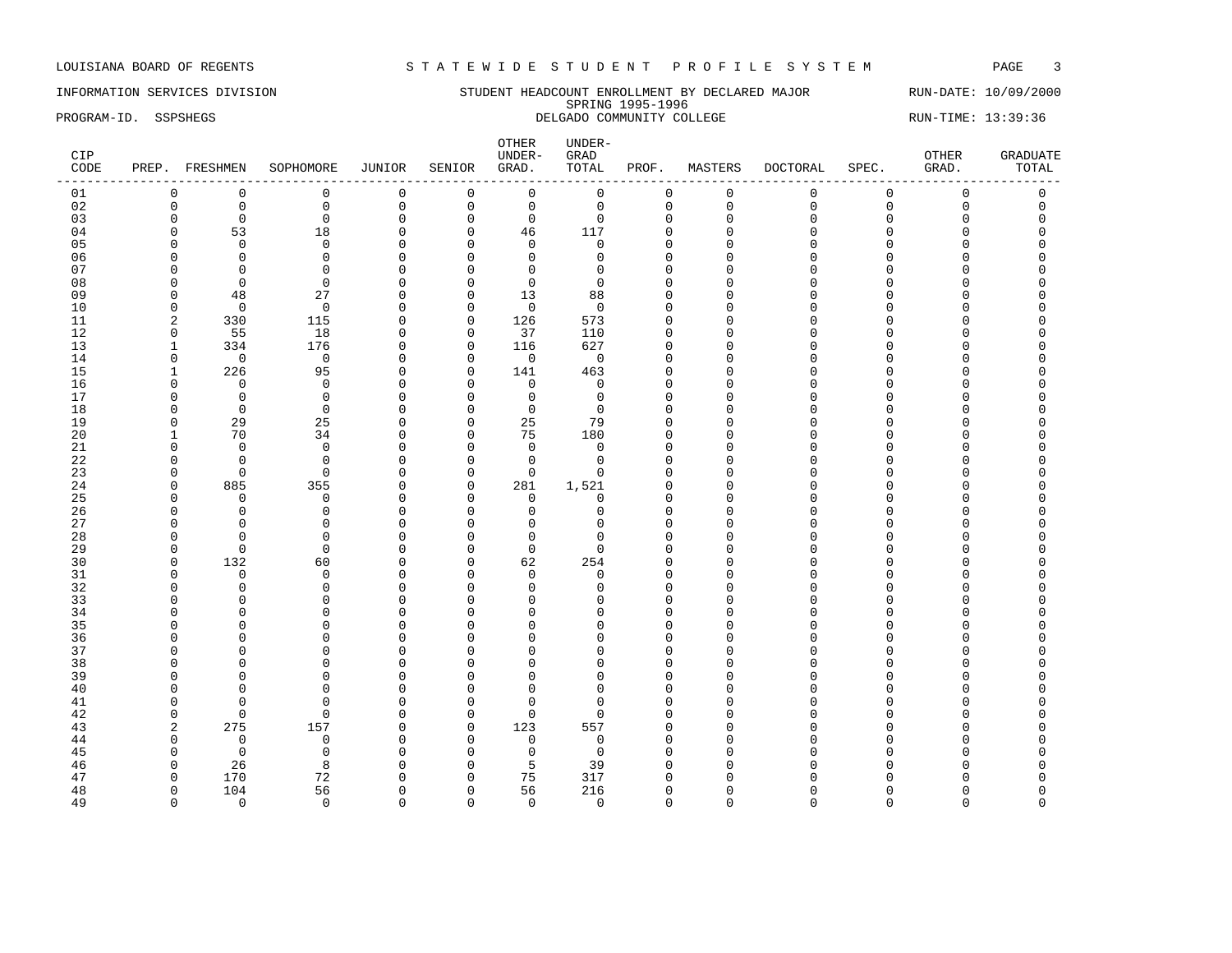# INFORMATION SERVICES DIVISION SUNG STUDENT HEADCOUNT ENROLLMENT BY DECLARED MAJOR RUN-DATE: 10/09/2000<br>SPRING 1995-1996 SPRING 1995-1996

### PROGRAM-ID. SSPSHEGS DELGADO COMMUNITY COLLEGE RUN-TIME: 13:39:36

| CIP<br>CODE    |     | PREP. FRESHMEN             | SOPHOMORE                                                                                                                                                                                                                                                                                                                                                                                                                                                                                                                                                                                                                                                                                                                                                                                                                                                                                                                                                                                                                                                                                                                                                                                                                                                                      | JUNIOR | SENIOR               | OTHER<br>UNDER-<br>GRAD.                | UNDER-<br>GRAD<br>TOTAL | PROF.                                                                            | MASTERS  | DOCTORAL SPEC.                                                                                                              | OTHER<br>GRAD. | GRADUATE<br>TOTAL |
|----------------|-----|----------------------------|--------------------------------------------------------------------------------------------------------------------------------------------------------------------------------------------------------------------------------------------------------------------------------------------------------------------------------------------------------------------------------------------------------------------------------------------------------------------------------------------------------------------------------------------------------------------------------------------------------------------------------------------------------------------------------------------------------------------------------------------------------------------------------------------------------------------------------------------------------------------------------------------------------------------------------------------------------------------------------------------------------------------------------------------------------------------------------------------------------------------------------------------------------------------------------------------------------------------------------------------------------------------------------|--------|----------------------|-----------------------------------------|-------------------------|----------------------------------------------------------------------------------|----------|-----------------------------------------------------------------------------------------------------------------------------|----------------|-------------------|
| 50             |     |                            | $\begin{array}{cccccc} 0 & & 172 & & 104 & & 0 \\ 7 & & 2\, , 304 & & 1\, , 244 & & 0 \\ 0 & & 844 & & 484 & & 0 \\ 0 & & 0 & & 0 & & 0 \\ 161 & & 1\, , 166 & & 302 & & 0 \end{array}$                                                                                                                                                                                                                                                                                                                                                                                                                                                                                                                                                                                                                                                                                                                                                                                                                                                                                                                                                                                                                                                                                        |        |                      | $0$ 97                                  | 373                     |                                                                                  |          |                                                                                                                             |                |                   |
| 51             |     |                            |                                                                                                                                                                                                                                                                                                                                                                                                                                                                                                                                                                                                                                                                                                                                                                                                                                                                                                                                                                                                                                                                                                                                                                                                                                                                                |        |                      | $0 \quad 1,263$                         |                         |                                                                                  |          |                                                                                                                             |                |                   |
| 52             |     |                            |                                                                                                                                                                                                                                                                                                                                                                                                                                                                                                                                                                                                                                                                                                                                                                                                                                                                                                                                                                                                                                                                                                                                                                                                                                                                                |        |                      | $0 \t 353$                              |                         | $\begin{bmatrix} 1 & 0 & 0 \\ 0 & 0 & 0 \\ 1 & 0 & 0 \\ 0 & 0 & 0 \end{bmatrix}$ |          |                                                                                                                             |                |                   |
| TR             |     |                            |                                                                                                                                                                                                                                                                                                                                                                                                                                                                                                                                                                                                                                                                                                                                                                                                                                                                                                                                                                                                                                                                                                                                                                                                                                                                                |        |                      | $\begin{matrix} 0 & 0 & 0 \end{matrix}$ |                         |                                                                                  |          |                                                                                                                             |                |                   |
| UN             |     |                            | $\begin{matrix}&&&0\\1,166&&&302\end{matrix}$                                                                                                                                                                                                                                                                                                                                                                                                                                                                                                                                                                                                                                                                                                                                                                                                                                                                                                                                                                                                                                                                                                                                                                                                                                  |        |                      | $0$ 295                                 | 1,924                   |                                                                                  |          |                                                                                                                             |                |                   |
| TOTAL          | 175 |                            | 7,223 3,350                                                                                                                                                                                                                                                                                                                                                                                                                                                                                                                                                                                                                                                                                                                                                                                                                                                                                                                                                                                                                                                                                                                                                                                                                                                                    |        | $\Omega$<br>$\Omega$ | 3,189                                   | 13,937 0                |                                                                                  | $\Omega$ | $\Omega$                                                                                                                    | $\Omega$       |                   |
| 13 - EDUCATION |     | 02 - AGRICULTURAL SCIENCES | AND PRODUCTION $19$ - HOME ECONOMICS $20$ - VOCATIONAL HOME ECONOMICS $37$ - PERSONAL AWARENESS AND SELF-IMPROVE.<br>$38$ - PHILOSOPHY AND RELIGION<br>01 - AGRICULTURAL BUSINESS AND PRODUCTION 19 - HOME ECONOMICS<br>03 - CONSERVATION/RENEWABLE NATURAL RESOURCES21 - NOT IN USE AT THIS TIME 39 - THEOLOGICAL STUDIES/RELIGIOUS VOCAT.<br>- ARCHITECTURE AND RELATED PROGRAMS<br>05 - AREA, ETHNIC AND CULTURAL STUDIES<br>05 - AREA, ETHNIC AND CULTURAL STUDIES<br>06 - NOT IN USE AT THIS TIME<br>24 - LIBERAL ARTS/SCI, GEN STUDIES/HUMANITIES42 - PSYCHOLOGY<br>25 - LIBERAL<br>08 - MARKETING OPERATIONS AND DISTRIBUTION 26 - BIOLOGICAL SCIENCES/LIFE SCIENCES 44 - PUBLIC ADMINISTRATION AND SERVICES<br>09 - COMMUNICATIONS<br>10 - COMMUNICATIONS - CONDUNICATION DECHNOLOGIES<br>10 - COMMUNICATION TECHNOLOGIES 28 - RESERVE OFFICERS TRAINING CORPS (ROTC) 46 - CONSTRUCTION TRADES<br>11 - COMPUTER AND INFORMATION SCIENCES 29 - MILITARY<br>12 - PERSONAL AND MISCELLANEOUS SERVICES 30 - MULTI/INTERDISCIPLINARY STUDIES 48 - PRECISION PRODUCTION TRADES<br>- ENGINEERING ARTS - 32 - BASIC SKILLS - 50 - VISUAL AND PERFORMING ARTS<br>15 - ENGINEERING-RELATED TECHNOLOGIES - 33 - CITIZENSHIP ACTIVITIES - 51 - HEALTH PROFESSIONS AND RELATED SCI. |        |                      |                                         |                         |                                                                                  |          | 45 - SOCIAL SCIENCES AND HISTORY<br>31 - PARKS/RECREATION/LEISURE/FITNESS STUDIES49 - TRANSPORTATION/MATERIALS MOVING WORK. |                |                   |
|                |     |                            | 16 – FOREIGN LANGUAGES AND LITERATURES 24 – HEALTH-RELATED KNOWLEDGE AND SKILLS 25 – BUSINESS MGT. & ADMINISTRATIVE SERV.<br>17 – NOT IN USE AT THIS TIME 2008 25 – INTERPERSONAL AND SOCIAL SKILLS 25 – UNDERGRAD STUDENTS INTEN                                                                                                                                                                                                                                                                                                                                                                                                                                                                                                                                                                                                                                                                                                                                                                                                                                                                                                                                                                                                                                              |        |                      |                                         |                         |                                                                                  |          |                                                                                                                             |                |                   |
|                |     |                            |                                                                                                                                                                                                                                                                                                                                                                                                                                                                                                                                                                                                                                                                                                                                                                                                                                                                                                                                                                                                                                                                                                                                                                                                                                                                                |        |                      |                                         |                         |                                                                                  |          |                                                                                                                             |                |                   |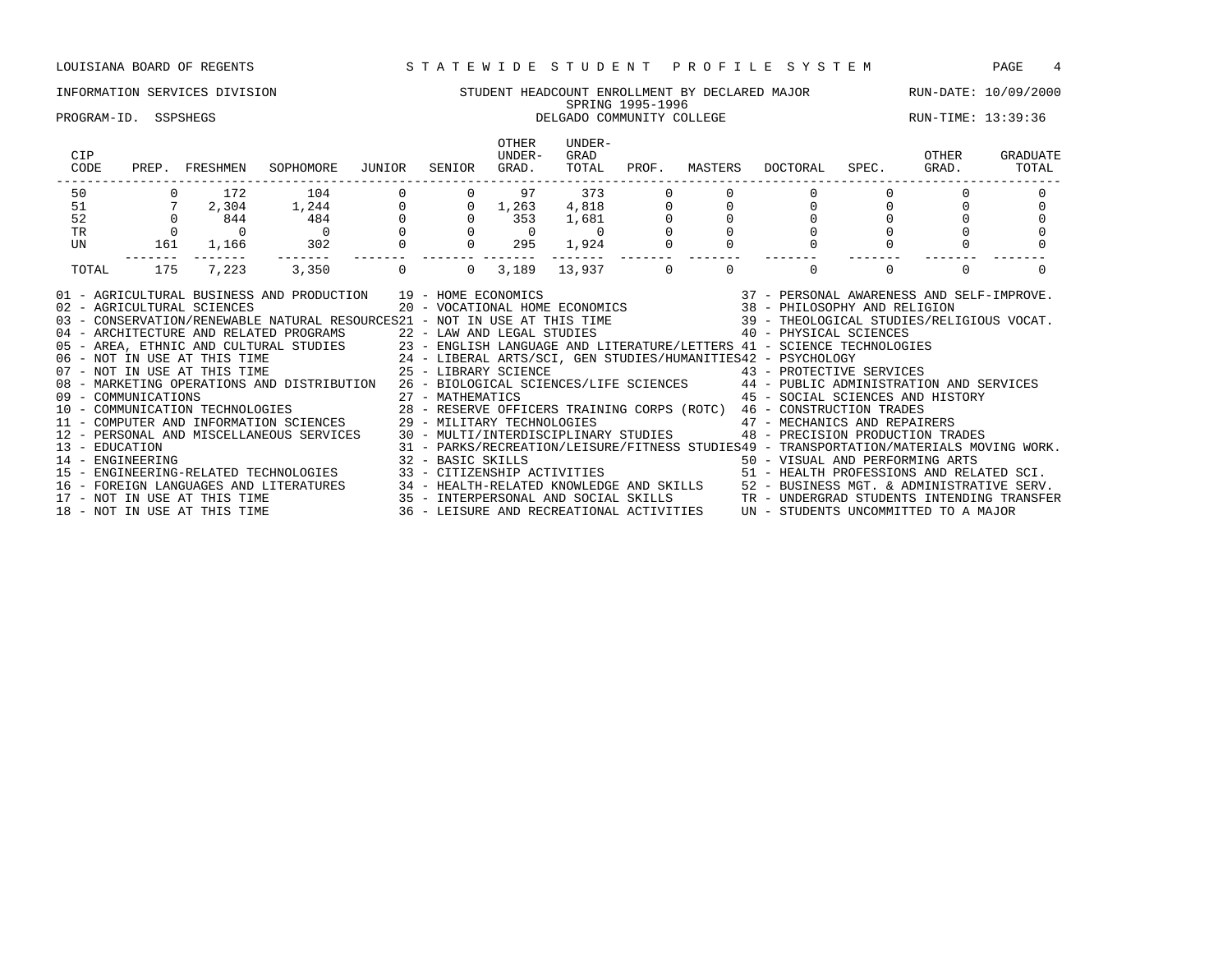### INFORMATION SERVICES DIVISION STUDENT HEADCOUNT ENROLLMENT BY DECLARED MAJOR RUN-DATE: 10/09/2000 SPRING 1995-1996 PROGRAM-ID. SSPSHEGS GRAMBLING STATE UNIVERSITY RUN-TIME: 13:39:36

| CIP<br>CODE |             | PREP. FRESHMEN | SOPHOMORE   | JUNIOR         | SENIOR      | OTHER<br>UNDER-<br>GRAD. | UNDER-<br>GRAD<br>TOTAL | PROF.        | MASTERS     | DOCTORAL    | SPEC.    | OTHER<br>GRAD. | <b>GRADUATE</b><br>TOTAL |
|-------------|-------------|----------------|-------------|----------------|-------------|--------------------------|-------------------------|--------------|-------------|-------------|----------|----------------|--------------------------|
| 01          | $\mathbf 0$ | $\mathbf 0$    | $\mathbf 0$ | 0              | $\mathbf 0$ | 0                        | 0                       | 0            | $\mathbf 0$ | $\mathbf 0$ | 0        | $\mathsf 0$    | 0                        |
| 02          | $\mathbf 0$ | $\mathsf 0$    | $\mathbf 0$ | $\mathsf 0$    | $\mathbb O$ | $\mathsf 0$              | $\mathbf 0$             | $\mathbf 0$  | $\mathbf 0$ | $\mathbf 0$ | 0        | $\mathsf 0$    | $\mathbf 0$              |
| 03          | $\Omega$    | $\mathbf 0$    | $\Omega$    | $\mathbf 0$    | $\Omega$    | $\mathbf 0$              | $\Omega$                | $\mathbf 0$  | $\Omega$    | $\Omega$    | $\Omega$ | $\Omega$       | $\Omega$                 |
| 04          | $\Omega$    | $\mathbf 0$    | $\Omega$    | $\mathbf 0$    | $\Omega$    | $\mathbf 0$              | $\Omega$                | $\mathbf 0$  | $\Omega$    | $\Omega$    | $\Omega$ | $\Omega$       | $\Omega$                 |
| 05          | $\Omega$    | $\mathbf 0$    | $\Omega$    | $\mathsf 0$    | $\Omega$    | $\mathbf 0$              | $\cap$                  | $\mathbf{0}$ | $\Omega$    | $\Omega$    | $\Omega$ | $\Omega$       | $\Omega$                 |
| 06          | $\Omega$    | $\mathbf 0$    | $\Omega$    | $\mathbf{0}$   | $\Omega$    | $\mathbf 0$              | $\cap$                  | $\mathbf{0}$ | $\Omega$    | $\Omega$    | $\Omega$ | $\Omega$       | $\Omega$                 |
| 07          | $\Omega$    | $\mathbf 0$    | $\Omega$    | $\mathbf{0}$   | $\Omega$    | 0                        | $\Omega$                | $\mathbf 0$  | $\cap$      | $\cap$      | C        | $\Omega$       | $\cap$                   |
| 08          | n           | $\Omega$       | $\Omega$    | $\Omega$       | $\Omega$    | $\mathbf 0$              | $\Omega$                | $\Omega$     | $\Omega$    | ∩           | n        | $\cap$         | U                        |
| 09          | $\Omega$    | 57             | 59          | 50             | 97          | $\mathbf 0$              | 263                     | $\Omega$     | $\Omega$    | $\Omega$    | $\cap$   | $\Omega$       | $\Omega$                 |
| 10          | $\Omega$    | $\overline{0}$ | $\mathbf 0$ | $\overline{0}$ | $\Omega$    | $\mathbf 0$              | $\mathbf 0$             | $\mathbf 0$  | ∩           | $\Omega$    | U        | $\Omega$       | $\Omega$                 |
| 11          | $\Omega$    | 128            | 101         | 86             | 144         | $\mathbf{1}$             | 460                     | $\mathbf{0}$ | $\Omega$    | $\Omega$    | C        | $\Omega$       | $\Omega$                 |
| 12          | $\Omega$    | $\mathbf 0$    | $\mathbf 0$ | $\mathbf 0$    | $\mathbf 0$ | $\mathbf 0$              | $\mathbf 0$             | $\mathbf 0$  | $\Omega$    | $\Omega$    | U        | 0              | $\Omega$                 |
| 13          | $\Omega$    | 210            | 182         | 133            | 186         | $\mathbf 0$              | 711                     | $\Omega$     | 127         | 133         | U        | $\Omega$       | 260                      |
| 14          | $\Omega$    | $\mathbf 0$    | $\mathbf 0$ | $\overline{0}$ | $\mathbf 0$ | $\mathbf 0$              | $\mathbf 0$             | $\mathbf 0$  | $\mathbf 0$ | $\mathbf 0$ | $\Omega$ | $\mathbf 0$    | 0                        |
| 15          | $\Omega$    | 70             | 59          | 42             | 69          | $\mathbf 0$              | 240                     | $\mathbf 0$  | $\Omega$    | $\Omega$    | $\cap$   | $\Omega$       | $\Omega$                 |
| 16          | ∩           | 1              | $\Omega$    | $\mathbf{1}$   | 1           | $\mathbf 0$              | 3                       | $\Omega$     | $\Omega$    | $\cap$      | U        | $\Omega$       | $\Omega$                 |
| 17          | $\Omega$    | $\mathbf{0}$   | $\Omega$    | 0              | $\Omega$    | $\mathbf 0$              | $\Omega$                | $\mathbf 0$  | $\cap$      | $\cap$      | U        | $\Omega$       | $\cap$                   |
| 18          | ∩           | $\mathbf 0$    | $\Omega$    | $\mathsf 0$    | $\Omega$    | $\mathbf 0$              | $\mathbf 0$             | $\mathbf 0$  | $\Omega$    | ∩           | n        | $\Omega$       | $\cap$                   |
| 19          | $\Omega$    | $\sqrt{2}$     | $\Omega$    | $\,1$          | 12          | $\mathbf 0$              | 15                      | $\mathbf{0}$ | $\Omega$    | $\Omega$    | C        | $\Omega$       | $\cap$                   |
| 20          | $\Omega$    | $\overline{2}$ | 1           | 2              | 4           | $\mathbf{1}$             | 10                      | $\mathbf{0}$ | $\Omega$    | $\Omega$    |          | $\Omega$       | $\Omega$                 |
| 21          | ∩           | $\overline{0}$ | $\mathbf 0$ | $\mathsf 0$    | $\mathbf 0$ | $\mathbf 0$              | $\overline{0}$          | $\Omega$     | ∩           | $\cap$      | U        | $\Omega$       | $\cap$                   |
| 22          | $\Omega$    | 36             | 27          | 28             | 23          | $\mathbf 0$              | 114                     | $\mathbf 0$  | $\Omega$    | $\Omega$    |          | $\Omega$       | $\Omega$                 |
| 23          | $\Omega$    | 12             | 5           | 12             | 14          | $\mathbf 0$              | 43                      | $\mathbf{0}$ | $\Omega$    | $\cap$      | U        | $\Omega$       | $\mathbf 0$              |
| 24          | $\Omega$    | $\mathbf 0$    | $\mathbf 0$ | $\mathsf 0$    | $\mathbf 0$ | $\mathbf 0$              | $\mathbf 0$             | $\mathbf{0}$ | 14          | $\cap$      | U        | $\mathbf 0$    | 14                       |
| 25          | $\Omega$    | $\mathbf 0$    | $\Omega$    | $\overline{0}$ | $\Omega$    | $\mathbf 0$              | $\Omega$                | $\mathbf 0$  | $\Omega$    | O           | U        | $\Omega$       | 0                        |
| 26          | $\Omega$    | 78             | 66          | 70             | 111         | $\mathbf{1}$             | 326                     | $\Omega$     | $\Omega$    | $\cap$      | U        | $\Omega$       | $\Omega$                 |
| 27          | $\Omega$    | 5              | 6           | 4              | 10          | 0                        | 25                      | $\mathbf{0}$ | $\Omega$    | $\Omega$    |          | $\Omega$       | $\Omega$                 |
| 28          | $\Omega$    | $\mathbf 0$    | $\mathbf 0$ | $\mathbf 0$    | $\mathbf 0$ | $\mathbf 0$              | $\Omega$                | $\mathbf{0}$ | $\Omega$    | $\Omega$    | C        | $\Omega$       | $\Omega$                 |
| 29          | n           | $\Omega$       | $\Omega$    | $\mathbf 0$    | $\Omega$    | $\mathbf 0$              | $\Omega$                | $\Omega$     | $\Omega$    | ∩           | U        | $\Omega$       | $\Omega$                 |
| 30          | $\Omega$    | $\Omega$       | $\Omega$    | $\Omega$       | $\Omega$    | $\mathbf 0$              | $\Omega$                | $\Omega$     | $\Omega$    | $\cap$      | U        | $\Omega$       | $\Omega$                 |
| 31          | $\Omega$    | 59             | 56          | 45             | 87          | $\mathbf 0$              | 247                     | $\mathbf{0}$ | 25          | $\Omega$    | C        | 0              | 25                       |
| 32          | $\Omega$    | $\mathbf 0$    | $\Omega$    | $\mathbf 0$    | $\Omega$    | $\mathbf 0$              | 0                       | $\mathbf 0$  | $\Omega$    | $\Omega$    | U        | $\Omega$       | $\mathbf 0$              |
| 33          | $\Omega$    | $\mathbf 0$    | $\Omega$    | $\mathbf 0$    | $\Omega$    | $\mathbf 0$              | $\Omega$                | $\Omega$     | $\Omega$    | $\Omega$    | C        | $\Omega$       | $\Omega$                 |
| 34          | n           | 0              | $\Omega$    | $\mathbf 0$    | $\Omega$    | $\mathbf 0$              | U                       | $\Omega$     | $\cap$      | ∩           | U        | $\Omega$       | $\cap$                   |
| 35          |             | $\Omega$       | $\Omega$    | $\Omega$       | $\Omega$    | $\Omega$                 | O                       | $\Omega$     | $\Omega$    | $\Omega$    | U        | $\Omega$       | $\cap$                   |
| 36          | $\Omega$    | $\mathbf 0$    | $\Omega$    | $\mathbf{0}$   | $\mathbf 0$ | $\mathbf 0$              | $\Omega$                | $\Omega$     | $\Omega$    | $\Omega$    |          | $\Omega$       | $\Omega$                 |
| 37          | $\Omega$    | $\mathbf 0$    | $\Omega$    | $\mathbf{0}$   | $\Omega$    | $\mathbf 0$              | $\Omega$                | $\mathbf 0$  | $\Omega$    | $\Omega$    | U        | $\Omega$       | $\Omega$                 |
| 38          | $\Omega$    | $\Omega$       | $\Omega$    | $\mathbf{0}$   | $\Omega$    | $\mathbf 0$              | $\cap$                  | $\Omega$     | $\Omega$    | $\cap$      |          | $\Omega$       | U                        |
| 39          | $\Omega$    | $\Omega$       | $\Omega$    | $\mathbf{0}$   | $\Omega$    | $\mathbf 0$              | $\Omega$                | $\mathbf 0$  | $\cap$      | $\cap$      |          | $\Omega$       | $\cap$                   |
| 40          | $\Omega$    | 13             | 15          | 14             | 20          | $\mathbf 0$              | 62                      | $\mathbf 0$  | $\Omega$    | ∩           | U        | $\Omega$       | $\Omega$                 |
| 41          | $\Omega$    | $\mathbf 0$    | $\Omega$    | $\overline{0}$ | $\mathbf 0$ | $\mathbf 0$              | $\Omega$                | $\Omega$     | $\Omega$    | $\Omega$    | C        | $\Omega$       | $\Omega$                 |
| 42          | $\Omega$    | 99             | 69          | 74             | 64          | 0                        | 306                     | 0            | $\Omega$    | ∩           | n        | $\Omega$       | 0                        |
| 43          | $\Omega$    | 186            | 117         | 115            | 159         | $\overline{2}$           | 579                     | $\mathbf{0}$ | 82          | $\cap$      | C        | $\mathbf 0$    | 82                       |
| 44          | $\Omega$    | 39             | 46          | 53             | 86          | $\mathbf{1}$             | 225                     | $\mathbf{0}$ | 201         | $\Omega$    |          | $\mathbf 0$    | 201                      |
| 45          | $\Omega$    | 89             | 40          | 42             | 79          | $\mathbf 0$              | 250                     | $\mathbf{0}$ | $\Omega$    | $\cap$      | U        | $\Omega$       | $\mathbf 0$              |
| 46          | $\Omega$    | $\Omega$       | $\Omega$    | $\mathbf 0$    | $\Omega$    | 0                        | $\mathbf 0$             | $\Omega$     | $\Omega$    | $\Omega$    |          | $\Omega$       | $\Omega$                 |
| 47          | n           | $\Omega$       | $\Omega$    | $\mathbf 0$    | $\Omega$    | $\Omega$                 | $\Omega$                | $\Omega$     |             | ∩           |          | U              | $\Omega$                 |
| 48          | $\Omega$    | 31             | 24          | 21             | 24          | $\mathbf 0$              | 100                     | $\Omega$     | n           | O           | U        | $\Omega$       | $\Omega$                 |
| 49          | $\Omega$    | $\Omega$       | $\Omega$    | $\Omega$       | $\Omega$    | $\Omega$                 | $\Omega$                | $\Omega$     | $\Omega$    | $\Omega$    | $\Omega$ | $\Omega$       | $\Omega$                 |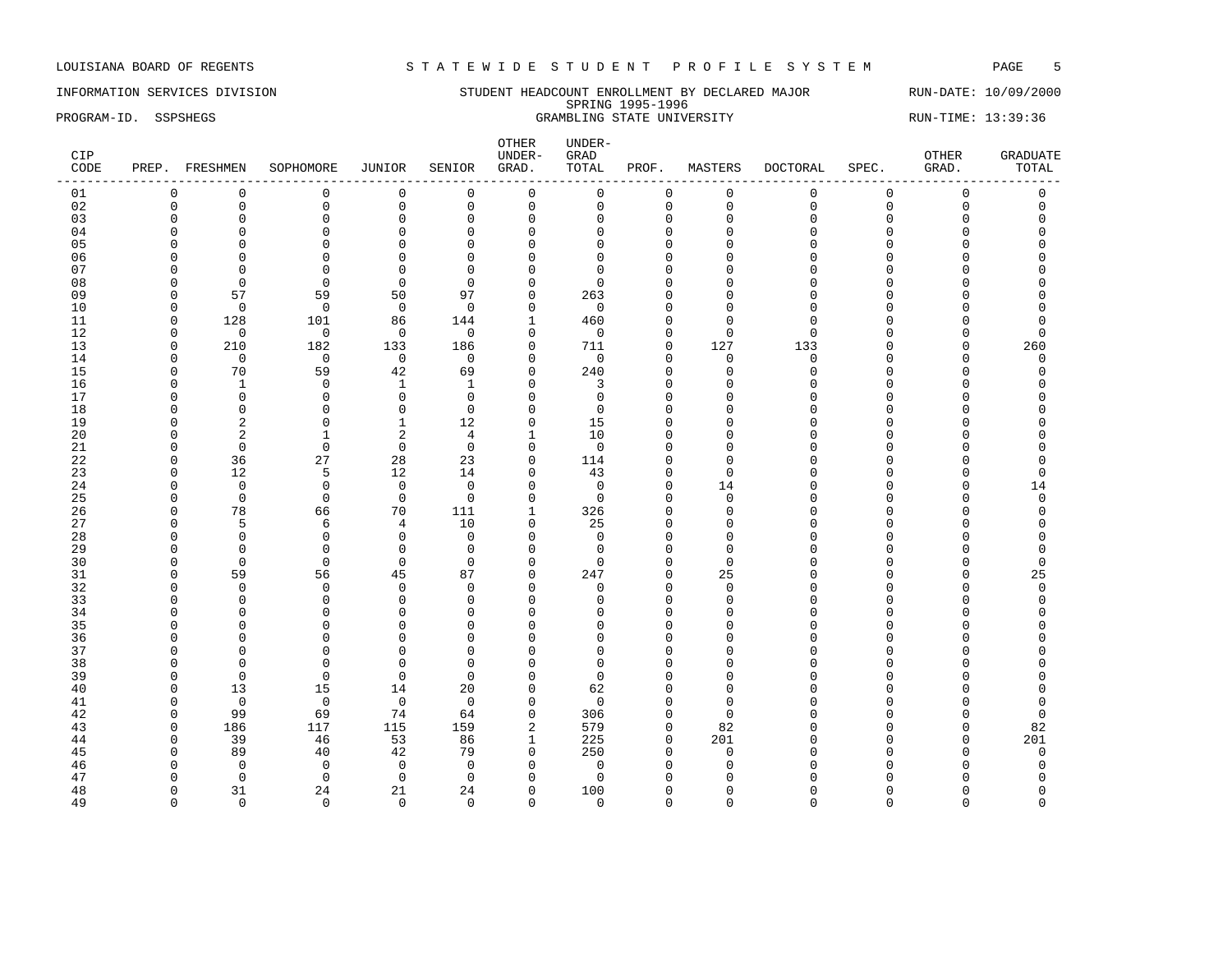### INFORMATION SERVICES DIVISION STUDENT HEADCOUNT ENROLLMENT BY DECLARED MAJOR RUN-DATE: 10/09/2000 SPRING 1995-1996 PROGRAM-ID. SSPSHEGS **GRAMBLING STATE UNIVERSITY** RUN-TIME: 13:39:36

| CIP<br>CODE<br>PREP.                                                                                                                                                                                                                                                                                                                                                                                                                                                                                                                                                                                                                                                                                                                                                                                                                                                                                                                                                                                                                                                                                                                                                                                                                                                                                                         | FRESHMEN          | SOPHOMORE      | JUNIOR            | SENIOR                                         | OTHER<br>UNDER-<br>GRAD. | UNDER-<br>GRAD<br>TOTAL | PROF.    | MASTERS | DOCTORAL                                                                                                                                                                                                                                                                         | SPEC.                            | OTHER<br>GRAD. | GRADUATE<br>TOTAL |
|------------------------------------------------------------------------------------------------------------------------------------------------------------------------------------------------------------------------------------------------------------------------------------------------------------------------------------------------------------------------------------------------------------------------------------------------------------------------------------------------------------------------------------------------------------------------------------------------------------------------------------------------------------------------------------------------------------------------------------------------------------------------------------------------------------------------------------------------------------------------------------------------------------------------------------------------------------------------------------------------------------------------------------------------------------------------------------------------------------------------------------------------------------------------------------------------------------------------------------------------------------------------------------------------------------------------------|-------------------|----------------|-------------------|------------------------------------------------|--------------------------|-------------------------|----------|---------|----------------------------------------------------------------------------------------------------------------------------------------------------------------------------------------------------------------------------------------------------------------------------------|----------------------------------|----------------|-------------------|
| 50                                                                                                                                                                                                                                                                                                                                                                                                                                                                                                                                                                                                                                                                                                                                                                                                                                                                                                                                                                                                                                                                                                                                                                                                                                                                                                                           | 26                | 15             | - 6               | 16 16                                          |                          | 63                      |          |         |                                                                                                                                                                                                                                                                                  |                                  |                |                   |
| 51                                                                                                                                                                                                                                                                                                                                                                                                                                                                                                                                                                                                                                                                                                                                                                                                                                                                                                                                                                                                                                                                                                                                                                                                                                                                                                                           | 185               | 146            | 139               | $\begin{array}{c} 241 \\ 274 \\ 0 \end{array}$ |                          | $719$<br>1,003<br>0     |          |         |                                                                                                                                                                                                                                                                                  | $\begin{matrix}0\\0\end{matrix}$ |                |                   |
| 52                                                                                                                                                                                                                                                                                                                                                                                                                                                                                                                                                                                                                                                                                                                                                                                                                                                                                                                                                                                                                                                                                                                                                                                                                                                                                                                           | 296               | 223            | 203               |                                                |                          | 7, 1,003                |          | 52      |                                                                                                                                                                                                                                                                                  |                                  |                | 52                |
| TR                                                                                                                                                                                                                                                                                                                                                                                                                                                                                                                                                                                                                                                                                                                                                                                                                                                                                                                                                                                                                                                                                                                                                                                                                                                                                                                           |                   | $\overline{0}$ | $\overline{0}$    |                                                |                          | $\overline{0}$          |          |         |                                                                                                                                                                                                                                                                                  |                                  |                | $\Omega$          |
| UN                                                                                                                                                                                                                                                                                                                                                                                                                                                                                                                                                                                                                                                                                                                                                                                                                                                                                                                                                                                                                                                                                                                                                                                                                                                                                                                           | $0 \t 248$        | 143            | $\overline{36}$   | 19                                             | 91 7                     | 537                     |          |         | $\Omega$                                                                                                                                                                                                                                                                         |                                  | 83             | 85                |
| TOTAL                                                                                                                                                                                                                                                                                                                                                                                                                                                                                                                                                                                                                                                                                                                                                                                                                                                                                                                                                                                                                                                                                                                                                                                                                                                                                                                        | $\Omega$<br>1,872 | 1,400          | 1,177 1,740       |                                                | 112                      | 6,301                   | $\Omega$ | 503     | 133                                                                                                                                                                                                                                                                              | $\Omega$                         | 83             | 719               |
| 01 - AGRICULTURAL BUSINESS AND PRODUCTION 19 - HOME ECONOMICS<br>02 - AGRICULTURAL SCIENCES<br>03 - CONSERVATION/RENEWABLE NATURAL RESOURCES21 - NOT IN USE AT THIS TIME 39 - THEOLOGICAL STUDIES/RELIGIOUS VOCAT.<br>04 - ARCHITECTURE AND RELATED PROGRAMS 22 - LAW AND LEGAL STUDIES 40 - PHYSICAL SCIENCES<br>05 - AREA, ETHNIC AND CULTURAL STUDIES<br>06 - NOT IN USE AT THIS TIME 24 - LIBERAL ARTS/SCI, GEN STUDIES/HUMANITIES42 - PSYCHOLOGY<br>25 - LIBERAL ARTS/SCI, GEN STUDIES/HUMANITIES42 - PSYCHOLOGY<br>25 - LIBRARY SCIENCE 43 - PRO<br>08 - MARKETING OPERATIONS AND DISTRIBUTION 26 - BIOLOGICAL SCIENCES/LIFE SCIENCES 44 - PUBLIC ADMINISTRATION AND SERVICES<br>11 - COMPUTER AND INFORMATION SCIENCES<br>12 - PERSONAL AND INFORMATION SCIENCES<br>12 - PERSONAL AND MISCELLANEOUS SERVICES<br>12 - PERSONAL AND MISCELLANEOUS SERVICES<br>12 - PERSONAL AND MISCELLANEOUS SERVICES<br>12 - PERSONAL AND MIS<br>13 - EDUCATION<br>14 - ENGINEERING<br>15 - ENGINEERING-RELATED TECHNOLOGIES 33 - CITIZENSHIP ACTIVITIES 51 - HEALTH PROFESSIONS AND RELATED SCI.<br>16 - FOREIGN LANGUAGES AND LITERATURES 34 - HEALTH-RELATED KNOWLEDGE AND SKILLS 52 - BUSINESS MGT. & ADMINISTRATIVE SERV.<br>17 - NOT IN USE AT THIS TIME 35 - INTERPERSONAL AND SOCIAL SKILLS TR - UNDERGRAD STUDENTS INTENDING |                   |                | 32 - BASIC SKILLS |                                                |                          |                         |          |         | 19 - HOME ECONOMICS<br>20 - VOCATIONAL HOME ECONOMICS 38 - PHILOSOPHY AND RELIGION<br>43 - PROTECTIVE SERVICES<br>45 - SOCIAL SCIENCES AND HISTORY<br>31 - PARKS/RECREATION/LEISURE/FITNESS STUDIES49 - TRANSPORTATION/MATERIALS MOVING WORK.<br>50 - VISUAL AND PERFORMING ARTS |                                  |                |                   |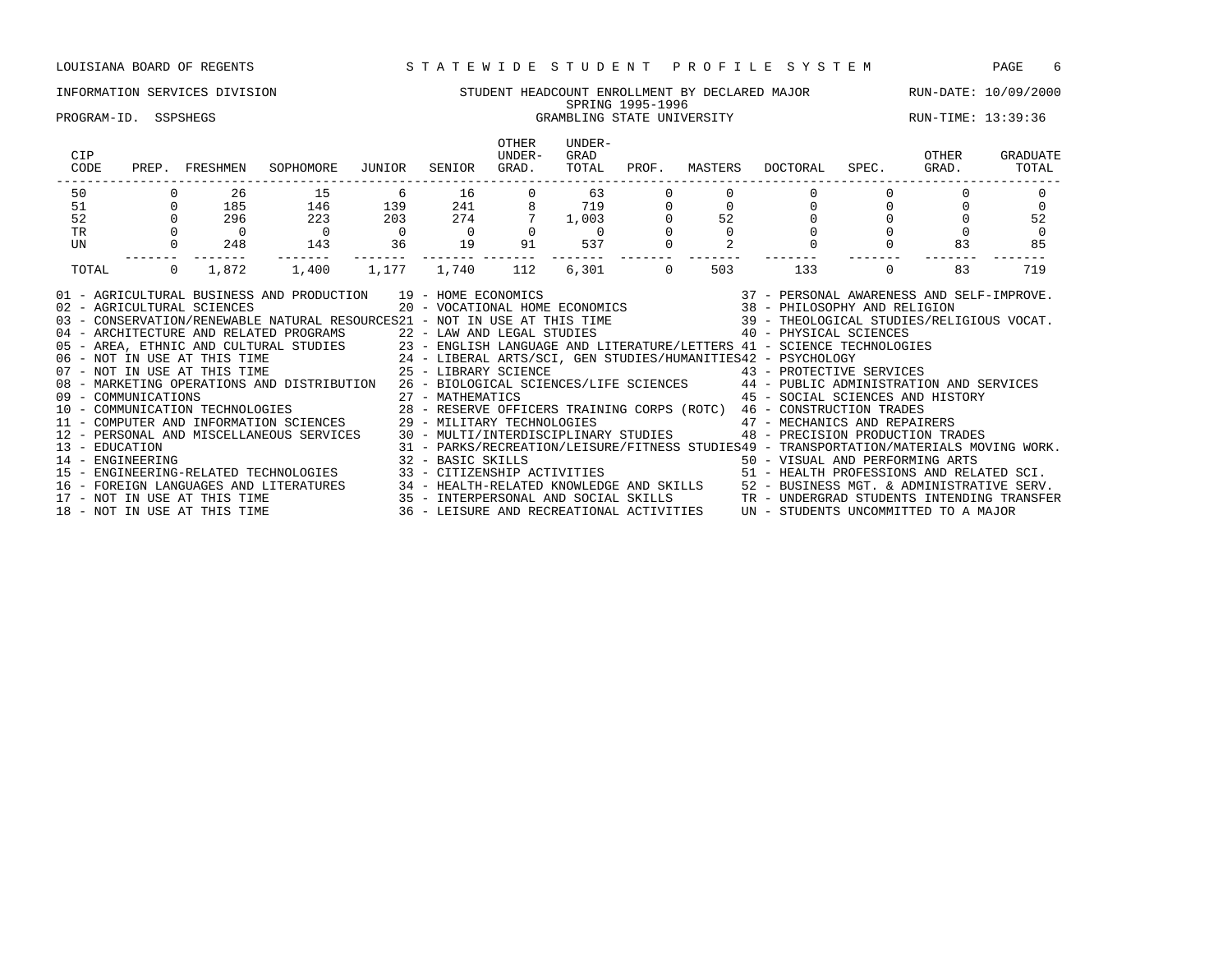### INFORMATION SERVICES DIVISION SUNDERT HEADCOUNT ENROLLMENT BY DECLARED MAJOR RUN-DATE: 10/09/2000 SPRING 1995-1996 PROGRAM-ID. SSPSHEGS LOUISIANA TECH UNIVERSITY RUN-TIME: 13:39:36

| CIP<br>CODE |             | PREP. FRESHMEN | SOPHOMORE    | JUNIOR          | SENIOR         | OTHER<br>UNDER-<br>GRAD. | UNDER-<br>GRAD<br>TOTAL | PROF.        | MASTERS     | DOCTORAL    | SPEC.    | OTHER<br>GRAD. | <b>GRADUATE</b><br>TOTAL |
|-------------|-------------|----------------|--------------|-----------------|----------------|--------------------------|-------------------------|--------------|-------------|-------------|----------|----------------|--------------------------|
| 01          | $\mathbf 0$ | 9              | 12           | 13              | 21             | 0                        | 55                      | 0            | $\mathbf 0$ | $\mathbf 0$ | 0        | $\mathsf 0$    | 0                        |
| 02          | $\mathsf 0$ | 20             | 34           | 25              | $4\,2$         | $\mathsf 0$              | 121                     | $\mathbf 0$  | $\mathbf 0$ | $\mathbf 0$ | 0        | $\mathsf 0$    | $\mathbf 0$              |
| 03          | $\Omega$    | 31             | 38           | 37              | 78             | $\mathsf 0$              | 184                     | $\mathbf{0}$ | $\Omega$    | $\Omega$    | $\Omega$ | $\Omega$       | $\Omega$                 |
| 04          | $\Omega$    | 25             | 26           | 24              | 72             | $\mathbf 0$              | 147                     | $\mathbf 0$  | $\Omega$    | $\Omega$    | $\cap$   | $\Omega$       | $\Omega$                 |
| 05          | $\Omega$    | $\Omega$       | $\Omega$     | $\mathbf 0$     | $\Omega$       | $\Omega$                 | $\Omega$                | $\Omega$     | $\Omega$    | $\Omega$    | $\cap$   | $\Omega$       | $\cap$                   |
| 06          | $\Omega$    | $\mathbf{0}$   | $\mathbf 0$  | $\mathbf 0$     | $\mathbf 0$    | $\mathbf 0$              | $\Omega$                | $\mathbf{0}$ | $\Omega$    | $\Omega$    | $\cap$   | $\Omega$       | $\Omega$                 |
| 07          | $\Omega$    | $\mathbf 0$    | $\Omega$     | $\mathsf 0$     | $\mathbf 0$    | $\mathbf 0$              | $\mathbf 0$             | $\mathbf{0}$ | $\Omega$    | $\Omega$    | C        | $\Omega$       | $\cap$                   |
| 08          | $\Omega$    | $\Omega$       | $\Omega$     | $\mathbf 0$     | $\Omega$       | $\mathbf 0$              | $\Omega$                | $\Omega$     | $\Omega$    | $\cap$      | $\cap$   | $\Omega$       | $\cap$                   |
| 09          | $\Omega$    | 13             | 8            | 8               | 11             | $\mathbf 0$              | 40                      | $\Omega$     | $\Omega$    | $\Omega$    | ∩        | $\Omega$       | $\Omega$                 |
| 10          | $\Omega$    | $\overline{0}$ | $\Omega$     | $\mathbf{0}$    | $\overline{0}$ | $\mathbf 0$              | $\Omega$                | $\Omega$     | $\Omega$    | $\Omega$    | U        | $\Omega$       | $\mathbf 0$              |
| 11          | $\Omega$    | 40             | 6            | 19              | 25             | $\mathbf 0$              | 90                      | $\mathbf{0}$ | 19          | 17          | $\Omega$ | $\Omega$       | 36                       |
| 12          | $\Omega$    | $\mathbf 0$    | $\Omega$     | $\mathbf 0$     | $\mathbf 0$    | $\mathbf 0$              | $\Omega$                | $\mathbf{0}$ | $\mathbf 0$ | $\mathbf 0$ | $\Omega$ | 0              | $\mathbf 0$              |
|             | O           |                |              |                 |                |                          |                         |              |             |             |          |                |                          |
| 13          |             | 64             | 114          | 124             | 228            | 0                        | 530                     | $\mathbf 0$  | 264         | 23          | 12       | 0              | 299                      |
| 14          | $\Omega$    | 235            | 227          | 171             | 398            | $\mathbf 0$              | 1,031                   | $\Omega$     | 113         | 44          | $\Omega$ | $\mathbf 0$    | 157                      |
| 15          | $\Omega$    | 9              | 24           | 32              | 51             | $\mathbf 0$              | 116                     | $\Omega$     | $\Omega$    | $\Omega$    | $\Omega$ | $\Omega$       | $\Omega$                 |
| 16          | $\Omega$    | $\mathbf{1}$   | 1            | $\overline{c}$  | 3              | $\mathbf 0$              | 7                       | $\Omega$     | $\Omega$    | $\mathbf 0$ | $\Omega$ | $\Omega$       | $\mathbf 0$              |
| 17          | $\Omega$    | $\mathbf{0}$   | $\mathbf 0$  | $\mathsf 0$     | $\Omega$       | $\mathbf 0$              | $\mathbf 0$             | $\mathbf{0}$ | $\Omega$    | $\Omega$    | $\cap$   | 0              | $\mathbf 0$              |
| 18          | n           | $\mathbf 0$    | $\Omega$     | $\mathbf{0}$    | $\Omega$       | 0                        | $\Omega$                | $\Omega$     | $\Omega$    | ∩           | U        | $\Omega$       | $\Omega$                 |
| 19          | $\Omega$    | 33             | 62           | 60              | 126            | $\mathbf 0$              | 281                     | $\Omega$     | 44          | $\cap$      | U        | $\Omega$       | 44                       |
| 20          | $\Omega$    | $\overline{0}$ | $\mathbf 0$  | $\mathbf 0$     | $\mathbf 0$    | $\mathbf 0$              | $\mathbf 0$             | $\mathbf 0$  | $\mathbf 0$ | $\Omega$    | O        | $\Omega$       | $\mathbf 0$              |
| 21          | $\Omega$    | $\mathbf 0$    | $\mathbf 0$  | $\mathsf 0$     | $\mathbf 0$    | $\mathbf 0$              | $\mathbf 0$             | $\mathbf{0}$ | $\Omega$    | $\Omega$    | U        | $\Omega$       | $\mathsf 0$              |
| 22          | $\Omega$    | 9              | 12           | $7\phantom{.0}$ | 8              | $\mathbf 0$              | 36                      | $\mathbf{0}$ | $\Omega$    | $\Omega$    |          | $\Omega$       | $\mathbf 0$              |
| 23          | $\Omega$    | 12             | 16           | 20              | 45             | $\mathbf 0$              | 93                      | $\mathbf 0$  | 21          | $\cap$      | $\cap$   | 0              | 21                       |
| 24          | $\Omega$    | 212            | 111          | 117             | 231            | $\mathbf 0$              | 671                     | $\mathbf 0$  | $\Omega$    | $\cap$      | U        | 0              | $\mathbf 0$              |
| 25          | $\Omega$    | $\mathbf 0$    | $\mathbf 0$  | $\overline{0}$  | $\mathbf 0$    | $\mathbf 0$              | $\mathbf 0$             | $\mathbf{0}$ | $\mathbf 0$ | $\Omega$    | $\Omega$ | $\Omega$       | $\mathbf 0$              |
| 26          | $\Omega$    | 52             | 64           | 48              | 67             | $\mathbf 0$              | 231                     | $\mathbf{0}$ | 44          | $\Omega$    | C        | 0              | 44                       |
| 27          | $\Omega$    | 7              | 2            | 4               | 9              | $\mathbf 0$              | 22                      | $\mathbf 0$  | 6           | $\Omega$    | U        | 0              | 6                        |
| 28          | $\Omega$    | $\mathbf{0}$   | $\Omega$     | $\mathbf 0$     | $\Omega$       | $\mathbf 0$              | $\Omega$                | $\Omega$     | $\Omega$    | $\cap$      | n        | $\Omega$       | $\Omega$                 |
| 29          | $\Omega$    | $\Omega$       | $\Omega$     | $\mathbf 0$     | $\Omega$       | $\mathbf 0$              | $\Omega$                | $\Omega$     | $\Omega$    | $\cap$      | U        | $\Omega$       | $\Omega$                 |
| 30          | $\Omega$    | $\Omega$       | $\Omega$     | $\Omega$        | $\Omega$       | $\mathbf 0$              | $\Omega$                | $\Omega$     | $\Omega$    | $\Omega$    | U        | $\Omega$       | $\cap$                   |
| 31          | $\Omega$    | 8              | 22           | 16              | 34             | $\mathbf 0$              | 80                      | $\Omega$     | $\Omega$    | $\Omega$    | C        | $\Omega$       | $\Omega$                 |
| 32          | ∩           | $\mathbf 0$    | 0            | $\mathbf 0$     | $\Omega$       | 0                        | $\Omega$                | $\mathbf 0$  | n           | O           | U        | $\Omega$       | $\Omega$                 |
| 33          | ∩           | $\Omega$       | $\Omega$     | $\mathbf 0$     | $\Omega$       | $\mathbf 0$              | $\Omega$                | $\Omega$     | n           | $\cap$      |          | $\Omega$       | $\cap$                   |
| 34          | $\Omega$    | $\mathbf 0$    | $\mathbf{0}$ | $\mathbf 0$     | 0              | $\mathbf 0$              | $\Omega$                | $\mathbf 0$  | $\cap$      | $\Omega$    | U        | $\Omega$       | $\cap$                   |
| 35          | n           | $\Omega$       | $\Omega$     | $\mathbf{0}$    | $\Omega$       | $\mathbf 0$              | $\Omega$                | $\Omega$     | $\cap$      | $\cap$      | U        | $\Omega$       |                          |
| 36          | $\cap$      | $\Omega$       | $\Omega$     | $\mathbf{0}$    | $\Omega$       | $\mathbf 0$              | $\Omega$                | $\Omega$     | $\Omega$    | $\Omega$    | C        | $\Omega$       | $\Omega$                 |
| 37          | n           | $\Omega$       | $\Omega$     | $\mathbf{0}$    | $\Omega$       | $\mathbf 0$              | $\cap$                  | $\Omega$     | n           | $\Omega$    |          | $\Omega$       | $\Omega$                 |
| 38          | $\Omega$    | $\Omega$       | $\Omega$     | $\mathbf{0}$    | $\Omega$       | $\mathbf 0$              | $\cap$                  | $\Omega$     | $\Omega$    | $\cap$      | U        | $\Omega$       | $\Omega$                 |
| 39          | $\Omega$    | $\mathbf 0$    | $\mathbf 0$  | 0               | $\mathbf 0$    | $\mathbf 0$              | $\Omega$                | $\mathbf 0$  | $\Omega$    | $\Omega$    |          | $\Omega$       | $\mathbf 0$              |
| 40          | $\Omega$    | 9              |              | 9               | 31             | $\mathbf 0$              | 61                      | $\mathbf{0}$ | 23          | $\cap$      | U        | 0              |                          |
|             | $\Omega$    |                | 12           | $\mathbf 0$     |                |                          | $\Omega$                |              | $\Omega$    | $\cap$      | U        |                | 23                       |
| 41          |             | $\mathbf 0$    | $\mathbf 0$  |                 | $\mathbf 0$    | $\mathbf 0$              |                         | $\mathbf{0}$ |             |             |          | $\mathbf 0$    | $\mathbf 0$              |
| 42          | $\Omega$    | 43             | 30           | 41              | 47             | 0                        | 161                     | $\mathbf 0$  | 71          | 6           | U        | 0              | 77                       |
| 43          | $\Omega$    | $\overline{0}$ | $\mathbf 0$  | $\mathbf 0$     | $\overline{0}$ | $\mathbf 0$              | $\mathbf 0$             | $\Omega$     | $\Omega$    | $\Omega$    | U        | $\Omega$       | $\mathbf 0$              |
| 44          | $\Omega$    | $\mathbf 0$    | $\mathbf 0$  | $\mathbf 0$     | $\Omega$       | $\mathbf 0$              | $\Omega$                | $\mathbf{0}$ | $\Omega$    | $\Omega$    |          | $\Omega$       | $\mathbf 0$              |
| 45          | $\Omega$    | 33             | 57           | 44              | 99             | $\mathbf 0$              | 233                     | $\mathbf{0}$ | 15          | $\Omega$    |          | $\Omega$       | 15                       |
| 46          | ∩           | $\Omega$       | $\Omega$     | $\mathbf 0$     | $\Omega$       | 0                        | $\mathbf 0$             | $\Omega$     | $\Omega$    | ∩           |          | $\Omega$       | $\mathbf 0$              |
| 47          |             | $\Omega$       | $\Omega$     | $\Omega$        | $\Omega$       | $\Omega$                 | $\Omega$                | $\Omega$     | ∩           |             |          | $\Omega$       | $\Omega$                 |
| 48          | $\Omega$    | $\Omega$       | $\Omega$     | $\mathbf{0}$    | $\Omega$       | $\Omega$                 | $\Omega$                | $\Omega$     | $\Omega$    | $\Omega$    | U        | $\Omega$       | $\mathbf 0$              |
| 49          | $\Omega$    | 30             | 21           | 34              | 65             | $\mathbf 0$              | 150                     | $\Omega$     | $\Omega$    | $\Omega$    | $\Omega$ | $\Omega$       | $\Omega$                 |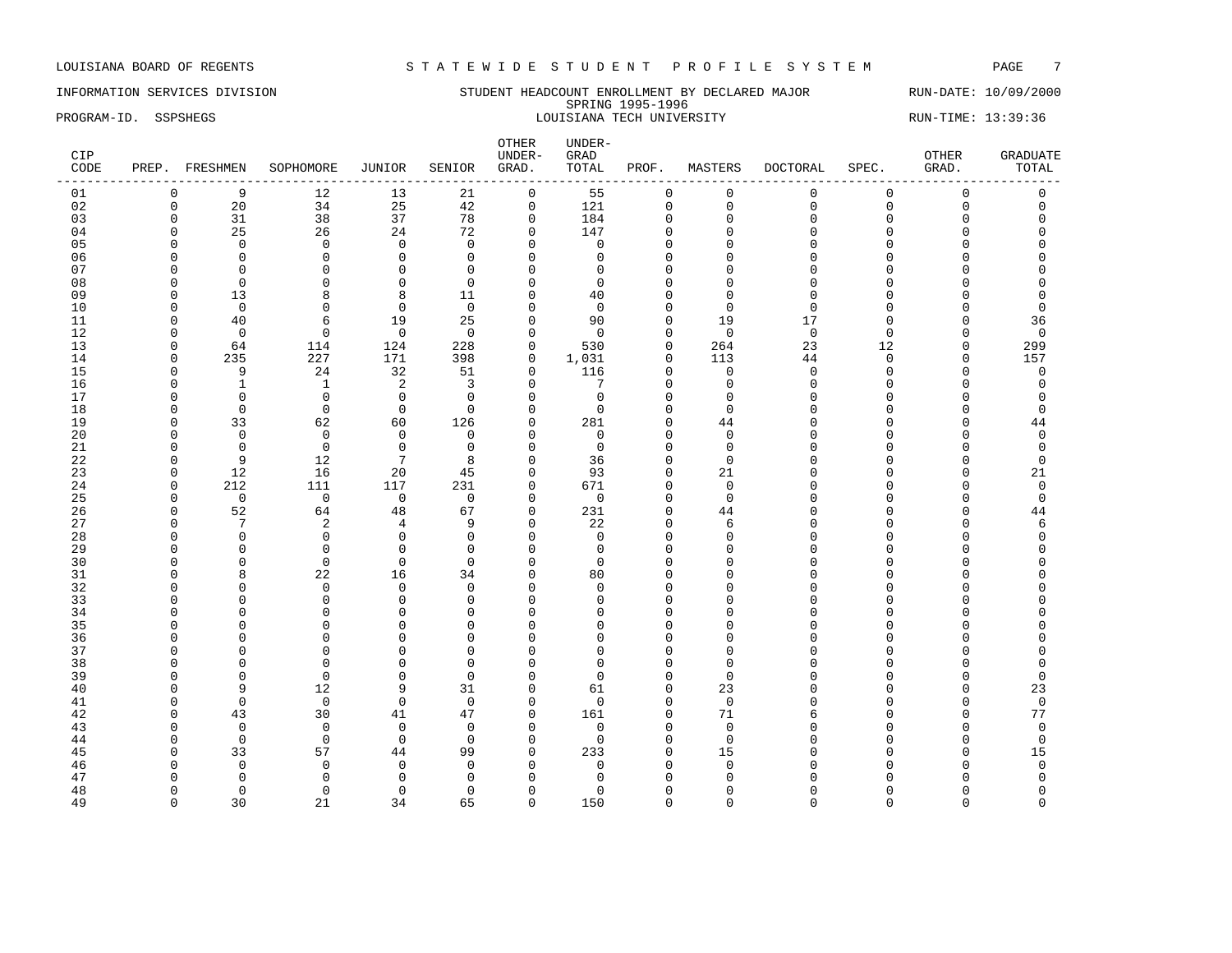# INFORMATION SERVICES DIVISION STUDENT HEADCOUNT ENROLLMENT BY DECLARED MAJOR RUN-DATE: 10/09/2000 SPRING 1995-1996

### PROGRAM-ID. SSPSHEGS LOUISIANA TECH UNIVERSITY RUN-TIME: 13:39:36

| CIP<br>CODE                        | PREP. | FRESHMEN                     | SOPHOMORE                                                                                                                                                                                                                                                                                                                                                                                                                                                                                                                                                                                                                                                                                                                     | JUNIOR | SENIOR          | OTHER<br>UNDER-<br>GRAD. | UNDER-<br>GRAD<br>TOTAL<br>------------------------- | PROF.   | MASTERS | DOCTORAL SPEC.                                                                                                             |                | OTHER<br>GRAD. | GRADUATE<br>TOTAL |
|------------------------------------|-------|------------------------------|-------------------------------------------------------------------------------------------------------------------------------------------------------------------------------------------------------------------------------------------------------------------------------------------------------------------------------------------------------------------------------------------------------------------------------------------------------------------------------------------------------------------------------------------------------------------------------------------------------------------------------------------------------------------------------------------------------------------------------|--------|-----------------|--------------------------|------------------------------------------------------|---------|---------|----------------------------------------------------------------------------------------------------------------------------|----------------|----------------|-------------------|
| 50                                 |       | 31                           | 32                                                                                                                                                                                                                                                                                                                                                                                                                                                                                                                                                                                                                                                                                                                            | 20     | 62              |                          | 145                                                  |         |         |                                                                                                                            |                |                |                   |
| 51                                 |       | 46                           | 89                                                                                                                                                                                                                                                                                                                                                                                                                                                                                                                                                                                                                                                                                                                            | 112    | 181 0           |                          | $\frac{428}{774}$<br>328                             |         | 44      |                                                                                                                            | $\overline{0}$ |                | 44                |
| 52                                 |       | 123                          | 209                                                                                                                                                                                                                                                                                                                                                                                                                                                                                                                                                                                                                                                                                                                           | 166    | $\frac{1}{276}$ |                          |                                                      |         |         | 140                                                                                                                        | 51 7           |                | 191               |
| <b>TR</b>                          |       | 80                           | 101                                                                                                                                                                                                                                                                                                                                                                                                                                                                                                                                                                                                                                                                                                                           | 43     | 104             |                          | 328                                                  |         |         |                                                                                                                            |                |                | $\Omega$          |
| UN                                 | 15    | 687                          | 168                                                                                                                                                                                                                                                                                                                                                                                                                                                                                                                                                                                                                                                                                                                           | 44     | 38              | 467                      | 1,419                                                |         |         | $\Omega$                                                                                                                   |                | 252            | 253               |
| TOTAL                              | 15    | 1,862                        | 1,498                                                                                                                                                                                                                                                                                                                                                                                                                                                                                                                                                                                                                                                                                                                         | 1,240  | 2,352           | 467                      | 7,434                                                | $\circ$ | 814     | 141                                                                                                                        | 12             | 252            | 1,219             |
|                                    |       |                              | 01 - AGRICULTURAL BUSINESS AND PRODUCTION 19 - HOME ECONOMICS (2007) 19 - 2008 (37 - PERSONAL AWARENESS AND SELF-IMPROVE.<br>20 - VOCATIONAL HOME ECONOMICS (38 - PHILOSOPHY AND RELIGION VOCAT.<br>20 - CONSERVATION/RENEWABLE NATU<br>40 - ARCHITECTURE AND RELATED PROGRAMS<br>22 - LAW AND LEGAL STUDIES<br>23 - ENGLISH LANGUAGE AND LITERATURE/LETTERS<br>24 - LIBERAL ARTS/SCI, GEN STUDIES/HUMANITIES42 - PSYCHOLOGY<br>25 - LIBERAL ARTS/SCI, GEN STUDIES/HUMANITIES4<br>08 - MARKETING OPERATIONS AND DISTRIBUTION 26 - BIOLOGICAL SCIENCES/LIFE SCIENCES 44 - PUBLIC ADMINISTRATION AND SERVICES<br>12 - PERSONAL AND MISCELLANEOUS SERVICES 30 - MULTI/INTERDISCIPLINARY STUDIES 48 - PRECISION PRODUCTION TRADES |        |                 |                          |                                                      |         |         | 45 - SOCIAL SCIENCES AND HISTORY                                                                                           |                |                |                   |
| 13 - EDUCATION<br>14 - ENGINEERING |       |                              | 32 - BASIC SKILLS                                                                                                                                                                                                                                                                                                                                                                                                                                                                                                                                                                                                                                                                                                             |        |                 |                          |                                                      |         |         | 31 - PARKS/RECREATION/LEISURE/FITNESS STUDIES49 - TRANSPORTATION/MATERIALS MOVING WORK.<br>50 - VISUAL AND PERFORMING ARTS |                |                |                   |
|                                    |       |                              | 16 - FOREIGN LANGUAGES AND LITERATURES 34 - HEALTH-RELATED KNOWLEDGE AND SKILLS 52 - BUSINESS MGT. & ADMINISTRATIVE SERV.<br>17 - NOT IN USE AT THIS TIME 35 - INTERPERSONAL AND SOCIAL SKILLS TR - UNDERGRAD STUDENTS INTENDING                                                                                                                                                                                                                                                                                                                                                                                                                                                                                              |        |                 |                          |                                                      |         |         |                                                                                                                            |                |                |                   |
|                                    |       | 18 - NOT IN USE AT THIS TIME |                                                                                                                                                                                                                                                                                                                                                                                                                                                                                                                                                                                                                                                                                                                               |        |                 |                          |                                                      |         |         | 36 - LEISURE AND RECREATIONAL ACTIVITIES UN - STUDENTS UNCOMMITTED TO A MAJOR                                              |                |                |                   |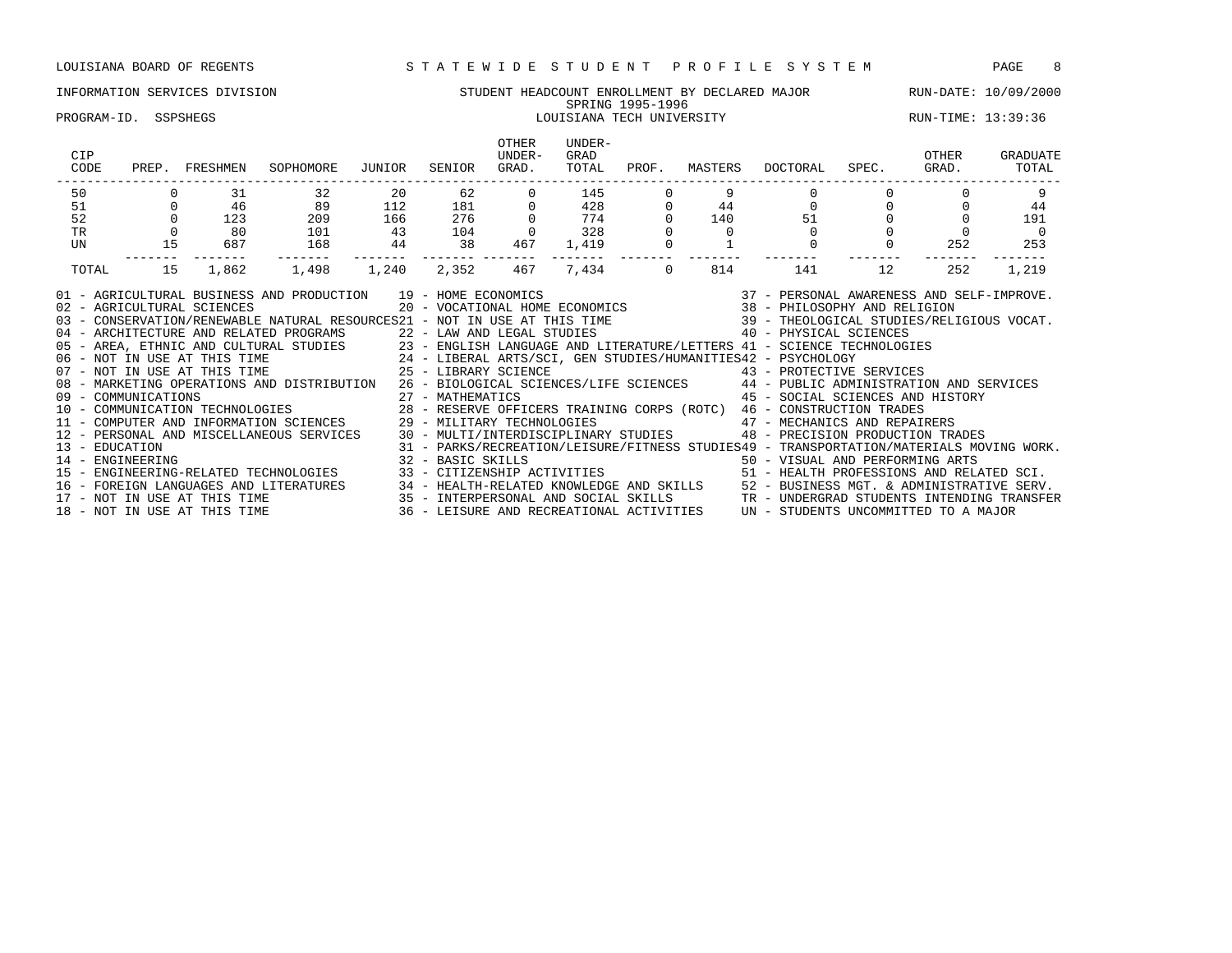INFORMATION SERVICES DIVISION STUDENT HEADCOUNT ENROLLMENT BY DECLARED MAJOR RUN-DATE: 10/09/2000 SPRING 1995-1996 PROGRAM-ID. SSPSHEGS STATE UNIVERSITY RUN-TIME: 13:39:36

| CIP<br>CODE |              | PREP. FRESHMEN | SOPHOMORE      | JUNIOR         | SENIOR         | OTHER<br>UNDER-<br>GRAD. | UNDER-<br>GRAD<br>TOTAL | PROF.        | MASTERS     | DOCTORAL    | SPEC.       | OTHER<br>GRAD.      | <b>GRADUATE</b><br>TOTAL |
|-------------|--------------|----------------|----------------|----------------|----------------|--------------------------|-------------------------|--------------|-------------|-------------|-------------|---------------------|--------------------------|
| 01          | $\mathbf 0$  | $\mathbf 0$    | $\mathbf 0$    | $\overline{0}$ | $\mathbf 0$    | $\mathsf{O}$             | 0                       | 0            | $\mathbf 0$ | $\mathbf 0$ | 0           | $\mathsf{O}\xspace$ | 0                        |
| 02          | $\mathsf 0$  | $21\,$         | 19             | $20$           | 28             | $\mathsf{O}\xspace$      | 88                      | $\mathbf 0$  | $\mathbf 0$ | $\mathbf 0$ | $\mathbf 0$ | $\mathsf{O}\xspace$ | $\mathbf 0$              |
| 03          | $\Omega$     | 18             | 14             | 17             | 15             | $\mathbf 0$              | 64                      | $\mathbf 0$  | $\Omega$    | $\Omega$    | $\Omega$    | $\Omega$            | $\Omega$                 |
| 04          | $\Omega$     | $\mathbf 0$    | $\mathbf 0$    | $\mathbf 0$    | $\mathbf 0$    | $\mathbf 0$              | $\Omega$                | $\mathbf 0$  | $\Omega$    | $\Omega$    | $\cap$      | $\Omega$            | $\Omega$                 |
| 05          | $\Omega$     | $\mathbf 0$    | $\mathbf 0$    | $\mathbf 0$    | $\Omega$       | $\mathbf 0$              | $\Omega$                | $\mathbf{0}$ | $\Omega$    | $\Omega$    | $\cap$      | 0                   | $\Omega$                 |
| 06          | $\Omega$     | $\mathbf 0$    | $\mathbf 0$    | $\mathbf 0$    | $\Omega$       | $\mathbf 0$              | $\Omega$                | $\mathbf{0}$ | $\Omega$    | $\Omega$    | $\Omega$    | $\Omega$            | $\Omega$                 |
| 07          | $\Omega$     | 0              | $\Omega$       | $\mathbf 0$    | $\Omega$       | 0                        | $\Omega$                | $\mathbf 0$  | $\cap$      | $\cap$      | C           | $\Omega$            | $\Omega$                 |
| 08          | n            | $\Omega$       | $\Omega$       | $\Omega$       | $\Omega$       | $\mathbf 0$              | $\Omega$                | $\Omega$     | n           | ∩           | n           | $\cap$              | U                        |
| 09          | $\Omega$     | 36             | 26             | 21             | 26             | $\mathbf 0$              | 109                     | $\Omega$     | $\Omega$    | $\Omega$    | $\Omega$    | $\Omega$            | $\Omega$                 |
| 10          | $\Omega$     | $\overline{0}$ | $\overline{0}$ | $\overline{0}$ | $\overline{0}$ | $\mathbf 0$              | $\mathbf 0$             | $\mathbf 0$  | ∩           | $\Omega$    | U           | $\Omega$            | $\Omega$                 |
| 11          | $\Omega$     | 33             | 23             | 21             | 22             | $\mathbf 0$              | 99                      | $\mathbf{0}$ | $\Omega$    | $\Omega$    | C           | $\Omega$            | $\Omega$                 |
| 12          | $\Omega$     | $\mathbf 0$    | $\mathbf 0$    | $\overline{0}$ | $\mathbf 0$    | $\mathbf 0$              | $\Omega$                | $\mathbf 0$  | $\Omega$    | $\cap$      | U           | 0                   | $\Omega$                 |
| 13          | $\Omega$     | 346            | 305            | 284            | 575            | $\mathbf 0$              | 1,510                   | $\Omega$     | 263         | ∩           | 8           | $\Omega$            | 271                      |
| 14          | $\mathbf{1}$ | 117            | 76             | 59             | 106            | 0                        | 359                     | $\mathbf{0}$ | 22          | $\Omega$    | $\Omega$    | $\mathbf 0$         | 22                       |
| 15          | $\mathbf 0$  | 118            | 72             | 61             | 61             | 0                        | 312                     | $\mathbf{0}$ | $\Omega$    | $\cap$      | $\cap$      | 0                   | $\mathbf 0$              |
| 16          | $\Omega$     | 2              | 1              | $\overline{c}$ | $\mathbf{1}$   | $\mathbf 0$              | 6                       | $\Omega$     | $\Omega$    | $\cap$      | U           | $\Omega$            | $\Omega$                 |
| 17          | $\Omega$     | $\mathbf 0$    | $\mathbf 0$    | $\mathbf{0}$   | $\Omega$       | $\mathbf 0$              | $\Omega$                | $\mathbf 0$  | $\Omega$    | $\cap$      | U           | 0                   | $\Omega$                 |
| 18          | $\Omega$     | $\mathbf 0$    | $\Omega$       | $\mathbf 0$    | $\Omega$       | $\mathbf 0$              | $\Omega$                | $\mathbf 0$  | $\Omega$    | ∩           | n           | $\Omega$            | $\cap$                   |
| 19          | $\Omega$     | 23             | 17             | 27             | 50             | $\mathbf 0$              | 117                     | $\mathbf{0}$ | $\Omega$    | $\Omega$    | C           | $\Omega$            | $\Omega$                 |
| 20          | $\Omega$     | $\mathbf 0$    | $\mathbf 0$    | $\mathbf 0$    | $\Omega$       | $\mathbf 0$              | $\mathbf 0$             | $\mathbf{0}$ | $\Omega$    | $\Omega$    |             | $\Omega$            | $\Omega$                 |
| 21          | $\Omega$     | $\mathbf 0$    | $\mathbf 0$    | $\mathbf 0$    | $\Omega$       | $\mathbf 0$              | $\mathbf 0$             | $\Omega$     | ∩           | $\cap$      | U           | $\Omega$            | $\Omega$                 |
| 22          | $\Omega$     | 31             | 16             | 19             | 8              | $\mathbf 0$              | 74                      | $\mathbf{0}$ | $\Omega$    | $\Omega$    |             | $\Omega$            | $\Omega$                 |
| 23          | $\Omega$     | 11             | 24             | 20             | 22             | $\mathbf 0$              | 77                      | $\mathbf{0}$ | 37          | $\cap$      | $\cap$      | 0                   | 37                       |
| 24          | $\Omega$     | 48             | 51             | 33             | 52             | $\mathbf 0$              | 184                     | $\mathbf{0}$ | $\Omega$    | $\cap$      | $\cap$      | $\mathbf 0$         | $\mathbf 0$              |
| 25          | $\Omega$     | $\mathbf 0$    | $\overline{0}$ | $\overline{0}$ | $\mathbf 0$    | 0                        | $\mathbf 0$             | 0            | $\Omega$    | ∩           | U           | $\Omega$            | $\mathbf 0$              |
| 26          | $\Omega$     | 107            | 79             | 58             | 98             | $\mathbf 0$              | 342                     | $\mathbf{0}$ | 24          | $\cap$      | U           | $\mathbf 0$         | 24                       |
| 27          | $\Omega$     | $\overline{2}$ | 8              | $\overline{2}$ | 6              | $\mathbf 0$              | 18                      | $\mathbf{0}$ | 24          | $\Omega$    | C           | $\mathbf 0$         | 24                       |
| 28          | $\Omega$     | $\mathbf 0$    | $\mathbf{0}$   | $\mathbf 0$    | $\mathbf 0$    | $\mathbf 0$              | $\Omega$                | $\mathbf{0}$ | $\Omega$    | $\Omega$    | $\cap$      | 0                   | $\mathbf 0$              |
| 29          | n            | $\Omega$       | $\Omega$       | $\mathbf 0$    | $\Omega$       | $\mathbf 0$              | <sup>0</sup>            | $\Omega$     | $\Omega$    | ∩           | U           | 0                   | $\Omega$                 |
| 30          | $\Omega$     | $\Omega$       | $\Omega$       | $\Omega$       | $\Omega$       | $\mathbf 0$              | $\cap$                  | $\Omega$     | $\Omega$    | $\cap$      | U           | $\Omega$            | $\Omega$                 |
| 31          | $\Omega$     | $\mathbf 0$    | $\Omega$       | $\mathbf 0$    | $\mathbf 0$    | $\mathbf 0$              | $\Omega$                | $\mathbf 0$  | $\Omega$    | $\Omega$    | U           | $\Omega$            | $\Omega$                 |
| 32          | $\Omega$     | $\mathbf 0$    | $\Omega$       | $\mathbf 0$    | $\Omega$       | $\mathbf 0$              | $\cap$                  | $\mathbf 0$  | n           | $\Omega$    | U           | $\Omega$            | $\Omega$                 |
| 33          | $\Omega$     | $\mathbf 0$    | $\Omega$       | $\mathbf{0}$   | $\Omega$       | $\mathbf 0$              | U                       | $\Omega$     | $\Omega$    | $\Omega$    |             | $\Omega$            | $\Omega$                 |
| 34          | ∩            | $\mathbf 0$    | $\Omega$       | $\mathbf{0}$   | $\Omega$       | $\mathbf 0$              | U                       | $\Omega$     | n           | ∩           | U           | $\Omega$            | $\cap$                   |
| 35          |              | $\Omega$       | $\Omega$       | $\Omega$       | $\Omega$       | $\Omega$                 | U                       | $\Omega$     | $\cap$      | $\Omega$    |             | $\Omega$            | $\cap$                   |
| 36          | $\Omega$     | $\mathbf 0$    | $\Omega$       | $\mathbf{0}$   | $\mathbf 0$    | $\mathbf 0$              | $\Omega$                | $\Omega$     | $\Omega$    | $\Omega$    |             | $\Omega$            | $\Omega$                 |
| 37          | $\Omega$     | $\mathbf 0$    | $\Omega$       | $\mathbf{0}$   | $\Omega$       | $\mathbf 0$              | $\Omega$                | $\mathbf 0$  | $\cap$      | $\Omega$    |             | $\Omega$            | $\Omega$                 |
| 38          | $\Omega$     | $\Omega$       | $\Omega$       | $\mathbf{0}$   | $\Omega$       | $\mathbf 0$              | $\cap$                  | $\Omega$     | $\Omega$    | $\cap$      |             | $\Omega$            | $\Omega$                 |
| 39          | $\Omega$     | $\Omega$       | $\Omega$       | $\mathbf 0$    | $\Omega$       | $\mathbf 0$              | $\Omega$                | $\mathbf 0$  | $\Omega$    | $\cap$      | U           | 0                   | $\Omega$                 |
| 40          | n            | 8              | 7              | 8              | 17             | $\mathbf 0$              | 40                      | $\mathbf 0$  | 14          | ∩           | U           | 0                   | 14                       |
| 41          | $\Omega$     | $\mathbf 0$    | $\Omega$       | $\mathbf 0$    | $\mathbf 0$    | $\mathbf 0$              | $\Omega$                | $\mathbf{0}$ | $\Omega$    | $\Omega$    | C           | $\mathbf 0$         | $\mathsf 0$              |
| 42          | <sup>0</sup> | 84             | 56             | 55             | 71             | 0                        | 266                     | $\mathbf 0$  | 62          | 0           | n           | 0                   | 62                       |
| 43          | $\Omega$     | 65             | 58             | 60             | 80             | $\mathbf 0$              | 263                     | $\Omega$     | $\Omega$    | $\cap$      | U           | $\Omega$            | $\mathbf 0$              |
| 44          | $\Omega$     | $\mathbf 0$    | $\mathbf 0$    | $\overline{0}$ | $\mathbf 0$    | $\mathbf 0$              | $\mathbf 0$             | $\mathbf{0}$ | $\mathbf 0$ | $\Omega$    |             | 0                   | $\Omega$                 |
| 45          | $\Omega$     | 46             | 37             | 45             | 62             | $\mathbf 0$              | 190                     | $\mathbf{0}$ | $\Omega$    | $\cap$      | U           | $\Omega$            | $\Omega$                 |
| 46          | $\Omega$     | $\Omega$       | $\Omega$       | $\mathbf 0$    | $\Omega$       | 0                        | $\Omega$                | $\Omega$     | $\cap$      | $\Omega$    |             | $\Omega$            | $\Omega$                 |
| 47          |              | $\Omega$       | n              | $\Omega$       | $\Omega$       | $\Omega$                 | U                       | $\Omega$     |             | ∩           |             | U                   | O                        |
| 48          | $\Omega$     | $\Omega$       |                | 4              | 2              | $\mathbf 0$              | 7                       | $\Omega$     | n           | O           |             | $\Omega$            | $\Omega$                 |
| 49          | $\Omega$     | $\Omega$       | $\Omega$       | $\Omega$       | $\Omega$       | $\Omega$                 | $\Omega$                | $\Omega$     | $\Omega$    | $\Omega$    | $\Omega$    | $\Omega$            | $\Omega$                 |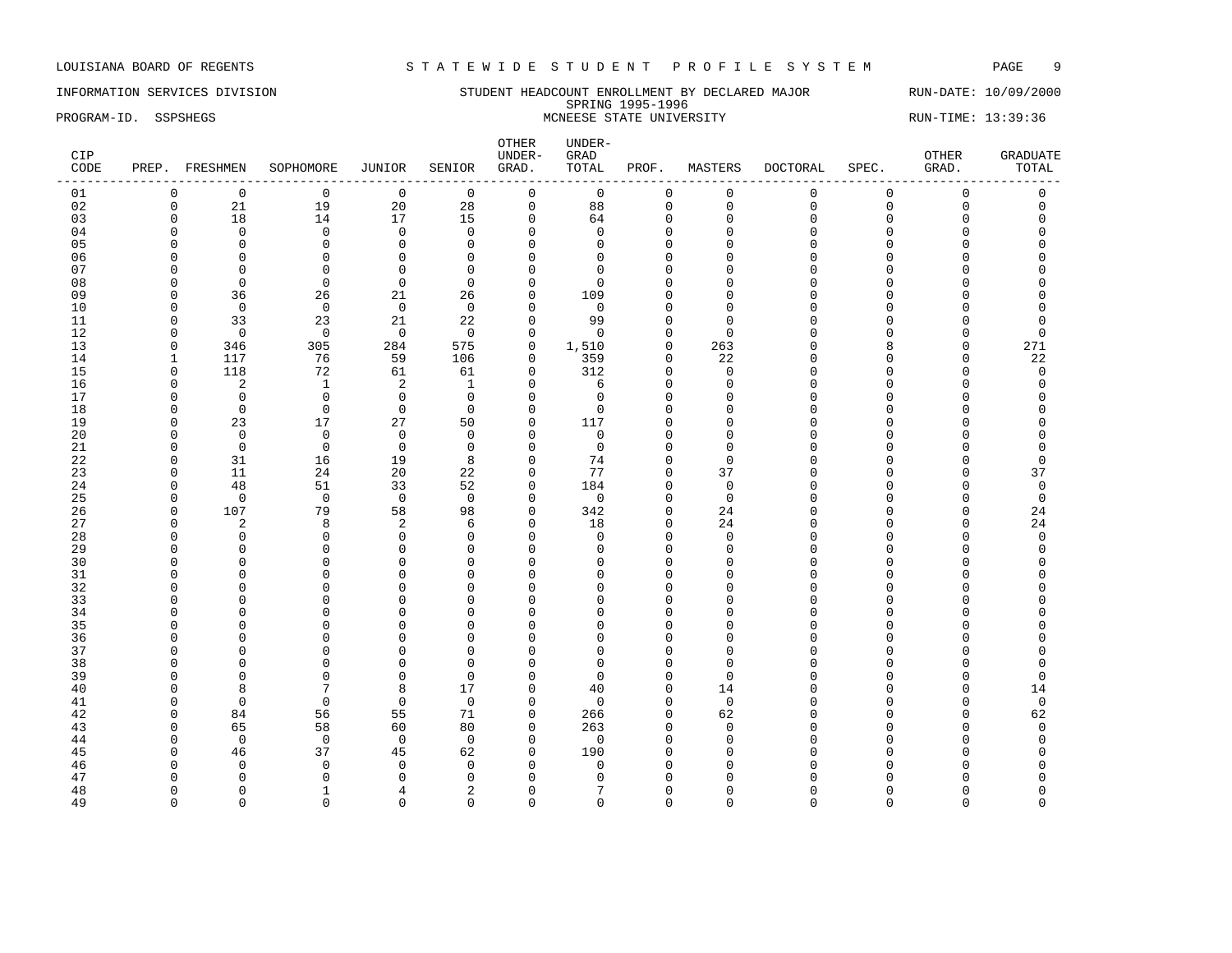### INFORMATION SERVICES DIVISION SUNDENT STUDENT HEADCOUNT ENROLLMENT BY DECLARED MAJOR RUN-DATE: 10/09/2000 SPRING 1995-1996 PROGRAM-ID. SSPSHEGS MCNEESE STATE UNIVERSITY RUN-TIME: 13:39:36

| CIP<br>CODE                        | PREP.    | FRESHMEN                     | SOPHOMORE                                                                                                                                                                                                                                                                                                                                                                                                                                                                                                                                                                                                                                                                                                                                                                                                                                      | JUNIOR | SENIOR                     | <b>OTHER</b><br>UNDER-<br>GRAD. | UNDER-<br>GRAD<br>TOTAL | PROF.<br>----------------- | MASTERS | DOCTORAL                                                                                                                                                                                                                                                                                                                | SPEC. | OTHER<br>GRAD. | GRADUATE<br>TOTAL |
|------------------------------------|----------|------------------------------|------------------------------------------------------------------------------------------------------------------------------------------------------------------------------------------------------------------------------------------------------------------------------------------------------------------------------------------------------------------------------------------------------------------------------------------------------------------------------------------------------------------------------------------------------------------------------------------------------------------------------------------------------------------------------------------------------------------------------------------------------------------------------------------------------------------------------------------------|--------|----------------------------|---------------------------------|-------------------------|----------------------------|---------|-------------------------------------------------------------------------------------------------------------------------------------------------------------------------------------------------------------------------------------------------------------------------------------------------------------------------|-------|----------------|-------------------|
| 50                                 |          | 33                           | 24                                                                                                                                                                                                                                                                                                                                                                                                                                                                                                                                                                                                                                                                                                                                                                                                                                             | 26     | 64                         |                                 | 147                     |                            |         |                                                                                                                                                                                                                                                                                                                         |       |                |                   |
| 51                                 |          | 292                          | 166                                                                                                                                                                                                                                                                                                                                                                                                                                                                                                                                                                                                                                                                                                                                                                                                                                            | 186    | 355 35                     |                                 | 999                     |                            | 38      |                                                                                                                                                                                                                                                                                                                         |       |                | 38                |
| 52                                 | $\Omega$ | 230                          | 178                                                                                                                                                                                                                                                                                                                                                                                                                                                                                                                                                                                                                                                                                                                                                                                                                                            | 152    | 220                        |                                 | 780                     |                            | 72      | $\Omega$                                                                                                                                                                                                                                                                                                                |       |                | 72                |
| <b>TR</b>                          |          | 20                           |                                                                                                                                                                                                                                                                                                                                                                                                                                                                                                                                                                                                                                                                                                                                                                                                                                                | - 6    | $\overline{\phantom{0}}$ 2 |                                 | 29                      |                            |         |                                                                                                                                                                                                                                                                                                                         |       |                | $\Omega$          |
| UN                                 | 59       | 429                          | 72                                                                                                                                                                                                                                                                                                                                                                                                                                                                                                                                                                                                                                                                                                                                                                                                                                             | 22     | 17                         |                                 | 608                     |                            | 521     |                                                                                                                                                                                                                                                                                                                         |       | 22             | 543               |
| TOTAL                              | 60       | 2,120                        | 1,331                                                                                                                                                                                                                                                                                                                                                                                                                                                                                                                                                                                                                                                                                                                                                                                                                                          | 1,208  | 1,960                      | 9                               | 6,688                   | $\Omega$                   | 1,077   | $\mathbf 0$                                                                                                                                                                                                                                                                                                             | 8     | 22             | 1,107             |
|                                    |          |                              | 01 - AGRICULTURAL BUSINESS AND PRODUCTION 19 - HOME ECONOMICS (2007) 2010 - PERSONAL AWARENESS AND SELF-IMPROVE<br>102 - AGRICULTURAL SCIENCES (2007) 2007 - VOCATIONAL HOME ECONOMICS (2007) 2014 - PHILOSOPHY AND RELIGION<br>139<br>40 - ARCHITECTURE AND RELATED PROGRAMS<br>22 - LAW AND LEGAL STUDIES<br>23 - ENGLISH LANGUAGE AND LITERATURE/LETTERS<br>24 - LIBERAL ARTS/SCI, GEN STUDIES/HUMANITIES42 - PSYCHOLOGY<br>25 - LIBERAL ARTS/SCI, GEN STUDIES/HUMANITIES4<br>08 - MARKETING OPERATIONS AND DISTRIBUTION 26 - BIOLOGICAL SCIENCES/LIFE SCIENCES 44 - PUBLIC ADMINISTRATION AND SERVICES<br>09 - COMMUNICATIONS 27 - MATHEMATICS 45 - SOCIAL SCIENCES AND HIST (10 - COMMUNICATION TECHNOLOGIES 28 - RESERVE OFFICERS TRAINING CORPS (ROTC) 46 - CONSTRUCTION TRADES<br>11 - COMPUTER AND INFORMATION SCIENCES 29 - MILITARY |        |                            |                                 |                         |                            |         | 45 - SOCIAL SCIENCES AND HISTORY                                                                                                                                                                                                                                                                                        |       |                |                   |
| 13 - EDUCATION<br>14 - ENGINEERING |          | 18 - NOT IN USE AT THIS TIME | 12 - PERSONAL AND MISCELLANEOUS SERVICES 30 - MULTI/INTERDISCIPLINARY STUDIES<br>15 - ENGINEERING-RELATED TECHNOLOGIES<br>16 - FOREIGN LANGUAGES AND LITERATURES 34 - HEALTH-RELATED KNOWLEDGE AND SKILLS 52 - BUSINESS MGT. & ADMINISTRATIVE SERV.<br>17 - NOT IN USE AT THIS TIME 35 - INTERPERSONAL AND SOCIAL SKILLS TRANDERGRAD STUDENTS INTENDING TRA                                                                                                                                                                                                                                                                                                                                                                                                                                                                                    |        | 32 - BASIC SKILLS          |                                 |                         |                            |         | 48 - PRECISION PRODUCTION TRADES<br>31 - PARKS/RECREATION/LEISURE/FITNESS STUDIES49 - TRANSPORTATION/MATERIALS MOVING WORK.<br>50 - VISUAL AND PERFORMING ARTS<br>33 - CITIZENSHIP ACTIVITIES 61 - HEALTH PROFESSIONS AND RELATED SCI.<br>36 - LEISURE AND RECREATIONAL ACTIVITIES UN - STUDENTS UNCOMMITTED TO A MAJOR |       |                |                   |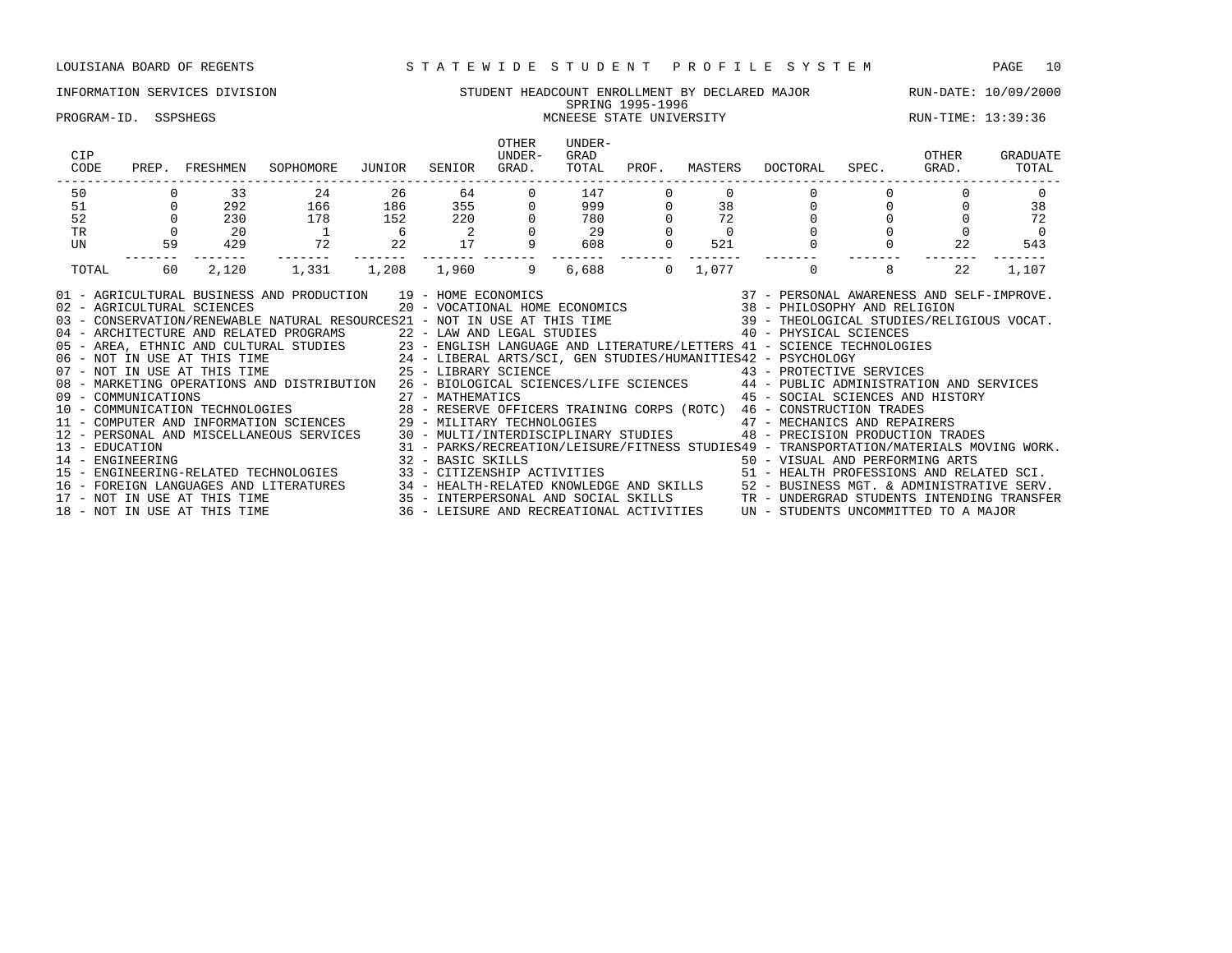### INFORMATION SERVICES DIVISION SUNDERT HEADCOUNT ENROLLMENT BY DECLARED MAJOR RUN-DATE: 10/09/2000 SPRING 1995-1996 SPRING 1995-1996<br>PROGRAM-ID. SSPSHEGS NICHOLLS STATE UNIVERSITY NICHOLLS STATE UNIVERSITY RUN-TIME: 13:39:36

| CIP<br>CODE |                          | PREP. FRESHMEN          | SOPHOMORE                  | JUNIOR               | SENIOR               | OTHER<br>UNDER-<br>GRAD. | UNDER-<br>GRAD<br>TOTAL | PROF.              | MASTERS           | <b>DOCTORAL</b> | SPEC.       | OTHER<br>GRAD. | <b>GRADUATE</b><br>TOTAL |
|-------------|--------------------------|-------------------------|----------------------------|----------------------|----------------------|--------------------------|-------------------------|--------------------|-------------------|-----------------|-------------|----------------|--------------------------|
| 01          | 0                        | $\overline{c}$          | 4                          | 12                   | 9                    | $\mathsf{O}$             | 27                      | $\mathbf 0$        | $\mathbf 0$       | $\mathbf 0$     | $\mathbf 0$ | $\mathbf 0$    | 0                        |
| 02          | $\mathbf 0$              | $\mathbf 0$             | $\mathbf 0$                | $\mathbf 0$          | $\mathsf 0$          | $\mathsf 0$              | $\mathbf 0$             | $\mathbf{0}$       | $\mathbf 0$       | $\mathbf{0}$    | $\Omega$    | $\mathbf 0$    | $\mathbf 0$              |
| 03          | $\Omega$                 | $\mathbf 0$             | $\Omega$                   | $\mathbf 0$          | $\mathbf 0$          | $\mathbf 0$              | 0                       | $\mathbf 0$        | $\Omega$          | $\Omega$        | 0           | 0              | $\Omega$                 |
| 04          | O                        | $\Omega$                | $\Omega$                   | $\Omega$             | $\mathbf 0$          | $\mathbf 0$              | U                       | $\Omega$           | $\Omega$          | ∩               | C           | U              |                          |
| 05          | $\Omega$                 | $\Omega$                | $\Omega$                   | $\mathbf{0}$         | $\mathbf 0$          | $\Omega$                 | $\Omega$                | $\Omega$           | Ω                 | $\cap$          | $\cap$      | O              |                          |
| 06          | $\Omega$                 | $\Omega$                | $\Omega$                   | $\mathbf{0}$         | $\mathbf 0$          | $\Omega$                 | $\Omega$                | $\Omega$           | Λ                 |                 | C           | O              | C                        |
| 07          | $\Omega$                 | $\Omega$                | $\mathbf 0$                | $\mathbf 0$          | $\mathbf 0$          | $\Omega$                 | 0                       | $\Omega$           | $\cap$            |                 | C           | O              |                          |
| 08          | $\Omega$                 | $\mathbf 0$             | 1                          | $\mathbf 1$          | $\mathbf{1}$         | $\Omega$                 | 3                       | $\Omega$           | Λ                 |                 |             | O              |                          |
| 09          | O                        | 11                      | 27                         | 21                   | 34                   | $\Omega$                 | 93                      | ∩                  | Λ                 |                 | U           | Λ              |                          |
| 10          | O                        | $\Omega$                | $\mathbf 0$                | $\mathbf 0$          | $\overline{0}$       | $\mathbf 0$              | $\mathbf 0$             | $\cap$             | n                 |                 | C           | Λ              |                          |
| 11          | $\Omega$                 | 8                       | 23                         | 17                   | 19                   | $\Omega$                 | 67                      | $\Omega$           | $\Omega$          |                 | ∩           | O              | $\Omega$                 |
| 12          | $\Omega$                 | $\overline{0}$          | 5                          | $\mathbf{1}$         | 5                    | $\mathbf 0$              | 11                      | $\mathbf 0$        | $\mathbf 0$       | $\cap$          | 0           | $\mathbf{0}$   | $\Omega$                 |
| 13          | $\Omega$                 | 35                      | 156                        | 169                  | 307                  | $\mathbf 0$              | 667                     | $\mathbf{0}$       | 109               | $\Omega$        | 10          | 39             | 158                      |
| 14          | $\Omega$                 | $\mathbf 0$             | $\mathbf 0$                | $\mathsf 0$          | $\overline{0}$       | $\mathbf 0$              | $\mathbf 0$             | $\Omega$           | $\mathbf 0$       | $\cap$          | $\Omega$    | $\mathbf 0$    | 0                        |
| 15          | 0                        | 21                      | 36                         | 21                   | 57                   | $\mathbf 0$              | 135                     | $\Omega$           | $\Omega$          | $\cap$          | $\Omega$    | $\Omega$       | $\Omega$                 |
| 16<br>17    | <sup>0</sup><br>$\Omega$ | $\Omega$<br>$\mathbf 0$ | $\mathbf 0$<br>$\mathbf 0$ | 1<br>$\mathbf 0$     | 0<br>$\overline{0}$  | $\Omega$<br>$\mathbf 0$  | 1<br>$\mathbf 0$        | $\cap$<br>$\Omega$ | n<br><sup>0</sup> | ∩               | C<br>$\cap$ | U<br>O         | $\Omega$                 |
| 18          | $\Omega$                 | $\Omega$                | $\mathbf 0$                | $\mathbf 0$          | $\Omega$             | $\mathbf 0$              | $\Omega$                | O                  | n                 | ∩               | n           | O              |                          |
| 19          | $\Omega$                 | 11                      | 44                         | 62                   | 115                  | $\mathbf 0$              | 232                     | $\cap$             | ∩                 |                 |             | U              |                          |
| 20          | $\Omega$                 | $\Omega$                | $\mathbf 0$                | $\mathbf 0$          | $\Omega$             | $\Omega$                 | $\Omega$                | $\Omega$           | Ω                 |                 |             | O              |                          |
| 21          | <sup>0</sup>             | $\mathbf 0$             | $\mathbf 0$                | $\mathbf 0$          | $\mathbf 0$          | $\mathbf 0$              | $\mathbf 0$             | $\Omega$           | $\Omega$          |                 |             | U              |                          |
| 22          | $\Omega$                 | 8                       | 22                         | 24                   | 17                   | $\mathbf 0$              | 71                      | $\Omega$           | U                 |                 |             | O              |                          |
| 23          | 1                        | $\mathbf{1}$            | $\overline{4}$             | 8                    | 7                    | $\mathbf 0$              | 21                      | $\Omega$           | $\Omega$          |                 |             | O              |                          |
| 24          | 0                        | 39                      | 59                         | 85                   | 205                  | $\mathbf 0$              | 388                     | $\Omega$           | $\Omega$          | $\cap$          | C           | 0              | O                        |
| 25          | $\Omega$                 | $\mathbf 0$             | $\mathbf 0$                | 0                    | $\overline{0}$       | $\mathbf 0$              | $\Omega$                | $\Omega$           | <sup>0</sup>      |                 |             | $\Omega$       | $\Omega$                 |
| 26          | 2                        | 14                      | 44                         | 41                   | 64                   | $\mathbf{0}$             | 165                     | $\Omega$           | $\Omega$          |                 | C           | $\mathbf{0}$   | $\Omega$                 |
| 27          | 0                        | 4                       | 5                          | 4                    | 9                    | $\mathbf 0$              | 22                      | $\Omega$           | U                 | ∩               | $\Omega$    | 15             | 15                       |
| 28          | ∩                        | $\Omega$                | $\Omega$                   | $\Omega$             | $\Omega$             | $\Omega$                 | $\Omega$                | $\Omega$           | U                 | ∩               | U           | $\Omega$       | $\Omega$                 |
| 29          | $\Omega$                 | $\Omega$                | $\Omega$                   | $\mathbf{0}$         | 0                    | $\Omega$                 | $\Omega$                | $\Omega$           | U                 | ∩               | O           | $\Omega$       | $\Omega$                 |
| 30          | <sup>0</sup>             | $\Omega$                | $\Omega$                   | $\mathbf 0$          | $\mathbf 0$          | $\Omega$                 | $\Omega$                | $\Omega$           | n                 | ∩               | C           | 0              | O                        |
| 31          | $\Omega$                 | $\Omega$                | $\Omega$                   | $\mathbf{0}$         | $\mathbf 0$          | $\Omega$                 | $\Omega$                | $\Omega$           | $\Omega$          |                 | C           | O              |                          |
| 32          | $\Omega$                 | $\Omega$                | $\Omega$                   | $\mathbf{0}$         | $\mathbf 0$          | $\Omega$                 | $\Omega$                | $\Omega$           | O                 |                 |             | O              |                          |
| 33          | $\Omega$                 | $\Omega$                | $\Omega$                   | $\mathbf{0}$         | $\mathbf 0$          | $\Omega$                 | $\Omega$                | $\cap$             | U                 |                 | C           | O              |                          |
| 34          | <sup>0</sup>             | $\Omega$                | $\Omega$                   | $\mathbf 0$          | $\mathbf 0$          | $\mathbf 0$              | <sup>0</sup>            | $\Omega$           | U                 |                 | n           | O              |                          |
| 35          | <sup>0</sup>             | $\Omega$                | $\Omega$                   | $\mathbf 0$          | $\Omega$             | $\Omega$                 | U                       | $\Omega$           | U                 |                 |             | O              |                          |
| 36          | <sup>0</sup>             | $\Omega$                | $\Omega$                   | $\mathbf{0}$         | $\mathbf 0$          | $\Omega$                 | U                       | ∩                  | Λ                 | ∩               | C           | O              |                          |
| 37          | ∩<br><sup>0</sup>        | $\cap$<br>$\Omega$      | $\Omega$<br>$\Omega$       | $\Omega$<br>$\Omega$ | $\Omega$<br>$\Omega$ | $\Omega$<br>$\Omega$     | $\Omega$<br>$\Omega$    | $\cap$<br>$\Omega$ | ∩<br>$\Omega$     | ∩               | C           | U<br>O         |                          |
| 38          | <sup>0</sup>             | $\Omega$                | $\mathbf 0$                | 0                    | $\mathbf 0$          | $\Omega$                 | 0                       | $\Omega$           | $\Omega$          |                 | C           | O              |                          |
| 39<br>40    | $\Omega$                 | 7                       | 12                         | 14                   | 17                   | $\mathbf 0$              | 50                      | $\Omega$           | $\Omega$          |                 |             | O              | $\Omega$                 |
| 41          | $\Omega$                 | $\overline{0}$          | $\mathbb O$                | $\mathbf 0$          | $\mathbf 0$          | $\overline{0}$           | $\mathbf 0$             | $\mathbf{0}$       | $\Omega$          |                 | $\Omega$    | 0              | $\Omega$                 |
| 42          | $\Omega$                 | 11                      | 28                         | 49                   | 28                   | 0                        | 116                     | $\mathbf 0$        | 29                | ∩               | C           | 0              | 29                       |
| 43          | $\Omega$                 | $\overline{c}$          | 21                         | 14                   | 4                    | $\mathbf 0$              | 41                      | $\Omega$           | $\Omega$          |                 | C           | O              | $\Omega$                 |
| 44          | $\Omega$                 | $\overline{0}$          | $\mathbf 0$                | $\mathbf 0$          | $\overline{0}$       | $\mathbf 0$              | $\mathbf 0$             | $\Omega$           | $\Omega$          |                 | C           | O              | $\Omega$                 |
| 45          | ∩                        | 11                      | 21                         | 20                   | 55                   | $\mathbf 0$              | 107                     | $\cap$             | ∩                 |                 | U           | U              |                          |
| 46          | $\Omega$                 | $\Omega$                | $\Omega$                   | $\mathbf 0$          | $\overline{0}$       | $\mathbf 0$              | $\Omega$                | $\Omega$           | Λ                 |                 |             | U              |                          |
| 47          | <sup>0</sup>             | $\Omega$                | <sup>0</sup>               | $\Omega$             | $\Omega$             | $\Omega$                 | U                       | $\Omega$           |                   |                 |             | O              |                          |
| 48          | $\Omega$                 | $\Omega$                | $\Omega$                   | $\mathbf 0$          | 0                    | $\Omega$                 | $\Omega$                | $\Omega$           | U                 | ∩               | C           | 0              | $\Omega$                 |
| 49          | $\Omega$                 | $\Omega$                | $\Omega$                   | $\Omega$             | $\mathbf{1}$         | $\Omega$                 | -1                      | $\Omega$           | $\Omega$          | $\Omega$        | $\Omega$    | $\Omega$       | $\Omega$                 |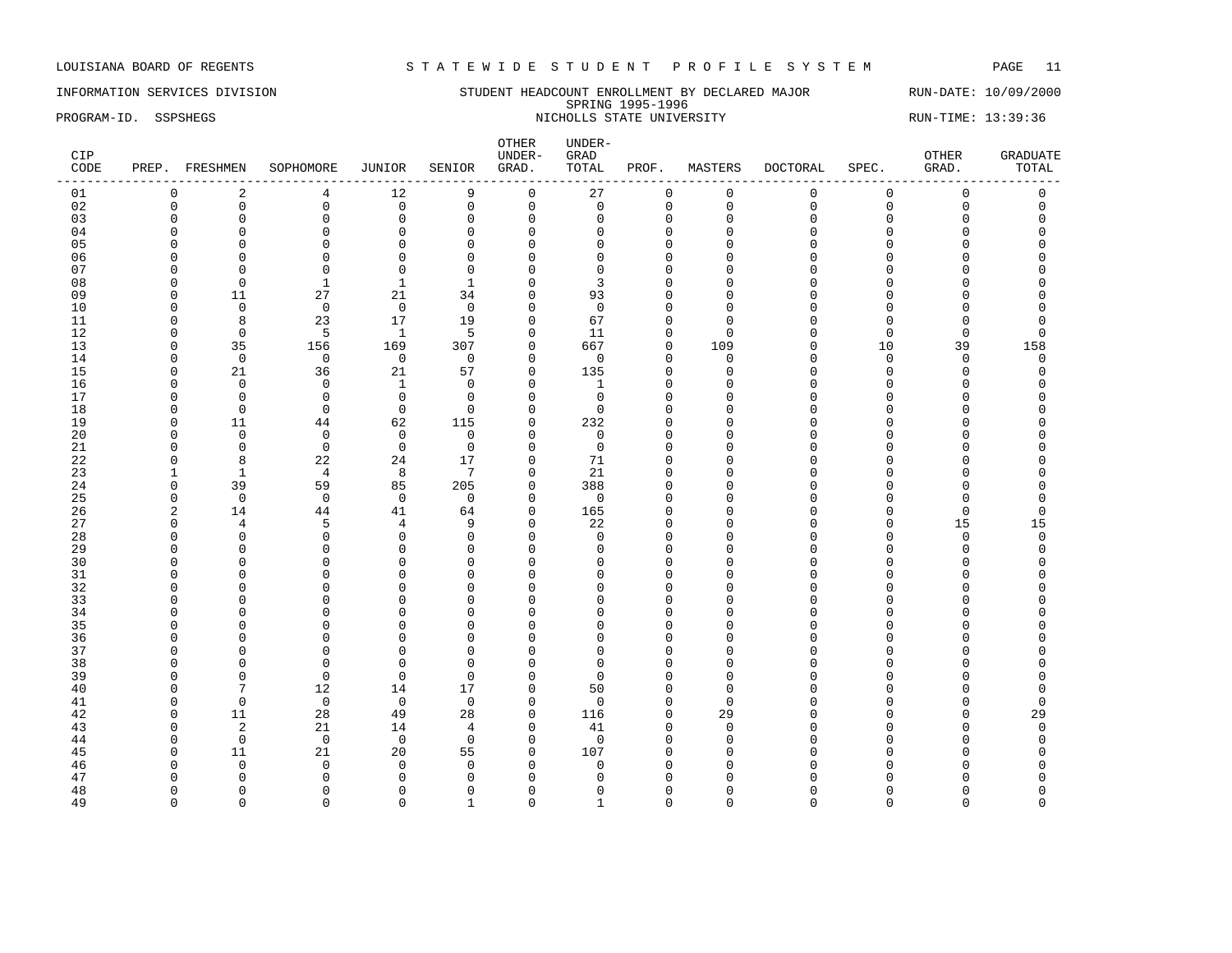### INFORMATION SERVICES DIVISION STUDENT HEADCOUNT ENROLLMENT BY DECLARED MAJOR RUN-DATE: 10/09/2000 SPRING 1995-1996 SPRING 1995-1996<br>PROGRAM-ID. SSPSHEGS NICHOLLS STATE UNIVERSITY NICHOLLS STATE UNIVERSITY RUN-TIME: 13:39:36

| $\begin{array}{ccc} 0 & \quad & 34 \\ 1 & \quad & 28 \end{array}$<br>35<br>$6 \quad$<br>1,780<br>2,062 | 15<br>164<br>164<br>85<br>355<br>1,295                                                                                                                                                                                                                                                                                                                                                                                                                                                                                                                | 8 <sup>8</sup><br>204<br>147<br>47<br>36 | 23<br>211<br>$\frac{27}{4}$ | $310 0$  | 46<br>$\begin{bmatrix} 0 & 712 \\ 0 & 551 \\ 0 & 194 \end{bmatrix}$ |                     | $\begin{matrix} 0 \\ 0 \\ 0 \\ 0 \end{matrix}$ | $\Omega$    | $\begin{matrix}0\\0\end{matrix}$ |    | $\mathbf 0$                                                                                                                                                                                                                                                                                                                                                                                                                                                                                                                                                                                                                                                                                                                                                                                                                                                     |
|--------------------------------------------------------------------------------------------------------|-------------------------------------------------------------------------------------------------------------------------------------------------------------------------------------------------------------------------------------------------------------------------------------------------------------------------------------------------------------------------------------------------------------------------------------------------------------------------------------------------------------------------------------------------------|------------------------------------------|-----------------------------|----------|---------------------------------------------------------------------|---------------------|------------------------------------------------|-------------|----------------------------------|----|-----------------------------------------------------------------------------------------------------------------------------------------------------------------------------------------------------------------------------------------------------------------------------------------------------------------------------------------------------------------------------------------------------------------------------------------------------------------------------------------------------------------------------------------------------------------------------------------------------------------------------------------------------------------------------------------------------------------------------------------------------------------------------------------------------------------------------------------------------------------|
|                                                                                                        |                                                                                                                                                                                                                                                                                                                                                                                                                                                                                                                                                       |                                          |                             |          |                                                                     |                     |                                                |             |                                  |    |                                                                                                                                                                                                                                                                                                                                                                                                                                                                                                                                                                                                                                                                                                                                                                                                                                                                 |
|                                                                                                        |                                                                                                                                                                                                                                                                                                                                                                                                                                                                                                                                                       |                                          |                             |          |                                                                     |                     |                                                |             |                                  |    |                                                                                                                                                                                                                                                                                                                                                                                                                                                                                                                                                                                                                                                                                                                                                                                                                                                                 |
|                                                                                                        |                                                                                                                                                                                                                                                                                                                                                                                                                                                                                                                                                       |                                          |                             |          |                                                                     |                     |                                                |             |                                  |    | 99                                                                                                                                                                                                                                                                                                                                                                                                                                                                                                                                                                                                                                                                                                                                                                                                                                                              |
|                                                                                                        |                                                                                                                                                                                                                                                                                                                                                                                                                                                                                                                                                       |                                          |                             |          | $0$ 194                                                             |                     |                                                |             |                                  |    | $\Omega$                                                                                                                                                                                                                                                                                                                                                                                                                                                                                                                                                                                                                                                                                                                                                                                                                                                        |
|                                                                                                        |                                                                                                                                                                                                                                                                                                                                                                                                                                                                                                                                                       |                                          | -------- -------            | $\Omega$ | 2,181                                                               | $\mathbf 0$         | 574                                            | $\mathbf 0$ | 11                               | 11 | 596                                                                                                                                                                                                                                                                                                                                                                                                                                                                                                                                                                                                                                                                                                                                                                                                                                                             |
|                                                                                                        |                                                                                                                                                                                                                                                                                                                                                                                                                                                                                                                                                       | 1,006 1,529                              |                             | $\Omega$ | 5,902                                                               | -------<br>$\Omega$ | 811                                            | $\Omega$    | 21                               | 65 | 897                                                                                                                                                                                                                                                                                                                                                                                                                                                                                                                                                                                                                                                                                                                                                                                                                                                             |
| 02 - AGRICULTURAL SCIENCES                                                                             | AND PRODUCTION $19$ – HOME ECONOMICS $20$ – VOCATIONAL HOME ECONOMICS $37$ – PERSONAL AWARENESS AND SELF-IMPROVE.<br>01 - AGRICULTURAL BUSINESS AND PRODUCTION 19 - HOME ECONOMICS<br>03 - CONSERVATION/RENEWABLE NATURAL RESOURCES21 - NOT IN USE AT THIS TIME 39 - THEOLOGICAL STUDIES/RELIGIOUS VOCAT.<br>04 - ARCHITECTURE AND RELATED PROGRAMS<br>05 - AREA, ETHNIC AND CULTURAL STUDIES<br>06 - NOT IN USE AT THIS TIME<br>07 - NOT IN USE AT THIS TIME<br>07 - NOT IN USE AT THIS TIME<br>25 - LIBERAL ARTS/SCI, GEN STUDIES/HUMANITIES42 - PS |                                          |                             |          |                                                                     |                     |                                                |             |                                  |    |                                                                                                                                                                                                                                                                                                                                                                                                                                                                                                                                                                                                                                                                                                                                                                                                                                                                 |
|                                                                                                        |                                                                                                                                                                                                                                                                                                                                                                                                                                                                                                                                                       |                                          |                             |          |                                                                     |                     |                                                |             |                                  |    | 08 - MARKETING OPERATIONS AND DISTRIBUTION 26 - BIOLOGICAL SCIENCES/LIFE SCIENCES 44 - PUBLIC ADMINISTRATION AND SERVICES<br>45 - SOCIAL SCIENCES AND HISTORY<br>12 - PERSONAL AND MISCELLANEOUS SERVICES 30 - MULTI/INTERDISCIPLINARY STUDIES 48 - PRECISION PRODUCTION TRADES<br>31 - PARKS/RECREATION/LEISURE/FITNESS STUDIES49 - TRANSPORTATION/MATERIALS MOVING WORK.<br>14 - ENGINEERING ARTS<br>15 - ENGINEERING-RELATED TECHNOLOGIES 33 - CITIZENSHIP ACTIVITIES 50 - YISUAL AND PERFORMING ARTS<br>16 - FOREIGN LANGUAGES AND LITERATURES 34 - HEALTH-RELATED KNOWLEDGE AND SKILLS 52 - BUSINESS MGT. & ADMINISTRATIVE SERV.<br>17 - NOT IN USE AT THIS TIME 35 - INTERPERSONAL AND SOCIAL SKILLS TRANGUARE TRANGERAD STUDENTS INTEN<br>18 - NOT IN USE AT THIS TIME 6 19 10 16 16 16 16 16 17 17 18 19 10 16 17 17 18 19 10 10 10 10 10 10 10 10 10 1 |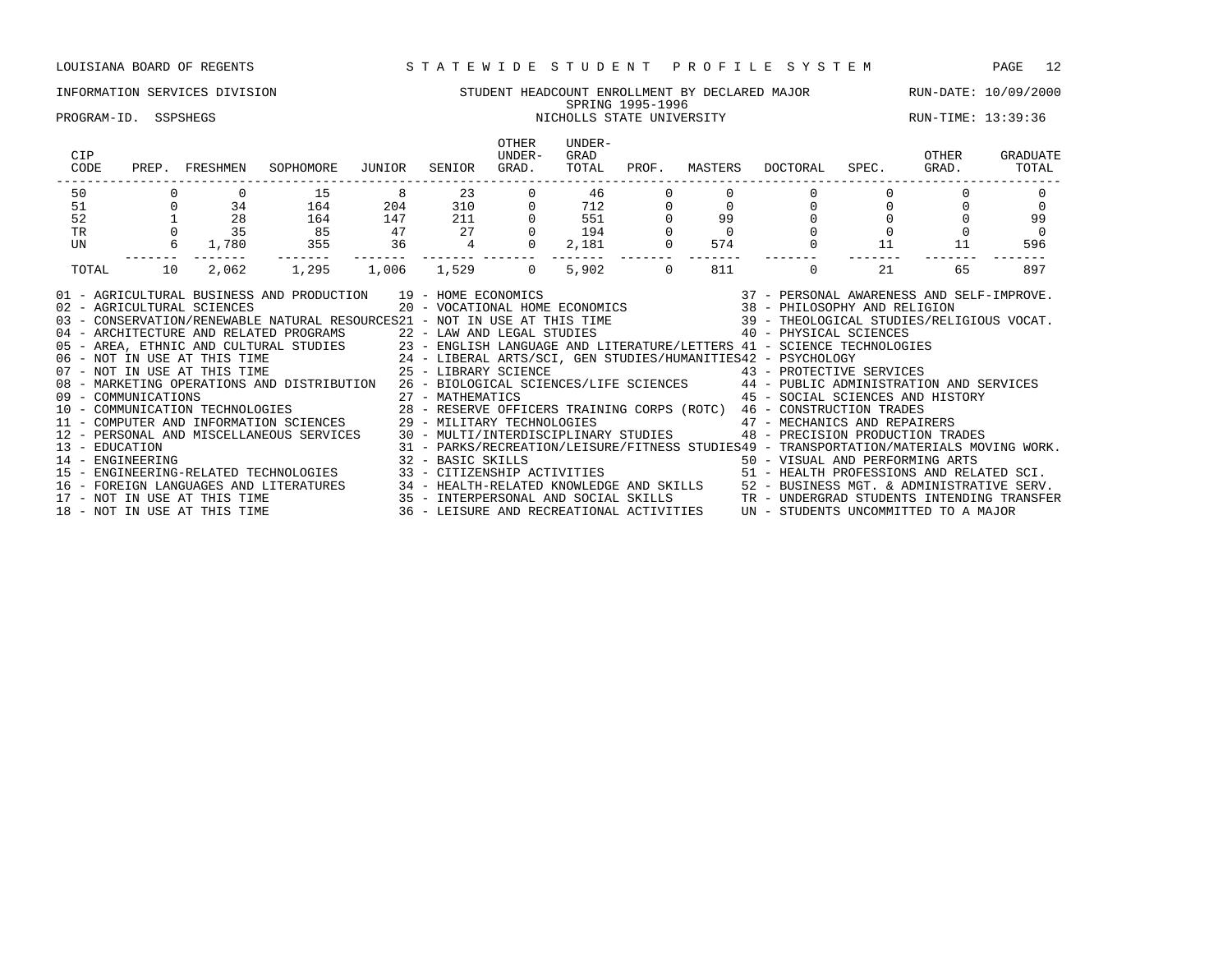INFORMATION SERVICES DIVISION STUDENT HEADCOUNT ENROLLMENT BY DECLARED MAJOR RUN-DATE: 10/09/2000 SPRING 1995-1996 PROGRAM-ID. SSPSHEGS UNIVERSITY OF LA. IN MONROE RUN-TIME: 13:39:36

| CIP<br>CODE |                      | PREP. FRESHMEN             | SOPHOMORE               | JUNIOR                       | SENIOR               | OTHER<br>UNDER-<br>GRAD. | $UNDER-$<br>GRAD<br>TOTAL | PROF.                | MASTERS              | DOCTORAL           | SPEC.               | OTHER<br>GRAD. | <b>GRADUATE</b><br>TOTAL |
|-------------|----------------------|----------------------------|-------------------------|------------------------------|----------------------|--------------------------|---------------------------|----------------------|----------------------|--------------------|---------------------|----------------|--------------------------|
| 01          | 1                    | 56                         | 33                      | 34                           | 51                   | $\mathbf 0$              | 175                       | 0                    | $\mathbf 0$          | 0                  | 0                   | $\mathbf 0$    | $\mathsf 0$              |
| 02          | $\mathbf 0$          | $\mathsf 0$                | $\mathbf{1}$            | $\mathbf{1}$                 | 6                    | $\mathsf 0$              | 8                         | $\mathbf 0$          | $\mathbf 0$          | $\Omega$           | $\mathsf{O}\xspace$ | $\mathbf 0$    | $\mathsf{O}$             |
| 03          | $\Omega$             | $\overline{2}$             | $\overline{2}$          | $\mathbf 0$                  | $\mathbf{1}$         | $\mathbf 0$              | 5                         | $\Omega$             | $\Omega$             | $\Omega$           | $\Omega$            | $\Omega$       | $\Omega$                 |
| 04          | $\Omega$             | $\mathbf 0$                | $\Omega$                | $\mathbf 0$                  | $\Omega$             | $\mathbf 0$              | $\Omega$                  | $\Omega$             | n                    | $\Omega$           | $\cap$              | U              | O                        |
| 05          | $\Omega$             | $\mathbf 0$                | $\Omega$                | $\mathbf 0$                  | $\Omega$             | $\mathbf 0$              | $\Omega$                  | $\Omega$             | $\Omega$             | $\Omega$           | $\Omega$            | $\Omega$       | O                        |
| 06          | $\Omega$             | $\mathbf 0$                | $\Omega$                | $\mathbf{0}$                 | $\Omega$             | $\mathbf 0$              | $\Omega$                  | $\Omega$             | $\Omega$             | $\Omega$           | C                   | $\Omega$       | O                        |
| 07          | $\Omega$             | 0                          | $\Omega$                | $\mathbf{0}$                 | $\Omega$             | $\mathbf 0$              | $\Omega$                  | $\Omega$             | $\Omega$             | $\cap$             | C                   | U              | $\Omega$                 |
| 08          | n                    | $\Omega$                   | $\Omega$                | $\Omega$                     | $\Omega$             | $\Omega$                 | $\Omega$                  | $\cap$               | $\Omega$             | ∩                  | U                   | O              | $\Omega$                 |
| 09          | $\Omega$             | 60                         | 42                      | 29                           | 51                   | $\mathbf 0$              | 182                       | $\Omega$             | 28                   | $\Omega$           | $\Omega$            | 0              | 28                       |
| 10          | $\Omega$             | $\overline{0}$             | $\mathbf 0$             | $\mathbf 0$                  | $\Omega$             | $\mathbf 0$              | $\mathbf 0$               | $\Omega$             | $\Omega$             | $\Omega$           | $\cap$              | O              | $\mathbf 0$              |
| 11          | $\Omega$             | 69                         | 30                      | 20                           | 26                   | $\mathbf 0$              | 145                       | $\Omega$             | $\Omega$             | $\Omega$           | $\Omega$            |                | $\mathbf 0$              |
| 12          | $\Omega$             | $\mathbf 0$                | $\Omega$                | $\mathbf 0$                  | $\Omega$             | $\mathbf{0}$             | $\mathbf 0$               | 0                    | $\Omega$             | $\Omega$           | $\Omega$            | 0              | $\Omega$                 |
| 13          | $\Omega$             | 289                        | 232                     | 191                          | 388                  | $\mathbf{1}$             | 1,101                     | $\Omega$             | 359                  | 11                 | 61                  | $\Omega$       | 431                      |
| 14          | $\Omega$             | $\mathbf 0$                | $\mathbf 0$             | $\mathbf 0$                  | $\overline{0}$       | $\mathbf 0$              | $\mathbf 0$               | $\Omega$             | $\mathbf 0$          | $\mathbf 0$        | $\overline{0}$      | $\mathbf 0$    | $\mathsf 0$              |
| 15          | $\Omega$             | 35                         | 37                      | 19                           | 35                   | $\mathbf 0$              | 126                       | $\Omega$             | $\Omega$             | $\Omega$           | $\cap$              | $\Omega$       | $\mathbf 0$              |
| 16          | n                    | $\overline{2}$             | 4                       | 2                            | 3                    | $\mathbf 0$              | 11                        | $\cap$               | O                    | $\cap$             | C                   | U              | 0                        |
| 17          | $\Omega$             | $\mathbf 0$                | $\Omega$                | $\mathbf 0$                  | $\Omega$             | $\Omega$                 | $\Omega$                  | $\Omega$             | $\Omega$             | $\cap$             | $\cap$              | O              | $\Omega$                 |
| 18          | n                    | $\Omega$                   | $\Omega$                | $\mathbf{0}$                 | $\Omega$             | $\mathbf 0$              | 0                         | $\Omega$             | $\Omega$             | ∩                  | $\cap$              | U              | $\mathbf 0$              |
| 19          | $\Omega$             | $\mathbf{1}$               | $\Omega$                | $\mathbf{0}$                 | $\mathbf{1}$         | $\mathbf 0$              | $\overline{2}$            | $\Omega$             | 42                   | $\cap$             | O                   | $\Omega$       | 42                       |
| 20          | $\Omega$             | 16                         | 15                      | 6                            | 6                    | $\mathbf 0$              | 43                        | $\Omega$             | $\Omega$             | $\Omega$           | $\cap$              | O              | $\mathbf 0$              |
| 21          | n                    | $\mathbf 0$                | $\mathbf 0$             | $\mathbf 0$                  | $\Omega$             | $\mathbf 0$              | $\mathbf 0$               | O                    | $\Omega$             | $\cap$             | U                   | U              | $\mathbf 0$              |
| 22          | $\Omega$             | 36                         | 23                      | 11                           | 16                   | $\Omega$                 | 86                        | $\Omega$             | $\Omega$             | $\cap$             | $\Omega$            | 0              | $\Omega$                 |
| 23          | $\Omega$             | 16                         | 23                      | 23                           | 20                   | $\mathbf 0$              | 82                        | $\mathbf 0$          | 29                   | $\cap$             | C                   | O              | 29                       |
| 24          | $\mathbf{1}$         | 181                        | 87                      | 107                          | 226                  | $\mathbf 0$              | 602                       | $\Omega$             | $\Omega$             | $\cap$             | C                   | O              | $\mathsf 0$              |
| 25          | $\Omega$             | $\mathbf 0$                | $\overline{0}$          | $\overline{0}$               | $\Omega$             | $\Omega$                 | $\Omega$                  | $\Omega$             | $\Omega$             | ∩                  | $\cap$              | O              | 0                        |
| 26          | 2                    | 55                         | 50                      | 48                           | 135                  | $\mathbf 0$              | 290                       | $\Omega$             | 32                   | $\Omega$           | U                   | U              | 32                       |
| 27          | $\Omega$             | $\overline{2}$             | $\overline{\mathbf{c}}$ | 3                            | 5                    | $\mathbf 0$              | 12                        | $\Omega$             | $\mathbf 0$          | $\cap$             | O                   | O              | $\mathbf 0$              |
| 28          | $\Omega$             | $\mathbf 0$                | $\mathbf 0$             | $\mathbf 0$                  | $\mathbf 0$          | $\mathbf 0$              | $\mathbf 0$               | $\Omega$             | $\mathbf 0$          | $\cap$             | C                   | $\Omega$       | $\mathbf 0$              |
| 29          | ∩                    | $\Omega$                   | $\Omega$                | $\mathbf{0}$                 | $\Omega$             | $\Omega$                 | $\Omega$                  | 0                    | $\Omega$             | ∩                  | U                   | O              | $\mathbf 0$              |
| 30          | $\Omega$             | $\Omega$                   | $\Omega$                | $\Omega$                     | $\Omega$             | $\Omega$                 | $\Omega$                  | $\Omega$             | 22                   | $\cap$             | $\cap$              | $\Omega$       | 22                       |
| 31          | $\Omega$<br>$\Omega$ | 25                         | 15                      | 12                           | 42                   | $\mathbf 0$              | 94                        | $\Omega$             | 0                    | $\Omega$<br>$\cap$ | U                   | O              | $\mathsf 0$              |
| 32          | $\Omega$             | $\overline{0}$             | $\Omega$<br>$\Omega$    | $\mathbf 0$                  | $\Omega$<br>$\Omega$ | $\mathbf 0$<br>$\Omega$  | $\Omega$<br>$\Omega$      | $\Omega$<br>$\Omega$ | $\Omega$<br>$\Omega$ | $\Omega$           | U                   | U              | $\mathbf 0$<br>$\Omega$  |
| 33<br>34    | ∩                    | $\mathbf 0$<br>$\mathbf 0$ | $\Omega$                | $\mathbf{0}$<br>$\mathbf{0}$ | $\Omega$             | $\Omega$                 | $\Omega$                  | O                    | ∩                    | $\cap$             | U                   | U              | U                        |
| 35          |                      | $\Omega$                   | $\Omega$                | $\Omega$                     | $\Omega$             | $\Omega$                 | O                         | $\Omega$             | <sup>0</sup>         | $\cap$             | U                   |                | U                        |
| 36          | $\Omega$             | $\mathbf 0$                | $\Omega$                | $\mathbf{0}$                 | $\Omega$             | $\mathbf 0$              | $\Omega$                  | $\Omega$             | $\Omega$             | $\Omega$           | O                   |                | O                        |
| 37          | $\Omega$             | $\mathbf 0$                | $\cap$                  | $\mathbf{0}$                 | $\Omega$             | $\mathbf 0$              | $\Omega$                  | $\Omega$             | <sup>0</sup>         | $\Omega$           | U                   | U              | 0                        |
| 38          | n                    | $\Omega$                   | n                       | $\mathbf{0}$                 | $\Omega$             | $\Omega$                 | $\Omega$                  | $\Omega$             | n                    | $\cap$             | U                   | U              | O                        |
| 39          | $\Omega$             | $\Omega$                   | $\Omega$                | $\mathbf{0}$                 | $\Omega$             | $\Omega$                 | $\Omega$                  | $\Omega$             | $\Omega$             | $\cap$             | U                   | O              | $\Omega$                 |
| 40          | $\Omega$             | 25                         | 17                      | 9                            | 27                   | $\mathbf 0$              | 78                        | 0                    | 31                   | ∩                  | U                   | O              | 31                       |
| 41          | $\Omega$             | $\mathbf 0$                | $\Omega$                | $\mathbf 0$                  | $\Omega$             | $\mathbf 0$              | $\Omega$                  | $\Omega$             | $\Omega$             | $\cap$             | O                   | $\Omega$       | $\mathbf 0$              |
| 42          | 1                    | 96                         | 66                      | 71                           | 107                  | $\mathbf 0$              | 341                       | 0                    | 60                   | O                  | n                   | $\Omega$       | 60                       |
| 43          | $\Omega$             | 167                        | 103                     | 92                           | 109                  | $\mathbf 0$              | 471                       | $\Omega$             | 28                   | $\cap$             | U                   | $\Omega$       | 28                       |
| 44          | $\mathbf{1}$         | 37                         | 49                      | 46                           | 78                   | $\mathbf 0$              | 211                       | 0                    | $\mathbf 0$          | $\Omega$           | O                   | $\mathbf 0$    | $\mathbf 0$              |
| 45          | $\Omega$             | 45                         | 49                      | 35                           | 62                   | $\mathbf 0$              | 191                       | $\Omega$             | 19                   | $\cap$             | U                   | O              | 19                       |
| 46          | $\Omega$             | $\Omega$                   | $\Omega$                | $\mathbf 0$                  | $\Omega$             | $\Omega$                 | $\mathbf 0$               | $\Omega$             | $\Omega$             | $\cap$             |                     | $\Omega$       | $\mathbf 0$              |
| 47          |                      | $\Omega$                   | n                       | $\mathbf 0$                  | $\Omega$             | $\Omega$                 | C                         | O                    | n                    |                    |                     |                | O                        |
| 48          | $\Omega$             | 0                          | $\Omega$                | $\mathbf{0}$                 | $\Omega$             | $\Omega$                 | $\Omega$                  | $\Omega$             | O                    | O                  | U                   | U              | 0                        |
| 49          | $\Omega$             | 33                         | 21                      | 14                           | 27                   | $\Omega$                 | 95                        | $\Omega$             | $\Omega$             | $\Omega$           | $\Omega$            | $\Omega$       | $\Omega$                 |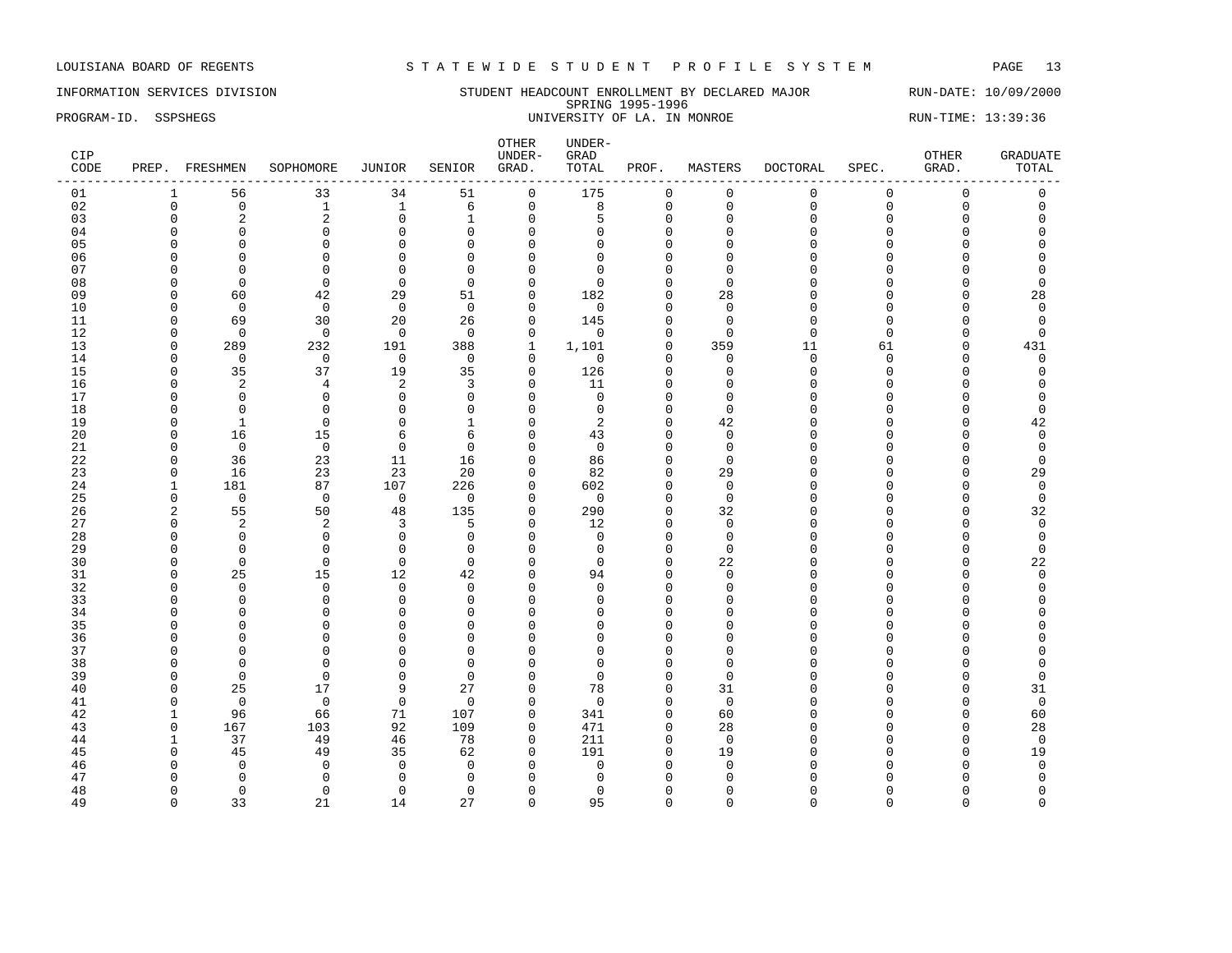### INFORMATION SERVICES DIVISION STUDENT HEADCOUNT ENROLLMENT BY DECLARED MAJOR RUN-DATE: 10/09/2000 SPRING 1995-1996 PROGRAM-ID. SSPSHEGS UNIVERSITY OF LA. IN MONROE RUN-TIME: 13:39:36

| CIP<br>CODE                        | PREP. | FRESHMEN                     | SOPHOMORE                                                                                                                                                                                                                                                                                                                                                                                                                                                                                                                                                                                                                                                                                                                                                                                                                                                                                                                       | JUNIOR | SENIOR                                                                                                                                                                                                                                                                              | <b>OTHER</b><br>UNDER-<br>GRAD. | UNDER-<br>GRAD<br>TOTAL | PROF.    | MASTERS        | DOCTORAL                                                             | SPEC. | OTHER<br>GRAD. | GRADUATE<br>TOTAL |
|------------------------------------|-------|------------------------------|---------------------------------------------------------------------------------------------------------------------------------------------------------------------------------------------------------------------------------------------------------------------------------------------------------------------------------------------------------------------------------------------------------------------------------------------------------------------------------------------------------------------------------------------------------------------------------------------------------------------------------------------------------------------------------------------------------------------------------------------------------------------------------------------------------------------------------------------------------------------------------------------------------------------------------|--------|-------------------------------------------------------------------------------------------------------------------------------------------------------------------------------------------------------------------------------------------------------------------------------------|---------------------------------|-------------------------|----------|----------------|----------------------------------------------------------------------|-------|----------------|-------------------|
| 50                                 |       | 27                           | 18                                                                                                                                                                                                                                                                                                                                                                                                                                                                                                                                                                                                                                                                                                                                                                                                                                                                                                                              | 12     | 28                                                                                                                                                                                                                                                                                  |                                 | 85                      |          | 20             |                                                                      |       |                | 20                |
| 51                                 |       | 1,015                        | 639                                                                                                                                                                                                                                                                                                                                                                                                                                                                                                                                                                                                                                                                                                                                                                                                                                                                                                                             | 587    | 1,324<br>365                                                                                                                                                                                                                                                                        | $\overline{0}$                  | $3,569$<br>1,218<br>85  |          | 83             |                                                                      | 41    |                | 124               |
| 52                                 |       | 418                          | 245                                                                                                                                                                                                                                                                                                                                                                                                                                                                                                                                                                                                                                                                                                                                                                                                                                                                                                                             | 189    |                                                                                                                                                                                                                                                                                     | $\Omega$                        |                         |          | 132            | $\Omega$                                                             |       |                | 132               |
| <b>TR</b>                          |       | 49                           | 16                                                                                                                                                                                                                                                                                                                                                                                                                                                                                                                                                                                                                                                                                                                                                                                                                                                                                                                              | 11     | $6\overline{6}$                                                                                                                                                                                                                                                                     |                                 | 85                      |          | $\overline{0}$ |                                                                      |       |                |                   |
| UN                                 |       | 185                          | 52                                                                                                                                                                                                                                                                                                                                                                                                                                                                                                                                                                                                                                                                                                                                                                                                                                                                                                                              | 19     | 103                                                                                                                                                                                                                                                                                 |                                 | 362                     |          | 68             | $\mathbf 0$                                                          |       | 312            | 380               |
| TOTAL                              | 16    | 2,942                        | 1,871                                                                                                                                                                                                                                                                                                                                                                                                                                                                                                                                                                                                                                                                                                                                                                                                                                                                                                                           | 1,591  | 3,248                                                                                                                                                                                                                                                                               | 2                               | 9,670                   | $\Omega$ | 953            | 52                                                                   | 61    | 312            | 1,378             |
|                                    |       |                              | 01 - AGRICULTURAL BUSINESS AND PRODUCTION 19 - HOME ECONOMICS (2007) 2010 - PERSONAL AWARENESS AND SELF-IMPROVE<br>102 - AGRICULTURAL SCIENCES (2007) 2007 - VOCATIONAL HOME ECONOMICS (2007) 2014 - PHILOSOPHY AND RELIGION<br>139<br>40 - ARCHITECTURE AND RELATED PROGRAMS<br>22 - LAW AND LEGAL STUDIES<br>23 - ENGLISH LANGUAGE AND LITERATURE/LETTERS<br>24 - LIBERAL ARTS/SCI, GEN STUDIES/HUMANITIES42 - PSYCHOLOGY<br>25 - LIBERAL ARTS/SCI, GEN STUDIES/HUMANITIES4<br>08 - MARKETING OPERATIONS AND DISTRIBUTION 26 - BIOLOGICAL SCIENCES/LIFE SCIENCES 44 - PUBLIC ADMINISTRATION AND SERVICES<br>09 - COMMUNICATIONS 27 - MATHEMATICS 45 - SOCIAL SCIENCES AND HIST (10 - COMMUNICATION TECHNOLOGIES 28 - RESERVE OFFICERS TRAINING CORPS (ROTC) 46 - CONSTRUCTION TRADES<br>11 - COMPUTER AND INFORMATION SCIENCES 29 - MILITARY<br>12 - PERSONAL AND MISCELLANEOUS SERVICES 30 - MULTI/INTERDISCIPLINARY STUDIES |        |                                                                                                                                                                                                                                                                                     |                                 |                         |          |                | 45 - SOCIAL SCIENCES AND HISTORY<br>48 - PRECISION PRODUCTION TRADES |       |                |                   |
| 13 - EDUCATION<br>14 - ENGINEERING |       | 18 - NOT IN USE AT THIS TIME | 15 - ENGINEERING-RELATED TECHNOLOGIES<br>16 - FOREIGN LANGUAGES AND LITERATURES 34 - HEALTH-RELATED KNOWLEDGE AND SKILLS 52 - BUSINESS MGT. & ADMINISTRATIVE SERV.<br>17 - NOT IN USE AT THIS TIME 35 - INTERPERSONAL AND SOCIAL SKILLS TRANDERGRAD STUDENTS INTENDING TRA                                                                                                                                                                                                                                                                                                                                                                                                                                                                                                                                                                                                                                                      |        | 31 - PARKS/RECREATION/LEISURE/FITNESS STUDIES49 - TRANSPORTATION/MATERIALS MOVING WORK.<br>50 - VISUAL AND PERFORMING ARTS<br>33 - CITIZENSHIP ACTIVITIES 51 - HEALTH PROFESSIONS AND RELATED SCI.<br>36 - LEISURE AND RECREATIONAL ACTIVITIES UN - STUDENTS UNCOMMITTED TO A MAJOR |                                 |                         |          |                |                                                                      |       |                |                   |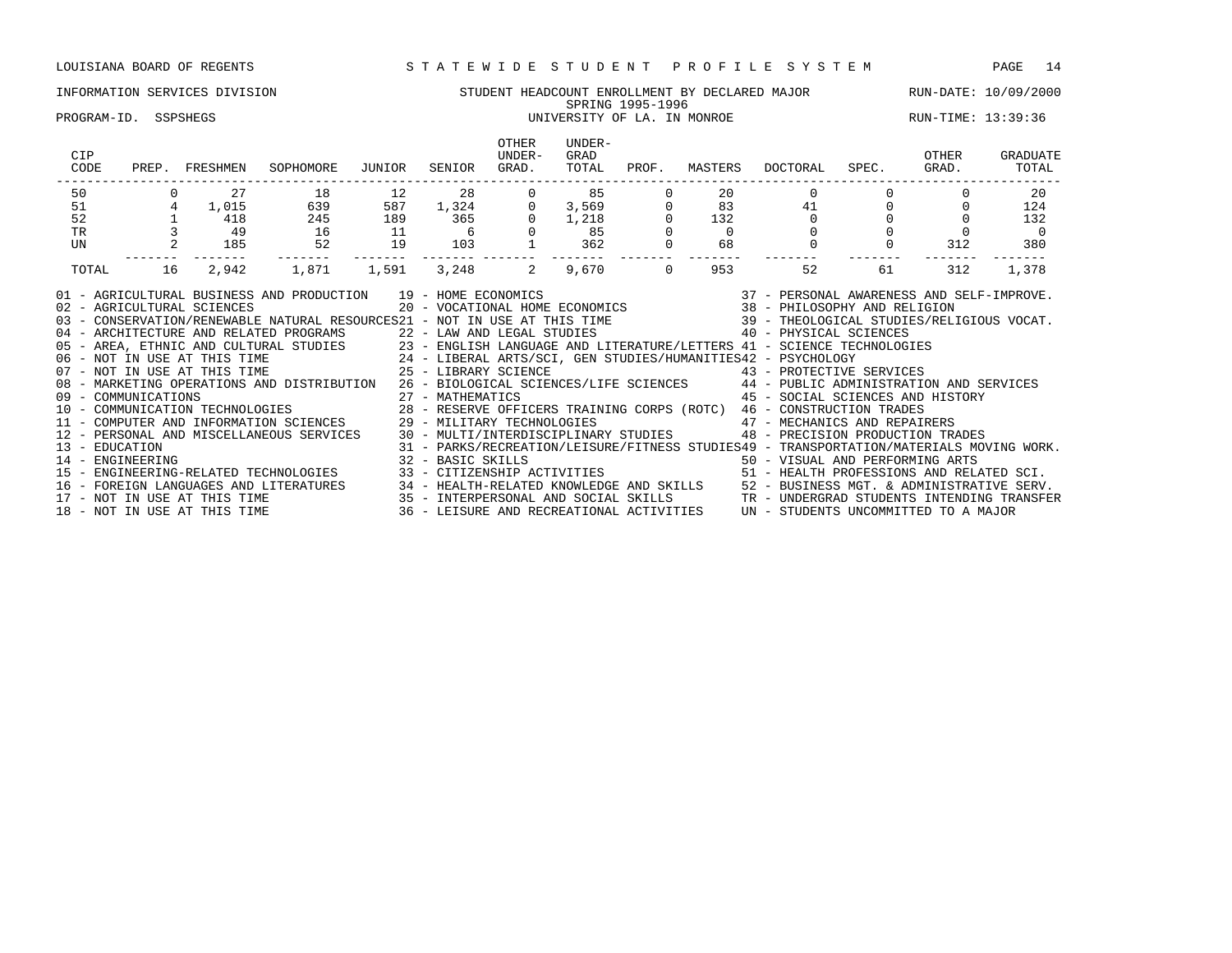### INFORMATION SERVICES DIVISION STUDENT HEADCOUNT ENROLLMENT BY DECLARED MAJOR RUN-DATE: 10/09/2000 SPRING 1995-1996 PROGRAM-ID. SSPSHEGS NORTHWESTERN STATE UNIVERSITY RUN-TIME: 13:39:36

| CIP<br>CODE |                        | PREP. FRESHMEN    | SOPHOMORE         | JUNIOR            | SENIOR               | OTHER<br>UNDER-<br>GRAD.    | UNDER-<br>GRAD<br>TOTAL | PROF.                    | MASTERS              | <b>DOCTORAL</b> | SPEC.         | OTHER<br>GRAD.      | <b>GRADUATE</b><br>TOTAL |
|-------------|------------------------|-------------------|-------------------|-------------------|----------------------|-----------------------------|-------------------------|--------------------------|----------------------|-----------------|---------------|---------------------|--------------------------|
| 01          | $\mathbf 0$            | $\mathbf 0$       | $\mathbf 0$       | 0                 | $\mathbf 0$          | $\mathsf{O}$                | 0                       | 0                        | $\mathbf 0$          | $\mathbf 0$     | $\mathsf 0$   | $\mathsf{O}\xspace$ | $\mathsf 0$              |
| 02          | $\mathbf 0$            | $\mathsf 0$       | $\mathsf 0$       | $\mathsf 0$       | $\mathsf 0$          | $\mathsf 0$                 | 0                       | $\mathsf 0$              | $\mathbf 0$          | $\mathbf{0}$    | $\mathbf 0$   | $\mathsf 0$         | $\mathsf 0$              |
| 03          | $\Omega$               | $\mathbf 0$       | $\Omega$          | $\mathbf 0$       | $\mathbf{1}$         | $\mathbf 0$                 | $\mathbf{1}$            | $\mathbf 0$              | $\Omega$             | $\Omega$        | $\Omega$      | $\Omega$            | $\Omega$                 |
| 04          | $\Omega$               | $\Omega$          | $\mathbf 0$       | $\mathbf 0$       | $\mathbf 0$          | $\Omega$                    | $\Omega$                | $\Omega$                 | $\Omega$             | $\cap$          | $\Omega$      | 0                   | $\Omega$                 |
| 05          | $\Omega$               | $\Omega$          | $\mathbf 0$       | $\mathsf 0$       | $\mathbf 0$          | $\mathbf{0}$                | $\Omega$                | $\mathbf{0}$             | $\Omega$             | $\cap$          | $\cap$        | 0                   | $\Omega$                 |
| 06          | $\Omega$               | $\Omega$          | $\mathbf 0$       | $\mathbf 0$       | $\mathbf 0$          | $\Omega$                    | $\Omega$                | $\Omega$                 | $\Omega$             |                 | $\Omega$      | O                   |                          |
| 07          | $\Omega$               | $\mathbf 0$       | 0                 | $\mathbf 0$       | $\overline{0}$       | $\mathbf 0$                 | $\Omega$                | $\Omega$                 | $\Omega$             |                 | $\cap$        | O                   | $\cap$                   |
| 08          | ∩                      | $\Omega$          | $\Omega$          | $\Omega$          | $\Omega$             | $\Omega$                    | $\Omega$                | $\Omega$                 | $\Omega$             | ∩               | U             | U                   |                          |
| 09          | $\Omega$               | 47                | 21                | 26                | 36                   | $\mathbf 0$                 | 130                     | $\Omega$                 | $\Omega$             | $\cap$          | $\Omega$      | 0                   | $\Omega$                 |
| 10          | $\Omega$               | $\mathbf 0$       | $\mathbf 0$       | $\mathbf 0$       | $\overline{0}$       | $\mathbf{0}$                | $\mathbf 0$             | $\mathbf 0$              | $\Omega$             | ∩               | C             | 0                   | $\Omega$                 |
| 11          | $\Omega$               | 85                | 40                | 28                | 30                   | $\mathbf 0$                 | 183                     | $\Omega$                 | $\Omega$             |                 | $\Omega$      | $\overline{0}$      | $\Omega$                 |
| 12          | $\mathbf 0$            | $\mathbf 0$       | $\mathbf 0$       | $\mathbf 0$       | $\mathbf 0$          | $\mathbf 0$                 | $\Omega$                | $\Omega$                 | $\Omega$             | $\cap$          | $\Omega$      | $\mathbf{0}$        | $\Omega$                 |
| 13          | 2                      | 356               | 287               | 236               | 357                  | $\mathbf 0$                 | 1,238                   | $\Omega$                 | 382                  | R               | 30            | 11                  | 431                      |
| 14          | $\mathbf 0$            | $\mathbf 0$       | $\mathbf 0$       | $\mathsf 0$       | $\overline{0}$       | $\mathbf 0$                 | $\mathbf 0$             | $\Omega$                 | $\mathbf 0$          | $\Omega$        | $\mathbf 0$   | $\mathbf 0$         | $\mathsf 0$              |
| 15          | $\mathbf{1}$           | 80                | 38                | 27                | 43                   | $\mathbf 0$                 | 189                     | $\mathbf{0}$             | $\mathbf 0$          | $\cap$          | $\Omega$      | $\mathbf 0$         | $\Omega$                 |
| 16          | $\Omega$               | $\mathbf 0$       | $\mathbf 0$       | $\mathbf 0$       | $\overline{0}$       | $\mathbf 0$                 | $\mathbf 0$             | $\Omega$                 | $\Omega$             | ∩               | $\Omega$      | O                   | $\Omega$                 |
| 17          | $\Omega$               | $\Omega$          | $\mathbf 0$       | $\mathbf 0$       | $\Omega$             | $\mathbf{0}$                | $\Omega$                | $\Omega$                 | $\Omega$             | $\cap$          | $\cap$        | O<br>U              | $\cap$                   |
| 18          | $\Omega$               | $\overline{0}$    | $\mathbf 0$       | $\mathbf 0$       | $\overline{0}$       | $\mathbf{0}$<br>$\mathbf 0$ | 0                       | $\Omega$<br>$\Omega$     | $\Omega$<br>$\Omega$ | $\cap$          | C<br>$\cap$   | $\Omega$            |                          |
| 19<br>20    | $\sqrt{2}$<br>$\Omega$ | 13<br>$\Omega$    | 11<br>$\mathbf 0$ | 12<br>$\mathbf 0$ | 10<br>$\overline{0}$ | $\mathbf{0}$                | 48<br>$\Omega$          | $\Omega$                 | $\Omega$             | $\cap$          | $\cap$        | $\Omega$            | $\Omega$                 |
| 21          | $\Omega$               | $\mathbf 0$       | $\mathbf 0$       | $\mathbf 0$       | $\Omega$             | $\mathbf 0$                 | $\Omega$                | $\Omega$                 | $\Omega$             |                 | C             | O                   | $\Omega$                 |
| 22          | $\Omega$               | $\Omega$          | $\Omega$          | $\mathbf 0$       | $\Omega$             | $\Omega$                    | $\Omega$                | $\Omega$                 | $\Omega$             |                 | $\Omega$      | 0                   | $\Omega$                 |
| 23          | $\mathbf 0$            | 35                | 22                | 23                | 39                   | $\mathbf 0$                 | 119                     | $\mathbf{0}$             | 25                   |                 | $\Omega$      | 0                   | 25                       |
| 24          | 14                     | 599               | 187               | 128               | 161                  | $\mathsf 0$                 | 1,089                   | $\Omega$                 | $\Omega$             | ∩               | $\cap$        | O                   | $\mathbf 0$              |
| 25          | $\mathbf 0$            | $\mathbf 0$       | $\overline{0}$    | $\overline{0}$    | $\mathbf 0$          | $\mathbf 0$                 | 0                       | $\mathbf 0$              | $\mathbf 0$          | $\Omega$        | C             | O                   | $\Omega$                 |
| 26          | $\overline{2}$         | 242               | 91                | 59                | 46                   | $\mathbf 0$                 | 440                     | $\Omega$                 | $\Omega$             | ∩               | C             | O                   | $\Omega$                 |
| 27          | 1                      | $\overline{4}$    | 10                | 4                 | 9                    | $\mathbf 0$                 | 28                      | $\mathbf 0$              | $\Omega$             | $\cap$          | C             | 0                   | $\Omega$                 |
| 28          | $\Omega$               | $\mathbf 0$       | $\mathbf 0$       | $\mathbf 0$       | $\overline{0}$       | $\mathbf 0$                 | $\Omega$                | $\Omega$                 | $\Omega$             | $\cap$          | $\cap$        | O                   |                          |
| 29          | ∩                      | $\Omega$          | $\Omega$          | $\mathbf 0$       | 0                    | $\mathbf 0$                 | <sup>0</sup>            | $\cap$                   | $\Omega$             | ∩               | C             | O                   | C                        |
| 30          | $\Omega$               | $\Omega$          | $\Omega$          | $\Omega$          | $\Omega$             | $\Omega$                    | U                       | $\Omega$                 | $\Omega$             |                 | C             | O                   |                          |
| 31          | $\Omega$               | $\Omega$          | $\mathbf 0$       | $\mathbf 0$       | $\mathbf 0$          | $\mathbf 0$                 | $\Omega$                | $\Omega$                 | $\Omega$             | $\Omega$        | $\Omega$      | 0                   |                          |
| 32          | $\Omega$               | $\Omega$          | $\Omega$          | $\mathbf 0$       | $\mathbf 0$          | $\Omega$                    | $\cap$                  | $\Omega$                 | $\Omega$             | $\cap$          | C             | O                   |                          |
| 33          | $\Omega$               | $\Omega$          | $\Omega$          | $\mathbf{0}$      | $\Omega$             | $\Omega$                    | <sup>n</sup>            | $\Omega$                 | $\Omega$             |                 | $\cap$        | O                   |                          |
| 34          | ∩                      | $\Omega$          | $\Omega$          | $\mathbf 0$       | 0                    | $\Omega$                    | O                       | $\Omega$                 | $\Omega$             | ∩               | C             | O                   | U                        |
| 35          |                        | $\Omega$          | $\Omega$          | $\Omega$          | $\Omega$             | $\Omega$                    | U                       | $\Omega$                 | $\Omega$             | ∩               | C             | O                   |                          |
| 36          | $\Omega$               | $\Omega$          | $\mathbf 0$       | $\mathbf{0}$      | $\mathbf 0$          | $\Omega$                    | $\Omega$                | $\Omega$                 | $\Omega$             | $\cap$          | $\Omega$      | $\Omega$            |                          |
| 37          | $\Omega$               | $\overline{0}$    | $\Omega$          | $\mathbf{0}$      | $\mathbf 0$          | $\Omega$                    | $\Omega$                | $\Omega$                 | $\Omega$             | $\cap$          | $\cap$        | 0                   | $\cap$                   |
| 38          | $\Omega$               | $\Omega$          | $\Omega$          | $\mathbf{0}$      | $\Omega$             | $\Omega$                    | $\Omega$                | $\Omega$                 | $\Omega$             | $\cap$          | C             | O                   |                          |
| 39          | $\Omega$               | $\mathbf 0$       | $\Omega$          | $\mathbf{0}$      | $\Omega$             | $\Omega$                    | $\Omega$                | $\Omega$                 | $\Omega$             | $\cap$          | C             | O                   | $\Omega$                 |
| 40          | $\Omega$               | 29                | 12                | 4                 | 11                   | $\mathbf 0$                 | 56                      | $\Omega$                 | $\mathbf 0$          |                 | C             | O                   | $\Omega$                 |
| 41          | $\Omega$               | $\mathbf 0$       | $\mathbf 0$       | $\mathbf 0$       | $\mathbf 0$          | $\mathbf 0$                 | $\Omega$                | $\Omega$                 | $\Omega$             |                 | $\cap$        | 0                   | $\mathbf 0$              |
| 42          | -1                     | 98                | 61                | 72                | 71                   | $\mathbf 0$                 | 303                     | $\mathbf 0$              | 42                   | ∩               | C             | $\Omega$<br>O       | 42                       |
| 43          | $\Omega$               | $\mathbf 0$<br>57 | $\mathbf 0$<br>49 | $\mathbf 0$<br>55 | $\overline{0}$<br>79 | $\mathbf{0}$                | $\Omega$<br>240         | $\Omega$                 | $\mathbf 0$          |                 | C<br>$\Omega$ |                     | $\mathbf 0$              |
| 44          | $\Omega$<br>$\Omega$   |                   |                   |                   |                      | $\mathbf 0$<br>$\mathbf{0}$ |                         | $\mathbf{0}$<br>$\Omega$ | $\mathbf 0$          | $\cap$          | $\cap$        | $\mathbf 0$<br>1    | $\mathbf 0$              |
| 45<br>46    | $\Omega$               | 82<br>$\Omega$    | 48<br>$\Omega$    | 47<br>0           | 69<br>0              | $\mathbf 0$                 | 246<br>0                | $\Omega$                 | 30<br>$\Omega$       | $\cap$          | C             | $\Omega$            | 31<br>$\mathbf 0$        |
| 47          |                        | ∩                 | $\Omega$          | $\Omega$          | $\Omega$             | $\Omega$                    | $\Omega$                | O                        | $\Omega$             |                 |               | U                   | $\Omega$                 |
| 48          | $\Omega$               | $\Omega$          | -1                | $\mathbf{0}$      | $\mathbf 0$          | $\overline{0}$              | -1                      | $\Omega$                 | $\Omega$             | ∩               | O             | O                   | $\Omega$                 |
| 49          | $\Omega$               | $\Omega$          | $\Omega$          | $\Omega$          | $\mathbf 0$          | $\Omega$                    | $\Omega$                | $\Omega$                 | $\Omega$             | $\Omega$        | $\Omega$      | $\Omega$            | $\Omega$                 |
|             |                        |                   |                   |                   |                      |                             |                         |                          |                      |                 |               |                     |                          |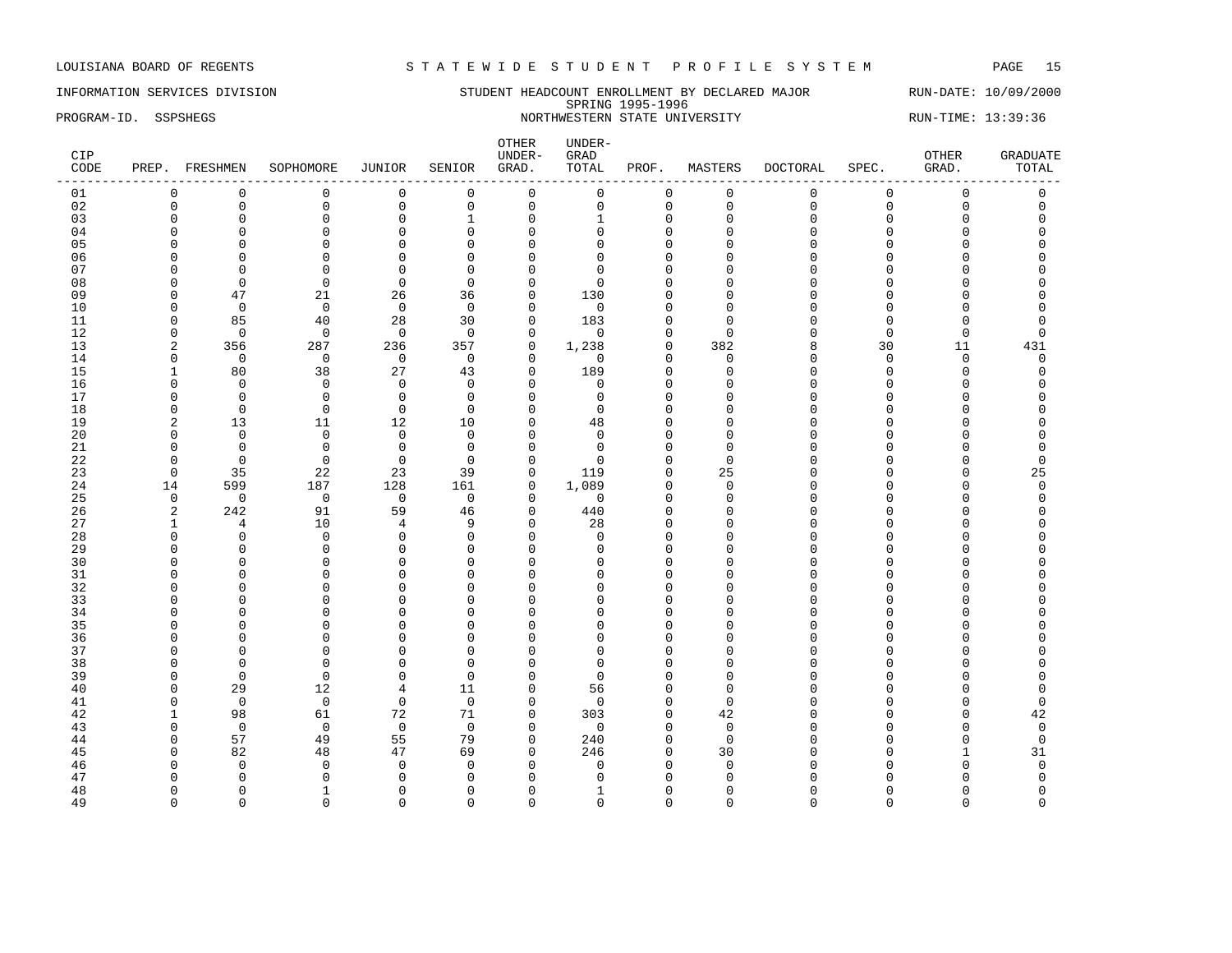### INFORMATION SERVICES DIVISION SUNDENT STUDENT HEADCOUNT ENROLLMENT BY DECLARED MAJOR RUN-DATE: 10/09/2000 SPRING 1995-1996 SPRING 1995-1996<br>PROGRAM-ID. SSPSHEGS NORTHWESTERN STATE UNIVERSITY RUN-TIME: 13:39:36

| CIP<br>CODE                        | PREP. | FRESHMEN                     | SOPHOMORE                                                                                                                                                                                                                                                                                                                                                                                                                                                                                                                                                                                                                                                                                                                | JUNIOR | SENIOR | <b>OTHER</b><br>UNDER-<br>GRAD. | UNDER-<br>GRAD<br>TOTAL | PROF.    | MASTERS | DOCTORAL                                                                                                                                                       | SPEC. | OTHER<br>GRAD. | GRADUATE<br>TOTAL |
|------------------------------------|-------|------------------------------|--------------------------------------------------------------------------------------------------------------------------------------------------------------------------------------------------------------------------------------------------------------------------------------------------------------------------------------------------------------------------------------------------------------------------------------------------------------------------------------------------------------------------------------------------------------------------------------------------------------------------------------------------------------------------------------------------------------------------|--------|--------|---------------------------------|-------------------------|----------|---------|----------------------------------------------------------------------------------------------------------------------------------------------------------------|-------|----------------|-------------------|
| 50                                 |       | 2.5                          | 27                                                                                                                                                                                                                                                                                                                                                                                                                                                                                                                                                                                                                                                                                                                       | 2.4    | 53     |                                 | 130                     |          | 13      |                                                                                                                                                                |       |                | 13                |
| 51                                 |       | 720                          | 557                                                                                                                                                                                                                                                                                                                                                                                                                                                                                                                                                                                                                                                                                                                      | 434    | 481    |                                 | $2,195$<br>854          |          | 105     | $\Omega$                                                                                                                                                       |       |                | 107               |
| 52                                 |       | 291                          | 212                                                                                                                                                                                                                                                                                                                                                                                                                                                                                                                                                                                                                                                                                                                      | 166    | 183    |                                 |                         |          | 6       | $\Omega$                                                                                                                                                       |       |                | -6                |
| TR                                 |       | 64                           | 44                                                                                                                                                                                                                                                                                                                                                                                                                                                                                                                                                                                                                                                                                                                       | 35     | 37     |                                 | 181                     |          |         |                                                                                                                                                                |       |                |                   |
| UN                                 | 17    |                              | 5                                                                                                                                                                                                                                                                                                                                                                                                                                                                                                                                                                                                                                                                                                                        |        |        |                                 | 31                      | $\Omega$ | 51      |                                                                                                                                                                |       | 283            | 343               |
| TOTAL                              | 47    | 2,835                        | 1,723                                                                                                                                                                                                                                                                                                                                                                                                                                                                                                                                                                                                                                                                                                                    | 1,381  | 1,716  | $\Omega$                        | 7,702                   | $\Omega$ | 654     | 12                                                                                                                                                             | 35    | 297            | 998               |
| 13 - EDUCATION<br>14 - ENGINEERING |       | 02 - AGRICULTURAL SCIENCES   | AND PRODUCTION 19 - HOME ECONOMICS 6 (37 - PERSONAL AWARENESS AND SELF-IMPROVE)<br>20 - VOCATIONAL HOME ECONOMICS 38 - PHILOSOPHY AND RELIGION<br>01 - AGRICULTURAL BUSINESS AND PRODUCTION 19 - HOME ECONOMICS<br>03 - CONSERVATION/RENEWABLE NATURAL RESOURCES21 - NOT IN USE AT THIS TIME 39 - THEOLOGICAL STUDIES/RELIGIOUS VOCAT.<br>08 - MARKETING OPERATIONS AND DISTRIBUTION 26 - BIOLOGICAL SCIENCES/LIFE SCIENCES 44 - PUBLIC ADMINISTRATION AND SERVICES<br>12 - PERSONAL AND MISCELLANEOUS SERVICES 30 - MULTI/INTERDISCIPLINARY STUDIES 48 - PRECISION PRODUCTION TRADES<br>32 - BASIC SKILLS<br>15 - ENGINEERING-RELATED TECHNOLOGIES 33 - CITIZENSHIP ACTIVITIES 51 - HEALTH PROFESSIONS AND RELATED SCI. |        |        |                                 |                         |          |         | 45 - SOCIAL SCIENCES AND HISTORY<br>31 - PARKS/RECREATION/LEISURE/FITNESS STUDIES49 - TRANSPORTATION/MATERIALS MOVING WORK.<br>50 - VISUAL AND PERFORMING ARTS |       |                |                   |
|                                    |       |                              | 16 - FOREIGN LANGUAGES AND LITERATURES 34 - HEALTH-RELATED KNOWLEDGE AND SKILLS 52 - BUSINESS MGT. & ADMINISTRATIVE SERV.<br>17 - NOT IN USE AT THIS TIME 35 - INTERPERSONAL AND SOCIAL SKILLS TRANDERGRAD STUDENTS INTENDING TRA                                                                                                                                                                                                                                                                                                                                                                                                                                                                                        |        |        |                                 |                         |          |         |                                                                                                                                                                |       |                |                   |
|                                    |       | 18 - NOT IN USE AT THIS TIME |                                                                                                                                                                                                                                                                                                                                                                                                                                                                                                                                                                                                                                                                                                                          |        |        |                                 |                         |          |         | 36 - LEISURE AND RECREATIONAL ACTIVITIES UN - STUDENTS UNCOMMITTED TO A MAJOR                                                                                  |       |                |                   |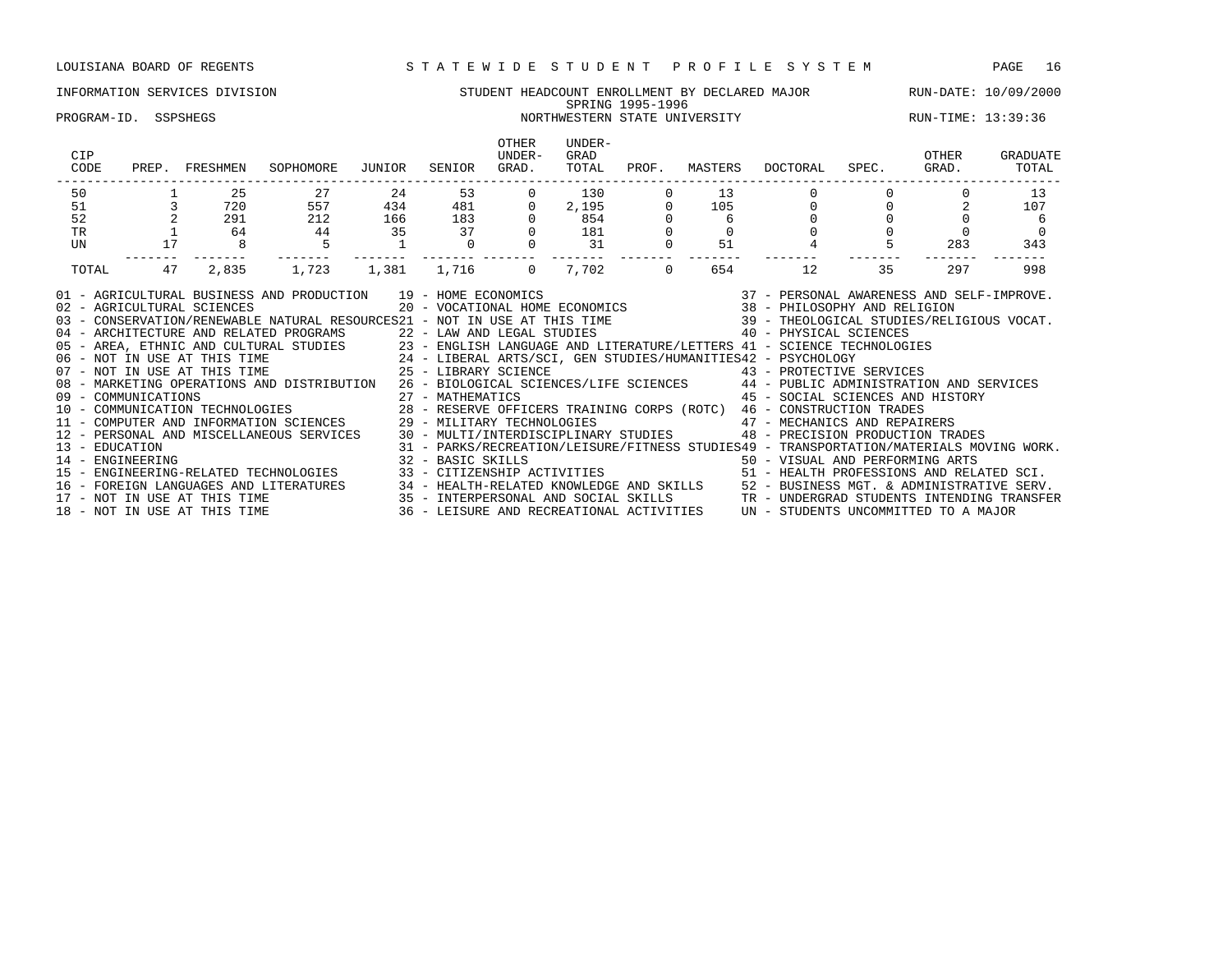INFORMATION SERVICES DIVISION SUNDERT HEADCOUNT ENROLLMENT BY DECLARED MAJOR RUN-DATE: 10/09/2000 SPRING 1995-1996 PROGRAM-ID. SSPSHEGS SOUTHEASTERN LA. UNIVERSITY RUN-TIME: 13:39:36

| CIP<br>CODE | PREP. FRESHMEN       |                      | SOPHOMORE      | JUNIOR            | SENIOR               | OTHER<br>UNDER-<br>GRAD. | UNDER-<br>GRAD<br>TOTAL | PROF.                | MASTERS                 | <b>DOCTORAL</b> | SPEC.          | OTHER<br>GRAD. | <b>GRADUATE</b><br>TOTAL |
|-------------|----------------------|----------------------|----------------|-------------------|----------------------|--------------------------|-------------------------|----------------------|-------------------------|-----------------|----------------|----------------|--------------------------|
| 01          | 0                    | 0                    | $\mathbf{0}$   | $\mathbf 0$       | $\mathbf 0$          | $\mathbf 0$              | $\mathbf 0$             | 0                    | 0                       | $\mathbf 0$     | $\overline{0}$ | $\mathbf 0$    | 0                        |
| 02          | $\mathbf 0$          | $\overline{7}$       | 7              | 13                | 9                    | $\mathsf 0$              | 36                      | 0                    | $\mathbf 0$             | $\mathsf 0$     | $\mathbf 0$    | $\mathbf 0$    | $\mathsf 0$              |
| 03          | $\Omega$             | $\mathbf 0$          | $\Omega$       | $\mathbf 0$       | $\mathbf 0$          | $\mathbf 0$              | $\Omega$                | 0                    | $\Omega$                | $\Omega$        | O              | O              | 0                        |
| 04          | $\Omega$             | $\Omega$             | $\Omega$       | $\mathbf{0}$      | $\Omega$             | $\mathbf 0$              | $\Omega$                | $\Omega$             | $\Omega$                | $\cap$          | C              |                | U                        |
| 05          | <sup>0</sup>         | $\mathbf 0$          | $\Omega$       | $\mathbf 0$       | $\Omega$             | $\mathbf 0$              | $\Omega$                | $\Omega$             | $\Omega$                | $\Omega$        | U              |                | O                        |
| 06          | $\Omega$             | $\mathbf 0$          | $\Omega$       | $\mathbf{0}$      | $\Omega$             | $\mathbf 0$              | 0                       | $\Omega$             | <sup>0</sup>            | $\cap$          | U              | U              |                          |
| 07          | ∩                    | $\Omega$             | $\Omega$       | $\mathbf{0}$      | $\Omega$             | $\mathbf 0$              | 0                       | $\Omega$             | ∩                       | $\cap$          | U              | U              | U                        |
| 08          | ∩                    | $\mathbf 0$          | $\Omega$       | $\mathbf 0$       | $\Omega$             | $\mathbf 0$              | $\Omega$                | O                    | n                       | ∩               | U              |                |                          |
| 09          | $\Omega$             | 50                   | 56             | 56                | 85                   | $\mathbf 0$              | 247                     | $\Omega$             | $\Omega$                | $\Omega$        | O              |                | O                        |
| 10          | $\Omega$             | $\overline{0}$       | $\mathbf 0$    | $\mathbf 0$       | $\Omega$             | $\Omega$                 | $\mathbf 0$             | $\Omega$             | n                       | $\cap$          | U              |                | O                        |
| 11          | $\Omega$             | 76                   | 49             | 35                | 58                   | $\mathbf 0$              | 218                     | $\Omega$             | <sup>0</sup>            | $\Omega$        | U              |                | 0                        |
| 12          | $\Omega$             | $\mathbf 0$          | $\mathbf 0$    | $\mathbf 0$       | $\mathbf 0$          | $\mathbf 0$              | 0                       | 0                    | $\Omega$                | $\Omega$        | U              | O              | 0                        |
| 13          | $\Omega$             | 385                  | 492            | 523               | 742                  | $\mathbf 0$              | 2,142                   | $\Omega$             | 268                     | $\cap$          | ζ              | $\Omega$       | 271                      |
| 14          | $\Omega$             | $\overline{0}$       | $\mathbf 0$    | 0                 | $\mathbf 0$          | $\mathbf 0$              | 0                       | $\Omega$             | $\mathbf 0$             | $\Omega$        | U              | 0              | 0                        |
| 15          | $\Omega$             | 50                   | 67             | 62                | 92                   | $\mathbf 0$              | 271                     | $\mathbf 0$          | $\mathbf 0$             | $\Omega$        | U              | O              | 0                        |
| 16          | <sup>0</sup>         | 5                    | 4              | 7                 | 11                   | $\mathbf 0$              | 27                      | $\Omega$             | n                       | $\cap$          | U              | U              | U                        |
| 17          | <sup>0</sup>         | $\mathbf 0$          | 0              | $\mathbf{0}$      | $\Omega$             | $\Omega$                 | 0                       | $\Omega$             | O                       | $\Omega$        | U              |                | U                        |
| 18          | $\Omega$             | $\mathbf 0$          | $\mathbf{0}$   | $\mathbf 0$       | $\mathbf 0$          | $\mathbf 0$              | $\mathbf 0$             | $\Omega$             | $\Omega$                | $\Omega$        | O              |                | O                        |
| 19          | $\Omega$             | 12                   | 28             | 21                | 41                   | $\mathbf 0$              | 102                     | $\Omega$             | ∩                       | $\cap$          | U              |                | U                        |
| 20          | <sup>0</sup>         | $\mathbf 0$          | 0              | 0                 | $\mathbf 0$          | $\mathbf 0$              | 0                       | O                    | <sup>0</sup>            | O<br>$\cap$     | U              |                | U                        |
| 21          | $\Omega$<br>$\Omega$ | 0                    | 0<br>$\Omega$  | 0                 | $\Omega$<br>$\Omega$ | $\mathbf 0$<br>$\Omega$  | $\mathbf 0$<br>$\Omega$ | $\Omega$<br>$\Omega$ | $\Omega$                | $\cap$          | O<br>C         | O<br>O         | O<br>$\Omega$            |
| 22          |                      | $\overline{0}$       |                | $\mathbf 0$       |                      |                          |                         |                      | $\Omega$                | $\Omega$        |                |                |                          |
| 23          | $\Omega$             | 22                   | 19             | 20                | 37                   | $\mathbf 0$              | 98                      | 0                    | 16                      | $\Omega$        | U<br>O         | 0<br>$\Omega$  | 16                       |
| 24<br>25    | $\Omega$<br>$\Omega$ | 21<br>$\overline{0}$ | 38<br>$\Omega$ | 42<br>$\mathbf 0$ | 132<br>$\Omega$      | $\mathbf 0$<br>$\Omega$  | 233<br>$\mathbf 0$      | 0<br>$\Omega$        | $\mathbf 0$<br>$\Omega$ | $\cap$          | U              | U              | 0<br>$\mathbf 0$         |
| 26          | $\Omega$             | 111                  | 122            | 104               | 151                  | $\mathbf 0$              | 488                     | $\Omega$             | 23                      | $\Omega$        | O              | $\Omega$       | 23                       |
| 27          | $\Omega$             | 7                    | 5              | 4                 | 10                   | $\mathbf 0$              | 26                      | $\Omega$             | $\mathbf 0$             | $\Omega$        | O              | $\Omega$       | 0                        |
| 28          | $\Omega$             | $\mathbf 0$          | $\Omega$       | $\mathbf{0}$      | $\Omega$             | $\Omega$                 | $\Omega$                | $\Omega$             | <sup>0</sup>            | $\cap$          | U              | U              | O                        |
| 29          | ∩                    | $\mathbf 0$          | n              | $\mathbf 0$       | $\Omega$             | $\mathbf 0$              | 0                       | O                    | ∩                       | $\cap$          | U              | U              | U                        |
| 30          | $\Omega$             | $\mathbf 0$          | U              | 0                 | $\Omega$             | $\mathbf 0$              | $\Omega$                | $\Omega$             | O                       | $\Omega$        | U              | O              | U                        |
| 31          | $\Omega$             | $\Omega$             | $\Omega$       | $\mathbf{0}$      | $\Omega$             | $\Omega$                 | $\Omega$                | $\Omega$             | $\Omega$                | $\Omega$        | O              |                | O                        |
| 32          | O                    | $\mathbf 0$          | $\Omega$       | $\mathbf{0}$      | $\Omega$             | $\mathbf 0$              | $\Omega$                | $\Omega$             | $\Omega$                | $\Omega$        | U              | O              | U                        |
| 33          | $\Omega$             | $\mathbf 0$          | $\Omega$       | $\mathbf 0$       | $\Omega$             | $\mathbf 0$              | $\Omega$                | $\Omega$             | $\Omega$                | $\Omega$        | O              |                |                          |
| 34          | O                    | $\Omega$             | $\Omega$       | $\mathbf{0}$      | $\Omega$             | $\Omega$                 | $\Omega$                | $\Omega$             | O                       | $\Omega$        | U              | O              | U                        |
| 35          | n                    | $\Omega$             | $\Omega$       | $\Omega$          | $\cap$               | $\Omega$                 | $\Omega$                | $\Omega$             | n                       | $\cap$          | U              |                | U                        |
| 36          | <sup>0</sup>         | $\Omega$             | $\Omega$       | $\mathbf 0$       | $\Omega$             | $\mathbf 0$              | $\Omega$                | $\Omega$             | <sup>0</sup>            | $\Omega$        | U              |                | U                        |
| 37          | $\Omega$             | $\Omega$             | O              | $\mathbf{0}$      | $\Omega$             | $\Omega$                 | $\Omega$                | $\Omega$             | <sup>0</sup>            | $\Omega$        | O              |                | O                        |
| 38          | $\Omega$             | $\mathbf 0$          | $\Omega$       | $\mathbf 0$       | $\Omega$             | $\mathbf 0$              | 0                       | O                    | ∩                       | ∩               | U              | U              | U                        |
| 39          | $\Omega$             | $\mathbf 0$          | $\Omega$       | $\mathbf 0$       | $\Omega$             | $\mathbf 0$              | $\mathbf 0$             | $\Omega$             | <sup>0</sup>            | $\cap$          | U              | O              | U                        |
| 40          | $\Omega$             | 23                   | 22             | 9                 | 18                   | $\Omega$                 | 72                      | $\Omega$             | $\Omega$                | $\Omega$        | O              |                | O                        |
| 41          | $\Omega$             | $\overline{0}$       | $\mathbf 0$    | $\mathbf{0}$      | $\Omega$             | $\mathbf 0$              | $\mathbf 0$             | $\Omega$             | $\Omega$                | $\cap$          | U              | $\Omega$       | $\Omega$                 |
| 42          | <sup>0</sup>         | 85                   | 79             | 65                | 109                  | $\mathbf 0$              | 338                     | $\Omega$             | 17                      | ∩               | U              | O              | 17                       |
| 43          | $\Omega$             | 90                   | 114            | 112               | 146                  | $\Omega$                 | 462                     | $\Omega$             | $\Omega$                | $\Omega$        | U              | $\Omega$       | $\Omega$                 |
| 44          | $\Omega$             | 39                   | 105            | 90                | 121                  | $\Omega$                 | 355                     | $\Omega$             | $\Omega$                | $\cap$          |                | O              | $\mathbf 0$              |
| 45          | <sup>0</sup>         | 50                   | 55             | 65                | 116                  | $\mathbf 0$              | 286                     | $\Omega$             | 21                      | $\Omega$        |                | O              | 21                       |
| 46          | <sup>0</sup>         | $\Omega$             | $\Omega$       | 0                 | $\Omega$             | $\Omega$                 | $\Omega$                | $\Omega$             | $\Omega$                | ∩               |                | U              | $\Omega$                 |
| 47          | $\Omega$             | $\mathbf 0$          | $\Omega$       | 0                 | $\mathbf 0$          | $\mathbf 0$              | $\mathbf 0$             | $\Omega$             | $\Omega$                | $\cap$          | U              | O              | $\mathbf 0$              |
| 48          | $\Omega$             | 23                   | 26             | 15                | 9                    | $\Omega$                 | 73                      | $\Omega$             | $\Omega$                | $\Omega$        | $\Omega$       | $\Omega$       | $\Omega$                 |

49 0 0 0 0 0 0 0 0 0 0 0 0 0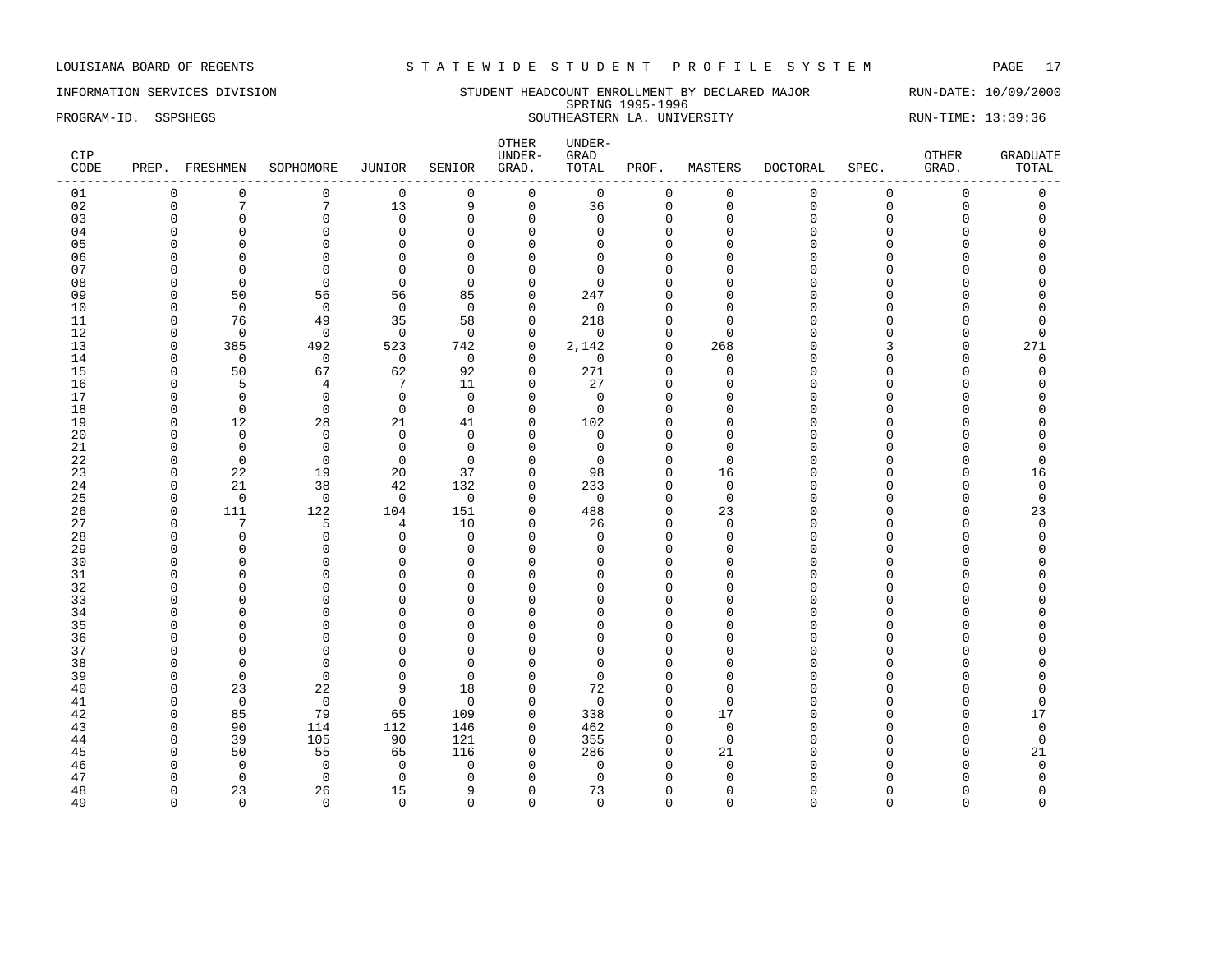### INFORMATION SERVICES DIVISION STUDENT HEADCOUNT ENROLLMENT BY DECLARED MAJOR RUN-DATE: 10/09/2000 SPRING 1995-1996 PROGRAM-ID. SSPSHEGS SOUTHEASTERN LA. UNIVERSITY RUN-TIME: 13:39:36

|                                    |    | SOPHOMORE                                                 |                                                 |                                              | OTHER<br>UNDER- | UNDER-<br>GRAD<br>TOTAL                                                                                      |     |                                                                                                                                                                                                                     |         | OTHER<br>GRAD.             | GRADUATE<br>TOTAL                                                                                                                                                                                                                                                                                                                                                                                                                                                                                                                                                                                                                                                                                                                                                                                                                                                                                                                                                                                                                                                                                                          |
|------------------------------------|----|-----------------------------------------------------------|-------------------------------------------------|----------------------------------------------|-----------------|--------------------------------------------------------------------------------------------------------------|-----|---------------------------------------------------------------------------------------------------------------------------------------------------------------------------------------------------------------------|---------|----------------------------|----------------------------------------------------------------------------------------------------------------------------------------------------------------------------------------------------------------------------------------------------------------------------------------------------------------------------------------------------------------------------------------------------------------------------------------------------------------------------------------------------------------------------------------------------------------------------------------------------------------------------------------------------------------------------------------------------------------------------------------------------------------------------------------------------------------------------------------------------------------------------------------------------------------------------------------------------------------------------------------------------------------------------------------------------------------------------------------------------------------------------|
|                                    | 62 |                                                           |                                                 |                                              | $\overline{0}$  |                                                                                                              |     |                                                                                                                                                                                                                     |         |                            | -6                                                                                                                                                                                                                                                                                                                                                                                                                                                                                                                                                                                                                                                                                                                                                                                                                                                                                                                                                                                                                                                                                                                         |
|                                    |    |                                                           |                                                 |                                              |                 |                                                                                                              |     |                                                                                                                                                                                                                     |         | $\Omega$                   | 65                                                                                                                                                                                                                                                                                                                                                                                                                                                                                                                                                                                                                                                                                                                                                                                                                                                                                                                                                                                                                                                                                                                         |
|                                    |    |                                                           |                                                 |                                              |                 |                                                                                                              |     |                                                                                                                                                                                                                     |         |                            | 130                                                                                                                                                                                                                                                                                                                                                                                                                                                                                                                                                                                                                                                                                                                                                                                                                                                                                                                                                                                                                                                                                                                        |
|                                    |    |                                                           |                                                 |                                              |                 |                                                                                                              |     |                                                                                                                                                                                                                     |         |                            | $\overline{0}$                                                                                                                                                                                                                                                                                                                                                                                                                                                                                                                                                                                                                                                                                                                                                                                                                                                                                                                                                                                                                                                                                                             |
|                                    |    |                                                           |                                                 |                                              |                 |                                                                                                              |     |                                                                                                                                                                                                                     |         |                            | 913                                                                                                                                                                                                                                                                                                                                                                                                                                                                                                                                                                                                                                                                                                                                                                                                                                                                                                                                                                                                                                                                                                                        |
|                                    |    |                                                           |                                                 |                                              |                 |                                                                                                              |     |                                                                                                                                                                                                                     |         | $\Omega$                   | 1,462                                                                                                                                                                                                                                                                                                                                                                                                                                                                                                                                                                                                                                                                                                                                                                                                                                                                                                                                                                                                                                                                                                                      |
| 13 - EDUCATION<br>14 - ENGINEERING |    |                                                           |                                                 |                                              |                 |                                                                                                              |     |                                                                                                                                                                                                                     |         |                            |                                                                                                                                                                                                                                                                                                                                                                                                                                                                                                                                                                                                                                                                                                                                                                                                                                                                                                                                                                                                                                                                                                                            |
|                                    |    |                                                           |                                                 |                                              |                 |                                                                                                              |     |                                                                                                                                                                                                                     |         |                            |                                                                                                                                                                                                                                                                                                                                                                                                                                                                                                                                                                                                                                                                                                                                                                                                                                                                                                                                                                                                                                                                                                                            |
|                                    |    | 413<br>$0$ 18<br>$0 \qquad \qquad$<br>09 - COMMUNICATIONS | PREP. FRESHMEN<br>28<br>490<br>109<br>2,396 346 | 34<br>16 - FOREIGN LANGUAGES AND LITERATURES | JUNIOR          | SENIOR GRAD.<br>54 7<br>$0 \qquad 4,320 \qquad 2,729 \qquad 2,299 \qquad 3,058 \qquad 0$<br>27 - MATHEMATICS | 178 | PROF.<br>0 375 468 453 478 0 1,774 0 65<br>$\begin{array}{ccccccccc} 442 & & 560 & & 0 & 1,905 & & 0 & & 130 \ 82 & & 56 & & 0 & & 265 & & 0 & & 0 \ 45 & & 23 & & 0 & 2,810 & & 0 & & 913 \end{array}$<br>12,406 0 | MASTERS | DOCTORAL<br>$\overline{0}$ | SPEC.<br>$0 \qquad \qquad$<br>$1,459$ 0 3<br>03 - CONSERVATION/RENEWABLE NATURAL RESOURCES21 - NOT IN USE AT THIS TIME 39 - THEOLOGICAL STUDIES/RELIGIOUS VOCAT.<br>04 - ARCHITECTURE AND RELATED PROGRAMS<br>05 - AREA, ETHNIC AND CULTURAL STUDIES<br>06 - NOT IN USE AT THIS TIME 24 - LIBERAL ARTS/SCI, GEN STUDIES/HUMANITIES42 - PSYCHOLOGY<br>107 - NOT IN USE AT THIS TIME 25 - LIBERAL ARTS/SCI<br>08 - MARKETING OPERATIONS AND DISTRIBUTION 26 - BIOLOGICAL SCIENCES/LIFE SCIENCES 44 - PUBLIC ADMINISTRATION AND SERVICES<br>45 - SOCIAL SCIENCES AND HISTORY<br>10 - COMMUNICATION TECHNOLOGIES                                 28 - RESERVE OFFICERS TRAINING CORPS (ROTC)   46 - CONSTRUCTION TRADES<br>11 - COMPUTER AND INFORMATION SCIENCES             29 - MILITARY TECHNOLOGIES<br>12 - PERSONAL AND MISCELLANEOUS SERVICES 30 - MULTI/INTERDISCIPLINARY STUDIES 48 - PRECISION PRODUCTION TRADES<br>15 - ENGINEERING-RELATED TECHNOLOGIES 33 - CITIZENSHIP ACTIVITIES 51 - HEALTH PROFESSIONS AND RELATED SCI.<br>34 - HEALTH-RELATED KNOWLEDGE AND SKILLS 52 - BUSINESS MGT. & ADMINISTRATIVE SERV. |

17 - NOT IN USE AT THIS TIME 35 - INTERPERSONAL AND SOCIAL SKILLS TR - UNDERGRAD STUDENTS INTENDING TRANSFER 18 - NOT IN USE AT THIS TIME 36 - LEISURE AND RECREATIONAL ACTIVITIES UN - STUDENTS UNCOMMITTED TO A MAJOR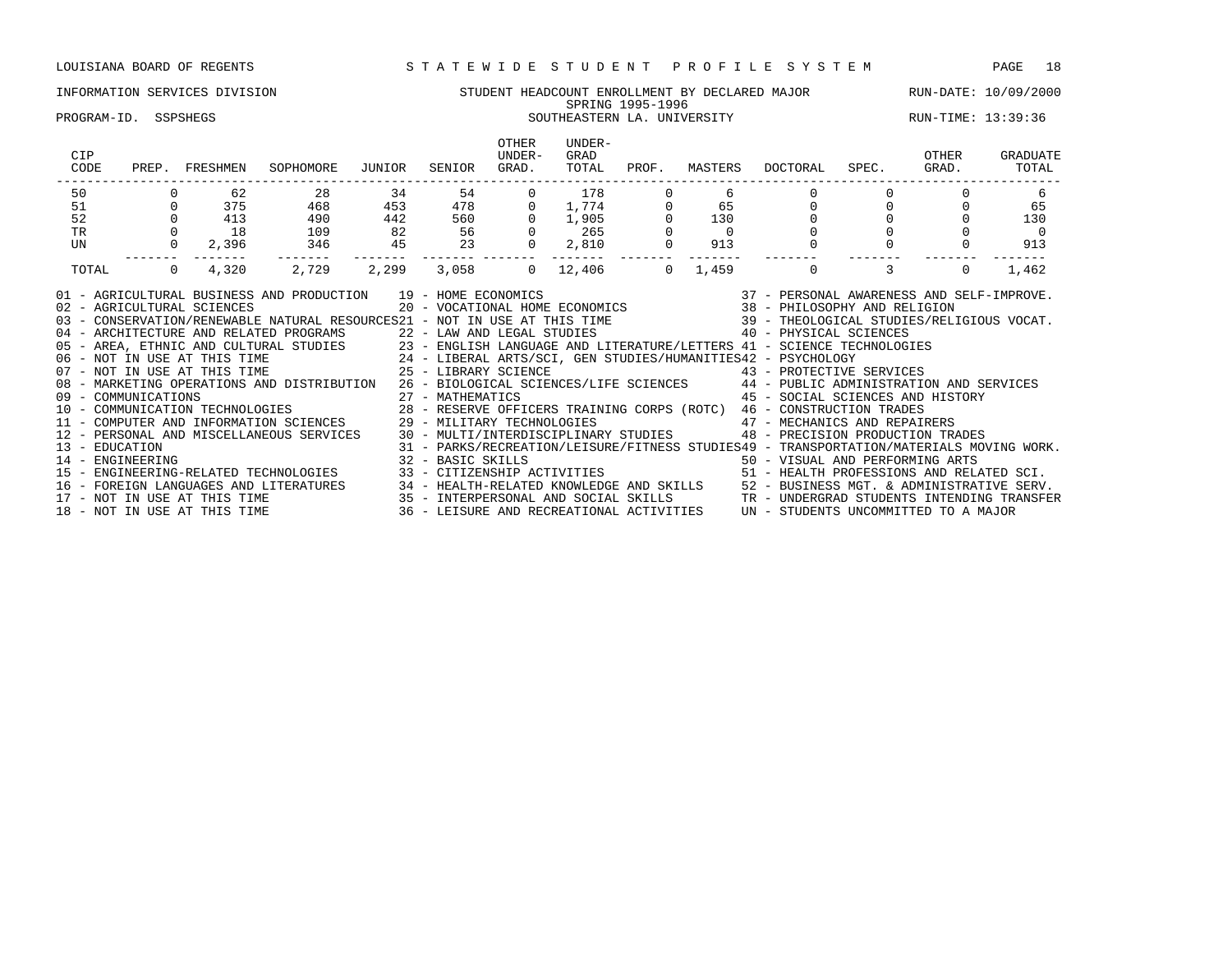INFORMATION SERVICES DIVISION SUNDERT STUDENT HEADCOUNT ENROLLMENT BY DECLARED MAJOR RUN-DATE: 10/09/2000 SPRING 1995-1996 PROGRAM-ID. SSPSHEGS **EXAM-ID.** SSPSHEGS UNIVERSITY OF LA. IN LAFAYETTE RUN-TIME: 13:39:36

| CIP<br>CODE |                      | PREP. FRESHMEN        | SOPHOMORE             | JUNIOR         | SENIOR         | OTHER<br>UNDER-<br>GRAD. | UNDER-<br>GRAD<br>TOTAL | PROF.                   | MASTERS        | DOCTORAL       | SPEC.         | OTHER<br>GRAD.       | <b>GRADUATE</b><br>TOTAL |
|-------------|----------------------|-----------------------|-----------------------|----------------|----------------|--------------------------|-------------------------|-------------------------|----------------|----------------|---------------|----------------------|--------------------------|
| 01          | $\mathbf 0$          | 17                    | 12                    | 6              | 6              | $\mathsf 0$              | 41                      | 0                       | $\mathbf 0$    | $\mathbf 0$    | $\mathbf 0$   | $\mathsf 0$          | 0                        |
| 02          | $\Omega$             | 30                    | 15                    | 12             | 20             | $\mathbf 0$              | 77                      | $\mathbf 0$             | $\Omega$       | $\Omega$       | $\mathbf 0$   | $\mathbf 0$          | $\mathbf 0$              |
| 03          | $\Omega$             | 53                    | 54                    | 35             | 55             | $\mathbf 0$              | 197                     | $\mathbf 0$             | $\Omega$       | $\mathbf 0$    | $\mathbf 0$   | $\mathbf 0$          | $\mathbf 0$              |
| 04          | $\Omega$             | 74                    | 45                    | 38             | 98             | $\Omega$                 | 255                     | $\mathbf 0$             | $\Omega$       | $\Omega$       | $\Omega$      | $\Omega$             | $\mathbf 0$              |
| 05          |                      | $\Omega$              | $\Omega$              | $\Omega$       | $\Omega$       | $\Omega$                 | $\Omega$                | $\Omega$                | 4              | 6              | $\Omega$      | $\Omega$             | 10                       |
| 06          | $\Omega$             | $\Omega$              | $\Omega$              | $\Omega$       | $\Omega$       | $\Omega$                 | $\Omega$                | $\Omega$                | $\Omega$       | $\Omega$       | $\Omega$      | $\Omega$             | $\Omega$                 |
| 07          | $\Omega$             | $\Omega$              | $\Omega$              | $\mathbf 0$    | $\mathbf 0$    | $\Omega$                 | $\Omega$                | $\Omega$                | $\Omega$       | $\Omega$       | $\sqrt{ }$    | $\Omega$             | $\mathbf 0$              |
| 08          | $\Omega$             | 14                    | 16                    | 17             | 23             | $\Omega$                 | 70                      | $\Omega$                | $\Omega$       | $\Omega$       | $\Omega$      | $\Omega$             | $\Omega$                 |
| 09          | $\Omega$             | 160                   | 126                   | 102            | 121            | $\Omega$                 | 509                     | $\Omega$                | 36             | $\Omega$       | $\Omega$      | $\Omega$             | 36                       |
| 10          | $\Omega$             | $\overline{0}$        | $\overline{0}$        | $\overline{0}$ | $\overline{0}$ | $\Omega$                 | $\Omega$                | $\Omega$                | $\Omega$       | $\Omega$       | $\Omega$      | $\Omega$             | $\mathbf 0$              |
| 11          | $\Omega$             | 123                   | 73                    | 43             | 63             | $\mathbf 0$              | 302                     | $\Omega$                | 73             | 31             | $\Omega$      | $\Omega$             | 104                      |
| 12          | $\Omega$             | $\overline{0}$        | $\overline{0}$        | $\overline{0}$ | $\overline{0}$ | $\Omega$                 | $\Omega$                | $\Omega$                | $\Omega$       | $\Omega$       | $\Omega$      | $\Omega$             | $\mathbf 0$              |
| 13          | $\Omega$             | 626                   | 508                   | 336            | 638            | $\mathbf 0$              | 2,108                   | $\Omega$                | 282            | $\Omega$       | 9             |                      | 292                      |
| 14          | $\Omega$             | 232                   | 133                   | 108            | 256            | $\mathbf 0$              | 729                     | $\mathbf 0$             | 127            | 13             | $\cap$        | $\mathbf 0$          | 140                      |
| 15          | $\Omega$             | 91                    | 78                    | 68             | 95             | $\Omega$                 | 332                     | $\Omega$                | $\Omega$       | $\Omega$       | $\Omega$      | $\cap$               | $\mathbf 0$              |
| 16          | $\Omega$             | 8                     | 7                     | 5              | 9              | $\mathbf{0}$             | 29                      | $\mathbf 0$             | 15             | $\Omega$       | $\Omega$      | $\mathbf 0$          | 15                       |
| 17          | $\Omega$             | $\Omega$              | $\Omega$              | $\mathbf 0$    | $\Omega$       | $\Omega$                 | $\Omega$                | $\Omega$                | $\Omega$       | $\Omega$       | $\Omega$      | $\Omega$             | $\mathbf 0$              |
| 18          | $\Omega$             | $\mathbf 0$           | $\Omega$              | $\Omega$       | $\Omega$       | $\Omega$                 | $\Omega$                | $\Omega$                | $\Omega$       | $\Omega$       | $\Omega$      | $\Omega$             | $\mathbf 0$              |
| 19          | $\Omega$             | 121                   | 137                   | 103            | 147            | $\Omega$                 | 508                     | $\Omega$                | 23             | $\Omega$       | $\Omega$      | $\Omega$             | 23                       |
| 20          | $\Omega$             | $\mathbf 0$           | 8                     | 6              | 4              | $\Omega$                 | 18                      | $\Omega$                | $\Omega$       | $\Omega$       | $\Omega$      | $\Omega$             | $\mathbf 0$              |
| 21          | $\Omega$<br>$\Omega$ | $\mathbf 0$           | $\overline{0}$        | $\overline{0}$ | $\mathbf 0$    | $\Omega$                 | $\overline{0}$          | $\Omega$                | $\Omega$       | $\Omega$       | $\Omega$<br>C | $\Omega$             | $\Omega$                 |
| 22          | $\Omega$             | 43                    | 31                    | 17             | 13             | $\Omega$<br>$\Omega$     | 104                     | $\Omega$                | $\Omega$       | $\Omega$       | $\Omega$      | $\Omega$<br>$\Omega$ | $\Omega$                 |
| 23          | $\Omega$             | 49                    | 40                    | 42<br>169      | 72<br>457      |                          | 203<br>886              | $\Omega$                | 77<br>$\Omega$ | 45<br>$\Omega$ | $\Omega$      | $\Omega$             | 122<br>$\mathbf 0$       |
| 24<br>25    | $\Omega$             | 141<br>$\overline{0}$ | 119<br>$\overline{0}$ | $\overline{0}$ | $\bigcirc$     | $\mathbf{0}$<br>$\Omega$ | $\overline{0}$          | $\mathbf 0$<br>$\Omega$ | $\Omega$       | $\Omega$       | $\Omega$      | ∩                    | $\mathbf 0$              |
| 26          | $\Omega$             | 250                   | 117                   | 71             | 111            | $\mathbf{0}$             | 549                     | $\mathbf 0$             | 38             | 18             | $\Omega$      | 0                    | 56                       |
| 27          | $\Omega$             | $\overline{4}$        | 2                     | 4              | 8              | $\Omega$                 | 18                      | $\mathbf 0$             | 23             | 21             | $\Omega$      | $\Omega$             | 44                       |
| 28          | $\cap$               | $\mathbf 0$           | $\Omega$              | $\Omega$       | $\Omega$       | $\Omega$                 | $\Omega$                | $\Omega$                | $\Omega$       | $\Omega$       | $\Omega$      | $\cap$               | $\mathbf 0$              |
| 29          | $\cap$               | $\mathbf 0$           | $\Omega$              | $\mathbf 0$    | $\Omega$       | $\Omega$                 | $\Omega$                | 0                       | $\Omega$       | $\Omega$       | $\cap$        | $\Omega$             | 0                        |
| 30          |                      | $\Omega$              | $\Omega$              | $\Omega$       | $\Omega$       | $\Omega$                 | $\Omega$                | $\Omega$                | $\Omega$       | U              | $\sqrt{ }$    | $\cap$               | $\Omega$                 |
| 31          |                      | $\Omega$              | $\Omega$              | $\Omega$       | $\Omega$       | $\Omega$                 | $\Omega$                | $\Omega$                | U              | $\Omega$       | C             | ∩                    | $\Omega$                 |
| 32          |                      | $\Omega$              | $\Omega$              | $\Omega$       | $\Omega$       | $\Omega$                 | $\Omega$                | $\Omega$                | n              | U              |               | $\cap$               | O                        |
| 33          |                      | $\mathbf 0$           | $\Omega$              | $\mathbf 0$    | $\Omega$       | $\Omega$                 | $\cap$                  | O                       |                | U              |               | $\Omega$             | $\Omega$                 |
| 34          |                      | 0                     | $\Omega$              | $\Omega$       | $\Omega$       | $\Omega$                 | $\cap$                  | $\Omega$                | $\cap$         | U              | C             | $\Omega$             | $\Omega$                 |
| 35          |                      | $\Omega$              | $\cap$                | $\Omega$       | $\Omega$       | $\cap$                   | ∩                       | $\Omega$                | n              |                | C             | ∩                    | C                        |
| 36          |                      | $\Omega$              | $\Omega$              | $\Omega$       | $\Omega$       | $\Omega$                 | $\cap$                  | $\Omega$                | U              | U              |               | O                    | $\Omega$                 |
| 37          |                      | $\Omega$              | $\Omega$              | $\Omega$       | $\Omega$       | $\Omega$                 | $\Omega$                | $\Omega$                | $\Omega$       | U              |               | $\Omega$             | $\Omega$                 |
| 38          | ∩                    | 3                     |                       | $\overline{2}$ | 3              | $\Omega$                 | q                       | $\Omega$                | $\Omega$       | U              |               | ∩                    | $\Omega$                 |
| 39          | $\Omega$             | $\mathbf 0$           | $\Omega$              | $\mathbf 0$    | $\mathbf 0$    | $\Omega$                 | $\Omega$                | $\mathbf{0}$            | $\Omega$       | $\Omega$       | $\sqrt{ }$    | $\Omega$             | $\Omega$                 |
| 40          | $\Omega$             | 17                    | 16                    | 11             | 36             | $\Omega$                 | 80                      | $\Omega$                | 29             | ∩              | $\sqrt{ }$    | $\Omega$             | 29                       |
| 41          | $\Omega$             | $\mathbf 0$           | $\Omega$              | $\mathbf 0$    | $\Omega$       | $\Omega$                 | $\Omega$                | $\Omega$                | $\Omega$       | U              | C             | ∩                    | $\mathbf 0$              |
| 42          | 0                    | 191                   | 106                   | 91             | 87             | $\mathbf{0}$             | 475                     | 0                       | 34             | O              |               | $\Omega$             | 34                       |
| 43          | $\Omega$             | 175                   | 131                   | 115            | 131            | $\Omega$                 | 552                     | $\Omega$                | $\Omega$       | U              |               | $\Omega$             | $\mathbf 0$              |
| 44          | $\Omega$             | $\Omega$              | $\bigcirc$            | $\overline{0}$ | $\Omega$       | $\Omega$                 | $\Omega$                | $\Omega$                | $\Omega$       | U              | $\sqrt{ }$    | $\Omega$             | $\mathbf 0$              |
| 45          | $\Omega$             | 125                   | 100                   | 98             | 146            | $\Omega$                 | 469                     | $\Omega$                | 19             | U              | C             | $\cap$               | 19                       |
| 46          |                      | $\Omega$              | $\Omega$              | $\Omega$       | $\Omega$       | $\Omega$                 | $\Omega$                | $\Omega$                | $\Omega$       | U              |               | O                    | $\mathbf 0$              |
| 47          |                      | $\Omega$              |                       | $\Omega$       | $\Omega$       | $\Omega$                 | $\cap$                  | U                       |                |                |               |                      | $\Omega$                 |
| 48          | ∩                    | $\Omega$              | n                     | $\Omega$       | $\Omega$       | $\Omega$                 | ∩                       | $\Omega$                | U              |                |               | ∩                    | $\Omega$                 |
| 49          | $\Omega$             | $\Omega$              | $\Omega$              | $\Omega$       | $\Omega$       | $\Omega$                 | $\Omega$                | $\Omega$                | $\Omega$       | $\Omega$       | $\Omega$      | $\Omega$             | $\Omega$                 |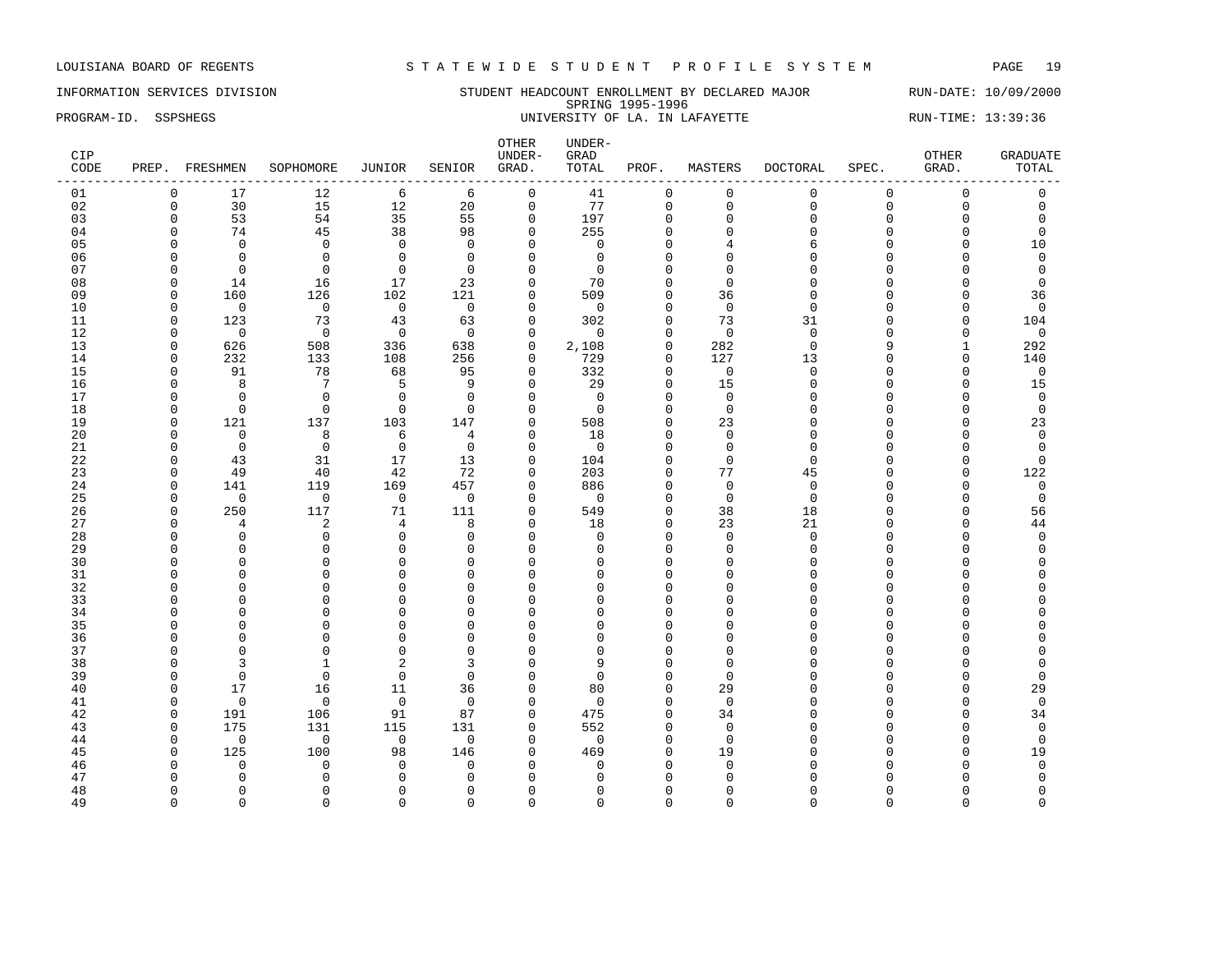### INFORMATION SERVICES DIVISION STUDENT HEADCOUNT ENROLLMENT BY DECLARED MAJOR RUN-DATE: 10/09/2000 SPRING 1995-1996 PROGRAM-ID. SSPSHEGS 
end the UNIVERSITY OF LA. IN LAFAYETTE THE RUN-TIME: 13:39:36 OTHER UNDER-<br>UNDER- GRAD CIP UNDER- GRAD OTHER GRADUATE CODE PREP. FRESHMEN SOPHOMORE JUNIOR SENIOR GRAD. TOTAL PROF. MASTERS DOCTORAL SPEC. GRAD. TOTAL ------------------------------------------------------------------------------------------------------------------------------------ 50 0 94 70 66 130 0 360 0 8 0 0 0 8 51 0 611 403 294 441 0 1,749 0 125 0 0 0 125 52 0 665 486 382 451 0 1,984 0 111 0 0 0 111 TR 0 163 63 43 16 0 285 0 0 0 0 0 0 UN 17 255 69 28 336 631 1,336 0 1 0 0 372 373 ------- ------- ------- ------- ------- ------- ------- ------- ------- ------- ------- ------- ------- TOTAL 17 4,335 2,966 2,312 3,973 631 14,234 0 1,025 134 9 373 1,541

| 02 - AGRICULTURAL SCIENCES<br>03 - CONSERVATION/RENEWABLE NATURAL RESOURCES21 - NOT IN USE AT THIS TIME | 01 - AGRICULTURAL BUSINESS AND PRODUCTION 19 - HOME ECONOMICS<br>20 - VOCATIONAL HOME ECONOMICS               | 39 | 37 - PERSONAL AWARENESS AND SELF-IMPROVE.<br>38 - PHILOSOPHY AND RELIGION<br>- THEOLOGICAL STUDIES/RELIGIOUS VOCAT. |
|---------------------------------------------------------------------------------------------------------|---------------------------------------------------------------------------------------------------------------|----|---------------------------------------------------------------------------------------------------------------------|
| 04 - ARCHITECTURE AND RELATED PROGRAMS                                                                  | 22 - LAW AND LEGAL STUDIES                                                                                    |    | 40 - PHYSICAL SCIENCES                                                                                              |
|                                                                                                         | 05 - AREA, ETHNIC AND CULTURAL STUDIES 23 - ENGLISH LANGUAGE AND LITERATURE/LETTERS 41 - SCIENCE TECHNOLOGIES |    |                                                                                                                     |
| 06 - NOT IN USE AT THIS TIME                                                                            | 24 - LIBERAL ARTS/SCI, GEN STUDIES/HUMANITIES42 - PSYCHOLOGY                                                  |    |                                                                                                                     |
| 07 - NOT IN USE AT THIS TIME                                                                            | 25 - LIBRARY SCIENCE                                                                                          |    | 43 - PROTECTIVE SERVICES                                                                                            |
| 08 - MARKETING OPERATIONS AND DISTRIBUTION                                                              | 26 - BIOLOGICAL SCIENCES/LIFE SCIENCES 44 - PUBLIC ADMINISTRATION AND SERVICES                                |    |                                                                                                                     |
| 09 - COMMUNICATIONS                                                                                     | 27 - MATHEMATICS                                                                                              |    | 45 - SOCIAL SCIENCES AND HISTORY                                                                                    |
| 10 - COMMUNICATION TECHNOLOGIES                                                                         | 28 - RESERVE OFFICERS TRAINING CORPS (ROTC) 46 - CONSTRUCTION TRADES                                          |    |                                                                                                                     |
| 11 - COMPUTER AND INFORMATION SCIENCES                                                                  | 29 - MILITARY TECHNOLOGIES 647 - MECHANICS AND REPAIRERS                                                      |    |                                                                                                                     |
| 12 - PERSONAL AND MISCELLANEOUS SERVICES                                                                | 30 - MULTI/INTERDISCIPLINARY STUDIES 48 - PRECISION PRODUCTION TRADES                                         |    |                                                                                                                     |
| 13 - EDUCATION                                                                                          | 31 - PARKS/RECREATION/LEISURE/FITNESS STUDIES49 - TRANSPORTATION/MATERIALS MOVING WORK.                       |    |                                                                                                                     |
| 14 - ENGINEERING                                                                                        | 32 - BASIC SKILLS                                                                                             |    | 50 - VISUAL AND PERFORMING ARTS                                                                                     |
| 15 - ENGINEERING-RELATED TECHNOLOGIES                                                                   | 33 - CITIZENSHIP ACTIVITIES                                                                                   |    | 51 - HEALTH PROFESSIONS AND RELATED SCI.                                                                            |
| 16 - FOREIGN LANGUAGES AND LITERATURES                                                                  | 34 - HEALTH-RELATED KNOWLEDGE AND SKILLS                                                                      |    | 52 - BUSINESS MGT. & ADMINISTRATIVE SERV.                                                                           |
| 17 - NOT IN USE AT THIS TIME                                                                            | 35 - INTERPERSONAL AND SOCIAL SKILLS                                                                          |    | TR - UNDERGRAD STUDENTS INTENDING TRANSFER                                                                          |
| 18 - NOT IN USE AT THIS TIME                                                                            | 36 - LEISURE AND RECREATIONAL ACTIVITIES                                                                      |    | UN - STUDENTS UNCOMMITTED TO A MAJOR                                                                                |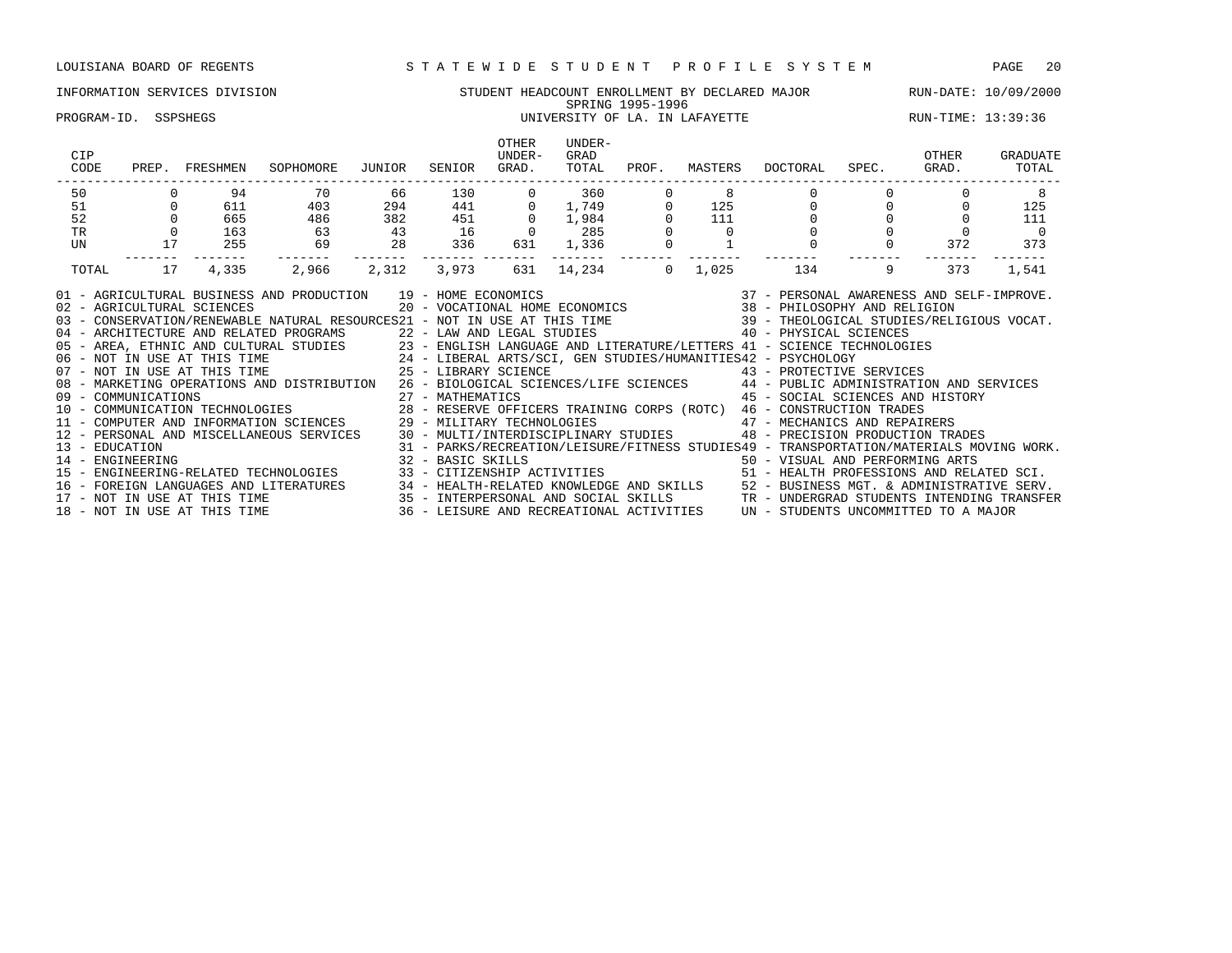## INFORMATION SERVICES DIVISION STUDENT HEADCOUNT ENROLLMENT BY DECLARED MAJOR RUN-DATE: 10/09/2000

SPRING 1995-1996 PROGRAM-ID. SSPSHEGS **EXECUTE:** 13:39:36 L.S.U. AT ALEXANDRIA RUN-TIME: 13:39:36

| CIP<br>CODE |             | PREP. FRESHMEN | SOPHOMORE   | JUNIOR       | SENIOR      | OTHER<br>UNDER-<br>GRAD. | UNDER-<br>GRAD<br>TOTAL | PROF.        | MASTERS     | DOCTORAL     | SPEC.       | OTHER<br>GRAD. | <b>GRADUATE</b><br>TOTAL |
|-------------|-------------|----------------|-------------|--------------|-------------|--------------------------|-------------------------|--------------|-------------|--------------|-------------|----------------|--------------------------|
| 01          | $\mathbf 0$ | 0              | $\mathbf 0$ | $\mathbf 0$  | $\mathbf 0$ | $\mathsf{O}$             | $\mathbf 0$             | $\mathsf{O}$ | $\mathbf 0$ | 0            | $\mathbf 0$ | $\mathsf 0$    | $\mathsf 0$              |
| 02          | $\mathbf 0$ | $\mathsf 0$    | $\mathbb O$ | $\mathsf 0$  | $\mathsf 0$ | $\mathsf{O}\xspace$      | $\mathbf 0$             | $\mathsf 0$  | $\mathbf 0$ | $\mathbf{0}$ | $\mathbf 0$ | $\mathsf 0$    | $\mathbf 0$              |
| 03          | $\Omega$    | $\mathbb O$    | $\mathbf 0$ | $\mathsf 0$  | $\mathbf 0$ | $\mathsf 0$              | $\Omega$                | $\mathbf{0}$ | $\mathbf 0$ | $\cap$       | $\Omega$    | $\Omega$       | $\Omega$                 |
| 04          | $\Omega$    | $\mathbf 0$    | $\mathbf 0$ | $\mathbf 0$  | $\Omega$    | $\mathsf 0$              | $\Omega$                | $\mathbf 0$  | $\Omega$    | $\Omega$     | $\Omega$    | $\Omega$       | $\Omega$                 |
| 05          | $\Omega$    | $\mathbf 0$    | $\mathbf 0$ | $\mathsf 0$  | $\mathbf 0$ | $\mathbf 0$              | $\Omega$                | $\mathbf 0$  | $\Omega$    | $\cap$       | $\Omega$    | $\mathbf 0$    | $\Omega$                 |
| 06          | $\Omega$    | $\mathbf 0$    | $\mathbf 0$ | $\mathbf 0$  | 0           | $\mathbf 0$              | $\Omega$                | $\Omega$     | $\Omega$    | $\cap$       | $\Omega$    | $\Omega$       |                          |
| 07          | $\Omega$    | $\mathbf 0$    | $\Omega$    | $\mathbf 0$  | $\mathbf 0$ | $\mathbf 0$              | $\Omega$                | $\mathbf{0}$ | $\Omega$    | $\Omega$     | $\Omega$    | O              |                          |
| 08          | $\Omega$    | $\mathbf 0$    | $\Omega$    | $\mathbf 0$  | $\Omega$    | $\mathbf 0$              | $\Omega$                | $\Omega$     | $\Omega$    | $\cap$       | $\Omega$    | $\Omega$       |                          |
| 09          | $\Omega$    | $\mathbf 0$    | $\mathbf 0$ | $\mathbf 0$  | $\mathbf 0$ | $\mathbf 0$              | $\Omega$                | $\mathbf{0}$ | $\Omega$    | $\cap$       | $\Omega$    | 0              | $\Omega$                 |
| 10          | $\Omega$    | $\mathbf 0$    | $\Omega$    | $\mathbf 0$  | $\Omega$    | $\mathsf 0$              | $\Omega$                | $\Omega$     | $\Omega$    | $\cap$       | $\Omega$    | 0              | $\Omega$                 |
| 11          | $\Omega$    | 30             | 3           | $\mathbf 0$  | $\mathbf 0$ | $\mathbf{1}$             | 34                      | $\Omega$     | $\Omega$    | $\cap$       | $\Omega$    | O              |                          |
| 12          | $\Omega$    | $\mathbf 0$    | $\Omega$    | $\mathbf 0$  | $\mathbf 0$ | $\mathbf 0$              | $\Omega$                | $\mathbf{0}$ | $\Omega$    | $\cap$       | $\Omega$    | 0              | $\Omega$                 |
| 13          | $\Omega$    | $\mathbf 0$    | $\mathbf 0$ | $\mathbf 0$  | $\mathbf 0$ | $\mathbf 0$              | $\Omega$                | $\mathbf{0}$ | $\Omega$    | $\cap$       | $\Omega$    | $\Omega$       | O                        |
| 14          | $\Omega$    | $\mathbf 0$    | $\mathbf 0$ | $\mathsf 0$  | $\mathbf 0$ | $\mathbf 0$              | $\Omega$                | $\mathbf{0}$ | $\Omega$    | $\cap$       | $\Omega$    | 0              |                          |
| 15          | $\Omega$    | $\mathbf 0$    | $\mathbf 0$ | $\mathsf 0$  | $\mathbf 0$ | $\mathbf 0$              | $\Omega$                | $\mathbf{0}$ | $\Omega$    | $\cap$       | $\Omega$    | 0              | 0                        |
| 16          | $\Omega$    | $\mathbb O$    | $\mathbf 0$ | $\mathsf 0$  | $\mathbf 0$ | $\mathbf 0$              | $\Omega$                | $\mathbf{0}$ | $\Omega$    | $\cap$       | $\Omega$    | 0              |                          |
| 17          | $\Omega$    | $\mathbf 0$    | $\mathbf 0$ | $\mathsf 0$  | $\mathbf 0$ | $\mathbf 0$              | $\Omega$                | $\mathbf{0}$ | $\Omega$    | $\cap$       | $\Omega$    | 0              |                          |
| 18          | $\Omega$    | $\mathbf 0$    | $\mathbf 0$ | $\mathsf 0$  | $\mathbf 0$ | $\mathbf 0$              | $\Omega$                | $\mathbf{0}$ | $\Omega$    |              | $\Omega$    | 0              |                          |
| 19          | $\Omega$    | $\mathbf 0$    | $\mathbf 0$ | $\mathsf 0$  | $\mathbf 0$ | $\mathbf 0$              | $\Omega$                | $\mathbf{0}$ | $\Omega$    | $\cap$       | $\Omega$    | 0              |                          |
| 20          | $\Omega$    | $\mathbf 0$    | $\Omega$    | $\mathbf 0$  | $\mathbf 0$ | $\mathbf 0$              | $\cap$                  | $\mathbf{0}$ | $\Omega$    |              | $\Omega$    | $\Omega$       |                          |
| 21          | $\Omega$    | $\mathbf 0$    | $\mathbf 0$ | $\mathsf 0$  | $\mathbf 0$ | $\mathbf 0$              | $\Omega$                | $\mathbf{0}$ | $\Omega$    | $\cap$       | $\Omega$    | 0              | $\Omega$                 |
| 22          | $\Omega$    | $\mathbf 0$    | $\mathbf 0$ | 0            | $\mathbf 0$ | $\mathbf 0$              | $\Omega$                | $\mathbf{0}$ | $\Omega$    | $\cap$       | $\Omega$    | 0              | $\Omega$                 |
| 23          | $\Omega$    | $\mathbf 0$    | $\mathbf 0$ | 0            | $\mathbf 0$ | $\mathbf 0$              | $\Omega$                | $\mathbf{0}$ | $\Omega$    | $\cap$       | $\Omega$    | 0              |                          |
| 24          | $\Omega$    | $\mathbf 0$    | $\mathbf 0$ | 0            | $\mathbf 0$ | $\mathbf 0$              | $\Omega$                | $\mathbf 0$  | $\Omega$    | $\cap$       | $\Omega$    | 0              |                          |
| 25          | ∩           | $\mathbf 0$    | $\Omega$    | $\mathbf 0$  | 0           | $\mathbf 0$              | U                       | $\Omega$     | $\Omega$    | ∩            | $\Omega$    | O              |                          |
| 26          | $\Omega$    | $\mathbf 0$    | $\Omega$    | 0            | $\mathbf 0$ | $\mathbf 0$              | U                       | $\mathbf{0}$ | $\Omega$    | $\cap$       | $\Omega$    | 0              |                          |
| 27          | $\Omega$    | $\mathbf 0$    | $\mathbf 0$ | $\mathbf 0$  | 0           | $\mathbf 0$              | U                       | $\mathbf 0$  | $\Omega$    | ∩            | $\Omega$    | 0              | $\Omega$                 |
| 28          | $\Omega$    | $\mathbf 0$    | $\Omega$    | $\mathsf 0$  | $\mathbf 0$ | $\mathbf 0$              | U                       | $\mathbf 0$  | $\Omega$    | $\cap$       | $\Omega$    | 0              | $\Omega$                 |
| 29          | $\Omega$    | $\mathbf 0$    | $\Omega$    | 0            | 0           | $\mathbf 0$              | U                       | $\mathbf 0$  | $\Omega$    | $\cap$       | $\cap$      | $\mathbf 0$    |                          |
| 30          | $\Omega$    | $\mathbf 0$    | $\mathbf 0$ | $\mathbf 0$  | $\mathbf 0$ | $\mathbf 0$              | $\Omega$                | $\mathbf{0}$ | $\Omega$    | $\cap$       | $\Omega$    | 0              |                          |
| 31          | $\Omega$    | $\mathbf 0$    | $\Omega$    | 0            | 0           | $\mathbf 0$              | O                       | $\mathbf{0}$ | $\Omega$    | $\cap$       | $\Omega$    | 0              |                          |
| 32          | $\Omega$    | $\mathbf 0$    | $\Omega$    | $\mathbf 0$  | $\Omega$    | $\mathbf 0$              | U                       | $\Omega$     | $\Omega$    |              | $\Omega$    | O              |                          |
| 33          | $\Omega$    | $\mathbf 0$    | $\Omega$    | $\mathbf 0$  | $\mathbf 0$ | $\mathbf 0$              | O                       | $\mathbf{0}$ | $\Omega$    | $\cap$       | $\Omega$    | 0              |                          |
| 34          | $\Omega$    | $\mathbf 0$    | $\Omega$    | 0            | 0           | $\mathbf 0$              | U                       | $\mathbf 0$  | $\Omega$    | ∩            | $\Omega$    | $\Omega$       | $\Omega$                 |
| 35          | $\Omega$    | $\mathbf 0$    | $\mathbf 0$ | $\mathbf 0$  | $\mathbf 0$ | $\mathbf 0$              | U                       | $\Omega$     | $\Omega$    |              | $\cap$      | $\overline{0}$ |                          |
| 36          | $\Omega$    | $\mathbf 0$    | $\Omega$    | $\mathsf 0$  | $\mathbf 0$ | $\mathbf 0$              | $\Omega$                | $\mathbf{0}$ | $\Omega$    | $\cap$       | $\Omega$    | $\Omega$       |                          |
| 37          | $\Omega$    | $\mathbf 0$    | $\Omega$    | $\mathbf 0$  | $\mathbf 0$ | $\mathbf{0}$             | O                       | $\Omega$     | $\Omega$    | $\cap$       | $\Omega$    | O              |                          |
| 38          | $\Omega$    | $\mathbf 0$    | $\Omega$    | $\mathbf 0$  | $\mathbf 0$ | $\mathbf 0$              | U                       | $\Omega$     | $\Omega$    | $\cap$       | $\Omega$    | $\Omega$       |                          |
| 39          | $\Omega$    | $\mathbf 0$    | $\Omega$    | $\mathbf 0$  | $\Omega$    | $\mathbf 0$              | $\Omega$                | $\Omega$     | $\Omega$    | $\Omega$     | $\Omega$    | $\Omega$       |                          |
| 40          | $\Omega$    | $\mathbf 0$    | $\Omega$    | $\mathbf 0$  | $\mathbf 0$ | $\mathbf 0$              | $\Omega$                | $\mathbf{0}$ | $\Omega$    | $\cap$       | $\Omega$    | O              |                          |
| 41          | $\Omega$    | $\overline{0}$ | $\Omega$    | $\mathbf 0$  | $\Omega$    | $\mathbf{0}$             | U                       | $\Omega$     | $\Omega$    | $\cap$       | $\Omega$    | $\Omega$       | O                        |
| 42          | $\Omega$    | $\mathbf 0$    | $\mathbf 0$ | $\mathbf 0$  | $\mathbf 0$ | $\mathbf 0$              | $\Omega$                | $\mathbf{0}$ | $\Omega$    | $\cap$       | $\Omega$    | 0              |                          |
| 43          | $\Omega$    | $\mathbf 0$    | $\mathbf 0$ | $\mathsf 0$  | $\mathbf 0$ | $\mathbf 0$              | $\Omega$                | $\mathbf 0$  | $\Omega$    | $\cap$       | $\Omega$    | 0              |                          |
| 44          | $\Omega$    | $\mathbf 0$    | $\mathbf 0$ | $\mathbf 0$  | $\mathbf 0$ | $\mathbf 0$              | U                       | $\Omega$     | $\Omega$    |              | $\cap$      | $\overline{0}$ |                          |
| 45          | $\Omega$    | $\Omega$       | $\Omega$    | $\mathbf{0}$ | $\mathbf 0$ | $\mathbf 0$              | n                       | $\mathbf{0}$ | U           |              | $\cap$      | 0              |                          |
| 46          | $\Omega$    | $\overline{0}$ | $\Omega$    | $\mathbf 0$  | $\mathbf 0$ | $\mathbf 0$              | U                       | $\mathbf 0$  | Ω           |              |             | 0              | $\Omega$                 |
| 47          | $\Omega$    | $\Omega$       | $\Omega$    | $\mathsf 0$  | $\mathsf 0$ | $\mathbf 0$              | $\Omega$                | $\mathbf{0}$ | $\Omega$    |              | $\Omega$    | 0              | $\Omega$                 |
| 48          | $\Omega$    | $\Omega$       | $\Omega$    | $\Omega$     | $\Omega$    | $\mathbf 0$              | $\Omega$                | $\Omega$     | $\Omega$    | $\Omega$     | $\Omega$    | 0              | $\Omega$                 |

49 0 0 0 0 0 0 0 0 0 0 0 0 0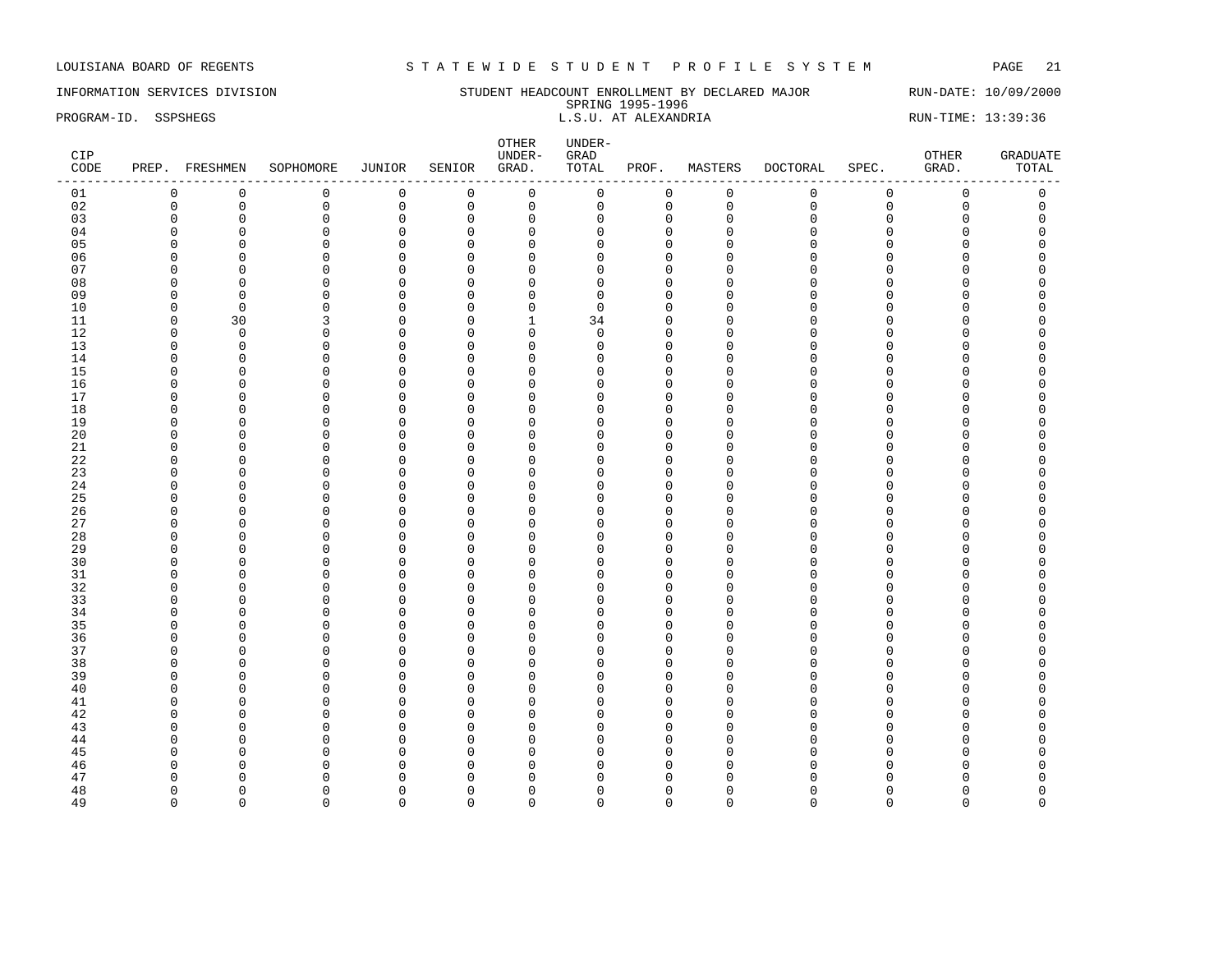# INFORMATION SERVICES DIVISION STUDENT HEADCOUNT ENROLLMENT BY DECLARED MAJOR RUN-DATE: 10/09/2000

# SPRING 1995-1996 SPRING 1995-1996<br>L.S.U. AT ALEXANDRIA RUN-TIME: 13:39:36 L.S.U. AT ALEXANDRIA RUN-TIME: 13:39:36

| CIP<br>CODE    |                  | PREP. FRESHMEN  | SOPHOMORE JUNIOR                                                                                                                                                                                                                                                                                                                                                                                                                                                                                                                                                                                                                                                                                                                                                                                                                                                                                                                                                                                                                                                                                                                               | SENIOR                                           | OTHER<br>UNDER-<br>GRAD.                                            | UNDER-<br>GRAD<br>TOTAL                       | PROF.   |          | MASTERS DOCTORAL                                                                                                            | SPEC. | OTHER<br>GRAD. | GRADUATE<br>TOTAL |
|----------------|------------------|-----------------|------------------------------------------------------------------------------------------------------------------------------------------------------------------------------------------------------------------------------------------------------------------------------------------------------------------------------------------------------------------------------------------------------------------------------------------------------------------------------------------------------------------------------------------------------------------------------------------------------------------------------------------------------------------------------------------------------------------------------------------------------------------------------------------------------------------------------------------------------------------------------------------------------------------------------------------------------------------------------------------------------------------------------------------------------------------------------------------------------------------------------------------------|--------------------------------------------------|---------------------------------------------------------------------|-----------------------------------------------|---------|----------|-----------------------------------------------------------------------------------------------------------------------------|-------|----------------|-------------------|
| 50             |                  |                 |                                                                                                                                                                                                                                                                                                                                                                                                                                                                                                                                                                                                                                                                                                                                                                                                                                                                                                                                                                                                                                                                                                                                                |                                                  | $\mathbf{0}$                                                        | $\overline{0}$                                |         |          |                                                                                                                             |       |                |                   |
| 51             |                  | 576             | $\begin{array}{c}\n 123 \\  \color{red}{0} \\  167\n \end{array}$                                                                                                                                                                                                                                                                                                                                                                                                                                                                                                                                                                                                                                                                                                                                                                                                                                                                                                                                                                                                                                                                              | $\begin{bmatrix} 0 \\ 0 \\ 0 \\ 0 \end{bmatrix}$ | $\begin{array}{cccc} 0 & & 75 & & 774 \\ 0 & & 0 & & 8 \end{array}$ |                                               |         |          |                                                                                                                             |       |                |                   |
| 52             |                  |                 | $\begin{array}{cccc} 0 & 8 & 0 \\ 0 & 1,165 & 167 \end{array}$                                                                                                                                                                                                                                                                                                                                                                                                                                                                                                                                                                                                                                                                                                                                                                                                                                                                                                                                                                                                                                                                                 |                                                  |                                                                     | $\begin{matrix}0&&&8\\125&&1,457\end{matrix}$ |         |          |                                                                                                                             |       |                |                   |
| TR             |                  |                 |                                                                                                                                                                                                                                                                                                                                                                                                                                                                                                                                                                                                                                                                                                                                                                                                                                                                                                                                                                                                                                                                                                                                                | $0 \qquad \qquad$                                |                                                                     |                                               |         |          |                                                                                                                             |       |                |                   |
| UN             |                  | $\overline{22}$ | 36                                                                                                                                                                                                                                                                                                                                                                                                                                                                                                                                                                                                                                                                                                                                                                                                                                                                                                                                                                                                                                                                                                                                             | $\overline{0}$                                   | 46                                                                  | 104                                           |         |          |                                                                                                                             |       |                |                   |
| TOTAL          |                  | $0 \t 1,801$    | 329                                                                                                                                                                                                                                                                                                                                                                                                                                                                                                                                                                                                                                                                                                                                                                                                                                                                                                                                                                                                                                                                                                                                            | $\Omega$                                         | 247                                                                 |                                               | 2,377 0 | $\Omega$ |                                                                                                                             |       | $\Omega$       |                   |
| 13 - EDUCATION | 14 - ENGINEERING |                 | 01 - AGRICULTURAL BUSINESS AND PRODUCTION 19 - HOME ECONOMICS (2007) 19 - 2007 - PERSONAL AWARENESS AND SELF-IMPROVE<br>19 - AGRICULTURAL SCIENCES (20 - VOCATIONAL HOME ECONOMICS (38 - PHILOSOPHY AND RELIGION)<br>19 - CONSERVATI<br>04 - ARCHITECTURE AND RELATED PROGRAMS 22 - LAW AND LEGAL STUDIES 40 - PHYSICAL SCIENCES<br>07 - AREA, ETHNIC AND CULTURAL STUDIES<br>06 - NOT IN USE AT THIS TIME 24 - LIBERAL ARTS/SCI, GEN STUDIES/HUMANITIES42 - PSYCHOLOGY<br>25 - LIBERAL ARTS/SCI, GEN STUDIES/HUMANITIES42 - PSYCHOLOGY<br>25 - LIBERAL ARTS/SCI, GEN ST<br>08 - MARKETING OPERATIONS AND DISTRIBUTION 26 - BIOLOGICAL SCIENCES/LIFE SCIENCES 44 - PUBLIC ADMINISTRATION AND SERVICES<br>10 COMPUTER AND INFORMATION SCIENCES 29 - MILITARY TECHNOLOGIES 47 - MECHANICS AND REPAIRERS<br>12 - PERSONAL AND MISCELLANEOUS SERVICES 30 - MULTI/INTERDISCIPLINARY STUDIES 48 - PRECISION PRODUCTION TRADES<br>32 - BASIC SKILLS 60 - 1999 - 1999 - 1999 - 1999 - 1999 - 1999 - 1999 - 1999 - 1999 - 1999 - 1999 - 1<br>15 - ENGINEERING-RELATED TECHNOLOGIES 33 - CITIZENSHIP ACTIVITIES 51 - HEALTH PROFESSIONS AND RELATED SCI. |                                                  |                                                                     |                                               |         |          | 45 - SOCIAL SCIENCES AND HISTORY<br>31 - PARKS/RECREATION/LEISURE/FITNESS STUDIES49 - TRANSPORTATION/MATERIALS MOVING WORK. |       |                |                   |
|                |                  |                 | 16 – FOREIGN LANGUAGES AND LITERATURES 24 – HEALTH-RELATED KNOWLEDGE AND SKILLS 2 – BUSINESS MGT. & ADMINISTRATIVE SERV.<br>17 – NOT IN USE AT THIS TIME 25 – INTERPERSONAL AND SOCIAL SKILLS 2TR – UNDERGRAD STUDENTS INTENDING                                                                                                                                                                                                                                                                                                                                                                                                                                                                                                                                                                                                                                                                                                                                                                                                                                                                                                               |                                                  |                                                                     |                                               |         |          |                                                                                                                             |       |                |                   |
|                |                  |                 |                                                                                                                                                                                                                                                                                                                                                                                                                                                                                                                                                                                                                                                                                                                                                                                                                                                                                                                                                                                                                                                                                                                                                |                                                  |                                                                     |                                               |         |          |                                                                                                                             |       |                |                   |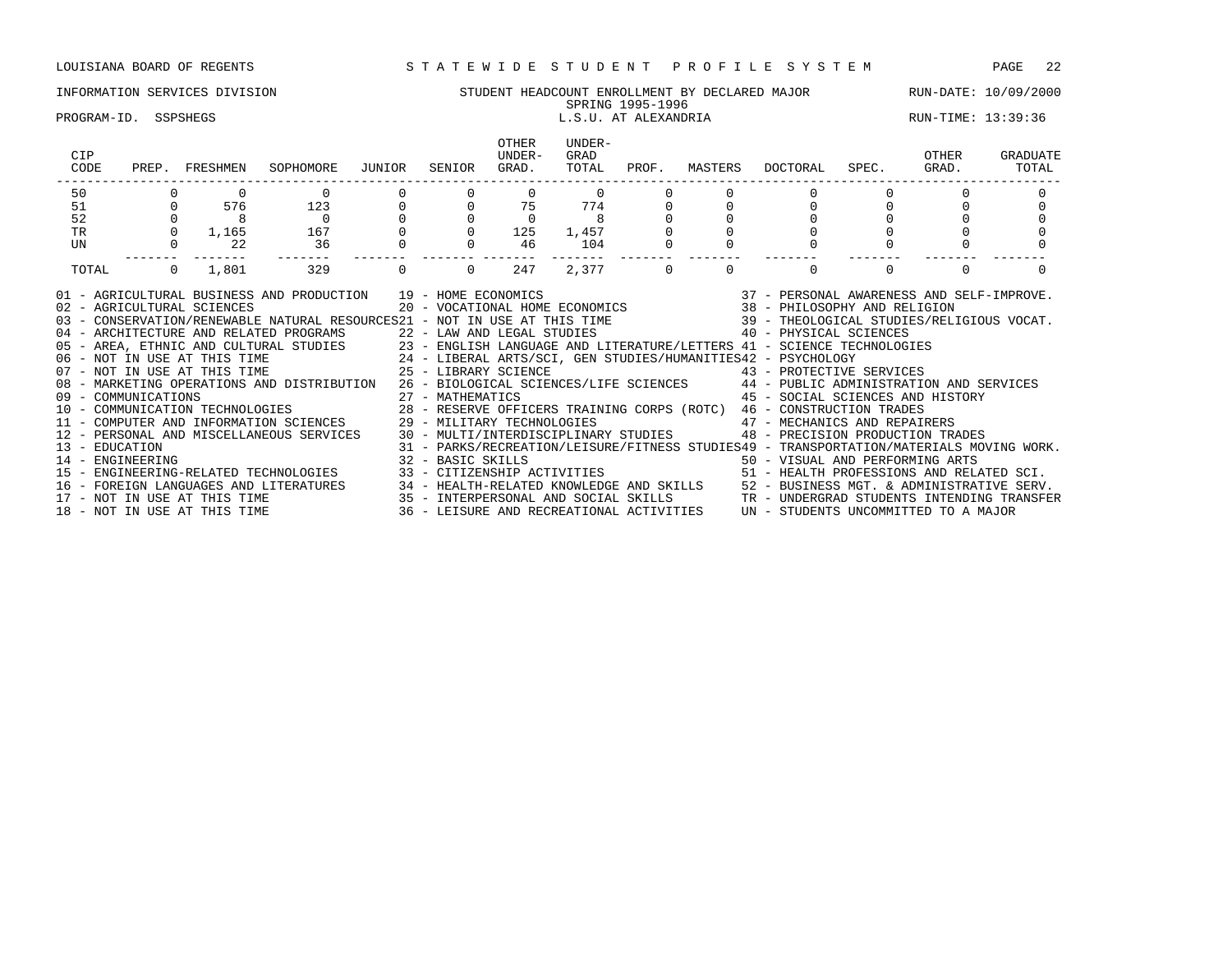INFORMATION SERVICES DIVISION SUNDERT HEADCOUNT ENROLLMENT BY DECLARED MAJOR RUN-DATE: 10/09/2000 SPRING 1995-1996 PROGRAM-ID. SSPSHEGS L.S.U. IN BATON ROUGE RUN-TIME: 13:39:36

| CIP<br>CODE |                      | PREP. FRESHMEN    | SOPHOMORE                  | JUNIOR                   | SENIOR                   | OTHER<br>UNDER-<br>GRAD. | UNDER-<br>GRAD<br>TOTAL | PROF.                | MASTERS                 | <b>DOCTORAL</b>      | SPEC.                | OTHER<br>GRAD. | <b>GRADUATE</b><br>TOTAL   |
|-------------|----------------------|-------------------|----------------------------|--------------------------|--------------------------|--------------------------|-------------------------|----------------------|-------------------------|----------------------|----------------------|----------------|----------------------------|
| 01          | $\mathbf 0$          | 20                | 20                         | 13                       | 38                       | $\mathsf{O}$             | 91                      | $\mathsf 0$          | 11                      | 11                   | $\mathbf 0$          | $\mathsf 0$    | 22                         |
| 02          | $\mathbf 0$          | 63                | 64                         | 61                       | 94                       | $\mathbf 0$              | 282                     | 0                    | 88                      | 63                   | $\mathbf 0$          | 0              | 151                        |
| 03          | $\Omega$             | 49                | 73                         | 113                      | 162                      | $\mathbf 0$              | 397                     | $\Omega$             | 124                     | 49                   | $\Omega$             | 0              | 173                        |
| 04          | $\mathbf 0$          | 92                | 112                        | 106                      | 262                      | $\mathbf 0$              | 572                     | $\Omega$             | 63                      | $\mathbf{0}$         | $\Omega$             | $\mathbf 0$    | 63                         |
| 05          | $\Omega$             | $\mathbf 0$       | 2                          | $\mathbf{1}$             | 5                        | $\Omega$                 | 8                       | $\Omega$             | $\Omega$                | $\Omega$             | $\Omega$             | $\Omega$       | $\mathbf{0}$               |
| 06          | $\Omega$             | $\Omega$          | $\mathbf 0$                | $\mathbf 0$              | $\Omega$                 | $\mathbf 0$              | $\Omega$                | $\Omega$             | $\Omega$                | $\Omega$             | $\Omega$             | O              | $\mathbf 0$                |
| 07          | $\Omega$             | $\Omega$          | $\Omega$                   | $\mathbf 0$              | $\Omega$                 | $\Omega$                 | $\Omega$                | $\Omega$             | $\Omega$                | $\Omega$             | $\Omega$             | O              | $\overline{0}$             |
| 08          | $\Omega$             | 14                | 21                         | 18                       | 27                       | $\mathbf 0$              | 80                      | $\Omega$             | $\Omega$                | $\Omega$             | $\Omega$             | 0              | $\mathbf 0$                |
| 09          | $\Omega$             | 162               | 186                        | 121                      | 150                      | $\mathbf 0$              | 619                     | $\Omega$             | 55                      | $\Omega$             | $\Omega$             | $\Omega$       | 55                         |
| 10          | $\Omega$             | $\overline{0}$    | $\overline{0}$             | $\overline{0}$           | $\Omega$                 | $\Omega$                 | $\Omega$                | $\Omega$             | $\mathbf 0$             | $\Omega$             | $\Omega$             | $\Omega$       | $\overline{0}$             |
| 11          | $\Omega$             | 62                | 55                         | 46                       | 97                       | $\mathbf 0$              | 260                     | $\Omega$             | 71                      | 62                   | $\Omega$             | $\Omega$       | 133                        |
| 12          | $\Omega$             | $\mathbf 0$       | $\overline{0}$             | $\overline{0}$           | $\Omega$                 | $\mathbf 0$              | $\Omega$                | $\Omega$             | $\Omega$                | $\Omega$             | $\Omega$             | 0              | $\mathbf 0$                |
| 13          | $\Omega$             | 96                | 119                        | 218                      | 467                      | $\mathbf 0$              | 900                     | $\Omega$             | 408                     | 288                  | 1                    | $\mathbf 0$    | 697                        |
| 14          | $\Omega$             | 408               | 466                        | 472                      | 860                      | $\mathbf 0$              | 2,206                   | $\Omega$             | 247                     | 195                  | $\Omega$             | $\mathbf 0$    | 442                        |
| 15          | $\Omega$             | 9                 | 25                         | 33                       | 68                       | $\mathbf 0$              | 135                     | $\mathbf{0}$         | $\overline{0}$          | $\mathbf 0$          | $\Omega$             | $\mathbf 0$    | $\mathbf 0$                |
| 16          | $\Omega$             | 5                 | 15                         | 23                       | 39                       | $\mathbf 0$              | 82                      | $\Omega$             | 24                      | 25                   | $\Omega$             | $\overline{0}$ | 49                         |
| 17          | $\Omega$             | $\Omega$          | $\Omega$                   | $\overline{0}$           | $\Omega$                 | $\Omega$                 | $\Omega$                | $\Omega$<br>$\Omega$ | $\Omega$                | $\Omega$             | $\Omega$             | $\mathbf 0$    | $\overline{0}$             |
| 18          | $\Omega$             | $\Omega$          | $\Omega$                   | $\overline{0}$           | $\Omega$                 | $\Omega$                 | $\Omega$                |                      | $\Omega$                | $\Omega$             | $\Omega$             | O              | $\mathbf 0$                |
| 19          | $\Omega$             | 34                | 77                         | 73                       | 126                      | $\mathbf 0$              | 310                     | $\Omega$             | 48                      | 11                   | $\Omega$             | $\mathbf 0$    | 59                         |
| 20          | $\Omega$<br>$\Omega$ | $\Omega$          | $\Omega$<br>$\overline{0}$ | $\Omega$<br>$\mathbf 0$  | $\Omega$<br>$\mathbf{0}$ | $\Omega$<br>$\mathbf{0}$ | $\Omega$                | $\Omega$<br>$\Omega$ | $\Omega$                | $\Omega$<br>$\Omega$ | $\Omega$<br>$\Omega$ | O<br>0         | $\mathbf 0$<br>$\mathbf 0$ |
| 21<br>22    | $\Omega$             | $\mathbf 0$<br>31 | 13                         | 3                        | 4                        | $\Omega$                 | $\mathbf 0$<br>51       | $\Omega$             | $\mathbf 0$<br>$\Omega$ | $\cap$               | $\cap$               | 0              | $\Omega$                   |
| 23          | $\Omega$             | 71                |                            |                          |                          | $\mathbf 0$              |                         | $\Omega$             |                         | 139                  | $\Omega$             | $\mathbf 0$    |                            |
| 24          | $\Omega$             | 54                | 136<br>104                 | 136<br>210               | 189<br>426               | $\mathbf 0$              | 532<br>794              | $\Omega$             | 65<br>29                | $\Omega$             | $\Omega$             | $\mathbf 0$    | 204<br>29                  |
| 25          | $\Omega$             | $\overline{0}$    | $\Omega$                   | $\overline{\phantom{0}}$ | $\Omega$                 | $\Omega$                 | $\Omega$                | $\Omega$             | 124                     | $\Omega$             | $\Omega$             | $\Omega$       | 124                        |
| 26          | $\Omega$             | 168               | 291                        | 343                      | 404                      | $\Omega$                 | 1,206                   | $\Omega$             | 46                      | 142                  | $\Omega$             | $\Omega$       | 188                        |
| 27          | $\Omega$             | 14                | 15                         | 32                       | 43                       | $\mathbf 0$              | 104                     | $\Omega$             | 26                      | 51                   | $\Omega$             | $\mathbf 0$    | 77                         |
| 28          | $\Omega$             | $\mathbf 0$       | $\mathbf 0$                | $\overline{0}$           | $\Omega$                 | $\mathbf 0$              | $\Omega$                | $\Omega$             | $\Omega$                | $\Omega$             | $\Omega$             | 0              | $\mathbf 0$                |
| 29          | $\Omega$             | $\Omega$          | $\Omega$                   | $\mathbf 0$              | $\Omega$                 | $\Omega$                 | $\Omega$                | $\cap$               | $\Omega$                | $\cap$               | $\cap$               | 0              | $\mathbf 0$                |
| 30          | $\Omega$             | $\Omega$          | $\Omega$                   | $\Omega$                 | $\Omega$                 | $\Omega$                 | $\Omega$                | $\Omega$             | 15                      | $\cap$               | $\cap$               | $\Omega$       | 15                         |
| 31          | $\Omega$             | $\mathbf 0$       | $\mathbf 0$                | $\mathbf{0}$             | $\mathbf 0$              | $\Omega$                 | $\Omega$                | $\Omega$             | $\mathbf 0$             | $\Omega$             | $\Omega$             | 0              | $\mathbf 0$                |
| 32          | ∩                    | $\mathbf 0$       | $\Omega$                   | $\mathbf{0}$             | $\Omega$                 | $\Omega$                 | <sup>0</sup>            | $\Omega$             | $\Omega$                | $\Omega$             | C                    | 0              | $\Omega$                   |
| 33          | $\Omega$             | $\Omega$          | $\Omega$                   | $\Omega$                 | $\Omega$                 | $\Omega$                 | $\Omega$                | $\cap$               | $\Omega$                | $\cap$               | $\cap$               | O              | $\Omega$                   |
| 34          | $\Omega$             | $\Omega$          | $\mathbf 0$                | $\mathbf 0$              | $\mathbf 0$              | $\mathbf{0}$             | $\Omega$                | $\Omega$             | $\Omega$                | $\Omega$             | $\Omega$             | 0              | $\Omega$                   |
| 35          | $\Omega$             | $\Omega$          | $\Omega$                   | $\Omega$                 | $\Omega$                 | $\Omega$                 | $\Omega$                | $\Omega$             | $\Omega$                | $\cap$               | $\Omega$             | $\cap$         | $\Omega$                   |
| 36          | $\Omega$             | $\Omega$          | $\Omega$                   | $\Omega$                 | $\Omega$                 | $\Omega$                 | $\Omega$                | $\Omega$             | $\Omega$                | $\Omega$             | $\Omega$             | O              | $\Omega$                   |
| 37          | $\Omega$             | $\Omega$          | $\Omega$                   | $\Omega$                 | $\Omega$                 | $\Omega$                 | $\Omega$                | $\Omega$             | $\Omega$                | $\Omega$             | $\Omega$             | O              | $\mathbf 0$                |
| 38          | $\Omega$             | 6                 | 7                          | 10                       | 20                       | $\mathbf{0}$             | 43                      | $\Omega$             | 12                      | $\Omega$             | $\cap$               | 0              | 12                         |
| 39          | $\Omega$             | $\Omega$          | $\Omega$                   | $\mathbf 0$              | $\mathbf 0$              | $\mathbf{0}$             | $\Omega$                | $\Omega$             | $\mathbf 0$             | $\cap$               | $\Omega$             | $\mathbf 0$    | $\mathbf 0$                |
| 40          | $\Omega$             | 16                | 36                         | 38                       | 80                       | $\mathbf 0$              | 170                     | $\Omega$             | 58                      | 246                  | $\cap$               | $\mathbf 0$    | 304                        |
| 41          | $\Omega$             | $\mathbf 0$       | $\mathbf 0$                | $\mathbf 0$              | $\overline{0}$           | $\mathbf 0$              | $\mathbf 0$             | $\Omega$             | $\mathbf 0$             | $\mathbf{0}$         | $\Omega$             | $\Omega$       | $\mathbf 0$                |
| 42          | $\Omega$             | 166               | 199                        | 154                      | 271                      | $\mathbf 0$              | 790                     | $\Omega$             | $\mathbf 0$             | 124                  | $\Omega$             | $\Omega$       | 124                        |
| 43          | $\Omega$             | $\mathbf 0$       | $\mathsf 0$                | $\mathbf{1}$             | 3                        | $\mathbf 0$              | 4                       | $\Omega$             | $\mathbf 0$             | $\Omega$             | $\cap$               | 0              | $\mathbf 0$                |
| 44          | $\Omega$             | $\Omega$          | $\Omega$                   | $\mathbf 0$              | $\Omega$                 | $\Omega$                 | $\Omega$                | $\Omega$             | 297                     | $\Omega$             | $\Omega$             | $\mathbf 0$    | 297                        |
| 45          | $\Omega$             | 143               | 232                        | 319                      | 485                      | $\mathbf 0$              | 1,179                   | $\Omega$             | 132                     | 200                  | $\cap$               | $\mathbf 0$    | 332                        |
| 46          | $\Omega$             | $\Omega$          | $\Omega$                   | $\mathbf 0$              | $\mathbf 0$              | $\mathbf 0$              | $\Omega$                | $\Omega$             | $\Omega$                | $\Omega$             | C                    | $\Omega$       | $\mathbf 0$                |
| 47          |                      | $\Omega$          | $\Omega$                   | $\mathbf{0}$             | $\Omega$                 | $\Omega$                 |                         | O                    | $\Omega$                | $\cap$               |                      | O              | $\Omega$                   |
| 48          | $\Omega$             | $\Omega$          | $\Omega$                   | $\mathbf{0}$             | $\Omega$                 | $\Omega$                 | U                       | $\Omega$             | $\Omega$                | ∩                    | C                    | 0              | $\mathbf 0$                |
| 49          | $\Omega$             | $\Omega$          | $\Omega$                   | $\Omega$                 | $\Omega$                 | $\Omega$                 | $\Omega$                | $\Omega$             | $\Omega$                | $\Omega$             | $\Omega$             | $\Omega$       | $\Omega$                   |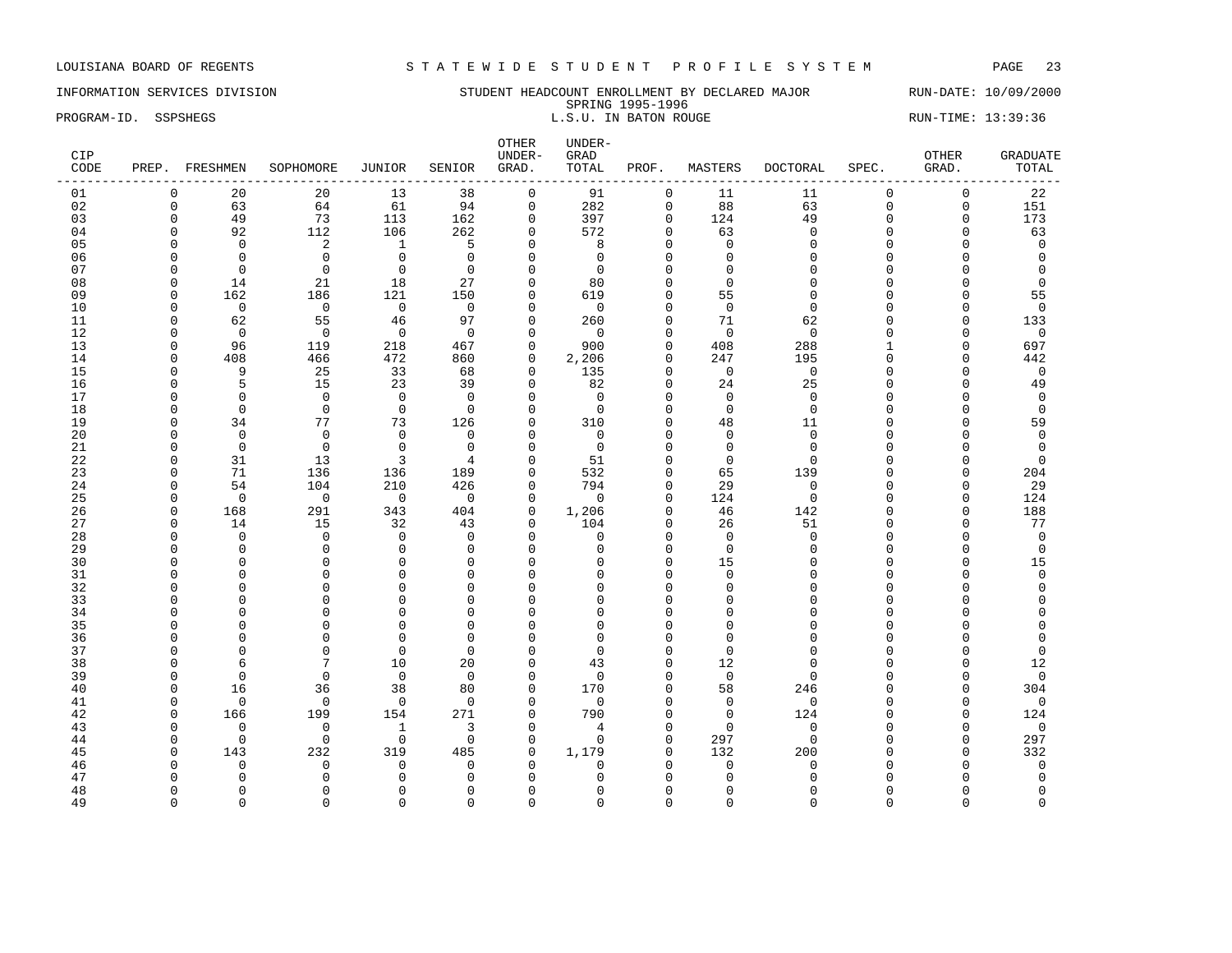### INFORMATION SERVICES DIVISION STUDENT HEADCOUNT ENROLLMENT BY DECLARED MAJOR RUN-DATE: 10/09/2000 SPRING 1995-1996 PROGRAM-ID. SSPSHEGS SERIES ENTRANGELY STATES L.S.U. IN BATON ROUGE THAT RUN-TIME: 13:39:36

| CIP<br>CODE                        | PREP. FRESHMEN                                                                                                         | SOPHOMORE                                                                                                                                                                                                                                                                                                                                                                                                                                                                                                                                                                                                                                                                                                                                                                                                                                                                                                                                                                                                                                    | JUNIOR           | SENIOR                                          | <b>OTHER</b><br>UNDER-<br>GRAD.         | UNDER-<br>GRAD<br>TOTAL                                                        | PROF. | MASTERS | DOCTORAL                                                                                                                                                                                                                                                                                                                                                                                                                                                                                                                                                                  | SPEC. GRAD. | OTHER | <b>GRADUATE</b><br>TOTAL |
|------------------------------------|------------------------------------------------------------------------------------------------------------------------|----------------------------------------------------------------------------------------------------------------------------------------------------------------------------------------------------------------------------------------------------------------------------------------------------------------------------------------------------------------------------------------------------------------------------------------------------------------------------------------------------------------------------------------------------------------------------------------------------------------------------------------------------------------------------------------------------------------------------------------------------------------------------------------------------------------------------------------------------------------------------------------------------------------------------------------------------------------------------------------------------------------------------------------------|------------------|-------------------------------------------------|-----------------------------------------|--------------------------------------------------------------------------------|-------|---------|---------------------------------------------------------------------------------------------------------------------------------------------------------------------------------------------------------------------------------------------------------------------------------------------------------------------------------------------------------------------------------------------------------------------------------------------------------------------------------------------------------------------------------------------------------------------------|-------------|-------|--------------------------|
| 50                                 | 97                                                                                                                     | 125                                                                                                                                                                                                                                                                                                                                                                                                                                                                                                                                                                                                                                                                                                                                                                                                                                                                                                                                                                                                                                          | 126              | 208                                             |                                         | 556<br>762                                                                     |       |         | $\begin{array}{cccccc} 0 & & 151 & & 86 & & 0 \\ 88 & & 79 & & 58 & & 0 \\ 0 & & 341 & & 56 & & 0 \\ 0 & & 0 & & 0 & & 0 \\ 0 & & 51 & & 15 & & 0 & & 56 \end{array}$                                                                                                                                                                                                                                                                                                                                                                                                     |             |       | 237                      |
|                                    |                                                                                                                        | 208                                                                                                                                                                                                                                                                                                                                                                                                                                                                                                                                                                                                                                                                                                                                                                                                                                                                                                                                                                                                                                          | 93               | 208<br>117                                      | $\Omega$                                |                                                                                | 288   |         |                                                                                                                                                                                                                                                                                                                                                                                                                                                                                                                                                                           |             |       | 425                      |
|                                    |                                                                                                                        |                                                                                                                                                                                                                                                                                                                                                                                                                                                                                                                                                                                                                                                                                                                                                                                                                                                                                                                                                                                                                                              |                  | $\begin{array}{c} 586 \\ 0 \end{array}$         | $\begin{array}{c} 586 \\ 0 \end{array}$ |                                                                                |       |         |                                                                                                                                                                                                                                                                                                                                                                                                                                                                                                                                                                           |             |       | 397                      |
|                                    |                                                                                                                        | $\begin{array}{ccc} 545 & 366 \\ 0 & 0 \\ 940 & 971 \end{array}$                                                                                                                                                                                                                                                                                                                                                                                                                                                                                                                                                                                                                                                                                                                                                                                                                                                                                                                                                                             |                  |                                                 |                                         | $\begin{array}{cccc} 0 & 1,997 & 0 \\ 0 & 0 & 0 \\ 13 & 4,987 & 0 \end{array}$ |       |         |                                                                                                                                                                                                                                                                                                                                                                                                                                                                                                                                                                           |             |       | $\sim$ 0                 |
|                                    | $\begin{matrix} 1 \\ -2 \\ 0 \\ 0 \\ 0 \\ -1 \end{matrix}$<br>$\begin{matrix} 0 \\ 0 \\ 0 \\ 2,015 \\ -1 \end{matrix}$ |                                                                                                                                                                                                                                                                                                                                                                                                                                                                                                                                                                                                                                                                                                                                                                                                                                                                                                                                                                                                                                              |                  | 748                                             | 313                                     |                                                                                |       |         |                                                                                                                                                                                                                                                                                                                                                                                                                                                                                                                                                                           |             | 561   | 627                      |
| TOTAL                              | 4,639<br>$\Omega$                                                                                                      | -------<br>4,086                                                                                                                                                                                                                                                                                                                                                                                                                                                                                                                                                                                                                                                                                                                                                                                                                                                                                                                                                                                                                             | -------<br>4,100 | -------- -------<br>5,979                       | 313                                     | ------- ------- ------<br>19,117                                               | 288   | 2,565   |                                                                                                                                                                                                                                                                                                                                                                                                                                                                                                                                                                           | $1,821$ 1   | 561   | 5,236                    |
| 13 - EDUCATION<br>14 - ENGINEERING | 02 - AGRICULTURAL SCIENCES                                                                                             | 01 - AGRICULTURAL BUSINESS AND PRODUCTION 19 - HOME ECONOMICS<br>03 - CONSERVATION/RENEWABLE NATURAL RESOURCES21 - NOT IN USE AT THIS TIME 39 - THEOLOGICAL STUDIES/RELIGIOUS VOCAT.<br>04 - ARCHITECTURE AND RELATED PROGRAMS<br>05 - AREA, ETHNIC AND CULTURAL STUDIES 23 - ENGLISH LANGUAGE AND LITERATURE/LETTERS 41 - SCIENCE TECHNOLOGIES<br>06 - NOT IN USE AT THIS TIME 24 - LIBERAL ARTS/SCI, GEN STUDIES/HUMANITIES42 - PSYCHOLOGY<br>07 - NOT IN USE AT THI<br>08 - MARKETING OPERATIONS AND DISTRIBUTION 26 - BIOLOGICAL SCIENCES/LIFE SCIENCES 44 - PUBLIC ADMINISTRATION AND SERVICES<br>11 - COMPUTER AND INFORMATION SCIENCES<br>12 - PERSONAL AND MISCELLANEOUS SERVICES 30 - MULTI/INTERDISCIPLINARY STUDIES 48 - PRECISION PRODUCTION TRADES<br>15 - ENGINEERING-RELATED TECHNOLOGIES<br>16 - FOREIGN LANGUAGES AND LITERATURES 34 - HEALTH-RELATED KNOWLEDGE AND SKILLS 52 - BUSINESS MGT. & ADMINISTRATIVE SERV.<br>17 - NOT IN USE AT THIS TIME 35 - INTERPERSONAL AND SOCIAL SKILLS TR - UNDERGRAD STUDENTS INTENDING |                  | 22 - LAW AND LEGAL STUDIES<br>32 - BASIC SKILLS |                                         |                                                                                |       |         | $\begin{array}{cccccc} 19 & -& \text{HOME ECONOMICS} & & & & 37 & -& \text{PERSONAL AWARENESS AND SELF-IMPROVE.} \\ 20 & -& \text{VOCATIONAL HOME ECONOMICS} & & & & 38 & -& \text{PHILOSOPHY AND RELIGION} \end{array}$<br>40 - PHYSICAL SCIENCES<br>45 - SOCIAL SCIENCES AND HISTORY<br>29 - MILITARY TECHNOLOGIES 47 - MECHANICS AND REPAIRERS<br>31 - PARKS/RECREATION/LEISURE/FITNESS STUDIES49 - TRANSPORTATION/MATERIALS MOVING WORK.<br>32 - BASIC SKILLS<br>33 - CITIZENSHIP ACTIVITIES                                 51 - HEALTH PROFESSIONS AND RELATED SCI. |             |       |                          |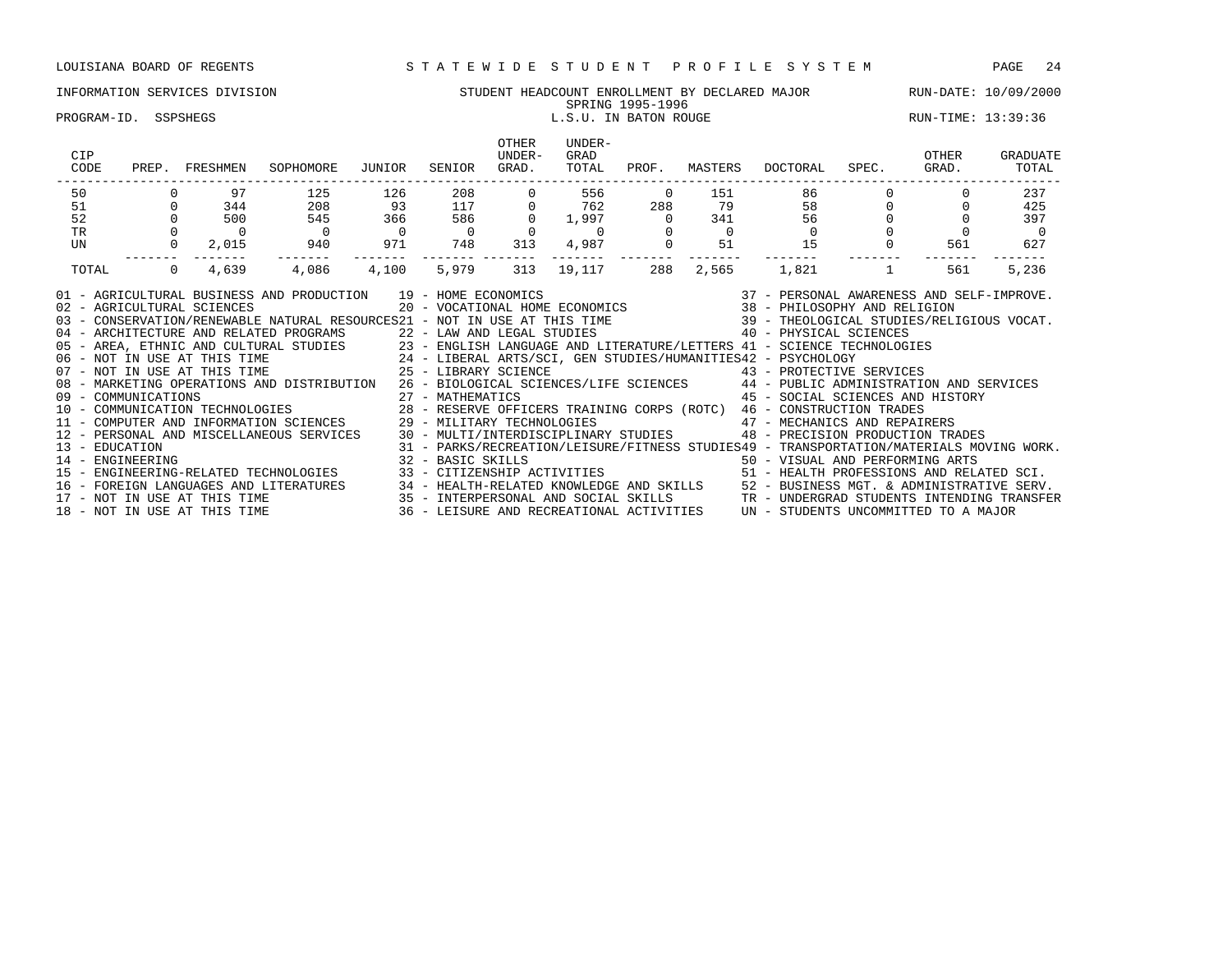# INFORMATION SERVICES DIVISION STUDENT HEADCOUNT ENROLLMENT BY DECLARED MAJOR RUN-DATE: 10/09/2000

SPRING 1995-1996<br>L.S.U. AT EUNICE PROGRAM-ID. SSPSHEGS **EXECUTE:** 13:39:36 L.S.U. AT EUNICE RUN-TIME: 13:39:36

| CIP<br>CODE |                      | PREP. FRESHMEN                | SOPHOMORE                  | JUNIOR            | SENIOR           | OTHER<br>UNDER-<br>GRAD.   | UNDER-<br>${\tt GRAD}$<br>TOTAL | PROF.                    | MASTERS              | DOCTORAL    | SPEC.                | OTHER<br>GRAD. | <b>GRADUATE</b><br>TOTAL |
|-------------|----------------------|-------------------------------|----------------------------|-------------------|------------------|----------------------------|---------------------------------|--------------------------|----------------------|-------------|----------------------|----------------|--------------------------|
| 01          | $\mathsf 0$          | $\mathbb O$                   | $\mathsf{O}\xspace$        | $\mathbb O$       | $\mathsf 0$      | $\mathsf{O}\xspace$        | $\mathsf 0$                     | $\mathsf{O}$             | $\mathsf 0$          | $\mathsf 0$ | $\mathsf 0$          | $\mathsf 0$    | $\mathbb O$              |
| 02          | $\mathbf 0$          | $\mathsf 0$                   | $\mathsf 0$                | $\mathsf 0$       | $\mathbb O$      | $\mathsf 0$                | 0                               | $\mathsf 0$              | $\mathbf 0$          | $\Omega$    | $\mathbf 0$          | $\mathsf 0$    | $\mathsf 0$              |
| 03          | $\Omega$             | $\mathbf 0$                   | $\Omega$                   | $\mathbf 0$       | $\Omega$         | $\mathbf 0$                | $\Omega$                        | $\mathbf{0}$             | $\Omega$             | $\Omega$    | $\Omega$             | $\Omega$       | $\Omega$                 |
| 04          | $\Omega$             | $\mathbf 0$                   | $\Omega$                   | $\mathbf 0$       | $\Omega$         | $\mathbf{0}$               | U                               | $\Omega$                 | $\Omega$             | $\cap$      | $\Omega$             | O              | $\Omega$                 |
| 05          | $\Omega$             | $\mathbf 0$                   | $\Omega$                   | $\mathbf 0$       | $\Omega$         | $\mathbf 0$                | $\Omega$                        | $\Omega$                 | $\Omega$             | $\cap$      | $\Omega$             | O              |                          |
| 06          | $\Omega$             | $\mathbf 0$                   | $\Omega$                   | $\mathsf 0$       | $\Omega$         | $\mathbf 0$                | <sup>n</sup>                    | $\mathbf{0}$             | $\Omega$             | $\cap$      | $\Omega$             | O              |                          |
| 07          | $\Omega$             | $\mathbf 0$                   | $\Omega$                   | $\mathbf 0$       | $\Omega$         | $\mathbf{0}$               | U                               | $\mathbf{0}$             | $\Omega$             |             | $\Omega$             | O              |                          |
| 08          | O                    | $\mathbf 0$                   | $\Omega$                   | 0                 | 0                | $\mathbf 0$                | U                               | $\mathbf 0$              | $\Omega$             | ∩           | $\Omega$             | 0              | C                        |
| 09          | n                    | $\mathbf 0$                   | $\Omega$                   | $\mathbf{0}$      | $\Omega$         | $\mathbf 0$                | U                               | $\Omega$                 | n                    | ∩           | C                    | O              |                          |
| 10          | $\Omega$             | $\mathbf 0$                   | $\Omega$                   | $\mathbf{0}$      | $\mathbf 0$      | $\mathbf 0$                | $\Omega$                        | $\mathbf{0}$             | Ω                    | $\cap$      | $\Omega$             | 0              |                          |
| 11          | $\Omega$             | $\mathbf 0$                   | $\mathbf 0$                | $\mathsf 0$       | $\mathbf 0$      | $\mathbf{0}$               | U                               | $\mathbf{0}$             | $\Omega$             | $\cap$      | $\Omega$             | 0              |                          |
| 12          | $\Omega$             | $\mathbf 0$                   | $\mathbf 0$                | $\mathbf{0}$      | $\mathbf 0$      | $\mathbf{0}$               | $\Omega$                        | $\mathbf{0}$             | $\Omega$             | $\cap$      | $\Omega$             | 0              |                          |
| 13          | $\Omega$             | $\mathbf 0$                   | $\Omega$                   | $\mathbf 0$       | $\Omega$         | $\Omega$                   | U                               | $\Omega$                 | O                    | $\cap$      | $\Omega$             | 0              |                          |
| 14          | $\Omega$             | $\Omega$                      | $\Omega$                   | $\mathbf 0$       | $\Omega$         | $\Omega$                   |                                 | $\Omega$                 | $\Omega$             |             | $\cap$               | O              |                          |
| 15          | n                    | $\mathbf 0$                   | $\Omega$                   | $\mathsf 0$       | 0                | $\mathbf 0$                | U                               | $\Omega$                 | U                    |             | $\cap$               | O              |                          |
| 16          | ∩                    | $\Omega$                      | $\Omega$                   | $\Omega$          | $\Omega$         | $\mathbf 0$                | U                               | $\Omega$                 | n                    |             | C                    | $\cap$         |                          |
| 17          | $\Omega$             | $\Omega$                      | $\Omega$                   | $\mathbf{0}$      | 0                | $\Omega$                   | U                               | $\Omega$                 | $\Omega$             | $\cap$      | $\Omega$             | O              |                          |
| 18          | O                    | $\mathbf 0$                   | $\Omega$                   | $\mathbf 0$       | $\mathbf 0$      | $\Omega$                   | U                               | $\Omega$                 | Ω                    | ∩           | O                    | 0              |                          |
| 19          | $\Omega$             | $\Omega$                      | $\mathbf 0$                | $\mathbf 0$       | $\mathbf 0$      | $\mathbf 0$                | <sup>n</sup>                    | $\Omega$                 | U                    |             | $\cap$               | 0              |                          |
| 20          | $\Omega$             | $\overline{0}$                | $\Omega$                   | $\mathbf 0$       | $\mathbf 0$      | $\mathbf{0}$               | <sup>n</sup>                    | $\mathbf{0}$             | $\Omega$             |             | $\cap$               | 0              |                          |
| 21          | $\Omega$             | $\mathbf 0$                   | $\mathbf 0$                | 0                 | $\mathbf 0$      | $\mathbf 0$                | $\Omega$                        | $\Omega$                 | $\Omega$             |             | $\Omega$             | O              |                          |
| 22          | O                    | $\mathbf 0$                   | $\mathbf 0$                | $\mathbf 0$       | $\mathbf 0$      | $\mathbf 0$                | $\Omega$                        | $\mathbf{0}$             | U                    |             | $\cap$               | 0              |                          |
| 23          | $\Omega$             | $\Omega$                      | $\Omega$                   | $\Omega$          | $\Omega$         | $\mathbf 0$                | $\Omega$                        | $\Omega$                 | $\Omega$             |             | C                    | O              |                          |
| 24          | $\Omega$             | 32                            | 15                         | $\mathbf 0$       | $\Omega$         | $\overline{4}$             | 51                              | $\Omega$                 | U                    |             | $\cap$               | O              |                          |
| 25          | $\Omega$             | $\mathbf 0$                   | $\mathbf 0$                | $\mathbf 0$       | 0                | $\mathbf 0$                | $\Omega$                        | $\Omega$                 | U                    | ∩           | C                    | 0              | C                        |
| 26          | $\Omega$             | $\mathbf 0$                   | $\mathbf 0$                | $\mathbf 0$       | $\mathbf 0$      | $\mathbf 0$                | $\Omega$                        | $\Omega$                 | $\cap$               |             | $\cap$               | 0              |                          |
| 27          | $\Omega$             | $\mathbf 0$                   | $\Omega$                   | 0                 | $\mathbf 0$      | $\mathbf 0$                | U                               | $\Omega$                 | U                    |             | C                    | 0              |                          |
| 28<br>29    | $\Omega$<br>$\Omega$ | $\mathbf 0$                   | $\mathbf 0$<br>$\mathbf 0$ | $\mathbf 0$       | 0<br>$\mathbf 0$ | $\mathbf 0$                | U<br>$\Omega$                   | $\Omega$<br>$\mathbf{0}$ | $\Omega$<br>$\Omega$ | $\cap$      | $\Omega$<br>$\Omega$ | 0<br>0         |                          |
| 30          | $\Omega$             | $\mathbf 0$<br>$\overline{0}$ | $\Omega$                   | 0<br>$\mathbf{0}$ | $\Omega$         | $\mathbf 0$<br>$\mathbf 0$ | U                               | $\Omega$                 | $\Omega$             |             | $\cap$               | O              |                          |
| 31          | $\Omega$             | $\overline{0}$                | $\Omega$                   | $\mathbf{0}$      | $\mathbf 0$      | $\mathbf 0$                | $\Omega$                        | $\Omega$                 | Ω                    |             | $\Omega$             | 0              |                          |
| 32          | $\Omega$             | $\Omega$                      | $\Omega$                   | $\mathbf{0}$      | $\Omega$         | $\mathbf{0}$               | U                               | $\Omega$                 | $\Omega$             | $\cap$      | O                    | O              |                          |
| 33          | $\Omega$             | $\Omega$                      | $\Omega$                   | $\mathbf{0}$      | $\mathbf 0$      | $\overline{0}$             | U                               | $\Omega$                 | $\cap$               | $\cap$      | $\cap$               | 0              |                          |
| 34          | $\Omega$             | $\mathbf 0$                   | $\Omega$                   | $\mathbf 0$       | $\Omega$         | $\mathbf{0}$               | U                               | $\Omega$                 | U                    | $\cap$      | C                    | O              |                          |
| 35          | $\Omega$             | $\mathbf{0}$                  | $\Omega$                   | $\mathbf 0$       | $\Omega$         | $\mathbf{0}$               |                                 | $\Omega$                 | $\Omega$             |             | $\cap$               | O              |                          |
| 36          | n                    | $\mathbf 0$                   | $\Omega$                   | 0                 | 0                | $\mathbf 0$                | U                               | $\Omega$                 | U                    |             | C                    | 0              |                          |
| 37          | ∩                    | $\overline{0}$                | $\Omega$                   | $\mathbf{0}$      | $\Omega$         | $\mathbf 0$                | U                               | $\Omega$                 | n                    |             | C                    | O              |                          |
| 38          | $\Omega$             | $\mathbf 0$                   | 0                          | 0                 | 0                | $\mathbf 0$                | O                               | $\Omega$                 | $\Omega$             | $\cap$      | $\Omega$             | 0              |                          |
| 39          | $\Omega$             | $\overline{0}$                | $\mathbf 0$                | $\mathbf 0$       | $\mathbf 0$      | $\mathbf{0}$               | O                               | $\mathbf{0}$             | O                    | $\cap$      | $\Omega$             | 0              |                          |
| 40          | $\Omega$             | $\mathbf 0$                   | $\mathbf 0$                | $\mathbf 0$       | $\mathbf 0$      | $\mathbf 0$                | O                               | $\Omega$                 | Ω                    |             | $\cap$               | $\overline{0}$ |                          |
| 41          | $\Omega$             | $\Omega$                      | $\Omega$                   | $\mathbf{0}$      | $\Omega$         | $\mathbf 0$                | O                               | $\Omega$                 | U                    |             | C                    | 0              |                          |
| 42          | $\Omega$             | $\Omega$                      | $\Omega$                   | $\mathbf 0$       | $\mathbf 0$      | $\mathbf 0$                | $\Omega$                        | $\Omega$                 | $\Omega$             |             | $\Omega$             | O              |                          |
| 43          | $\Omega$             | 57                            | 25                         | $\mathbf 0$       | $\mathbf 0$      | 12                         | 94                              | $\mathbf{0}$             | U                    |             | C                    | O              |                          |
| 44          | ∩                    | $\Omega$                      | $\Omega$                   | $\Omega$          | $\Omega$         | $\mathbf 0$                | $\Omega$                        | $\Omega$                 | ∩                    |             |                      | $\cap$         |                          |
| 45          | ∩                    | $\mathbf 0$                   | $\Omega$                   | $\mathbf{0}$      | $\Omega$         | $\mathbf 0$                | O                               | $\Omega$                 |                      |             |                      | O              |                          |
| 46          | O                    | $\Omega$                      | n                          | $\mathbf 0$       | $\mathbf 0$      | $\Omega$                   | ∩                               | O                        |                      |             |                      | O              | O                        |
| 47          | $\Omega$             | $\Omega$                      | $\Omega$                   | $\mathbf{0}$      | $\mathbf 0$      | $\mathbf{0}$               | U                               | $\Omega$                 | Λ                    |             |                      | 0              | $\Omega$                 |
| 48          | $\Omega$             | $\Omega$                      | $\Omega$                   | $\Omega$          | $\Omega$         | $\mathbf 0$                | $\Omega$                        | $\Omega$                 | $\Omega$             | $\Omega$    | $\Omega$             | $\Omega$       | $\Omega$                 |

49 0 0 0 0 0 0 0 0 0 0 0 0 0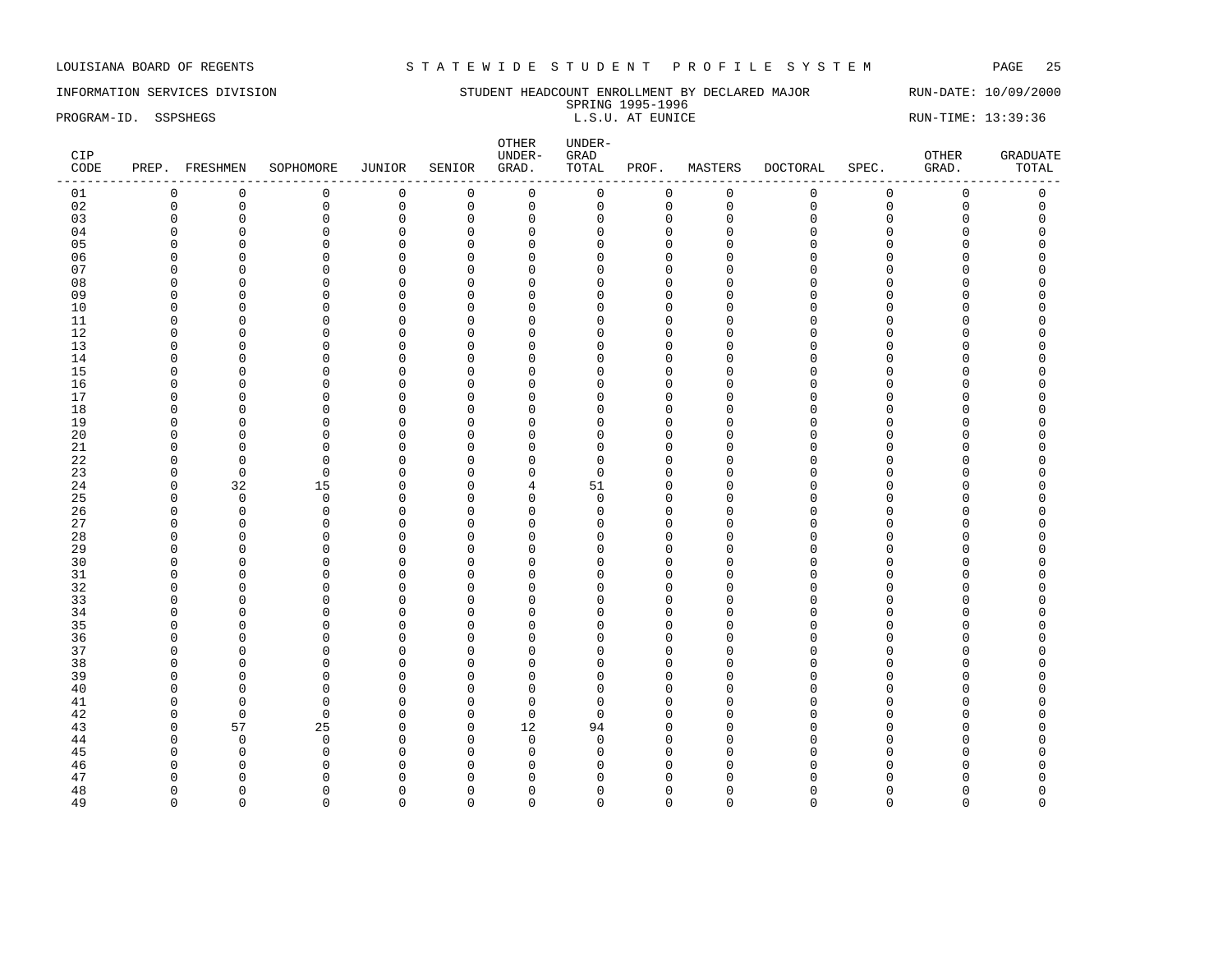# INFORMATION SERVICES DIVISION STUDENT HEADCOUNT ENROLLMENT BY DECLARED MAJOR RUN-DATE: 10/09/2000

### SPRING 1995-1996<br>L.S.U. AT EUNICE PROGRAM-ID. SSPSHEGS **EXECUTE:** 13:39:36 **L.S.U.** AT EUNICE RUN-TIME: 13:39:36

| CIP<br>CODE                                                                                      |                | PREP. FRESHMEN | SOPHOMORE                                                                                                                                                                                                                                                                                                                                                                                                                                                                                                                                                                                                                                                                                                                                                                                                                                                                                                                                                                                                                                                                                                                                                                                                                                                                                                                            | JUNIOR   | SENIOR   | <b>OTHER</b><br>UNDER-<br>GRAD. | UNDER-<br>GRAD<br>TOTAL | PROF.    | MASTERS  | DOCTORAL                                                                                            | SPEC. GRAD. | OTHER  | GRADUATE<br>TOTAL |
|--------------------------------------------------------------------------------------------------|----------------|----------------|--------------------------------------------------------------------------------------------------------------------------------------------------------------------------------------------------------------------------------------------------------------------------------------------------------------------------------------------------------------------------------------------------------------------------------------------------------------------------------------------------------------------------------------------------------------------------------------------------------------------------------------------------------------------------------------------------------------------------------------------------------------------------------------------------------------------------------------------------------------------------------------------------------------------------------------------------------------------------------------------------------------------------------------------------------------------------------------------------------------------------------------------------------------------------------------------------------------------------------------------------------------------------------------------------------------------------------------|----------|----------|---------------------------------|-------------------------|----------|----------|-----------------------------------------------------------------------------------------------------|-------------|--------|-------------------|
| 50                                                                                               |                | $\Omega$       | $\mathbf 0$                                                                                                                                                                                                                                                                                                                                                                                                                                                                                                                                                                                                                                                                                                                                                                                                                                                                                                                                                                                                                                                                                                                                                                                                                                                                                                                          |          |          | $\Omega$                        | $\Omega$                |          |          |                                                                                                     |             |        |                   |
| 51                                                                                               | $\Omega$       | 312            | 255                                                                                                                                                                                                                                                                                                                                                                                                                                                                                                                                                                                                                                                                                                                                                                                                                                                                                                                                                                                                                                                                                                                                                                                                                                                                                                                                  | $\circ$  |          | 81                              | 648                     |          |          | $\Omega$                                                                                            |             |        |                   |
| 52                                                                                               |                | 98             | 78                                                                                                                                                                                                                                                                                                                                                                                                                                                                                                                                                                                                                                                                                                                                                                                                                                                                                                                                                                                                                                                                                                                                                                                                                                                                                                                                   |          |          | 11                              | 187                     |          |          |                                                                                                     |             |        |                   |
| TR                                                                                               |                | $\overline{a}$ | $\overline{0}$                                                                                                                                                                                                                                                                                                                                                                                                                                                                                                                                                                                                                                                                                                                                                                                                                                                                                                                                                                                                                                                                                                                                                                                                                                                                                                                       |          |          | $\Omega$                        | $\overline{0}$          |          |          |                                                                                                     |             |        |                   |
| UN                                                                                               |                | 852            | 427                                                                                                                                                                                                                                                                                                                                                                                                                                                                                                                                                                                                                                                                                                                                                                                                                                                                                                                                                                                                                                                                                                                                                                                                                                                                                                                                  |          |          | 185                             | 1,464                   |          |          |                                                                                                     |             |        |                   |
| TOTAL                                                                                            | $\overline{0}$ | 1,351          | 800                                                                                                                                                                                                                                                                                                                                                                                                                                                                                                                                                                                                                                                                                                                                                                                                                                                                                                                                                                                                                                                                                                                                                                                                                                                                                                                                  | $\Omega$ | $\Omega$ | 293                             | 2,444                   | $\Omega$ | $\Omega$ | $\Omega$                                                                                            | $\Omega$    | $\cap$ |                   |
| 02 - AGRICULTURAL SCIENCES<br>13 - EDUCATION<br>14 - ENGINEERING<br>18 - NOT IN USE AT THIS TIME |                |                | 01 - AGRICULTURAL BUSINESS AND PRODUCTION 19 - HOME ECONOMICS<br>03 - CONSERVATION/RENEWABLE NATURAL RESOURCES21 - NOT IN USE AT THIS TIME 39 - THEOLOGICAL STUDIES/RELIGIOUS VOCAT.<br>04 - ARCHITECTURE AND RELATED PROGRAMS 22 - LAW AND LEGAL STUDIES<br>05 - AREA, ETHNIC AND CULTURAL STUDIES 23 - ENGLISH LANGUAGE AND LITERATURE/LETTERS 41 - SCIENCE TECHNOLOGIES<br>06 - NOT IN USE AT THIS TIME 24 - LIBERAL ARTS/SCI, GEN STUDIES/HUMANITIES42 - PSYCHOLOGY<br>07 - NOT IN USE AT THI<br>08 - MARKETING OPERATIONS AND DISTRIBUTION 26 - BIOLOGICAL SCIENCES/LIFE SCIENCES 44 - PUBLIC ADMINISTRATION AND SERVICES<br>UP = COMMUNICATIONS<br>10 - COMMUNICATION TECHNOLOGIES 28 - RESERVE OFFICERS TRAINING CORPS (ROTC) 46 - CONSTRUCTION TRADES<br>14 MEGUANICATION TECHNOLOGIES 28 - RESERVE OFFICERS TRAINING CORPS (ROTC) 46 - CONSTRUCTION TRADES<br>11 - COMPUTER AND INFORMATION SCIENCES 29 - MILITARY TECHNOLOGIES 47 - MECHANICS AND REPAIRERS<br>12 - PERSONAL AND MISCELLANEOUS SERVICES 30 - MULTI/INTERDISCIPLINARY STUDIES<br>15 - ENGINEERING-RELATED TECHNOLOGIES<br>16 - FOREIGN LANGUAGES AND LITERATURES 34 - HEALTH-RELATED KNOWLEDGE AND SKILLS 52 - BUSINESS MGT. & ADMINISTRATIVE SERV.<br>17 - NOT IN USE AT THIS TIME 35 - INTERPERSONAL AND SOCIAL SKILLS TRANGUARE TRANGERAD STUDENTS INTEN |          |          |                                 |                         |          |          | 19 - HOME ECONOMICS<br>20 - VOCATIONAL HOME ECONOMICS<br><br>20 - VOCATIONAL HOME ECONOMICS<br><br> |             |        |                   |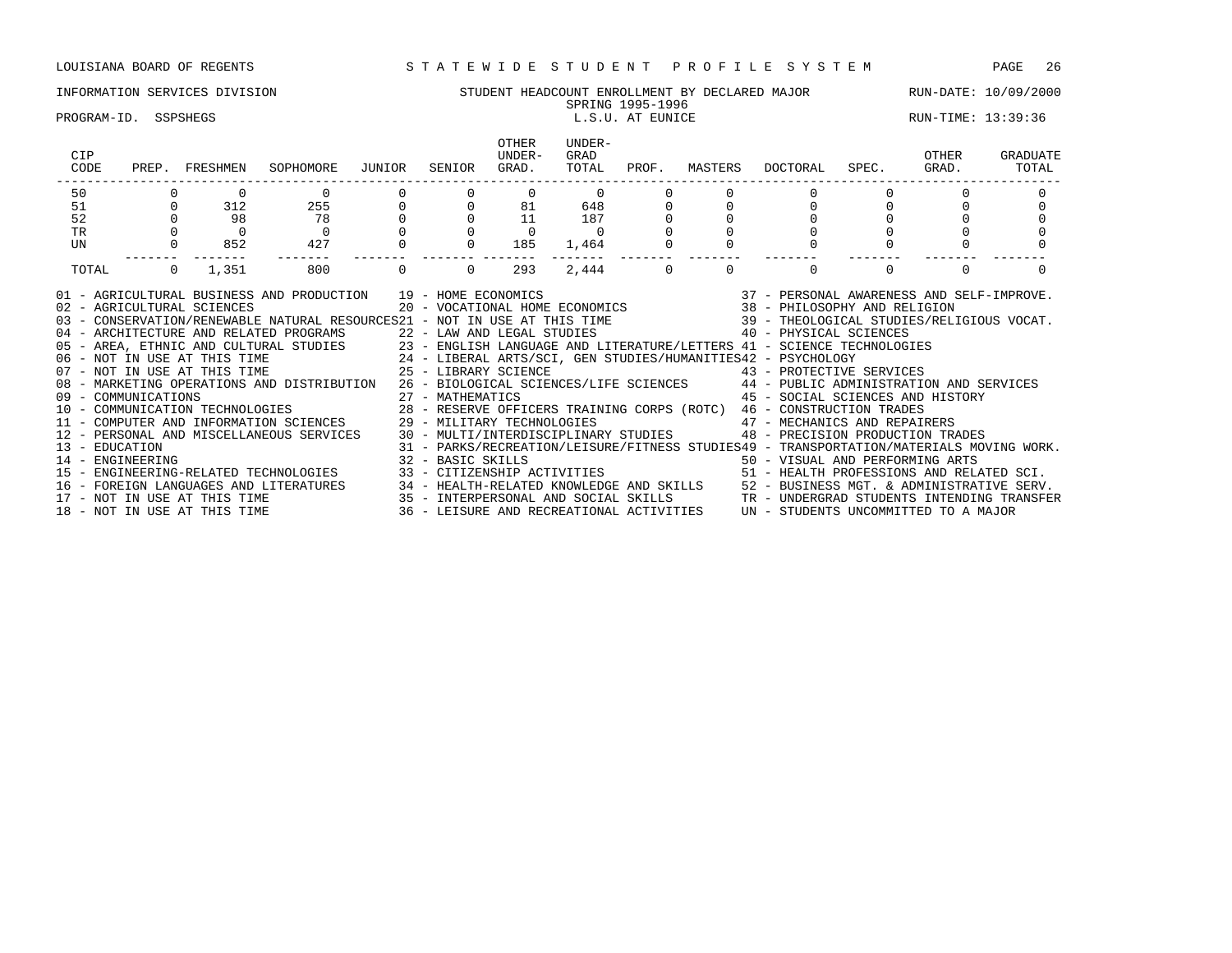# INFORMATION SERVICES DIVISION SUNDERT HEADCOUNT ENROLLMENT BY DECLARED MAJOR RUN-DATE: 10/09/2000

SPRING 1995-1996 PROGRAM-ID. SSPSHEGS SERIES AND STATE STREVE PORT THE STREVE PORT STATE STREVERS RUN-TIME: 13:39:36

| CIP<br>CODE |               | PREP. FRESHMEN              | SOPHOMORE                  | JUNIOR                     | SENIOR         | OTHER<br>UNDER-<br>GRAD.    | UNDER-<br>GRAD<br>TOTAL | PROF.                      | MASTERS     | DOCTORAL      | SPEC.                | OTHER<br>GRAD. | <b>GRADUATE</b><br>TOTAL |
|-------------|---------------|-----------------------------|----------------------------|----------------------------|----------------|-----------------------------|-------------------------|----------------------------|-------------|---------------|----------------------|----------------|--------------------------|
| 01          | $\mathbf 0$   | $\mathbf 0$                 | 0                          | 0                          | $\mathbf 0$    | $\mathsf 0$                 | $\mathbf 0$             | 0                          | $\mathbf 0$ | 0             | $\mathsf 0$          | $\mathsf 0$    | 0                        |
| 02          | $\mathbf 0$   | $\mathsf 0$                 | $\mathsf 0$                | 0                          | $\mathbf 0$    | $\mathsf 0$                 | $\mathsf 0$             | $\mathsf{O}\xspace$        | $\mathbf 0$ | 0             | $\mathsf 0$          | $\mathbf 0$    | $\mathsf 0$              |
| 03          | $\Omega$      | $\mathbf 0$                 | 7                          | 6                          | 13             | $\mathbf{0}$                | 26                      | 0                          | $\Omega$    | $\Omega$      | $\Omega$             | $\Omega$       | $\Omega$                 |
| 04          | $\Omega$      | $\mathbf 0$                 | $\Omega$                   | 0                          | $\mathbf 0$    | $\mathbf{0}$                | 0                       | $\mathbf 0$                | $\Omega$    | 0             | $\Omega$             | $\Omega$       | $\Omega$                 |
| 05          | $\Omega$      | $\mathbf 0$                 | $\Omega$                   | $\mathbf 0$                | $\Omega$       | $\mathbf{0}$                | $\Omega$                | $\Omega$                   | $\Omega$    | $\Omega$      | $\Omega$             | $\Omega$       | $\Omega$                 |
| 06          | $\Omega$      | $\mathbf 0$                 | $\mathbf{0}$               | 0                          | $\mathbf 0$    | $\mathbf{0}$                | $\Omega$                | $\mathbf{0}$               | $\Omega$    | $\Omega$      | $\Omega$             | $\Omega$       | $\Omega$                 |
| 07          | $\cap$        | 0                           | $\Omega$                   | $\mathbf 0$                | $\Omega$       | $\Omega$                    | $\Omega$                | $\mathbf 0$                | $\cap$      | U             | $\cap$               | $\Omega$       | $\Omega$                 |
| 08          | ∩             | $\Omega$                    | $\Omega$                   | $\Omega$                   | $\Omega$       | $\Omega$                    | $\Omega$                | $\Omega$                   | U           | U             | C                    | ∩              | $\Omega$                 |
| 09          | $\Omega$      | 16                          | 22                         | 25                         | 24             | $\Omega$                    | 87                      | $\Omega$                   | $\Omega$    | $\Omega$      | $\Omega$             | $\Omega$       | $\Omega$                 |
| 10          | $\Omega$      | $\overline{0}$              | $\overline{0}$             | $\mathbf 0$                | $\mathbf 0$    | $\Omega$                    | $\Omega$                | $\mathbf 0$                | $\Omega$    | O             | $\Omega$             | 0              | 0                        |
| 11          | $\Omega$      | 28                          | 30                         | 20                         | 44             | $\mathbf{0}$                | 122                     | $\mathbf 0$                | 16          | $\Omega$      | $\Omega$             | 27             | 43                       |
| 12          | $\Omega$      | $\mathbf 0$                 | $\mathbf 0$                | $\mathbf 0$                | $\mathbf 0$    | $\Omega$                    | $\mathbf 0$             | $\mathbf 0$                | $\mathbf 0$ | $\Omega$      | $\Omega$             | $\mathbf 0$    | $\mathbf 0$              |
| 13          | n             | 36                          | 73                         | 117                        | 204            | $\Omega$                    | 430                     | $\Omega$                   | 16          | U             | 15                   | $\Omega$       | 31                       |
| 14          | $\Omega$      | $\mathbf 0$                 | $\mathbf 0$                | 0                          | $\mathbf 0$    | $\mathbf{0}$                | $\mathbf 0$             | $\mathbf{0}$               | $\mathbf 0$ | 0             | $\mathbf 0$          | $\Omega$       | $\mathbf 0$              |
| 15          | $\Omega$      | $\mathbf 0$                 | $\Omega$                   | 0                          | $\Omega$       | $\Omega$                    | $\Omega$                | $\mathbf 0$                | $\Omega$    | O             | $\Omega$             | $\Omega$       | $\Omega$                 |
| 16          | ∩<br>$\Omega$ | $\mathbf{1}$<br>$\mathbf 0$ | $\Omega$<br>$\Omega$       | $\mathbf 0$<br>$\mathbf 0$ | 6<br>$\Omega$  | $\Omega$<br>$\Omega$        | 7<br>$\cap$             | $\Omega$<br>$\Omega$       | U<br>U      | U<br>U        | $\Omega$<br>$\Omega$ | ∩<br>$\Omega$  | $\Omega$<br>$\Omega$     |
| 17<br>18    | ∩             | $\mathbf 0$                 | $\Omega$                   | $\Omega$                   | $\Omega$       | $\Omega$                    | $\Omega$                | $\mathbf 0$                | O           | U             | $\Omega$             | O              | O                        |
| 19          | $\cap$        | $\mathbf 0$                 | $\Omega$                   | $\Omega$                   | $\Omega$       | $\Omega$                    | $\Omega$                | $\Omega$                   | $\cap$      | U             | $\Omega$             | O              | $\Omega$                 |
| 20          | $\cap$        | $\mathbf 0$                 | $\Omega$                   | $\mathbf 0$                | $\Omega$       | $\Omega$                    | $\Omega$                | $\Omega$                   | $\Omega$    | O             | $\sqrt{ }$           | $\Omega$       | $\Omega$                 |
| 21          | ∩             | $\mathbf 0$                 | $\Omega$                   | $\mathbf 0$                | $\Omega$       | $\Omega$                    | $\Omega$                | $\Omega$                   | U           | U             | C                    | ∩              | O                        |
| 22          | $\Omega$      | $\Omega$                    | $\Omega$                   | $\Omega$                   | $\Omega$       | $\Omega$                    | $\Omega$                | $\Omega$                   | $\Omega$    | O             | $\Omega$             | $\Omega$       | $\Omega$                 |
| 23          | $\Omega$      | 8                           | 15                         | 17                         | 20             | $\mathbf{0}$                | 60                      | $\mathbf{0}$               | $\Omega$    | U             | $\Omega$             | $\Omega$       | 0                        |
| 24          | $\cap$        | $\overline{7}$              | 13                         | 17                         | 92             | $\mathbf{0}$                | 129                     | $\mathbf 0$                | 34          | $\Omega$      | $\cap$               | $\Omega$       | 34                       |
| 25          | O             | $\mathbf 0$                 | $\mathbf 0$                | $\mathbf 0$                | $\Omega$       | $\Omega$                    | $\mathbf 0$             | 0                          | $\Omega$    | U             | ∩                    | O              | 0                        |
| 26          | $\Omega$      | 36                          | 29                         | 49                         | 93             | $\Omega$                    | 207                     | $\mathbf 0$                | $\Omega$    | O             | $\cap$               | $\Omega$       | 0                        |
| 27          | $\Omega$      | $\mathbf{1}$                | 5                          | $\mathbf 0$                | 7              | $\mathbf{0}$                | 13                      | $\mathbf 0$                | $\Omega$    | $\Omega$      | $\sqrt{ }$           | $\Omega$       | $\Omega$                 |
| 28          | $\Omega$      | $\mathbf 0$                 | $\mathbf 0$                | 0                          | $\mathbf 0$    | $\mathbf{0}$                | $\mathbf 0$             | $\mathbf{0}$               | $\Omega$    | $\Omega$      | $\Omega$             | $\Omega$       | $\Omega$                 |
| 29          | ∩             | $\mathbf 0$                 | $\Omega$                   | 0                          | $\Omega$       | $\Omega$                    | $\Omega$                | $\Omega$                   | U           | U             | ∩                    | ∩              | $\Omega$                 |
| 30          | ∩             | $\Omega$                    | $\Omega$                   | $\Omega$                   | $\Omega$       | $\Omega$                    | $\Omega$                | $\Omega$                   | U           | U             | $\sqrt{ }$           | O              | O                        |
| 31          | $\Omega$      | $\mathbf 0$                 | $\Omega$                   | $\mathbf 0$                | $\Omega$       | $\mathbf{0}$                | $\Omega$                | $\mathbf 0$                | O           | 0             | $\Omega$             | O              | N                        |
| 32          | n             | $\mathbf 0$                 | $\Omega$                   | $\mathbf 0$                | $\Omega$       | $\Omega$                    | $\Omega$                | $\mathbf 0$                | n           | O             | $\sqrt{ }$           | ∩              | N                        |
| 33          | $\Omega$      | $\mathbf 0$                 | $\Omega$                   | $\Omega$                   | $\Omega$       | $\Omega$                    | $\Omega$                | $\Omega$                   | $\cap$      | $\Omega$      | $\Omega$             | $\Omega$       | O                        |
| 34          | ∩             | $\mathbf 0$                 | $\Omega$                   | 0                          | $\Omega$       | $\Omega$                    | ∩                       | $\Omega$                   | U           | U             | C                    | ∩              | U                        |
| 35          |               | $\Omega$                    | $\Omega$                   | $\Omega$                   | $\Omega$       | $\Omega$                    | $\Omega$                | $\Omega$                   | n           | $\Omega$      | $\sqrt{ }$           | O              | N                        |
| 36          | $\Omega$      | $\mathbf 0$                 | $\Omega$                   | $\mathbf 0$                | $\mathbf 0$    | $\mathbf{0}$                | $\Omega$                | $\mathbf 0$                | U           | $\Omega$      | $\Omega$             | $\Omega$       | O                        |
| 37          | $\Omega$      | $\mathbf 0$                 | $\Omega$                   | $\mathbf 0$                | $\Omega$       | $\Omega$                    | $\Omega$                | $\mathbf 0$                | U           | O             | $\sqrt{ }$           | $\Omega$       | N                        |
| 38          | ∩<br>∩        | $\Omega$<br>$\Omega$        | $\Omega$                   | $\Omega$                   | $\Omega$       | $\Omega$<br>$\Omega$        | $\Omega$<br>$\Omega$    | $\Omega$                   | U<br>n      | $\Omega$<br>U | $\Omega$<br>$\cap$   | O<br>$\Omega$  | N<br>O                   |
| 39          | ∩             |                             | $\Omega$                   | $\mathbf 0$<br>12          | $\Omega$       |                             |                         | $\Omega$                   | O           | U             | $\Omega$             | O              | N                        |
| 40          | $\Omega$      | 8<br>$\mathbf 0$            | $\overline{4}$<br>$\Omega$ | $\mathbf 0$                | 16<br>$\Omega$ | $\mathbf 0$<br>$\mathbf{0}$ | 40<br>$\mathbf 0$       | $\mathbf 0$<br>$\mathbf 0$ | U           | O             | $\mathcal{C}$        | O              | $\Omega$                 |
| 41<br>42    | O             | 28                          | 27                         | 45                         | 76             | $\mathbf 0$                 | 176                     | $\mathbf 0$                | O           | O             | C                    | O              | O                        |
| 43          | $\Omega$      | 14                          | 16                         | 27                         | 37             | $\Omega$                    | 94                      | $\Omega$                   | n           | U             | $\sqrt{ }$           | ∩              | N                        |
| 44          | $\Omega$      | $\mathbf 0$                 | $\mathbf 0$                | 2                          | $\overline{4}$ | $\mathbf{0}$                | 6                       | $\mathbf 0$                | U           | O             | $\sqrt{ }$           | $\Omega$       | 0                        |
| 45          | $\Omega$      | 16                          | 21                         | 32                         | 45             | $\mathbf{0}$                | 114                     | $\mathbf{0}$               | $\Omega$    | U             | $\sqrt{ }$           | $\Omega$       | O                        |
| 46          | ∩             | $\Omega$                    | $\Omega$                   | $\mathbf 0$                | $\Omega$       | $\Omega$                    | $\mathbf 0$             | $\Omega$                   | U           | O             |                      | O              | $\Omega$                 |
| 47          |               | $\Omega$                    | n                          | $\Omega$                   | $\Omega$       | $\Omega$                    | ∩                       | $\Omega$                   |             |               |                      |                | U                        |
| 48          | O             | $\Omega$                    | ∩                          | 0                          | $\Omega$       | $\Omega$                    | n                       | $\Omega$                   | O           | O             | C                    | O              | 0                        |
| 49          | $\Omega$      | $\Omega$                    | $\Omega$                   | $\Omega$                   | $\Omega$       | $\Omega$                    | $\Omega$                | $\Omega$                   | $\Omega$    | $\Omega$      | $\Omega$             | $\Omega$       | $\Omega$                 |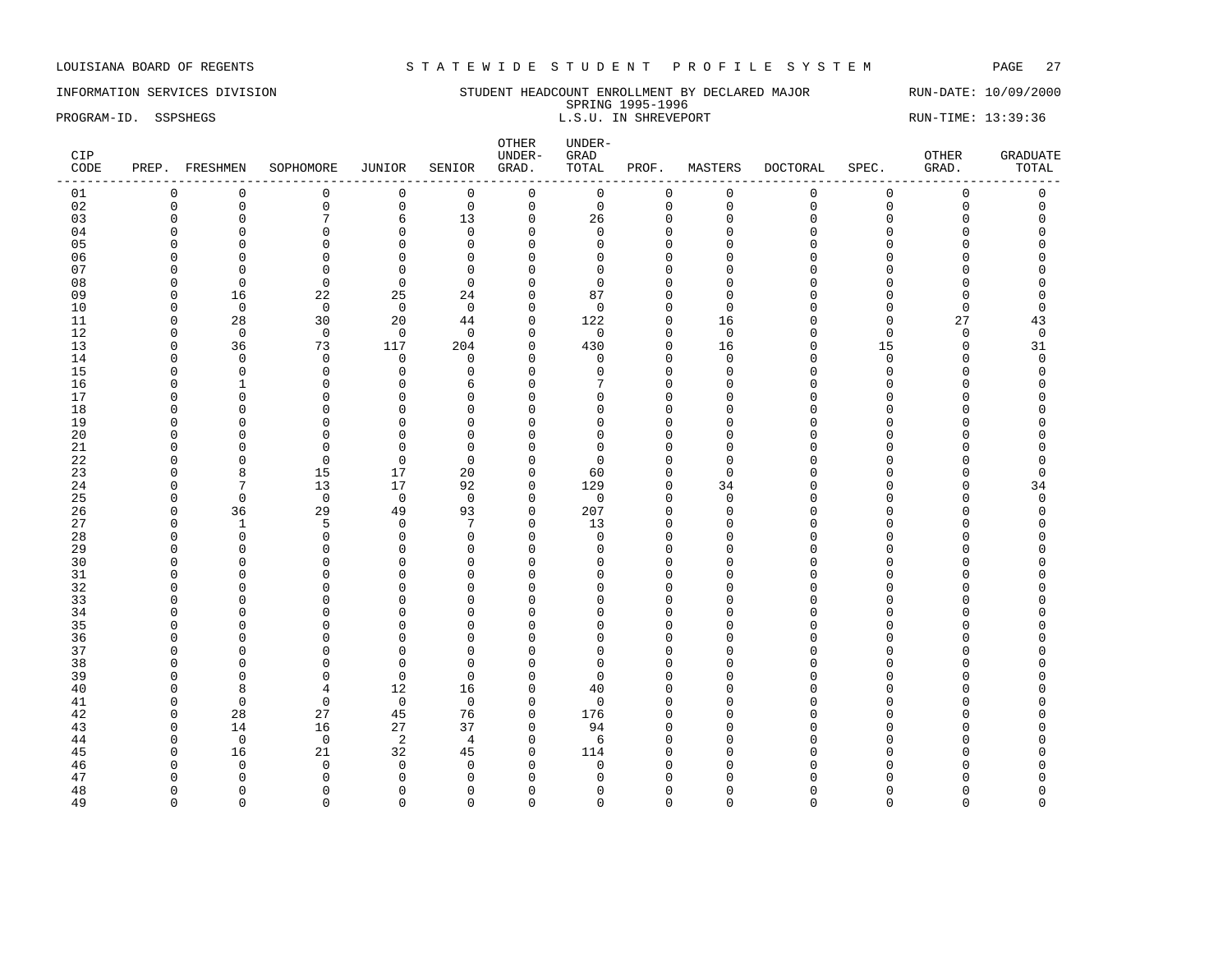# INFORMATION SERVICES DIVISION SUNG STUDENT HEADCOUNT ENROLLMENT BY DECLARED MAJOR RUN-DATE: 10/09/2000<br>SPRING 1995-1996

### PROGRAM-ID. SSPSHEGS LEGAL SOME SERVERORT AND RUN-TIME: 13:39:36

# SPRING 1995-1996

| CIP<br>CODE                        | PREP. | FRESHMEN                     | SOPHOMORE                                                                                                                                                                                                                                                                                                                                                                                                                                                                                                                                                                                                                                                                                                                                                                                                                                      | JUNIOR   | SENIOR            | <b>OTHER</b><br>UNDER-<br>GRAD. | UNDER-<br>GRAD<br>TOTAL | PROF.    | MASTERS | DOCTORAL                                                                                                                                                                                                                                                                                                                | SPEC. | OTHER<br>GRAD. | GRADUATE<br>TOTAL |
|------------------------------------|-------|------------------------------|------------------------------------------------------------------------------------------------------------------------------------------------------------------------------------------------------------------------------------------------------------------------------------------------------------------------------------------------------------------------------------------------------------------------------------------------------------------------------------------------------------------------------------------------------------------------------------------------------------------------------------------------------------------------------------------------------------------------------------------------------------------------------------------------------------------------------------------------|----------|-------------------|---------------------------------|-------------------------|----------|---------|-------------------------------------------------------------------------------------------------------------------------------------------------------------------------------------------------------------------------------------------------------------------------------------------------------------------------|-------|----------------|-------------------|
| 50                                 |       | 11                           | 10                                                                                                                                                                                                                                                                                                                                                                                                                                                                                                                                                                                                                                                                                                                                                                                                                                             | 6        | 5                 |                                 | 32                      |          |         |                                                                                                                                                                                                                                                                                                                         |       |                |                   |
| 51                                 |       |                              | 10                                                                                                                                                                                                                                                                                                                                                                                                                                                                                                                                                                                                                                                                                                                                                                                                                                             | 15       | 17                |                                 | 49                      |          |         |                                                                                                                                                                                                                                                                                                                         |       |                |                   |
| 52                                 |       | 89                           | 112                                                                                                                                                                                                                                                                                                                                                                                                                                                                                                                                                                                                                                                                                                                                                                                                                                            | 190      | 278               |                                 | 669                     |          | 61      |                                                                                                                                                                                                                                                                                                                         |       |                | 61                |
| <b>TR</b>                          |       |                              |                                                                                                                                                                                                                                                                                                                                                                                                                                                                                                                                                                                                                                                                                                                                                                                                                                                | $\Omega$ | $\overline{0}$    |                                 |                         |          |         |                                                                                                                                                                                                                                                                                                                         |       |                |                   |
| UN                                 | 13    | 490                          | 203                                                                                                                                                                                                                                                                                                                                                                                                                                                                                                                                                                                                                                                                                                                                                                                                                                            | 113      | 83                | 103                             | 1,005                   |          |         | 0                                                                                                                                                                                                                                                                                                                       | 20    | 425            | 445               |
| TOTAL                              | 13    | 796                          | 597                                                                                                                                                                                                                                                                                                                                                                                                                                                                                                                                                                                                                                                                                                                                                                                                                                            | 693      | 1,064             | 103                             | 3,266                   | $\Omega$ | 127     | 0                                                                                                                                                                                                                                                                                                                       | 35    | 452            | 614               |
|                                    |       |                              | 01 - AGRICULTURAL BUSINESS AND PRODUCTION 19 - HOME ECONOMICS (2007) 2010 - PERSONAL AWARENESS AND SELF-IMPROVE<br>102 - AGRICULTURAL SCIENCES (2007) 2007 - VOCATIONAL HOME ECONOMICS (2007) 2014 - PHILOSOPHY AND RELIGION<br>139<br>40 - ARCHITECTURE AND RELATED PROGRAMS<br>22 - LAW AND LEGAL STUDIES<br>23 - ENGLISH LANGUAGE AND LITERATURE/LETTERS<br>24 - LIBERAL ARTS/SCI, GEN STUDIES/HUMANITIES42 - PSYCHOLOGY<br>25 - LIBERAL ARTS/SCI, GEN STUDIES/HUMANITIES4<br>08 - MARKETING OPERATIONS AND DISTRIBUTION 26 - BIOLOGICAL SCIENCES/LIFE SCIENCES 44 - PUBLIC ADMINISTRATION AND SERVICES<br>09 - COMMUNICATIONS 27 - MATHEMATICS 45 - SOCIAL SCIENCES AND HIST (10 - COMMUNICATION TECHNOLOGIES 28 - RESERVE OFFICERS TRAINING CORPS (ROTC) 46 - CONSTRUCTION TRADES<br>11 - COMPUTER AND INFORMATION SCIENCES 29 - MILITARY |          |                   |                                 |                         |          |         | 45 - SOCIAL SCIENCES AND HISTORY                                                                                                                                                                                                                                                                                        |       |                |                   |
| 13 - EDUCATION<br>14 - ENGINEERING |       | 18 - NOT IN USE AT THIS TIME | 12 - PERSONAL AND MISCELLANEOUS SERVICES 30 - MULTI/INTERDISCIPLINARY STUDIES<br>15 - ENGINEERING-RELATED TECHNOLOGIES<br>16 - FOREIGN LANGUAGES AND LITERATURES 34 - HEALTH-RELATED KNOWLEDGE AND SKILLS 52 - BUSINESS MGT. & ADMINISTRATIVE SERV.<br>17 - NOT IN USE AT THIS TIME 35 - INTERPERSONAL AND SOCIAL SKILLS TRANDERGRAD STUDENTS INTENDING TRA                                                                                                                                                                                                                                                                                                                                                                                                                                                                                    |          | 32 - BASIC SKILLS |                                 |                         |          |         | 48 - PRECISION PRODUCTION TRADES<br>31 - PARKS/RECREATION/LEISURE/FITNESS STUDIES49 - TRANSPORTATION/MATERIALS MOVING WORK.<br>50 - VISUAL AND PERFORMING ARTS<br>33 - CITIZENSHIP ACTIVITIES 51 - HEALTH PROFESSIONS AND RELATED SCI.<br>36 - LEISURE AND RECREATIONAL ACTIVITIES UN - STUDENTS UNCOMMITTED TO A MAJOR |       |                |                   |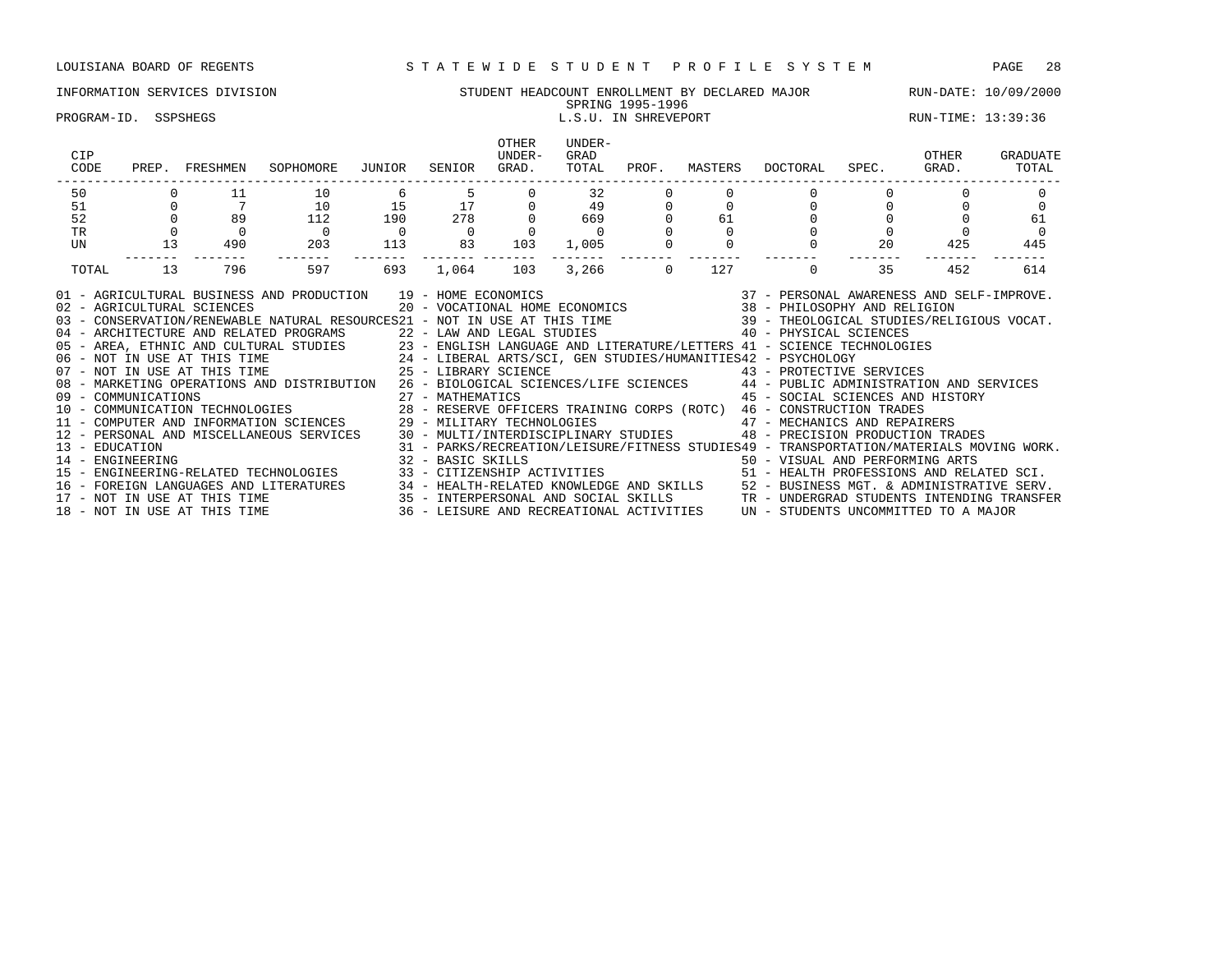INFORMATION SERVICES DIVISION STUDENT HEADCOUNT ENROLLMENT BY DECLARED MAJOR RUN-DATE: 10/09/2000 SPRING 1995-1996 PROGRAM-ID. SSPSHEGS UNIVERSITY OF NEW ORLEANS RUN-TIME: 13:39:36

| CIP<br>CODE |              | PREP. FRESHMEN | SOPHOMORE      | JUNIOR         | SENIOR         | OTHER<br>UNDER-<br>GRAD. | UNDER-<br>GRAD<br>TOTAL | PROF.        | MASTERS     | <b>DOCTORAL</b> | SPEC.       | OTHER<br>GRAD.      | <b>GRADUATE</b><br>TOTAL |
|-------------|--------------|----------------|----------------|----------------|----------------|--------------------------|-------------------------|--------------|-------------|-----------------|-------------|---------------------|--------------------------|
| 01          | $\mathbf 0$  | $\mathbf 0$    | $\mathbf 0$    | 0              | $\mathbf 0$    | $\mathsf{O}$             | 0                       | 0            | $\mathbf 0$ | $\mathbf 0$     | $\mathsf 0$ | $\mathsf{O}\xspace$ | $\mathsf 0$              |
| 02          | $\mathbf 0$  | $\mathsf 0$    | $\mathsf 0$    | $\mathsf 0$    | $\mathsf 0$    | $\mathsf 0$              | 0                       | $\mathbf 0$  | $\mathbb O$ | $\mathbf{0}$    | $\mathbf 0$ | $\mathsf 0$         | $\mathbf 0$              |
| 03          | $\Omega$     | $\overline{0}$ | $\Omega$       | $\mathbf 0$    | $\mathbf 0$    | $\mathbf{0}$             | $\Omega$                | $\mathbf{0}$ | $\Omega$    | $\Omega$        | $\Omega$    | $\Omega$            | $\mathbf 0$              |
| 04          | $\Omega$     | $\Omega$       | $\mathbf 0$    | $\mathbf 0$    | $\mathbf 0$    | $\Omega$                 | $\Omega$                | $\Omega$     | 59          | $\cap$          | $\Omega$    | $\mathbf 0$         | 59                       |
| 05          | $\Omega$     | $\Omega$       | $\mathbf 0$    | $\mathbf 0$    | $\mathbf 0$    | $\mathbf{0}$             | $\Omega$                | $\mathbf{0}$ | $\Omega$    | $\cap$          | $\Omega$    | $\mathbf 0$         | $\mathbf 0$              |
| 06          | $\Omega$     | $\Omega$       | $\mathbf 0$    | $\mathbf 0$    | $\mathbf 0$    | $\Omega$                 | $\Omega$                | $\Omega$     | $\mathbf 0$ | $\cap$          | $\Omega$    | O                   | $\Omega$                 |
| 07          | $\Omega$     | $\Omega$       | $\mathbf 0$    | $\mathbf{0}$   | $\overline{0}$ | $\Omega$                 | 0                       | $\Omega$     | $\Omega$    | $\cap$          | $\cap$      | O                   | $\Omega$                 |
| 08          | n            | $\Omega$       | $\Omega$       | $\Omega$       | $\Omega$       | $\Omega$                 | $\Omega$                | $\cap$       | $\Omega$    | ∩               | C           | U                   | $\Omega$                 |
| 09          | $\Omega$     | 95             | 78             | 102            | 109            | $\mathbf 0$              | 384                     | $\Omega$     | $\Omega$    | $\Omega$        | $\Omega$    | 0                   | $\Omega$                 |
| 10          | $\Omega$     | $\overline{0}$ | $\mathbf 0$    | $\overline{0}$ | $\mathbf 0$    | $\mathbf{0}$             | $\mathbf 0$             | $\mathbf 0$  | $\mathbf 0$ | $\cap$          | O           | 0                   | $\mathbf 0$              |
| 11          | $\Omega$     | 117            | 66             | 56             | 78             | $\mathbf 0$              | 317                     | $\Omega$     | 59          | $\cap$          | $\Omega$    | $\overline{0}$      | 59                       |
| 12          | $\Omega$     | $\mathbf 0$    | $\mathbf 0$    | $\mathbf 0$    | $\Omega$       | $\Omega$                 | $\mathbf 0$             | $\Omega$     | $\mathbf 0$ | $\Omega$        | $\Omega$    | $\Omega$            | $\mathbf 0$              |
| 13          | $\Omega$     | 109            | 160            | 210            | 394            | $\Omega$                 | 873                     | $\Omega$     | 507         | 161             | $\Omega$    | $\Omega$            | 668                      |
| 14          | $\Omega$     | 228            | 199            | 146            | 364            | $\mathbf 0$              | 937                     | $\Omega$     | 139         | 14              | $\Omega$    | $\mathbf 0$         | 153                      |
| 15          | $\Omega$     | $\mathbf 0$    | $\mathbf 0$    | $\mathbf 0$    | $\mathbf 0$    | $\mathbf{0}$             | $\mathbf 0$             | $\mathbf{0}$ | $\mathbf 0$ | $\Omega$        | $\Omega$    | $\mathbf 0$         | $\mathbf 0$              |
| 16          | O            | 5              | 9              | 7              | 21             | $\mathbf{0}$             | 42                      | $\Omega$     | 23          | $\Omega$        | C           | $\mathbf 0$         | 23                       |
| 17          | $\Omega$     | $\Omega$       | $\Omega$       | $\mathbf 0$    | $\Omega$       | $\Omega$                 | $\Omega$                | $\Omega$     | $\Omega$    | $\cap$          | $\cap$      | U                   | $\mathbf 0$              |
| 18          | n            | $\Omega$       | $\Omega$       | $\mathbf 0$    | 0              | $\mathbf{0}$             | 0                       | $\Omega$     | $\mathbf 0$ |                 | C           | O                   | $\Omega$                 |
| 19          | $\Omega$     | $\Omega$       | $\Omega$       | $\mathbf{0}$   | $\mathbf 0$    | $\Omega$                 | $\Omega$                | $\Omega$     | $\Omega$    | $\cap$          | $\cap$      | O                   | $\Omega$                 |
| 20          | $\Omega$     | $\Omega$       | $\Omega$       | $\mathbf{0}$   | $\overline{0}$ | $\Omega$                 | $\Omega$                | $\Omega$     | $\Omega$    | $\cap$          | $\cap$      | O                   | $\Omega$                 |
| 21          | $\Omega$     | $\Omega$       | $\Omega$       | $\mathbf{0}$   | $\Omega$       | $\Omega$                 | $\Omega$                | $\cap$       | $\Omega$    |                 | C           | O                   | $\Omega$                 |
| 22          | $\Omega$     | $\Omega$       | $\Omega$       | $\Omega$       | $\Omega$       | $\Omega$                 | $\Omega$                | $\Omega$     | $\Omega$    |                 | $\cap$      | 0                   | $\Omega$                 |
| 23          | $\Omega$     | 44             | 54             | 42             | 90             | $\mathbf 0$              | 230                     | $\Omega$     | 73          |                 | $\Omega$    | 0                   | 73                       |
| 24          | $\Omega$     | 220            | 131            | 185            | 356            | $\mathbf 0$              | 892                     | $\Omega$     | $\mathbf 0$ | ∩               | $\cap$      | O                   | $\mathbf 0$              |
| 25          | $\Omega$     | $\mathbf 0$    | $\overline{0}$ | $\overline{0}$ | $\overline{0}$ | $\mathbf 0$              | $\mathbf 0$             | $\mathbf 0$  | $\mathbf 0$ | ∩               | $\cap$      | O                   | $\mathbf 0$              |
| 26          | $\Omega$     | 79             | 96             | 89             | 209            | $\mathbf 0$              | 473                     | $\Omega$     | 22          | ∩               | $\cap$      | 0                   | 22                       |
| 27          | $\Omega$     | 5              | 9              | 13             | 25             | $\mathbf{0}$             | 52                      | $\mathbf{0}$ | 29          |                 | $\cap$      | $\mathbf 0$         | 29                       |
| 28          | $\Omega$     | $\mathbf 0$    | $\mathbf 0$    | $\mathbf 0$    | $\mathbf 0$    | $\mathbf{0}$             | $\Omega$                | $\Omega$     | $\mathbf 0$ | $\cap$          | $\cap$      | O                   | $\mathbf 0$              |
| 29          | ∩            | $\Omega$       | $\Omega$       | $\mathbf 0$    | $\Omega$       | $\Omega$                 | $\Omega$                | $\cap$       | $\Omega$    | ∩               | $\Omega$    | O                   | $\Omega$                 |
| 30          | ∩            | $\Omega$       | $\Omega$       | $\Omega$       | $\Omega$       | $\Omega$                 | ∩                       | $\Omega$     | $\Omega$    | $\cap$          | C           | O                   |                          |
| 31          | $\Omega$     | $\Omega$       | $\mathbf 0$    | $\mathbf 0$    | $\mathbf 0$    | $\mathbf 0$              | $\Omega$                | $\Omega$     | $\Omega$    | $\Omega$        | $\Omega$    | 0                   | $\Omega$                 |
| 32          | $\Omega$     | $\Omega$       | $\Omega$       | $\mathbf{0}$   | $\mathbf 0$    | $\Omega$                 | $\cap$                  | $\Omega$     | $\Omega$    | $\cap$          | C           | O                   | $\Omega$                 |
| 33          | $\Omega$     | $\Omega$       | $\Omega$       | $\mathbf{0}$   | $\mathbf 0$    | $\Omega$                 | O                       | $\Omega$     | $\Omega$    |                 | $\cap$      | O                   |                          |
| 34          | ∩            | $\Omega$       | $\Omega$       | $\mathbf{0}$   | 0              | $\Omega$                 | O                       | $\Omega$     | $\Omega$    | ∩               | C           | O                   | U                        |
| 35          |              | $\Omega$       | $\Omega$       | $\Omega$       | $\Omega$       | $\Omega$                 | <sup>0</sup>            | $\Omega$     | $\Omega$    | $\Omega$        | C           | O                   |                          |
| 36          | $\Omega$     | $\Omega$       | $\mathbf 0$    | $\mathbf{0}$   | $\mathbf 0$    | $\Omega$                 | $\Omega$                | $\Omega$     | $\Omega$    | $\Omega$        | $\Omega$    | O                   |                          |
| 37          | $\Omega$     | $\Omega$       | $\Omega$       | $\mathbf 0$    | $\overline{0}$ | $\Omega$                 | $\Omega$                | $\Omega$     | $\Omega$    | $\cap$          | $\cap$      | 0                   | $\Omega$                 |
| 38          | $\Omega$     | 9              | 3              | 5              | 14             | $\mathbf{0}$             | 31                      | $\Omega$     | $\Omega$    | $\cap$          | C           | O                   | $\Omega$                 |
| 39          | $\Omega$     | $\Omega$       | $\Omega$       | $\mathbf 0$    | $\mathbf 0$    | $\mathbf{0}$             | $\Omega$                | $\Omega$     | $\Omega$    | $\cap$          | $\cap$      | O                   | $\Omega$                 |
| 40          | $\Omega$     | 22             | 23             | 19             | 66             | $\mathbf 0$              | 130                     | $\Omega$     | 58          | 35              | O           | 0                   | 93                       |
| 41          | $\Omega$     | $\mathbf 0$    | $\mathbf 0$    | $\mathbf 0$    | $\mathbf 0$    | $\mathbf 0$              | $\mathbf 0$             | $\Omega$     | $\mathbf 0$ | $\Omega$        | $\Omega$    | $\Omega$            | $\mathbf 0$              |
| 42          | $\mathbf 0$  | 119            | 102            | 109            | 120            | $\mathbf 0$              | 450                     | $\Omega$     | $\mathbf 0$ | 27              | O           | 0                   | 27                       |
| 43          | $\Omega$     | $\mathbf 0$    | $\mathbf 0$    | $\mathbf 0$    | $\mathbf 0$    | $\mathbf 0$              | $\mathbf 0$             | $\Omega$     | $\Omega$    | $\Omega$        | C           | O                   | $\mathbf 0$              |
| 44          | $\Omega$     | $\mathbf 0$    | $\mathbf 0$    | $\mathbf 0$    | $\mathbf 0$    | $\mathbf 0$              | $\mathbf 0$             | $\mathbf 0$  | 47          | $\Omega$        | $\Omega$    | $\mathbf 0$         | 47                       |
| 45          | $\Omega$     | 128            | 125            | 133            | 226            | $\mathbf{0}$             | 612                     | $\Omega$     | 155         | 54              | $\cap$      | $\mathbf 0$         | 209                      |
| 46          | $\Omega$     | $\Omega$       | $\mathbf 0$    | $\mathbf 0$    | $\overline{0}$ | $\mathbf 0$              | $\Omega$                | $\Omega$     | $\Omega$    | $\Omega$        | C           | $\Omega$            | $\mathbf 0$              |
| 47          |              | $\Omega$       | $\Omega$       | $\mathbf{0}$   | $\Omega$       | $\Omega$                 | U                       | ∩            | $\Omega$    | $\cap$          |             | U                   | $\Omega$                 |
| 48          | <sup>0</sup> | $\Omega$       | $\Omega$       | $\mathbf{0}$   | 0              | $\Omega$                 | O                       | $\Omega$     | $\Omega$    | ∩               | O           | O                   | $\Omega$                 |
| 49          | $\Omega$     | $\Omega$       | $\Omega$       | $\Omega$       | $\Omega$       | $\Omega$                 | $\Omega$                | $\Omega$     | $\Omega$    | $\Omega$        | $\Omega$    | $\Omega$            | $\Omega$                 |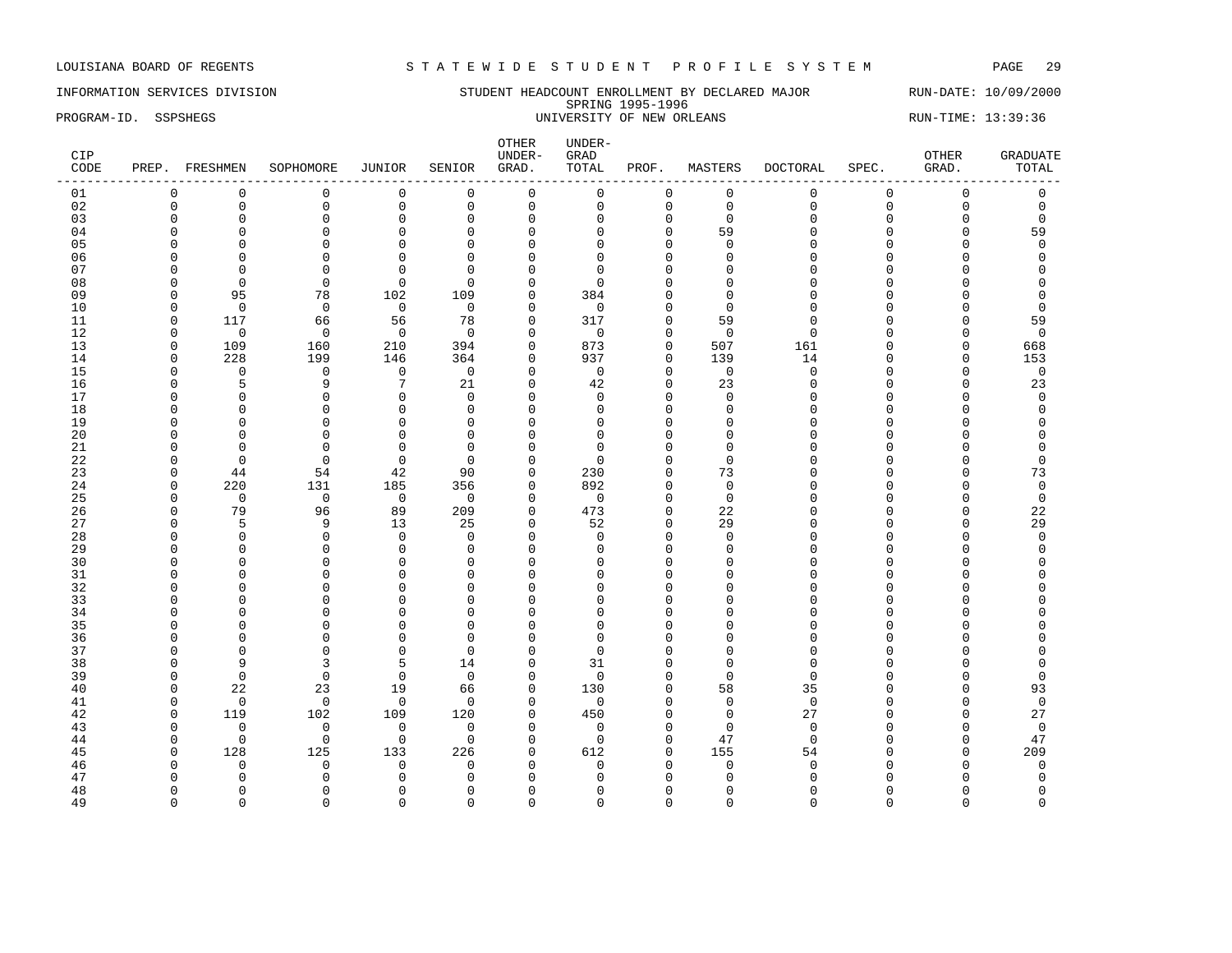### INFORMATION SERVICES DIVISION STUDENT HEADCOUNT ENROLLMENT BY DECLARED MAJOR RUN-DATE: 10/09/2000 SPRING 1995-1996 PROGRAM-ID. SSPSHEGS UNIVERSITY OF NEW ORLEANS RUN-TIME: 13:39:36

| <b>CIP</b><br>CODE                    | PREP. FRESHMEN             | SOPHOMORE                                                                                                                                                                                                                                                                                                                                                                                                                                                                                                                                                                                                                                                                                                                                                                                                                                                                                                                                                                              | JUNIOR SENIOR |                            | OTHER<br>UNDER-<br>GRAD. | UNDER-<br>GRAD<br>TOTAL  | PROF.    | MASTERS     | DOCTORAL SPEC. GRAD.                                                                                                                         |                                  | OTHER    | GRADUATE<br>TOTAL |
|---------------------------------------|----------------------------|----------------------------------------------------------------------------------------------------------------------------------------------------------------------------------------------------------------------------------------------------------------------------------------------------------------------------------------------------------------------------------------------------------------------------------------------------------------------------------------------------------------------------------------------------------------------------------------------------------------------------------------------------------------------------------------------------------------------------------------------------------------------------------------------------------------------------------------------------------------------------------------------------------------------------------------------------------------------------------------|---------------|----------------------------|--------------------------|--------------------------|----------|-------------|----------------------------------------------------------------------------------------------------------------------------------------------|----------------------------------|----------|-------------------|
| 50                                    | 76                         | 63                                                                                                                                                                                                                                                                                                                                                                                                                                                                                                                                                                                                                                                                                                                                                                                                                                                                                                                                                                                     | 64            | -------------------<br>135 | $\Omega$                 | 338                      |          | 160         |                                                                                                                                              | -------------------------------- |          | 160               |
| 51                                    | 17                         | 10                                                                                                                                                                                                                                                                                                                                                                                                                                                                                                                                                                                                                                                                                                                                                                                                                                                                                                                                                                                     |               |                            |                          | $0$ 40                   |          |             | 0                                                                                                                                            |                                  |          |                   |
| 52                                    | 490                        | 541                                                                                                                                                                                                                                                                                                                                                                                                                                                                                                                                                                                                                                                                                                                                                                                                                                                                                                                                                                                    |               | 568 900                    | $0 \qquad \qquad$        | 2,499                    |          | 495         | $\begin{array}{c}\n 36 \\  0\n \end{array}$                                                                                                  |                                  |          | 531               |
| TR                                    |                            |                                                                                                                                                                                                                                                                                                                                                                                                                                                                                                                                                                                                                                                                                                                                                                                                                                                                                                                                                                                        |               | $\overline{0}$             |                          | $\overline{\phantom{0}}$ |          |             |                                                                                                                                              |                                  |          |                   |
| UN                                    |                            | 1,303 678                                                                                                                                                                                                                                                                                                                                                                                                                                                                                                                                                                                                                                                                                                                                                                                                                                                                                                                                                                              |               | 379 339                    | $\overline{0}$           |                          | 2,699 0  | 1,566 1,199 | 19                                                                                                                                           |                                  |          | 1,585             |
| TOTAL                                 | 3,066<br>$\overline{0}$    |                                                                                                                                                                                                                                                                                                                                                                                                                                                                                                                                                                                                                                                                                                                                                                                                                                                                                                                                                                                        | 2,347 2,132   | 3,454 0                    |                          | 10,999 200               | $\Omega$ | 3,392       | 346                                                                                                                                          | $\Omega$                         | $\Omega$ | 3,738             |
| 09 - COMMUNICATIONS<br>13 - EDUCATION | 02 - AGRICULTURAL SCIENCES | 01 - AGRICULTURAL BUSINESS AND PRODUCTION 19 - HOME ECONOMICS<br>03 - CONSERVATION/RENEWABLE NATURAL RESOURCES21 - NOT IN USE AT THIS TIME 39 - THEOLOGICAL STUDIES/RELIGIOUS VOCAT.<br>04 - ARCHITECTURE AND RELATED PROGRAMS 22 - LAW AND LEGAL STUDIES 40 - PHYSICAL SCIENCES<br>05 - AREA, ETHNIC AND CULTURAL STUDIES 23 - ENGLISH LANGUAGE AND LITERATURE/LETTERS 41 - SCIENCE TECHNOLOGIES<br>06 - NOT IN USE AT THIS TIME 24 - LIBERAL ARTS/SCI, GEN STUDIES/HUMANITIES42 - PSYCHOLOGY<br>07 - NOT IN USE AT THI<br>08 - MARKETING OPERATIONS AND DISTRIBUTION 26 - BIOLOGICAL SCIENCES/LIFE SCIENCES 44 - PUBLIC ADMINISTRATION AND SERVICES<br>10 - COMMUNICATION TECHNOLOGIES 6000 28 - RESERVE OFFICERS TRAINING CORPS (ROTC) 46 - CONSTRUCTION TRADES<br>11 - COMPUTER AND INFORMATION SCIENCES 29 - MILITARY TECHNOLOGIES 47 - MECHANICS AND REPAIRERS<br>12 - PERSONAL AND MISCELLANEOUS SERVICES 30 - MULTI/INTERDISCIPLINARY STUDIES 48 - PRECISION PRODUCTION TRADES |               | 27 - MATHEMATICS           |                          |                          |          |             | 37 - PERSONAL AWARENESS AND SELF-IMPROVE.<br>20 - VOCATIONAL HOME ECONOMICS 38 - PHILOSOPHY AND RELIGION<br>45 - SOCIAL SCIENCES AND HISTORY |                                  |          |                   |
| 14 - ENGINEERING                      |                            | 31 - PARKS/RECREATION/LEISURE/FITNESS STUDIES49 - TRANSPORTATION/MATERIALS MOVING WORK.<br>32 - BASIC SKILLS 1990 - SASIC SALLES 1990 - VISUAL AND PERFORMING ARTS                                                                                                                                                                                                                                                                                                                                                                                                                                                                                                                                                                                                                                                                                                                                                                                                                     |               |                            |                          |                          |          |             |                                                                                                                                              |                                  |          |                   |

15 - ENGINEERING-RELATED TECHNOLOGIES 33 - CITIZENSHIP ACTIVITIES 51 - HEALTH PROFESSIONS AND RELATED SCI. 16 - FOREIGN LANGUAGES AND LITERATURES 34 - HEALTH-RELATED KNOWLEDGE AND SKILLS 52 - BUSINESS MGT. & ADMINISTRATIVE SERV. 17 - NOT IN USE AT THIS TIME 35 - INTERPERSONAL AND SOCIAL SKILLS TR - UNDERGRAD STUDENTS INTENDING TRANSFER 18 - NOT IN USE AT THIS TIME 36 - LEISURE AND RECREATIONAL ACTIVITIES UN - STUDENTS UNCOMMITTED TO A MAJOR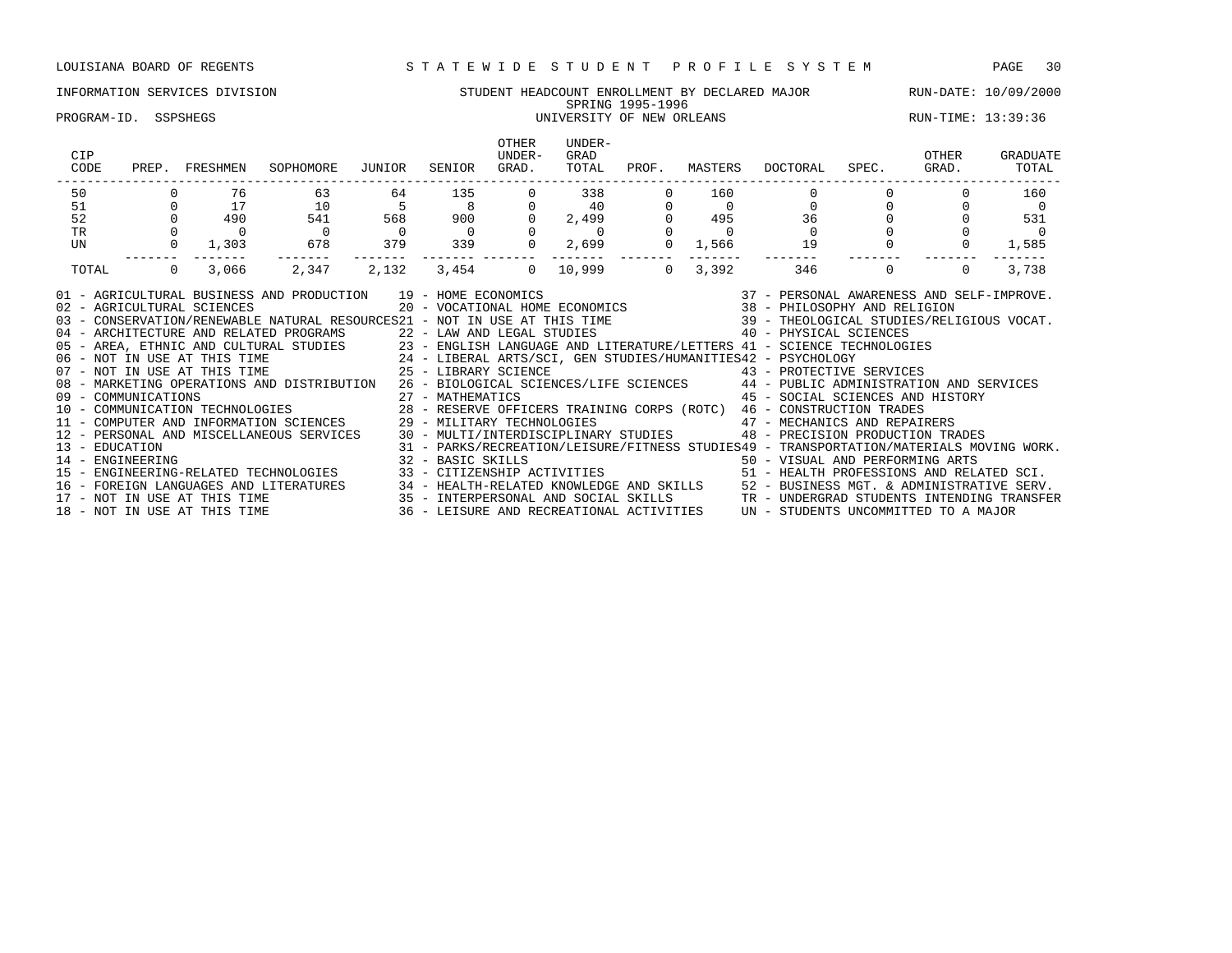INFORMATION SERVICES DIVISION SUNDERT HEADCOUNT ENROLLMENT BY DECLARED MAJOR RUN-DATE: 10/09/2000 SPRING 1995-1996<br>L.S.U. LAW CENTER PROGRAM-ID. SSPSHEGS **EXECUTER** L.S.U. LAW CENTER L.S.U. LAW CENTER RUN-TIME: 13:39:36

| CIP<br>CODE |                      | PREP. FRESHMEN             | SOPHOMORE               | JUNIOR                      | SENIOR                  | OTHER<br>UNDER-<br>GRAD.    | $UNDER-$<br>${\tt GRAD}$<br>TOTAL | PROF.                   | MASTERS              | DOCTORAL           | SPEC.              | OTHER<br>GRAD. | <b>GRADUATE</b><br>TOTAL |
|-------------|----------------------|----------------------------|-------------------------|-----------------------------|-------------------------|-----------------------------|-----------------------------------|-------------------------|----------------------|--------------------|--------------------|----------------|--------------------------|
| 01          | $\mathbf 0$          | $\mathbf 0$                | $\mathsf 0$             | $\mathsf 0$                 | $\mathsf 0$             | $\mathsf{O}$                | 0                                 | $\mathsf 0$             | $\mathsf 0$          | $\mathbf 0$        | $\mathbf 0$        | $\mathsf 0$    | $\mathsf 0$              |
| 02          | $\mathbf 0$          | $\mathbf 0$                | $\mathbf 0$             | $\mathsf 0$                 | $\mathbf 0$             | $\mathsf 0$                 | $\mathbf 0$                       | 0                       | $\mathbf 0$          | $\mathbf{0}$       | $\mathbf 0$        | $\mathbf 0$    | $\mathbf 0$              |
| 03          | $\mathbf 0$          | $\mathbf 0$                | $\mathsf 0$             | $\mathsf 0$                 | $\mathsf 0$             | $\mathbb O$                 | $\Omega$                          | $\mathbf 0$             | $\mathbf 0$          | $\Omega$           | $\mathbf 0$        | 0              | $\mathbf 0$              |
| 04          | $\Omega$             | $\mathbf 0$                | $\mathbf 0$             | 0                           | 0                       | $\mathbf{0}$                | O                                 | $\mathbf 0$             | $\Omega$             | $\cap$             | $\Omega$           | O              | $\Omega$                 |
| 05          | $\Omega$             | $\mathbf 0$                | $\Omega$                | $\mathbf 0$                 | $\Omega$                | $\mathbf 0$                 | U                                 | $\Omega$                | $\Omega$             | $\cap$             | $\Omega$           | U              |                          |
| 06          | $\Omega$             | $\mathbf 0$                | $\mathbf 0$             | $\mathbf 0$                 | $\mathbf 0$             | $\mathbf 0$                 | U                                 | $\mathbf{0}$            | $\Omega$             | $\Omega$           | $\Omega$           | 0              |                          |
| 07          | <sup>0</sup>         | $\mathbf 0$                | 0                       | $\mathbf{0}$                | 0                       | $\mathbf 0$                 | U                                 | $\mathbf 0$             | <sup>0</sup>         | $\cap$             | O                  | O              |                          |
| 08          | $\Omega$             | $\Omega$                   | $\mathbf 0$             | $\mathbf 0$                 | $\mathbf 0$             | $\mathbf 0$                 | <sup>0</sup>                      | $\Omega$                | $\Omega$             | $\cap$             | $\Omega$           | 0              | O                        |
| 09          | $\Omega$             | $\overline{0}$             | $\mathbf 0$             | $\mathsf 0$                 | $\mathbf 0$             | $\mathbf{0}$                | $\Omega$                          | $\mathbf{0}$            | $\Omega$             | $\cap$             | $\Omega$           | 0              |                          |
| 10          | n                    | $\mathbf 0$                | $\mathbf 0$             | $\mathbf 0$                 | 0                       | 0                           | U                                 | $\Omega$                | $\Omega$             | ∩                  | O                  | O              |                          |
| 11          | $\Omega$             | $\mathbf 0$                | $\Omega$                | $\mathbf 0$                 | $\Omega$                | $\mathbf 0$                 | U                                 | $\Omega$                | $\Omega$             | $\Omega$           | $\Omega$           | 0              |                          |
| 12          | $\Omega$             | $\overline{0}$             | $\mathbf 0$             | $\mathbf{0}$                | $\mathbf 0$             | $\overline{0}$              | U                                 | $\mathbf{0}$            | $\Omega$             | $\cap$             | O                  | 0              |                          |
| 13          | $\Omega$             | $\Omega$                   | $\mathbf 0$             | $\mathsf 0$                 | $\mathbf 0$             | $\mathbf 0$                 | U                                 | $\Omega$                | $\Omega$             | $\cap$             | C                  | 0              |                          |
| 14          | $\Omega$             | $\mathbf 0$                | $\Omega$                | 0                           | $\mathbf 0$             | $\mathbf 0$                 | $\Omega$                          | $\mathbf 0$             | Ω                    | $\cap$             | $\Omega$           | 0              |                          |
| 15          | $\Omega$             | $\mathbf 0$                | $\mathbf 0$             | $\mathsf 0$                 | $\mathbf 0$             | $\mathbf 0$                 | $\cap$                            | $\Omega$                | $\Omega$             | $\cap$             | $\cap$             | O              |                          |
| 16          | n                    | $\overline{0}$             | $\Omega$                | $\mathbf{0}$                | $\Omega$                | $\overline{0}$              | U                                 | $\Omega$                | $\Omega$             | ∩                  | C                  | O              |                          |
| 17          | O                    | 0                          | $\mathbf 0$             | $\mathbf 0$                 | 0                       | $\mathbf 0$                 | U                                 | $\mathbf 0$             | O                    | $\cap$             | O                  | 0              | O                        |
| 18          | $\Omega$             | $\mathbf 0$                | $\mathbf 0$             | $\mathbf 0$                 | $\mathbf 0$             | $\mathbf 0$                 | $\Omega$                          | $\mathbf{0}$            | $\Omega$             | $\cap$             | $\Omega$           | 0              | $\Omega$                 |
| 19          | $\Omega$             | $\overline{0}$             | $\Omega$                | 0                           | $\mathbf 0$             | $\mathbf{0}$                | $\cap$                            | $\mathbf{0}$            | $\Omega$             | $\cap$             | C                  | O              |                          |
| 20          | $\Omega$             | $\mathbf 0$                | $\mathbf 0$             | 0                           | $\mathbf 0$             | $\mathbf 0$                 | $\Omega$                          | $\mathbf{0}$            | $\Omega$             | $\cap$             | $\Omega$           | 0              | $\Omega$                 |
| $21\,$      | $\Omega$             | $\mathbf 0$                | $\Omega$                | $\mathsf 0$                 | $\mathbf 0$             | $\mathbf 0$                 | $\Omega$                          | $\mathbf{0}$            | $\Omega$             | $\cap$             | $\Omega$           | $\Omega$       | $\Omega$                 |
| 22          | $\Omega$             | $\overline{0}$             | $\Omega$                | $\mathbf{0}$                | $\Omega$                | $\mathbf{0}$                | $\Omega$                          | 623                     | $\Omega$             | $\cap$             | O                  | $\mathbf 0$    | 623                      |
| 23          | $\Omega$             | $\mathbf 0$                | $\mathbf 0$             | $\mathsf 0$                 | $\mathbf 0$             | $\mathbf 0$                 | 0                                 | $\mathbf 0$             | $\Omega$             | $\cap$             | $\Omega$           | 0              | $\mathbf 0$              |
| 24          | $\Omega$             | $\overline{0}$             | $\Omega$                | $\mathsf 0$                 | $\mathbf 0$             | $\mathbf{0}$                | $\Omega$                          | $\mathbf{0}$            | $\Omega$             | $\cap$             | $\cap$             | 0              | $\Omega$                 |
| 25          | n                    | $\mathbf 0$                | $\Omega$                | $\mathbf 0$                 | $\Omega$                | $\mathbf{0}$                | U                                 | $\Omega$                | U                    | ∩                  | C                  | O              | ∩                        |
| 26          | $\Omega$             | $\overline{0}$             | $\Omega$                | $\mathbf{0}$                | $\mathbf 0$             | $\mathbf 0$                 | U                                 | $\mathbf{0}$            | $\Omega$             | $\cap$             | $\Omega$           | 0              |                          |
| 27          | $\Omega$             | $\overline{0}$             | $\mathbf 0$             | $\mathbf{0}$                | $\mathbf 0$             | $\Omega$                    | $\cap$                            | $\mathbf{0}$            | $\Omega$             | $\cap$             | $\Omega$           | 0              |                          |
| 28          | $\Omega$             | $\overline{0}$             | $\mathbf 0$             | $\mathbf 0$                 | $\mathbf 0$             | $\mathbf 0$                 | U                                 | $\Omega$                | $\Omega$             | $\cap$             | $\Omega$           | 0              | ∩                        |
| 29          | $\Omega$             | $\overline{0}$             | $\Omega$                | 0                           | $\mathbf 0$             | $\mathbf{0}$                | U                                 | $\mathbf{0}$            | $\Omega$             | $\cap$             | $\Omega$           | 0              |                          |
| 30          | $\Omega$             | $\mathbf 0$                | $\Omega$                | $\mathbf 0$                 | $\mathbf 0$             | 0                           |                                   | $\Omega$                | $\Omega$             |                    | $\Omega$           | O              |                          |
| 31          | $\Omega$             | $\overline{0}$             | $\Omega$                | $\mathbf 0$                 | $\Omega$                | $\overline{0}$              | U                                 | $\Omega$                | $\Omega$             | $\cap$             | C                  | O              |                          |
| 32          | $\Omega$             | $\overline{0}$             | $\mathbf 0$             | $\mathbf 0$                 | $\mathbf 0$             | $\Omega$                    | U                                 | $\mathbf{0}$            | $\Omega$             |                    | O                  | 0              |                          |
| 33          | $\Omega$             | $\Omega$                   | $\Omega$                | $\mathsf 0$                 | $\mathbf 0$             | $\mathbf 0$                 | $\cap$                            | $\Omega$                | O                    | $\cap$             | $\Omega$           | 0              | C                        |
| 34          | $\Omega$             | $\overline{0}$             | $\Omega$                | $\mathbf 0$                 | $\Omega$                | $\mathbf{0}$                | U                                 | $\mathbf 0$             | Ω                    |                    | O                  | 0              |                          |
| 35          | $\Omega$             | $\mathbf 0$                | $\mathbf 0$             | $\mathbf 0$                 | $\mathbf 0$             | $\mathbf 0$                 | $\Omega$                          | $\Omega$                | $\Omega$             | $\cap$             | $\Omega$           | O              |                          |
| 36          | n                    | $\mathbf 0$                | $\Omega$                | $\mathbf{0}$                | $\Omega$                | $\Omega$                    | U                                 | $\Omega$                | n                    | ∩                  | C                  | O              |                          |
| 37          | <sup>0</sup>         | $\mathbf 0$                | $\Omega$                | $\mathbf{0}$                | $\Omega$                | $\mathbf 0$                 | U                                 | $\Omega$                | $\Omega$             | $\Omega$<br>$\cap$ | O                  | 0              |                          |
| 38          | $\Omega$             | $\mathbf 0$                | $\mathbf 0$             | $\mathsf 0$                 | $\mathbf 0$             | $\mathbf 0$                 | $\Omega$                          | $\mathbf 0$             | $\Omega$             | $\cap$             | $\Omega$           | 0              |                          |
| 39          | $\Omega$             | $\mathbf 0$                | $\Omega$                | 0                           | $\mathbf 0$             | $\mathbf{0}$                | U                                 | $\Omega$                | $\Omega$             | $\cap$             | C                  | 0              |                          |
| 40          | $\Omega$<br>$\Omega$ | $\mathbf 0$                | $\mathbf 0$<br>$\Omega$ | 0                           | $\mathbf 0$             | $\mathbf 0$                 | U<br><sup>n</sup>                 | $\Omega$                | $\Omega$<br>$\Omega$ | $\cap$             | $\Omega$<br>$\cap$ | 0<br>0         |                          |
| 41          | <sup>0</sup>         | $\mathbf 0$                | $\Omega$                | $\mathsf 0$<br>$\mathbf{0}$ | $\mathbf 0$<br>$\Omega$ | $\mathbf 0$<br>$\mathbf{0}$ | U                                 | $\mathbf{0}$            | <sup>0</sup>         | ∩                  | C                  | O              |                          |
| 42<br>43    | <sup>0</sup>         | $\mathbf 0$<br>$\mathbf 0$ | $\Omega$                | $\mathsf 0$                 | $\mathbf 0$             | $\mathbf 0$                 | U                                 | $\mathbf 0$<br>$\Omega$ | 0                    | $\cap$             | $\Omega$           | 0              |                          |
| 44          | $\Omega$             | $\Omega$                   | $\mathbf 0$             | $\mathbf 0$                 | $\mathbf 0$             | $\mathbf 0$                 | $\Omega$                          | $\mathbf{0}$            | $\Omega$             |                    | $\cap$             | 0              |                          |
| 45          | n                    | $\Omega$                   | $\Omega$                | $\mathbf{0}$                | $\Omega$                | $\Omega$                    | <sup>n</sup>                      | $\Omega$                | $\Omega$             |                    | C                  | O              |                          |
| 46          |                      | $\Omega$                   | $\Omega$                | $\mathbf{0}$                | $\mathbf 0$             | $\Omega$                    | U                                 | $\mathbf 0$             | U                    |                    | C                  | O              |                          |
| 47          | $\Omega$             | $\Omega$                   | $\Omega$                | $\mathbf{0}$                | $\mathbf 0$             | $\Omega$                    | <sup>n</sup>                      | $\Omega$                |                      |                    |                    | O              |                          |
| 48          | $\Omega$             | $\Omega$                   | $\Omega$                | $\mathbf 0$                 | $\mathbf 0$             | $\mathbf 0$                 | U                                 | $\Omega$                | U                    | ∩                  | C                  | 0              | $\Omega$                 |
| 49          | $\Omega$             | $\Omega$                   | $\Omega$                | $\Omega$                    | $\Omega$                | $\mathbf 0$                 | $\Omega$                          | $\Omega$                | $\Omega$             | $\Omega$           | $\Omega$           | $\Omega$       | $\Omega$                 |
|             |                      |                            |                         |                             |                         |                             |                                   |                         |                      |                    |                    |                |                          |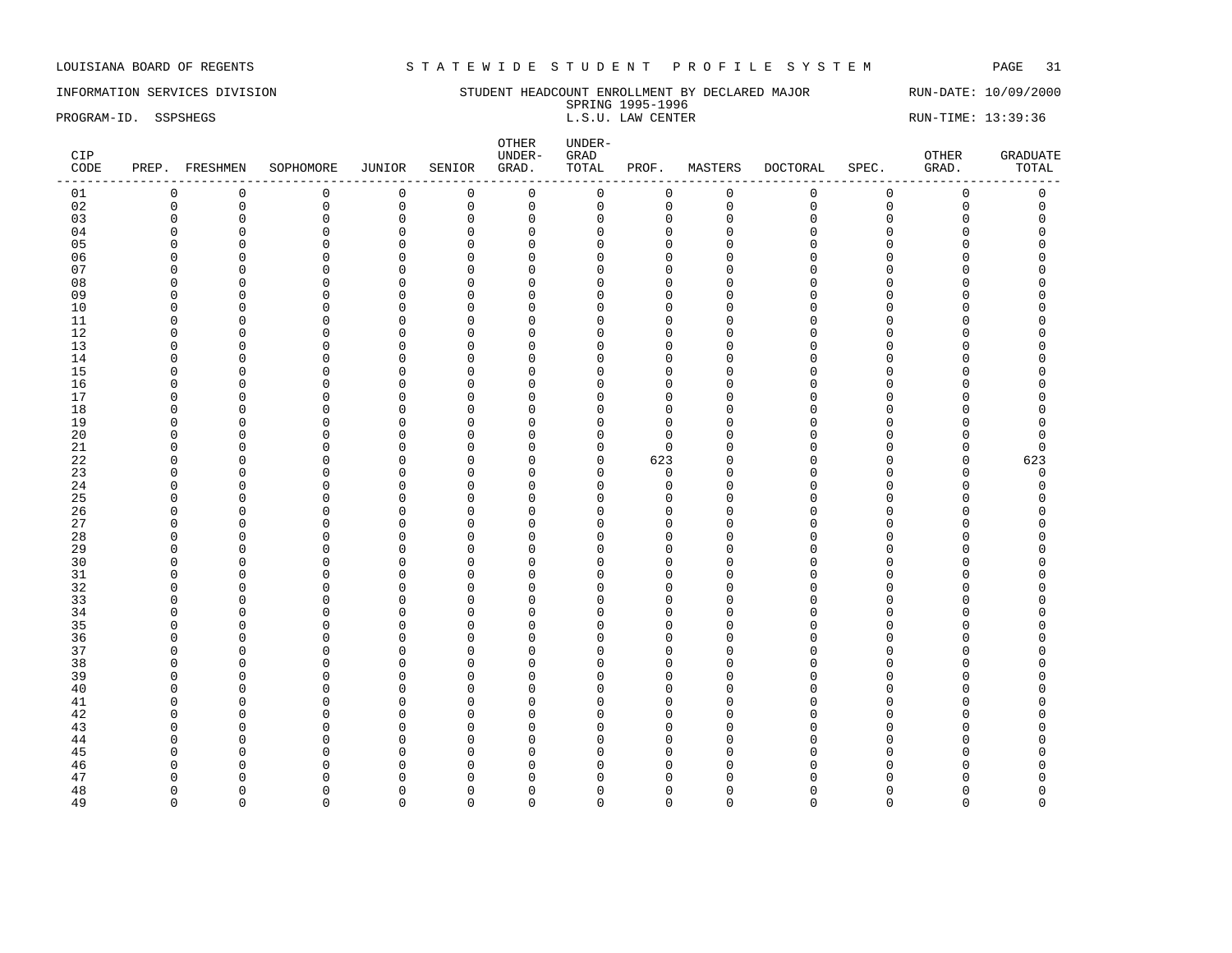# INFORMATION SERVICES DIVISION SUNG STUDENT HEADCOUNT ENROLLMENT BY DECLARED MAJOR RUN-DATE: 10/09/2000<br>SPRING 1995-1996

# SPRING 1995-1996

# PROGRAM-ID. SSPSHEGS L.S.U. LAW CENTER LOOK RUN-TIME: 13:39:36

| CIP<br>CODE                                                                                                                                                                                                                                                                                                                                                                                                                                                                                                                                                                                                                                                                                                                                                                                                                                                                                                                                                                                                                                                                                                                                                                                                                                                                                                                                                                                                                                                                                                                                                                                                                                                                                                                                                            |          | PREP. FRESHMEN               | SOPHOMORE JUNIOR |          | SENIOR   | <b>OTHER</b><br>UNDER-<br>GRAD. | UNDER-<br>GRAD<br>TOTAL |     |          | PROF. MASTERS DOCTORAL SPEC.                                                  |          | OTHER<br>GRAD. | GRADUATE<br>TOTAL |
|------------------------------------------------------------------------------------------------------------------------------------------------------------------------------------------------------------------------------------------------------------------------------------------------------------------------------------------------------------------------------------------------------------------------------------------------------------------------------------------------------------------------------------------------------------------------------------------------------------------------------------------------------------------------------------------------------------------------------------------------------------------------------------------------------------------------------------------------------------------------------------------------------------------------------------------------------------------------------------------------------------------------------------------------------------------------------------------------------------------------------------------------------------------------------------------------------------------------------------------------------------------------------------------------------------------------------------------------------------------------------------------------------------------------------------------------------------------------------------------------------------------------------------------------------------------------------------------------------------------------------------------------------------------------------------------------------------------------------------------------------------------------|----------|------------------------------|------------------|----------|----------|---------------------------------|-------------------------|-----|----------|-------------------------------------------------------------------------------|----------|----------------|-------------------|
| 50                                                                                                                                                                                                                                                                                                                                                                                                                                                                                                                                                                                                                                                                                                                                                                                                                                                                                                                                                                                                                                                                                                                                                                                                                                                                                                                                                                                                                                                                                                                                                                                                                                                                                                                                                                     |          |                              |                  |          |          |                                 |                         |     |          |                                                                               |          |                |                   |
| 51                                                                                                                                                                                                                                                                                                                                                                                                                                                                                                                                                                                                                                                                                                                                                                                                                                                                                                                                                                                                                                                                                                                                                                                                                                                                                                                                                                                                                                                                                                                                                                                                                                                                                                                                                                     |          |                              |                  |          |          |                                 |                         |     |          |                                                                               |          |                |                   |
| 52                                                                                                                                                                                                                                                                                                                                                                                                                                                                                                                                                                                                                                                                                                                                                                                                                                                                                                                                                                                                                                                                                                                                                                                                                                                                                                                                                                                                                                                                                                                                                                                                                                                                                                                                                                     |          |                              |                  |          |          |                                 |                         |     |          |                                                                               |          |                |                   |
| <b>TR</b>                                                                                                                                                                                                                                                                                                                                                                                                                                                                                                                                                                                                                                                                                                                                                                                                                                                                                                                                                                                                                                                                                                                                                                                                                                                                                                                                                                                                                                                                                                                                                                                                                                                                                                                                                              |          |                              |                  |          |          |                                 |                         |     |          |                                                                               |          |                |                   |
| UN                                                                                                                                                                                                                                                                                                                                                                                                                                                                                                                                                                                                                                                                                                                                                                                                                                                                                                                                                                                                                                                                                                                                                                                                                                                                                                                                                                                                                                                                                                                                                                                                                                                                                                                                                                     |          |                              |                  |          |          |                                 |                         | 14  |          |                                                                               |          |                | 14                |
| TOTAL                                                                                                                                                                                                                                                                                                                                                                                                                                                                                                                                                                                                                                                                                                                                                                                                                                                                                                                                                                                                                                                                                                                                                                                                                                                                                                                                                                                                                                                                                                                                                                                                                                                                                                                                                                  | $\Omega$ | $\Omega$                     | $\Omega$         | $\Omega$ | $\Omega$ | $\Omega$                        | $\Omega$                | 637 | $\Omega$ | $\Omega$                                                                      | $\Omega$ | $\Omega$       | 637               |
| $\begin{tabular}{lllllllll} \bf AND \textit{ PRODUCTION} & 19 & \tt- HOME \textit{ ECONOMICS} & 37 & \tt- PERSONAL \textit{ AWARENESS} \textit{ AND} \textit{ SELF-IMPROVE.} \\ & 20 & \tt- VOCATIONAL \textit{ HOME} \textit{ ECONOMICS} & 38 & \tt- PHILOSOPHY \textit{ AND RELIGION} \end{tabular}$<br>01 - AGRICULTURAL BUSINESS AND PRODUCTION 19 - HOME ECONOMICS<br>02 - AGRICULTURAL SCIENCES<br>03 - CONSERVATION/RENEWABLE NATURAL RESOURCES21 - NOT IN USE AT THIS TIME 39 - THEOLOGICAL STUDIES/RELIGIOUS VOCAT.<br>ARCHITECTURE AND RELATED PROGRAMS 22 - NOT IN USE AT THIS LIFE AND RELATED PROGRAMS 22 - LAW AND NET AREA, ETHNIC AND CULTURAL STUDIES<br>05 - AREA, ETHNIC AND CULTURAL STUDIES<br>06 - NOT IN USE AT THIS TIME 24 - LIBERAL ARTS<br>08 - MARKETING OPERATIONS AND DISTRIBUTION 26 - BIOLOGICAL SCIENCES/LIFE SCIENCES 44 - PUBLIC ADMINISTRATION AND SERVICES<br>09 - COMMUNICATIONS 27 - MATHEMATICS 45 - SOCIAL SCIENCES AND HIST (10 - COMMUNICATION TECHNOLOGIES 28 - RESERVE OFFICERS TRAINING CORPS (ROTC) 46 - CONSTRUCTION TRADES<br>11 - COMPUTER AND INFORMATION SCIENCES 29 - MILITARY<br>45 - SOCIAL SCIENCES AND HISTORY<br>12 - PERSONAL AND MISCELLANEOUS SERVICES 30 - MULTI/INTERDISCIPLINARY STUDIES 48 - PRECISION PRODUCTION TRADES<br>%1 - PARKS/RECREATION/LEISURE/FITNESS STUDIES49 - TRANSPORTATION/MATERIALS MOVING WORK.<br>14 - ENGINEERING ARTS (2008) 32 - BASIC SKILLS (2009) 32 - BASIC SKILLS (2009) 50 - VISUAL AND PERFORMING ARTS<br>15 - ENGINEERING-RELATE<br>16 - FOREIGN LANGUAGES AND LITERATURES 34 - HEALTH-RELATED KNOWLEDGE AND SKILLS 52 - BUSINESS MGT. & ADMINISTRATIVE SERV.<br>17 - NOT IN USE AT THIS TIME 35 - INTERPERSONAL AND SOCIAL SKILLS TRON TO TROERGRAD STUDENTS INTENDI |          |                              |                  |          |          |                                 |                         |     |          |                                                                               |          |                |                   |
|                                                                                                                                                                                                                                                                                                                                                                                                                                                                                                                                                                                                                                                                                                                                                                                                                                                                                                                                                                                                                                                                                                                                                                                                                                                                                                                                                                                                                                                                                                                                                                                                                                                                                                                                                                        |          | 18 - NOT IN USE AT THIS TIME |                  |          |          |                                 |                         |     |          | 36 - LEISURE AND RECREATIONAL ACTIVITIES UN - STUDENTS UNCOMMITTED TO A MAJOR |          |                |                   |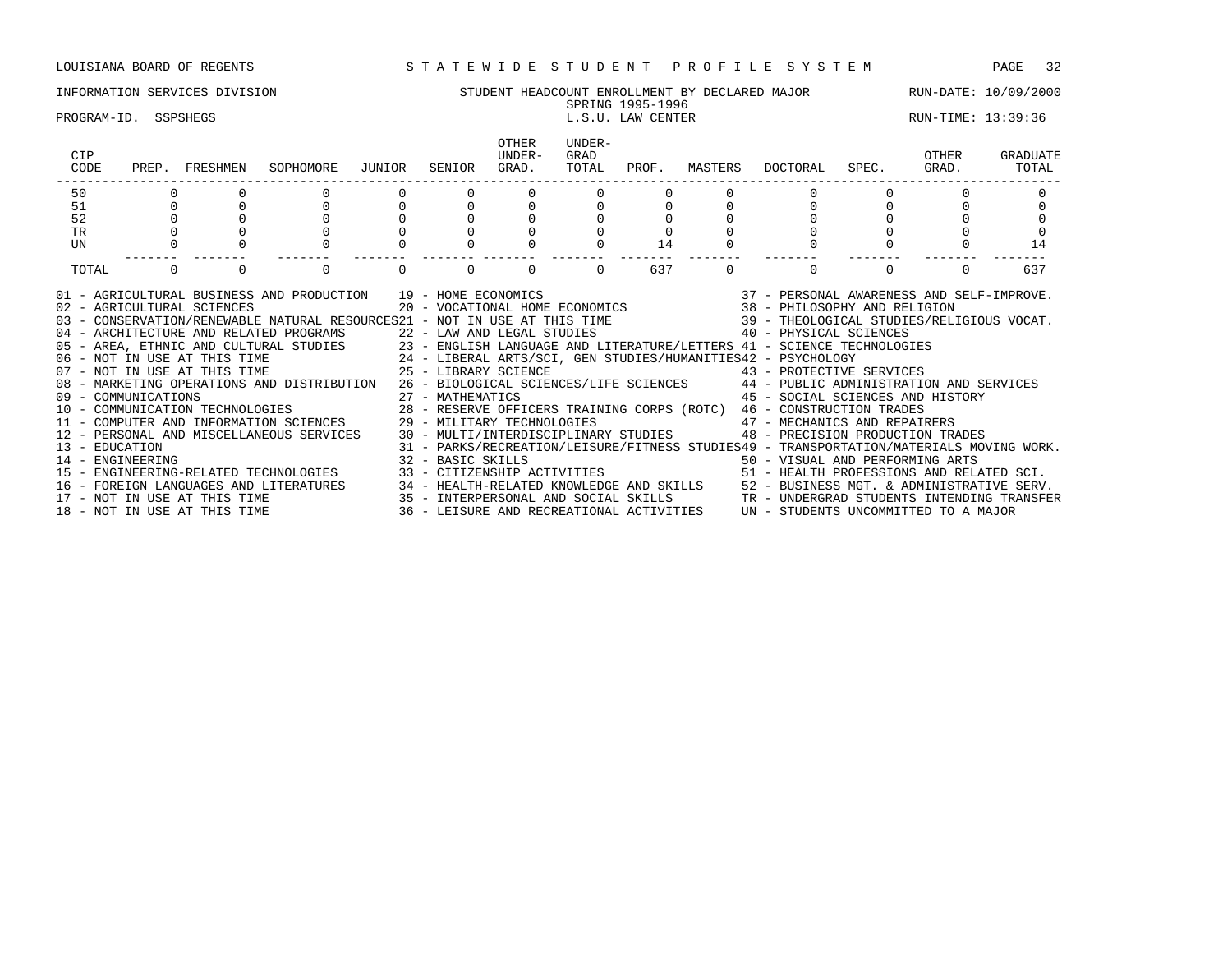### INFORMATION SERVICES DIVISION STUDENT HEADCOUNT ENROLLMENT BY DECLARED MAJOR RUN-DATE: 10/09/2000 SPRING 1995-1996 PROGRAM-ID. SSPSHEGS SOUTHERN U. IN BATON ROUGE RUN-TIME: 13:39:36

| CIP<br>CODE |             | PREP. FRESHMEN | SOPHOMORE    | JUNIOR         | SENIOR         | OTHER<br>UNDER-<br>GRAD. | UNDER-<br>GRAD<br>TOTAL | PROF.        | MASTERS     | DOCTORAL     | SPEC.       | OTHER<br>GRAD.      | <b>GRADUATE</b><br>TOTAL |
|-------------|-------------|----------------|--------------|----------------|----------------|--------------------------|-------------------------|--------------|-------------|--------------|-------------|---------------------|--------------------------|
| 01          | 0           | 27             | 10           | 11             | 22             | $\mathsf{O}$             | 70                      | 0            | $\mathsf 0$ | $\mathbf{0}$ | $\mathbf 0$ | $\mathsf 0$         | $\mathsf 0$              |
| 02          | $\mathbf 0$ | 38             | 10           | 11             | 38             | $\mathsf{O}$             | 97                      | $\mathbf 0$  | $\mathbf 0$ | $\Omega$     | $\Omega$    | $\mathsf{O}\xspace$ | $\mathbf 0$              |
| 03          | $\Omega$    | <sup>1</sup>   | 6            | 5              | 8              | $\mathbf 0$              | 20                      | $\mathbf 0$  | 16          | $\Omega$     | $\mathbf 0$ | $\mathbf 0$         | 16                       |
| 04          | $\Omega$    | 54             | 22           | 10             | 22             | $\mathbf 0$              | 108                     | $\Omega$     | $\Omega$    | $\cap$       | $\Omega$    | $\Omega$            | $\mathbf 0$              |
| 05          |             | $\Omega$       | $\Omega$     | $\Omega$       | $\Omega$       | $\Omega$                 | $\Omega$                | $\Omega$     | $\Omega$    |              | ∩           | $\Omega$            | $\Omega$                 |
| 06          | n           | $\Omega$       | $\Omega$     | $\mathbf 0$    | $\Omega$       | $\Omega$                 | $\Omega$                | $\Omega$     | $\Omega$    | $\cap$       | $\cap$      | O                   | $\Omega$                 |
| 07          | O           | $\Omega$       | $\Omega$     | $\mathsf 0$    | $\Omega$       | $\mathbf{0}$             | $\Omega$                | $\Omega$     | $\Omega$    |              |             | O                   | $\Omega$                 |
| 08          | $\Omega$    | $\mathbf 0$    | $\Omega$     | $\mathbf 0$    | $\Omega$       | $\mathbf 0$              | $\Omega$                | $\Omega$     | $\Omega$    |              |             | O                   | $\Omega$                 |
| 09          | n           | 75             | 38           | 33             | 40             | $\mathbf 0$              | 186                     | $\cap$       | 14          |              |             | $\Omega$            | 14                       |
| 10          | $\Omega$    | $\mathbf 0$    | $\Omega$     | $\overline{0}$ | $\Omega$       | $\Omega$                 | $\mathbf 0$             | $\Omega$     | $\Omega$    |              |             | $\Omega$            | $\mathbf 0$              |
| 11          | $\Omega$    | 146            | 67           | 24             | 64             | $\mathbf 0$              | 301                     | $\mathbf{0}$ | 61          |              | $\cap$      | $\Omega$            | 61                       |
| 12          | $\Omega$    | $\mathbf 0$    | $\Omega$     | $\mathbf 0$    | $\Omega$       | $\Omega$                 | $\Omega$                | $\Omega$     | $\Omega$    |              | U           | $\Omega$            | $\Omega$                 |
| 13          | $\Omega$    | 161            | 117          | 137            | 274            | $\mathbf 0$              | 689                     | $\Omega$     | 297         |              | $\cap$      | $\mathbf 0$         | 306                      |
| 14          | $\Omega$    | 278            | 138          | 112            | 245            | $\mathbf{0}$             | 773                     | $\Omega$     | $\mathbf 0$ |              | $\cap$      | $\Omega$            | 0                        |
| 15          | n           | 21             | 17           | 12             | 24             | $\Omega$                 | 74                      | $\Omega$     | $\Omega$    |              |             | U                   | $\Omega$                 |
| 16          | $\Omega$    | $\mathbf{1}$   | $\mathbf{1}$ | 2              | 2              | $\mathbf 0$              | 6                       | $\Omega$     | $\Omega$    |              | C           | O                   |                          |
| 17          | O           | $\Omega$       | $\Omega$     | $\mathbf 0$    | $\Omega$       | $\Omega$                 | $\Omega$                | $\Omega$     | ∩           |              |             | O                   |                          |
| 18          | $\Omega$    | $\mathbf 0$    | $\Omega$     | $\mathbf 0$    | $\Omega$       | $\mathbf 0$              | $\Omega$                | $\cap$       | $\cap$      |              |             | U                   |                          |
| 19          | $\Omega$    | 36             | 27           | 14             | 53             | $\mathbf 0$              | 130                     | $\Omega$     | $\Omega$    |              |             | U                   |                          |
| 20          | n           | $\Omega$       | $\mathbf 0$  | $\mathbf 0$    | $\Omega$       | $\Omega$                 | 0                       | $\Omega$     | $\Omega$    |              |             | O                   | ∩                        |
| 21          | $\Omega$    | $\mathbf 0$    | $\mathbf 0$  | $\mathbf 0$    | $\Omega$       | $\mathbf 0$              | 0                       | $\mathbf 0$  | $\Omega$    |              | $\cap$      | O                   | $\Omega$                 |
| 22          | n           | $\Omega$       | $\Omega$     | $\mathbf 0$    | $\Omega$       | $\Omega$                 | $\Omega$                | 315          | n           |              | n           | $\Omega$            | 315                      |
| 23          | $\Omega$    | 23             | 22           | 10             | 20             | $\mathbf 0$              | 75                      | $\mathbf{0}$ | $\Omega$    |              |             | $\Omega$            | $\mathsf 0$              |
| 24          | $\Omega$    | $\mathbf 0$    | $\mathbf 0$  | $\mathbf 0$    | $\Omega$       | $\mathbf 0$              | $\Omega$                | $\mathbf{0}$ | $\Omega$    |              |             | 0                   | $\mathbf 0$              |
| 25          | n           | $\mathbf 0$    | $\Omega$     | $\Omega$       | $\Omega$       | $\Omega$                 | $\Omega$                | $\Omega$     | $\Omega$    |              |             | U                   | $\Omega$                 |
| 26          | $\Omega$    | 158            | 106          | 47             | 92             | $\mathbf 0$              | 403                     | $\mathbf{0}$ | 13          |              | $\cap$      | $\Omega$            | 13                       |
| 27          | $\Omega$    | 10             | 11           | 19             | 23             | $\mathbf 0$              | 63                      | $\Omega$     | 16          |              | C           | $\mathbf 0$         | 16                       |
| 28          | $\Omega$    | $\mathbf 0$    | $\mathbf 0$  | $\mathbf 0$    | $\Omega$       | $\mathbf 0$              | $\Omega$                | $\Omega$     | $\Omega$    |              |             | O                   | $\mathbf 0$              |
| 29          | n           | $\mathbf 0$    | $\mathbf 0$  | $\mathbf 0$    | $\mathbf 0$    | $\mathbf 0$              | $\Omega$                | $\Omega$     | $\Omega$    |              |             | O                   | $\mathbf 0$              |
| 30          |             | $\Omega$       | $\Omega$     | $\Omega$       | $\Omega$       | $\Omega$                 | $\Omega$                | $\cap$       | $\Omega$    |              |             | O                   | $\mathbf 0$              |
| 31          |             | 6              | 2            | 11             | 35             | $\mathbf 0$              | 54                      | $\Omega$     | 37          |              | C           | $\Omega$            | 37                       |
| 32          |             | $\Omega$       | $\Omega$     | $\mathbf 0$    | $\Omega$       | $\Omega$                 | $\Omega$                | $\Omega$     | $\Omega$    |              |             | O                   | $\Omega$                 |
| 33          |             | $\Omega$       | $\Omega$     | $\mathbf 0$    | $\Omega$       | $\Omega$                 | $\Omega$                | $\cap$       | $\Omega$    |              |             | O                   | $\Omega$                 |
| 34          |             | $\Omega$       | $\Omega$     | $\mathbf{0}$   | $\Omega$       | $\Omega$                 | $\Omega$                | $\Omega$     | $\Omega$    |              |             | O                   |                          |
| 35          |             | $\Omega$       | $\Omega$     | $\Omega$       | $\Omega$       | $\Omega$                 |                         | $\cap$       | $\cap$      |              |             | U                   |                          |
| 36          |             | $\Omega$       | $\Omega$     | $\mathbf{0}$   | $\Omega$       | $\Omega$                 | U                       | $\Omega$     | $\cap$      |              |             | O                   |                          |
| 37          |             | $\Omega$       | $\Omega$     | $\mathbf{0}$   | $\Omega$       | $\Omega$                 | $\cap$                  | $\Omega$     | $\cap$      |              |             | O                   |                          |
| 38          | ∩           | $\Omega$       | $\Omega$     | $\Omega$       | $\Omega$       | $\Omega$                 | ∩                       | ∩            | ∩           |              |             | U                   |                          |
| 39          | $\Omega$    | $\mathbf 0$    | $\mathbf 0$  | $\mathbf 0$    | $\Omega$       | $\mathbf 0$              | $\Omega$                | $\Omega$     | $\Omega$    |              |             | O                   |                          |
| 40          | $\Omega$    | 53             | 28           | 37             | 54             | $\mathbf{0}$             | 172                     | $\Omega$     | 8           |              |             | U                   |                          |
| 41          | ∩           | $\mathbf 0$    | $\Omega$     | $\mathbf 0$    | $\Omega$       | $\Omega$                 | $\Omega$                | $\Omega$     | $\Omega$    |              |             | O                   | $\Omega$                 |
| 42          | $\Omega$    | 120            | 58           | 60             | 100            | $\mathbf 0$              | 338                     | $\mathbf 0$  | 48          |              |             | $\Omega$            | 48                       |
| 43          | $\Omega$    | 86             | 30           | 19             | 34             | $\mathbf 0$              | 169                     | $\Omega$     | $\mathbf 0$ |              |             | $\Omega$            | $\mathbf 0$              |
| 44          | $\Omega$    | 68             | 44           | 43             | 74             | $\mathbf 0$              | 229                     | $\Omega$     | 151         |              |             | 0                   | 151                      |
| 45          | $\Omega$    | 107            | 70           | 61             | 163            | $\Omega$                 | 401                     | $\cap$       | 33          |              | C           | $\Omega$            | 33                       |
| 46          |             | $\Omega$       | $\Omega$     | $\Omega$       | $\overline{0}$ | $\Omega$                 | $\Omega$                | $\Omega$     | $\Omega$    |              |             | O                   | $\mathbf 0$              |
| 47          |             | $\Omega$       | $\Omega$     | $\mathbf 0$    | $\Omega$       | $\Omega$                 |                         | $\Omega$     |             |              |             | U                   | $\Omega$                 |
| 48          | ∩           | $\Omega$       | ∩            | $\mathbf{0}$   | $\Omega$       | $\Omega$                 | ∩                       | ∩            | ∩           |              |             | O                   | $\Omega$                 |
| 49          | $\Omega$    | $\Omega$       | $\Omega$     | $\Omega$       | $\Omega$       | $\Omega$                 | $\Omega$                | $\Omega$     | $\Omega$    | $\Omega$     | $\Omega$    | $\Omega$            | $\Omega$                 |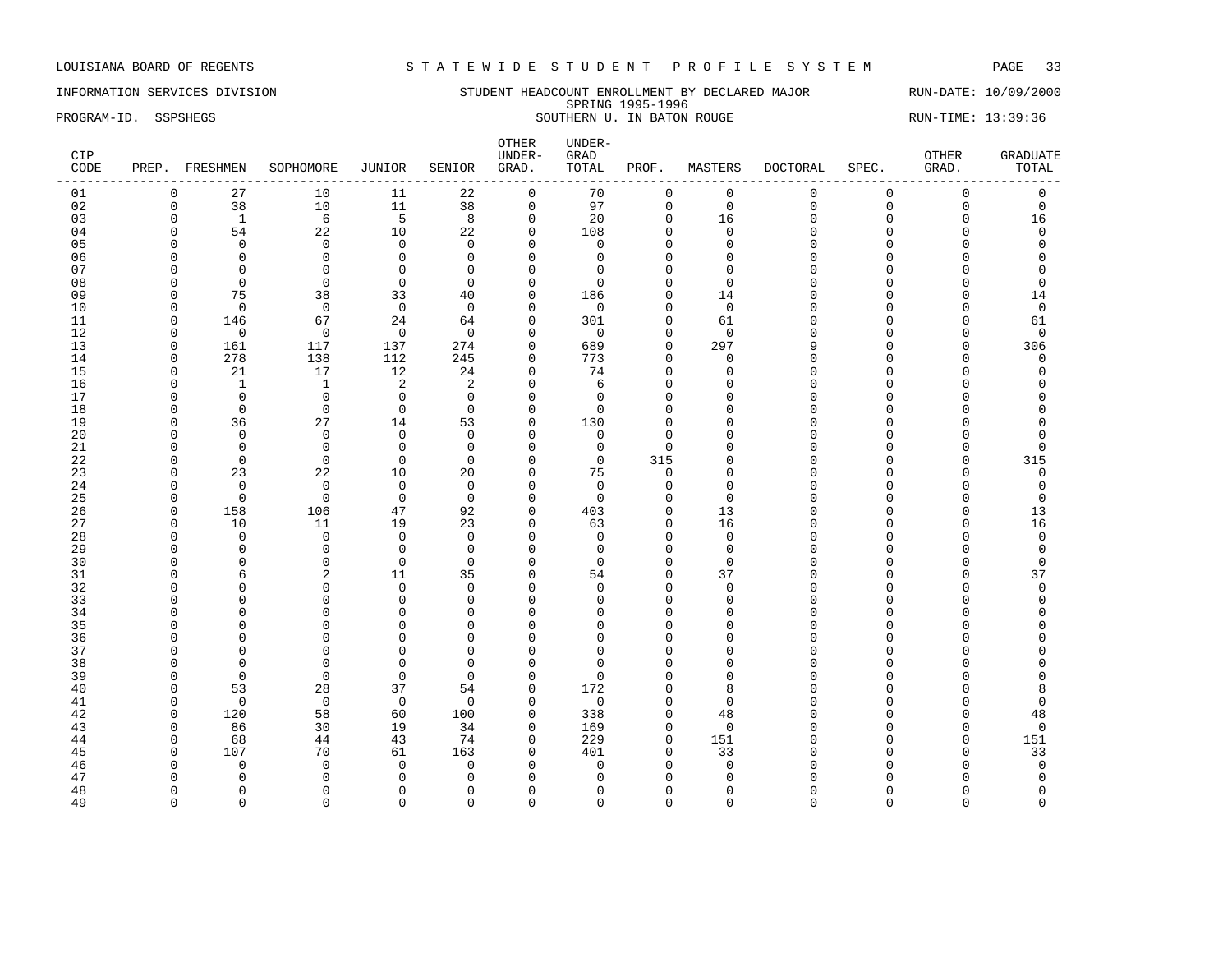### INFORMATION SERVICES DIVISION STUDENT HEADCOUNT ENROLLMENT BY DECLARED MAJOR RUN-DATE: 10/09/2000 SPRING 1995-1996 SPRING 1995-1996<br>PROGRAM-ID. SSPSHEGS SOUTHERN U. IN BATON ROUGE RUN-TIME: 13:39:36

| CIP<br>CODE      |                | PREP. FRESHMEN               | SOPHOMORE                                                                                                                                                                                                                                                                                                                                                                                                                                                                                                                                                                                                                                                                                                                                                                                                                                                                                                                                                               | JUNIOR         | SENIOR         | <b>OTHER</b><br>UNDER-<br>GRAD. | UNDER-<br>GRAD<br>TOTAL | PROF. | MASTERS | DOCTORAL                                                                                                                    | SPEC.    | OTHER<br>GRAD. | GRADUATE<br>TOTAL |
|------------------|----------------|------------------------------|-------------------------------------------------------------------------------------------------------------------------------------------------------------------------------------------------------------------------------------------------------------------------------------------------------------------------------------------------------------------------------------------------------------------------------------------------------------------------------------------------------------------------------------------------------------------------------------------------------------------------------------------------------------------------------------------------------------------------------------------------------------------------------------------------------------------------------------------------------------------------------------------------------------------------------------------------------------------------|----------------|----------------|---------------------------------|-------------------------|-------|---------|-----------------------------------------------------------------------------------------------------------------------------|----------|----------------|-------------------|
| 50               |                | 65                           | 19                                                                                                                                                                                                                                                                                                                                                                                                                                                                                                                                                                                                                                                                                                                                                                                                                                                                                                                                                                      | 10             | 18             | $\circ$                         | 112                     |       |         |                                                                                                                             |          |                |                   |
| 51               | $\overline{0}$ | 447                          | 245                                                                                                                                                                                                                                                                                                                                                                                                                                                                                                                                                                                                                                                                                                                                                                                                                                                                                                                                                                     | 155            | 449            | $\overline{0}$                  | 1,296                   |       | 95      |                                                                                                                             |          |                | 95                |
| 52               |                | 500                          | 216                                                                                                                                                                                                                                                                                                                                                                                                                                                                                                                                                                                                                                                                                                                                                                                                                                                                                                                                                                     | 116            | 279            | $\Omega$                        | 1,111                   |       | 16      | 0                                                                                                                           |          |                | 16                |
| <b>TR</b>        |                |                              | $\overline{0}$                                                                                                                                                                                                                                                                                                                                                                                                                                                                                                                                                                                                                                                                                                                                                                                                                                                                                                                                                          | $\overline{0}$ | $\overline{0}$ |                                 | $\overline{0}$          |       |         |                                                                                                                             |          |                |                   |
| UN               |                | 299                          | 412                                                                                                                                                                                                                                                                                                                                                                                                                                                                                                                                                                                                                                                                                                                                                                                                                                                                                                                                                                     | 400            | 206 70         | 17                              | 1,334                   |       | 305     |                                                                                                                             |          | 13             | 318               |
| TOTAL            | $\overline{0}$ | 2,780                        | 1,716                                                                                                                                                                                                                                                                                                                                                                                                                                                                                                                                                                                                                                                                                                                                                                                                                                                                                                                                                                   | 1,359          | 2,339          | 17                              | 8,211                   | 315   | 1,110   | 9                                                                                                                           | $\Omega$ | 13             | 1,447             |
| 13 - EDUCATION   |                |                              | 01 - AGRICULTURAL BUSINESS AND PRODUCTION 19 - HOME ECONOMICS (37 - PERSONAL AWARENESS AND SELF-IMPROVE.<br>02 - AGRICULTURAL SCIENCES (20 - VOCATIONAL HOME ECONOMICS 38 - PHILOSOPHY AND RELIGION<br>03 - CONSERVATION/RENEWABLE N<br>04 - ARCHITECTURE AND RELATED PROGRAMS<br>05 - AREA, ETHNIC AND CULTURAL STUDIES<br>06 - NOT IN USE AT THIS TIME<br>07 - NOT IN USE AT THIS TIME<br>07 - NOT IN USE AT THIS TIME<br>27 - LIBERAL ARTS/SCI, GEN STUDIES/HUMANITIES42 - PS<br>08 - MARKETING OPERATIONS AND DISTRIBUTION 26 - BIOLOGICAL SCIENCES/LIFE SCIENCES 44 - PUBLIC ADMINISTRATION AND SERVICES<br>09 - COMMUNICATIONS 27 - MATHEMATICS 45 - SOCIAL SCIENCES AND HIST<br>10 - COMMUNICATION TECHNOLOGIES 28 - RESERVE OFFICERS TRAINING CORPS (ROTC) 46 - CONSTRUCTION TRADES<br>11 - COMPUTER AND INFORMATION SCIENCES 29 - MILITARY T<br>12 - PERSONAL AND MISCELLANEOUS SERVICES 30 - MULTI/INTERDISCIPLINARY STUDIES 48 - PRECISION PRODUCTION TRADES |                |                |                                 |                         |       |         | 45 - SOCIAL SCIENCES AND HISTORY<br>31 - PARKS/RECREATION/LEISURE/FITNESS STUDIES49 - TRANSPORTATION/MATERIALS MOVING WORK. |          |                |                   |
| 14 - ENGINEERING |                | 18 - NOT IN USE AT THIS TIME | 32 - BASIC SKILLS<br>15 - ENGINEERING-RELATED TECHNOLOGIES 33 - CITIZENSHIP ACTIVITIES 51 - HEALTH PROFESSIONS AND RELATED SCI.<br>16 - FOREIGN LANGUAGES AND LITERATURES 34 - HEALTH-RELATED KNOWLEDGE AND SKILLS 52 - BUSINESS MGT. & ADMINISTRATIVE SERV.<br>17 - NOT IN USE AT THIS TIME 35 - INTERPERSONAL AND SOCIAL SKILLS TR - UNDERGRAD STUDENTS INTENDING                                                                                                                                                                                                                                                                                                                                                                                                                                                                                                                                                                                                     |                |                |                                 |                         |       |         | 50 - VISUAL AND PERFORMING ARTS<br>36 - LEISURE AND RECREATIONAL ACTIVITIES UN - STUDENTS UNCOMMITTED TO A MAJOR            |          |                |                   |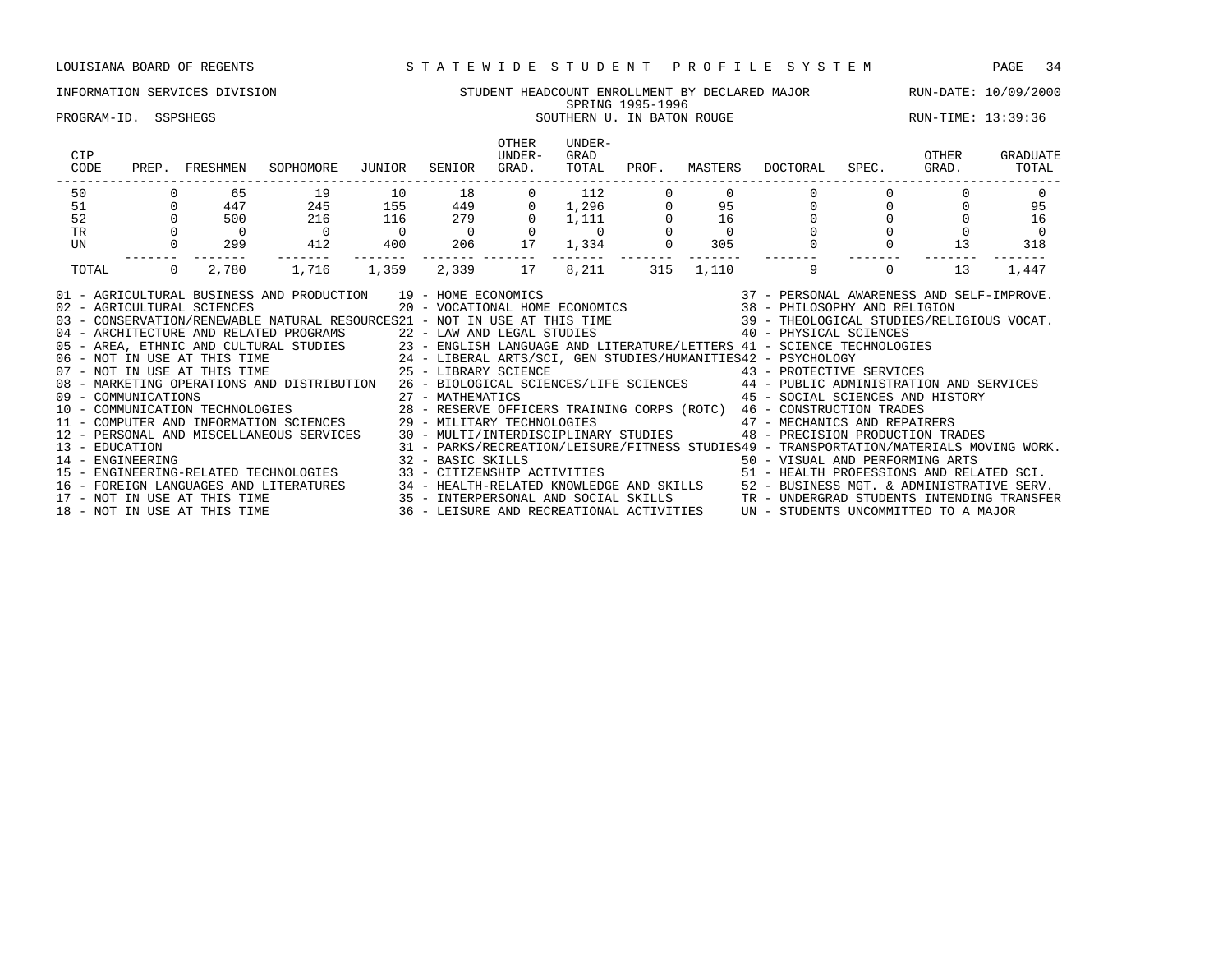### INFORMATION SERVICES DIVISION STUDENT HEADCOUNT ENROLLMENT BY DECLARED MAJOR RUN-DATE: 10/09/2000 SPRING 1995-1996 PROGRAM-ID. SSPSHEGS SOUTHERN U. IN NEW ORLEANS RUN-TIME: 13:39:36

| CIP<br>CODE |               | PREP. FRESHMEN       | SOPHOMORE      | JUNIOR                     | SENIOR                     | OTHER<br>UNDER-<br>GRAD. | UNDER-<br>GRAD<br>TOTAL | PROF.                | MASTERS         | <b>DOCTORAL</b> | SPEC.         | OTHER<br>GRAD.   | <b>GRADUATE</b><br>TOTAL |
|-------------|---------------|----------------------|----------------|----------------------------|----------------------------|--------------------------|-------------------------|----------------------|-----------------|-----------------|---------------|------------------|--------------------------|
| 01          | 0             | 0                    | $\mathbf 0$    | 0                          | $\mathbf 0$                | $\mathbf 0$              | 0                       | $\mathbf 0$          | $\mathbf 0$     | $\mathbf 0$     | $\mathbf 0$   | $\mathbf 0$      | 0                        |
| 02          | $\mathbf 0$   | $\mathbf 0$          | $\mathbf 0$    | $\mathbf 0$                | $\mathbf 0$                | $\mathsf 0$              | $\mathbf 0$             | $\mathbf{0}$         | $\mathbf 0$     | $\mathbf{0}$    | $\mathbf 0$   | $\mathbf 0$      | $\mathsf 0$              |
| 03          | $\Omega$      | $\mathbf 0$          | $\mathbf 0$    | $\mathbf 0$                | $\mathbf 0$                | $\mathbf 0$              | 0                       | $\mathbf 0$          | $\Omega$        | $\Omega$        | 0             | 0                | $\Omega$                 |
| 04          | $\Omega$      | $\Omega$             | $\Omega$       | $\Omega$                   | $\mathbf 0$                | $\overline{0}$           | O                       | $\Omega$             | $\Omega$        | ∩               | C             | O                |                          |
| 05          | $\Omega$      | $\Omega$             | $\Omega$       | $\mathbf{0}$               | $\mathbf 0$                | $\Omega$                 | $\Omega$                | $\Omega$             | Ω               | $\cap$          | $\Omega$      | O                |                          |
| 06          | $\Omega$      | $\Omega$             | $\Omega$       | $\mathbf{0}$               | $\mathbf 0$                | $\Omega$                 | $\Omega$                | $\Omega$             | U               | ∩               | C             | 0                | C                        |
| 07          | $\Omega$      | $\Omega$             | $\Omega$       | $\mathbf 0$                | $\mathbf 0$                | $\Omega$                 | 0                       | $\Omega$             | $\Omega$        | $\cap$          | $\cap$        | O                |                          |
| 08          | $\Omega$      | $\Omega$             | $\Omega$       | $\mathbf{0}$               | $\mathbf 0$                | $\mathbf 0$              | $\Omega$                | $\Omega$             | U               |                 | C             | O                |                          |
| 09          | n             | $\Omega$             | 2              | 1                          | 9                          | $\mathbf 0$              | 12                      | $\cap$               | U               |                 | C             | U                |                          |
| 10          | O             | $\Omega$             | $\mathbf 0$    | $\mathbf 0$                | $\overline{0}$             | $\mathbf 0$              | $\mathbf 0$             | $\Omega$             | U               | ∩               | C             | O                |                          |
| 11          | $\Omega$      | 1                    | 10             | 11                         | 41                         | $\mathbf{1}$             | 64                      | $\Omega$             | $\Omega$        | $\cap$          | C             | U                |                          |
| 12          | $\Omega$      | $\mathbf 0$          | $\mathbf 0$    | $\mathbf 0$                | $\overline{0}$             | $\mathbf 0$              | $\mathbf 0$             | $\Omega$             | O               | $\cap$          | O             | 0                | O                        |
| 13          | $\Omega$      | 1                    | 6              | 38                         | 201                        | 198                      | 444                     | $\mathbf 0$          | $\Omega$        | $\cap$          | C             | 0                |                          |
| 14          | $\Omega$      | $\Omega$             | $\Omega$       | $\mathsf 0$                | $\overline{2}$             | $\mathbf 0$              | $\overline{c}$          | $\Omega$             | $\Omega$        | $\cap$          | $\Omega$      | O                |                          |
| 15          | $\Omega$      | 3                    | 4              | 5                          | 17                         | $\mathbf 0$              | 29                      | $\Omega$             | O               | $\cap$          | $\Omega$      | O                |                          |
| 16          | n<br>$\Omega$ | $\Omega$<br>$\Omega$ | O<br>$\Omega$  | $\mathbf{0}$               | $\mathbf 0$                | $\Omega$                 | 0<br>$\Omega$           | $\Omega$<br>$\Omega$ | n<br>O          | ∩<br>$\Omega$   | C<br>$\Omega$ | U<br>O           | $\Omega$                 |
| 17<br>18    | O             | $\Omega$             | O              | $\mathbf 0$<br>$\mathbf 0$ | $\mathbf 0$<br>$\mathbf 0$ | $\mathbf 0$<br>$\Omega$  | <sup>0</sup>            | $\Omega$             | n               | ∩               | C             | O                |                          |
| 19          | $\Omega$      | $\Omega$             | $\Omega$       | $\mathbf{0}$               | $\mathbf 0$                | $\Omega$                 | $\Omega$                | $\cap$               | Λ               |                 | C             | O                |                          |
| 20          | $\Omega$      | $\Omega$             | $\Omega$       | $\mathbf{0}$               | $\Omega$                   | $\Omega$                 | $\Omega$                | $\Omega$             | Ω               |                 | O             | O                |                          |
| 21          | <sup>0</sup>  | $\Omega$             | $\Omega$       | $\mathbf{0}$               | 0                          | $\mathbf 0$              | 0                       | $\Omega$             | $\Omega$        | ∩               | C             | O                |                          |
| 22          | $\Omega$      | $\Omega$             | $\Omega$       | $\mathbf{0}$               | $\mathbf 0$                | $\mathbf 0$              | $\mathbf 0$             | $\Omega$             | Ω               | $\cap$          | C             | O                |                          |
| 23          | $\Omega$      | $\Omega$             | $\Omega$       | $\mathbf{0}$               | 9                          | $\overline{2}$           | 11                      | $\Omega$             | Ω               | $\cap$          | O             | O                |                          |
| 24          | $\Omega$      | $\Omega$             | $\mathbf 0$    | 0                          | $\mathbf 0$                | $\mathbf 0$              | $\mathbf 0$             | $\Omega$             | $\Omega$        | $\cap$          | $\Omega$      | 0                | C                        |
| 25          | $\Omega$      | $\mathbf 0$          | $\mathbf 0$    | $\mathbf 0$                | $\overline{0}$             | $\mathbf 0$              | $\Omega$                | $\Omega$             | <sup>0</sup>    | ∩               | n             | O                |                          |
| 26          | $\Omega$      | 1                    | 11             | 30                         | 60                         | 11                       | 113                     | $\Omega$             | $\Omega$        | ∩               | C             | O                |                          |
| 27          | <sup>0</sup>  | $\mathbf 0$          | $\overline{2}$ | 2                          | 12                         | 2                        | 18                      | $\Omega$             | U               | ∩               | C             | O                |                          |
| 28          | ∩             | $\Omega$             | $\Omega$       | $\mathbf 0$                | $\mathbf 0$                | $\mathbf 0$              | $\Omega$                | $\Omega$             | ∩               | ∩               | U             | U                |                          |
| 29          | $\Omega$      | $\Omega$             | $\Omega$       | $\mathbf 0$                | $\mathbf 0$                | $\Omega$                 | $\Omega$                | $\Omega$             | U               | $\cap$          | O             | 0                | O                        |
| 30          | $\Omega$      | $\Omega$             | $\Omega$       | $\mathbf 0$                | 0                          | $\Omega$                 | $\Omega$                | $\mathbf 0$          | O               | ∩               | C             | 0                |                          |
| 31          | $\Omega$      | $\Omega$             | $\Omega$       | $\mathbf{0}$               | $\mathbf 0$                | $\mathbf 0$              | $\Omega$                | $\Omega$             | $\Omega$        | $\cap$          | C             | 0                |                          |
| 32          | $\Omega$      | $\Omega$             | $\Omega$       | $\mathbf{0}$               | $\mathbf 0$                | $\Omega$                 | $\Omega$                | $\Omega$             | $\Omega$        | $\cap$          | $\Omega$      | 0                |                          |
| 33          | $\Omega$      | $\Omega$             | $\Omega$       | $\mathbf 0$                | $\mathbf 0$                | $\Omega$                 | $\Omega$                | $\Omega$             | U               | ∩               | $\Omega$      | O                |                          |
| 34          | O             | $\Omega$             | $\Omega$       | $\mathbf 0$                | $\mathbf 0$                | $\mathbf 0$              | O                       | $\Omega$             | U               | ∩               | n             | O                |                          |
| 35          | O             | $\Omega$             | $\Omega$       | $\mathbf{0}$               | $\mathbf 0$                | $\Omega$                 | $\Omega$                | $\Omega$             | n               | ∩               | C             | O                |                          |
| 36          | O             | $\Omega$             | $\Omega$       | $\mathbf{0}$               | $\mathbf 0$                | $\Omega$                 | O                       | $\Omega$             | Λ               | ∩               | C             | O                |                          |
| 37          | $\Omega$      | $\Omega$             | $\Omega$       | $\Omega$                   | $\Omega$                   | $\Omega$                 | $\Omega$                | $\Omega$             | ∩               | ∩               | U             | O                |                          |
| 38          | $\Omega$      | $\Omega$             | $\Omega$       | $\Omega$                   | $\mathbf 0$                | $\Omega$                 | $\Omega$                | $\Omega$             | $\Omega$        | $\cap$          | O             | O                |                          |
| 39          | O             | $\Omega$             | $\Omega$       | $\mathbf 0$                | $\mathbf 0$                | $\mathbf 0$              | 0                       | $\Omega$             | $\Omega$        | ∩               | C             | O                |                          |
| 40          | $\Omega$      | $\Omega$             | 4              | 6                          | 7                          | $\mathbf{1}$             | 18                      | $\Omega$             | $\Omega$        | $\cap$          | C             | O                |                          |
| 41          | $\Omega$      | $\Omega$             | $\mathbf 0$    | $\mathsf 0$                | $\overline{0}$             | $\mathbf 0$              | $\mathbf 0$             | $\Omega$             | $\Omega$        | $\Omega$        | $\Omega$      | 0                |                          |
| 42          | $\Omega$      | $\mathbf 0$          | 6              | 22                         | 73                         | 4                        | 105                     | $\mathbf 0$          | $\Omega$        | $\cap$          | C             | 0                | $\Omega$                 |
| 43          | $\Omega$      | $\mathbf 0$          | 23             | 21                         | 67                         | 5                        | 116                     | $\mathbf{0}$         | $\Omega$        |                 | C             | 0                | $\Omega$                 |
| 44          | $\Omega$<br>∩ | 1                    | 15             | 20                         | 94                         | 6                        | 136                     | 0<br>$\cap$          | 308<br>$\Omega$ | ∩<br>∩          | O<br>C        | $\mathbf 0$<br>O | 308                      |
| 45<br>46    | $\Omega$      | $\Omega$<br>$\Omega$ | 4<br>$\Omega$  | 10<br>$\mathbf 0$          | 39<br>$\overline{0}$       | 16<br>$\mathbf 0$        | 69<br>$\Omega$          | $\Omega$             | $\Omega$        |                 | C             | O                | $\Omega$<br>$\Omega$     |
| 47          | <sup>0</sup>  | $\Omega$             | <sup>0</sup>   | $\Omega$                   | $\Omega$                   | $\Omega$                 | $\Omega$                | $\Omega$             |                 |                 |               | O                |                          |
| 48          | $\Omega$      | $\Omega$             | $\Omega$       | $\mathbf 0$                | $\mathbf 0$                | $\overline{0}$           | 0                       | $\mathbf 0$          | $\Omega$        | ∩               | O             | 0                | $\Omega$                 |
| 49          | $\Omega$      | $\Omega$             | $\Omega$       | $\Omega$                   | $\mathbf 0$                | $\Omega$                 | $\Omega$                | $\Omega$             | $\Omega$        | $\Omega$        | $\Omega$      | $\Omega$         | $\Omega$                 |
|             |               |                      |                |                            |                            |                          |                         |                      |                 |                 |               |                  |                          |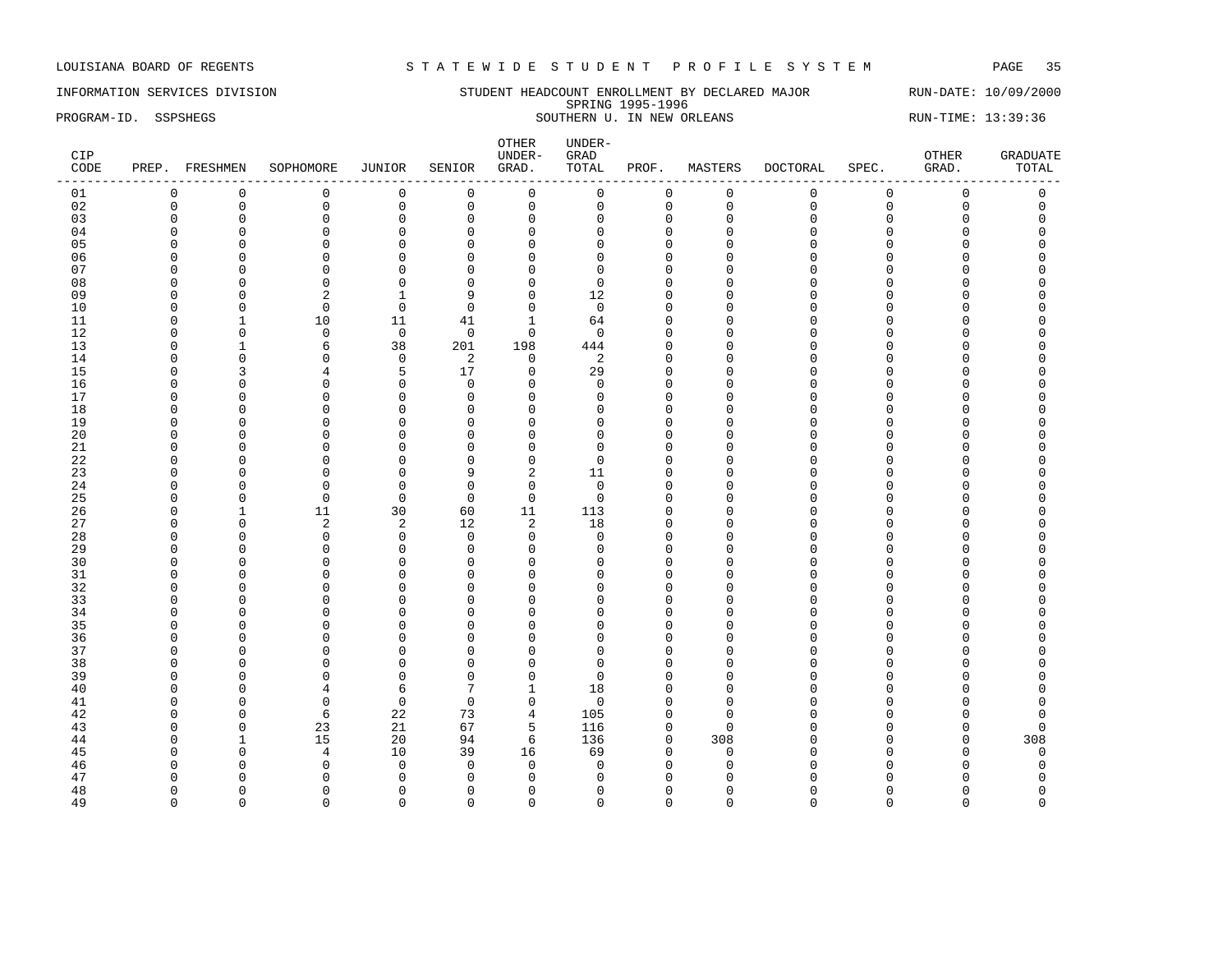## INFORMATION SERVICES DIVISION SUNG STUDENT HEADCOUNT ENROLLMENT BY DECLARED MAJOR RUN-DATE: 10/09/2000<br>SPRING 1995-1996 SPRING 1995-1996

### PROGRAM-ID. SSPSHEGS SOUTHERN U. IN NEW ORLEANS SOUTHERN U. IN NEW ORLEANS RUN-TIME: 13:39:36

| CIP<br>CODE                                                                                                                                                                                                                                                                                                                                                                                                                                                                                                                                                                                                                                                                                                                                                                                                                                                                                                                                                                                                                                                                                                                                                                                                                                                                                                                                                                                                                                                                                                                                                                                                                                                                                                                    |          | PREP. FRESHMEN               | SOPHOMORE                              | JUNIOR         | SENIOR                                                          | OTHER<br>UNDER-<br>GRAD.                                                   | UNDER-<br>GRAD<br>TOTAL | PROF.                   |     | MASTERS DOCTORAL                                                              | SPEC.          | OTHER<br>GRAD. | GRADUATE<br>TOTAL |
|--------------------------------------------------------------------------------------------------------------------------------------------------------------------------------------------------------------------------------------------------------------------------------------------------------------------------------------------------------------------------------------------------------------------------------------------------------------------------------------------------------------------------------------------------------------------------------------------------------------------------------------------------------------------------------------------------------------------------------------------------------------------------------------------------------------------------------------------------------------------------------------------------------------------------------------------------------------------------------------------------------------------------------------------------------------------------------------------------------------------------------------------------------------------------------------------------------------------------------------------------------------------------------------------------------------------------------------------------------------------------------------------------------------------------------------------------------------------------------------------------------------------------------------------------------------------------------------------------------------------------------------------------------------------------------------------------------------------------------|----------|------------------------------|----------------------------------------|----------------|-----------------------------------------------------------------|----------------------------------------------------------------------------|-------------------------|-------------------------|-----|-------------------------------------------------------------------------------|----------------|----------------|-------------------|
| 50                                                                                                                                                                                                                                                                                                                                                                                                                                                                                                                                                                                                                                                                                                                                                                                                                                                                                                                                                                                                                                                                                                                                                                                                                                                                                                                                                                                                                                                                                                                                                                                                                                                                                                                             |          |                              |                                        |                |                                                                 |                                                                            | 6                       |                         |     |                                                                               |                |                |                   |
| 51                                                                                                                                                                                                                                                                                                                                                                                                                                                                                                                                                                                                                                                                                                                                                                                                                                                                                                                                                                                                                                                                                                                                                                                                                                                                                                                                                                                                                                                                                                                                                                                                                                                                                                                             |          | $0$ 12                       | $\begin{array}{c} 8 \\ 15 \end{array}$ | $\frac{5}{47}$ | $\begin{array}{cccc} 21 & 5 & 51 \\ 198 & 21 & 286 \end{array}$ |                                                                            |                         |                         |     |                                                                               | $\overline{0}$ |                |                   |
| 52                                                                                                                                                                                                                                                                                                                                                                                                                                                                                                                                                                                                                                                                                                                                                                                                                                                                                                                                                                                                                                                                                                                                                                                                                                                                                                                                                                                                                                                                                                                                                                                                                                                                                                                             |          |                              |                                        |                |                                                                 |                                                                            |                         |                         |     |                                                                               |                |                |                   |
| TR                                                                                                                                                                                                                                                                                                                                                                                                                                                                                                                                                                                                                                                                                                                                                                                                                                                                                                                                                                                                                                                                                                                                                                                                                                                                                                                                                                                                                                                                                                                                                                                                                                                                                                                             |          |                              |                                        | $\overline{0}$ | $\overline{0}$                                                  | $\begin{array}{ccc} & 0 & & 0 \\ 373 & & 27 \end{array}$<br>$\overline{0}$ | $\sim$ 0                |                         |     |                                                                               |                |                |                   |
| UN                                                                                                                                                                                                                                                                                                                                                                                                                                                                                                                                                                                                                                                                                                                                                                                                                                                                                                                                                                                                                                                                                                                                                                                                                                                                                                                                                                                                                                                                                                                                                                                                                                                                                                                             |          |                              | $0 \t 1,167 \t 577$                    | 392            |                                                                 |                                                                            | 2,536                   | $\mathsf{O}$<br>------- |     |                                                                               |                |                |                   |
| TOTAL                                                                                                                                                                                                                                                                                                                                                                                                                                                                                                                                                                                                                                                                                                                                                                                                                                                                                                                                                                                                                                                                                                                                                                                                                                                                                                                                                                                                                                                                                                                                                                                                                                                                                                                          | $\Omega$ | 1,191                        | 688                                    | 610            | 1,227                                                           | 300                                                                        | 4,016                   | $\Omega$                | 308 | $\Omega$                                                                      | $\Omega$       | $\Omega$       | 308               |
| $\begin{tabular}{lllllllllll} \bf{AND} & \bf{PRODUCTION} & \tt{19 - HOME ECONOMICS} & \tt{37 - PERSONAL AWARENESS AND SELF-IMPROVE.} \\ & \tt{20 - VOCATIONAL HOME ECONOMICS} & \tt{38 - PHILOSOPHY AND RELIGION} \end{tabular}$<br>01 - AGRICULTURAL BUSINESS AND PRODUCTION 19 - HOME ECONOMICS<br>02 - AGRICULTURAL SCIENCES<br>03 - CONSERVATION/RENEWABLE NATURAL RESOURCES21 - NOT IN USE AT THIS TIME 39 - THEOLOGICAL STUDIES/RELIGIOUS VOCAT.<br>04 - ARCHITECTURE AND RELATED PROGRAMS<br>05 - AREA, ETHNIC AND CULTURAL STUDIES<br>06 - NOT IN USE AT THIS TIME<br>07 - NOT IN USE AT THIS TIME<br>07 - NOT IN USE AT THIS TIME<br>27 - LIBERAL ARTS/SCI, GEN STUDIES/HUMANITIES42 - PS<br>08 - MARKETING OPERATIONS AND DISTRIBUTION 26 - BIOLOGICAL SCIENCES/LIFE SCIENCES 44 - PUBLIC ADMINISTRATION AND SERVICES<br>09 - COMMUNICATIONS 27 - MATHEMATICS 45 - SOCIAL SCIENCES AND HIST (10 - COMMUNICATION TECHNOLOGIES 28 - RESERVE OFFICERS TRAINING CORPS (ROTC) 46 - CONSTRUCTION TRADES<br>11 - COMPUTER AND INFORMATION SCIENCES 29 - MILITARY<br>45 - SOCIAL SCIENCES AND HISTORY<br>12 - PERSONAL AND MISCELLANEOUS SERVICES 30 - MULTI/INTERDISCIPLINARY STUDIES 48 - PRECISION PRODUCTION TRADES<br>31 - PARKS/RECREATION/LEISURE/FITNESS STUDIES49 - TRANSPORTATION/MATERIALS MOVING WORK.<br>13 - EDUCATION<br>32 - BASIC SKILLS<br>14 - ENGINEERING ARTS<br>15 - ENGINEERING-RELATED TECHNOLOGIES 33 - CITIZENSHIP ACTIVITIES 50 - YISUAL AND PERFORMING ARTS<br>16 - FOREIGN LANGUAGES AND LITERATURES 34 - HEALTH-RELATED KNOWLEDGE AND SKILLS 52 - BUSINESS MGT. & ADMINISTRATIVE SERV.<br>17 - NOT IN USE AT THIS TIME 35 - INTERPERSONAL AND SOCIAL SKILLS 3TR - UNDERGRAD STUDENTS INTENDING |          |                              |                                        |                |                                                                 |                                                                            |                         |                         |     |                                                                               |                |                |                   |
|                                                                                                                                                                                                                                                                                                                                                                                                                                                                                                                                                                                                                                                                                                                                                                                                                                                                                                                                                                                                                                                                                                                                                                                                                                                                                                                                                                                                                                                                                                                                                                                                                                                                                                                                |          | 18 - NOT IN USE AT THIS TIME |                                        |                |                                                                 |                                                                            |                         |                         |     | 36 - LEISURE AND RECREATIONAL ACTIVITIES UN - STUDENTS UNCOMMITTED TO A MAJOR |                |                |                   |
|                                                                                                                                                                                                                                                                                                                                                                                                                                                                                                                                                                                                                                                                                                                                                                                                                                                                                                                                                                                                                                                                                                                                                                                                                                                                                                                                                                                                                                                                                                                                                                                                                                                                                                                                |          |                              |                                        |                |                                                                 |                                                                            |                         |                         |     |                                                                               |                |                |                   |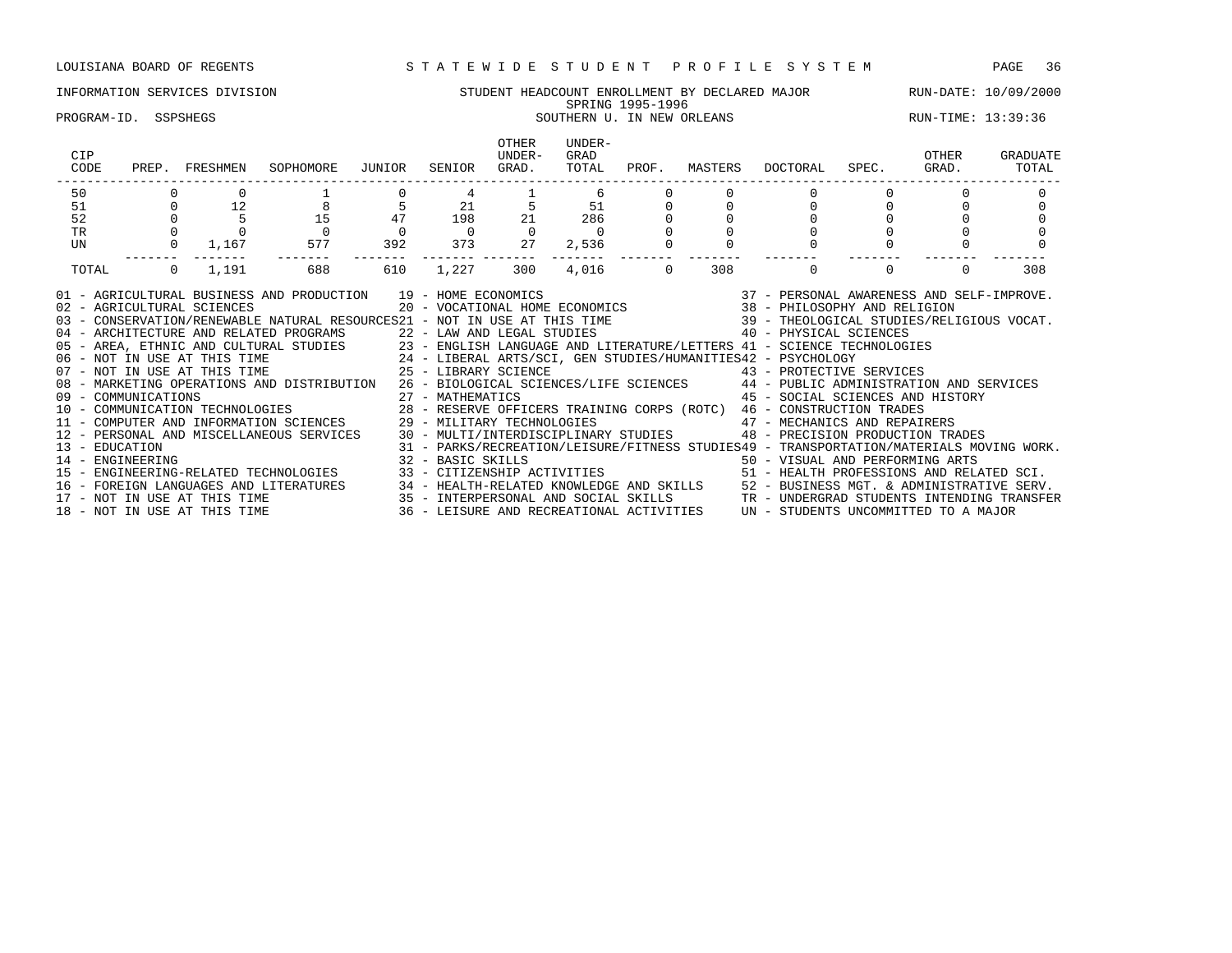INFORMATION SERVICES DIVISION SUNDERT HEADCOUNT ENROLLMENT BY DECLARED MAJOR RUN-DATE: 10/09/2000 SPRING 1995-1996 PROGRAM-ID. SSPSHEGS SOUTHERN U. IN SHREVEPORT SOUTHERN U. IN SHREVEPORT

| CIP<br>CODE |              | PREP. FRESHMEN | SOPHOMORE    | JUNIOR       | SENIOR         | OTHER<br>UNDER-<br>GRAD. | UNDER-<br>${\tt GRAD}$<br>TOTAL | PROF.        | MASTERS      | DOCTORAL    | SPEC.       | OTHER<br>GRAD.      | <b>GRADUATE</b><br>TOTAL |
|-------------|--------------|----------------|--------------|--------------|----------------|--------------------------|---------------------------------|--------------|--------------|-------------|-------------|---------------------|--------------------------|
| 01          | $\mathbf 0$  | $\mathbf 0$    | $\mathsf 0$  | $\mathsf 0$  | $\overline{0}$ | $\mathsf 0$              | 0                               | $\mathsf 0$  | $\mathsf 0$  | $\mathbf 0$ | $\mathsf 0$ | $\mathsf 0$         | $\mathsf 0$              |
| 02          | $\mathbf 0$  | $\mathsf 0$    | $\mathbf 0$  | $\mathsf 0$  | $\mathsf 0$    | $\mathsf{O}$             | $\mathbf 0$                     | 0            | $\mathbf 0$  | $\Omega$    | $\mathbf 0$ | $\mathsf{O}\xspace$ | $\mathsf 0$              |
| 03          | $\mathbf 0$  | $\mathbf 0$    | $\mathbf 0$  | $\mathbf 0$  | $\mathbf 0$    | $\mathbf 0$              | $\Omega$                        | $\mathbf{0}$ | $\mathbf 0$  | $\Omega$    | $\mathbf 0$ | $\mathbf 0$         | $\Omega$                 |
| 04          | $\Omega$     | $\mathbf 0$    | $\mathbf 0$  | $\mathsf 0$  | $\mathbf 0$    | $\mathbf 0$              | $\Omega$                        | $\mathbf{0}$ | $\Omega$     | $\cap$      | $\Omega$    | $\Omega$            | $\Omega$                 |
| 05          |              | $\Omega$       | $\Omega$     | $\mathbf 0$  | $\Omega$       | $\mathbf 0$              | U                               | $\Omega$     | $\Omega$     |             | C           | O                   |                          |
| 06          | n            | $\Omega$       | $\Omega$     | $\mathbf 0$  | $\Omega$       | $\mathbf 0$              |                                 | $\Omega$     | n            | $\cap$      | $\Omega$    | O                   |                          |
| 07          | <sup>0</sup> | $\mathbf 0$    | $\mathbf 0$  | $\mathsf 0$  | $\mathbf 0$    | $\mathbf{0}$             | U                               | $\Omega$     | n            |             | C           | 0                   |                          |
| 08          | $\Omega$     | $\mathbf{1}$   | $\Omega$     | $\mathbf 0$  | $\Omega$       | $\mathbf 0$              |                                 | $\Omega$     | $\cap$       |             | $\cap$      | O                   |                          |
| 09          | n            | $\Omega$       | $\Omega$     | $\mathbf 0$  | $\Omega$       | $\mathbf 0$              | n                               | $\Omega$     | Λ            |             | U           | U                   |                          |
| 10          | n            | $\overline{0}$ | $\Omega$     | $\mathbf{0}$ | 0              | $\mathbf 0$              | <sup>0</sup>                    | $\Omega$     | ∩            |             | C           | O                   |                          |
| 11          | $\Omega$     | 28             | 4            | $\mathbf{0}$ | $\mathbf 0$    | $\mathbf{1}$             | 33                              | $\Omega$     | $\Omega$     | $\cap$      | $\Omega$    | O                   |                          |
| 12          | $\Omega$     | $\mathbf 0$    | $\Omega$     | $\mathbf 0$  | 0              | $\mathbf 0$              | $\Omega$                        | $\Omega$     | n            | n           | U           | O                   |                          |
| 13          | $\Omega$     | 61             | 28           | 0            | $\mathbf 0$    | 41                       | 130                             | $\Omega$     | $\Omega$     |             | C           | O                   |                          |
| 14          | $\Omega$     | $\mathbf 0$    | $\mathbf 0$  |              | $\mathbf 0$    | $\mathsf 0$              | $\mathbf 0$                     | $\Omega$     | U            |             | $\cap$      | O                   |                          |
|             |              |                |              | 0            |                |                          |                                 |              |              |             |             | U                   |                          |
| 15          | n            | 31             | 4            | $\Omega$     | $\Omega$       | 4                        | 39                              | $\Omega$     | ∩            |             |             |                     |                          |
| 16          | $\Omega$     | $\mathbf 0$    | $\mathbf 0$  | $\mathbf 0$  | $\mathbf 0$    | $\mathbf 0$              | $\mathbf 0$                     | $\Omega$     | n            |             | O           | 0                   |                          |
| 17          | <sup>0</sup> | $\mathbf 0$    | $\Omega$     | 0            | $\Omega$       | $\mathbf{0}$             | $\Omega$                        | $\Omega$     | ∩            |             | C           | O                   |                          |
| 18          | $\Omega$     | $\Omega$       | $\Omega$     | $\mathbf 0$  | $\Omega$       | $\mathbf 0$              | $\Omega$                        | $\Omega$     | $\cap$       |             | C           | O                   |                          |
| 19          | $\Omega$     | $\Omega$       | $\Omega$     | $\mathbf 0$  | $\Omega$       | $\mathbf{0}$             | $\Omega$                        | $\Omega$     | $\Omega$     |             | C           | O                   |                          |
| 20          | n            | $\overline{c}$ | 1            | $\mathbf 0$  | $\Omega$       | 1                        |                                 | $\Omega$     | $\Omega$     |             | C           | O                   |                          |
| 21          | $\Omega$     | $\overline{0}$ | 0            | $\mathbf 0$  | $\Omega$       | $\mathbf 0$              | $\Omega$                        | $\Omega$     | $\cap$       | $\cap$      | $\cap$      | O                   |                          |
| 22          | $\Omega$     | 20             | 9            | $\mathbf 0$  | $\Omega$       | 5                        | 34                              | $\Omega$     | ∩            | ∩           | U           | O                   |                          |
| 23          | $\Omega$     | $\mathbf 0$    | $\mathbf 0$  | $\mathsf 0$  | $\mathbf 0$    | $\mathbf 0$              | $\Omega$                        | $\Omega$     | $\cap$       |             | C           | O                   |                          |
| 24          | $\Omega$     | $\mathbf 0$    | $\mathbf 0$  | $\mathsf 0$  | $\mathbf 0$    | $\mathbf 0$              | $\Omega$                        | $\mathbf{0}$ | $\cap$       |             | $\cap$      | O                   |                          |
| 25          | ∩            | $\Omega$       | $\Omega$     | $\Omega$     | $\Omega$       | $\mathbf 0$              | <sup>0</sup>                    | $\Omega$     | ∩            |             | n           | U                   |                          |
| 26          | $\Omega$     | 96             | 58           | 0            | $\mathbf 0$    | 28                       | 182                             | $\Omega$     |              |             | $\Omega$    | 0                   |                          |
| 27          | $\Omega$     | $\overline{2}$ | $\mathbf{1}$ | $\mathsf 0$  | $\mathbf 0$    | $\mathbf{1}$             | 4                               | $\mathbf 0$  | ∩            | ∩           | C           | 0                   |                          |
| 28          | ∩            | $\mathbf 0$    | $\mathbf 0$  | $\mathbf{0}$ | $\Omega$       | $\mathbf 0$              | $\Omega$                        | $\Omega$     | ∩            |             | C           | O                   |                          |
| 29          | $\Omega$     | $\mathbf 0$    | $\mathbf 0$  | $\mathbf 0$  | $\mathbf 0$    | $\mathbf 0$              | U                               | $\mathbf 0$  | $\Omega$     |             | C           | O                   |                          |
| 30          | ∩            | $\Omega$       | $\Omega$     | $\mathbf{0}$ | $\Omega$       | $\overline{0}$           |                                 | $\cap$       | $\cap$       |             | C           | U                   |                          |
| 31          | ∩            | $\mathbf 0$    | $\Omega$     | $\mathbf 0$  | $\Omega$       | $\mathbf 0$              | n                               | $\Omega$     | ∩            |             | C           | O                   |                          |
| 32          | ∩            | $\Omega$       | $\Omega$     | $\mathbf{0}$ | $\Omega$       | $\mathbf{0}$             |                                 | $\Omega$     | ∩            |             |             | O                   |                          |
| 33          | ∩            | $\Omega$       | $\Omega$     | $\mathbf 0$  | $\Omega$       | $\mathbf 0$              |                                 | $\Omega$     | ∩            |             | C           | O                   |                          |
| 34          | $\Omega$     | $\mathbf 0$    | $\Omega$     | 0            | $\Omega$       | $\mathbf 0$              | <sup>n</sup>                    | $\Omega$     | $\cap$       |             | $\cap$      | O                   |                          |
| 35          | ∩            | $\Omega$       | $\Omega$     | $\Omega$     | $\Omega$       | $\Omega$                 | ∩                               | $\cap$       | ∩            |             | U           | U                   |                          |
| 36          |              | $\overline{0}$ | $\Omega$     | $\mathbf{0}$ | $\mathbf 0$    | $\overline{0}$           | U                               | $\Omega$     | Λ            |             | C           | O                   |                          |
| 37          |              | $\overline{0}$ | $\Omega$     | $\mathbf{0}$ | $\Omega$       | $\overline{0}$           | <sup>n</sup>                    | $\mathbf 0$  | $\cap$       |             | n           | O                   |                          |
| 38          | ∩            | $\Omega$       | $\Omega$     | $\mathbf 0$  | $\Omega$       | $\mathbf 0$              | ∩                               | $\Omega$     | ∩            |             | U           | O                   |                          |
| 39          | $\Omega$     | $\overline{0}$ | $\Omega$     | 0            | $\mathbf 0$    | $\mathbf 0$              | $\Omega$                        | $\mathbf 0$  | $\Omega$     |             | $\cap$      | 0                   |                          |
| 40          | ∩            | 7              |              | $\mathbf 0$  | $\mathbf 0$    | $\mathbf 0$              | 11                              | $\Omega$     | $\Omega$     |             | $\cap$      | U                   |                          |
| 41          | n            | $\Omega$       | $\Omega$     | $\mathbf{0}$ | $\Omega$       | $\mathbf 0$              | $\Omega$                        | $\Omega$     | ∩            |             | C           | U                   |                          |
| 42          |              | $\mathbf 0$    | $\Omega$     | $\mathbf{0}$ | 0              | $\mathbf 0$              | $\Omega$                        | $\mathbf 0$  | <sup>0</sup> | ∩           | C           | O                   |                          |
| 43          | ∩            | $\mathbf 0$    | $\Omega$     | $\mathbf 0$  | $\mathbf 0$    | $\mathbf 0$              | $\Omega$                        | $\Omega$     | n            |             | n           | O                   |                          |
| 44          | n            | $\overline{0}$ | $\Omega$     | 0            | $\Omega$       | $\mathbf 0$              | $\Omega$                        | $\mathbf 0$  | ∩            |             | n           | O                   |                          |
| 45          | n            | 25             | 8            | $\mathbf 0$  | $\Omega$       | $\overline{4}$           | 37                              | $\Omega$     | $\Omega$     |             | C           | U                   |                          |
| 46          |              | $\mathbf 0$    | $\Omega$     | $\mathbf{0}$ | $\Omega$       | $\mathbf 0$              | $\mathbf 0$                     | $\Omega$     | Λ            |             |             | O                   |                          |
| 47          |              | 9              |              | $\mathbf 0$  | $\Omega$       | 1                        | 11                              | $\Omega$     |              |             |             | O                   |                          |
| 48          | O            | $\Omega$       | $\Omega$     | $\mathbf{0}$ | 0              | $\mathbf 0$              | 0                               | $\Omega$     | n            |             | C           | O                   | $\Omega$                 |
| 49          | $\Omega$     | $\Omega$       | $\Omega$     | $\Omega$     | $\Omega$       | $\mathbf 0$              | $\Omega$                        | $\Omega$     | $\Omega$     | $\Omega$    | $\Omega$    | $\Omega$            | $\Omega$                 |
|             |              |                |              |              |                |                          |                                 |              |              |             |             |                     |                          |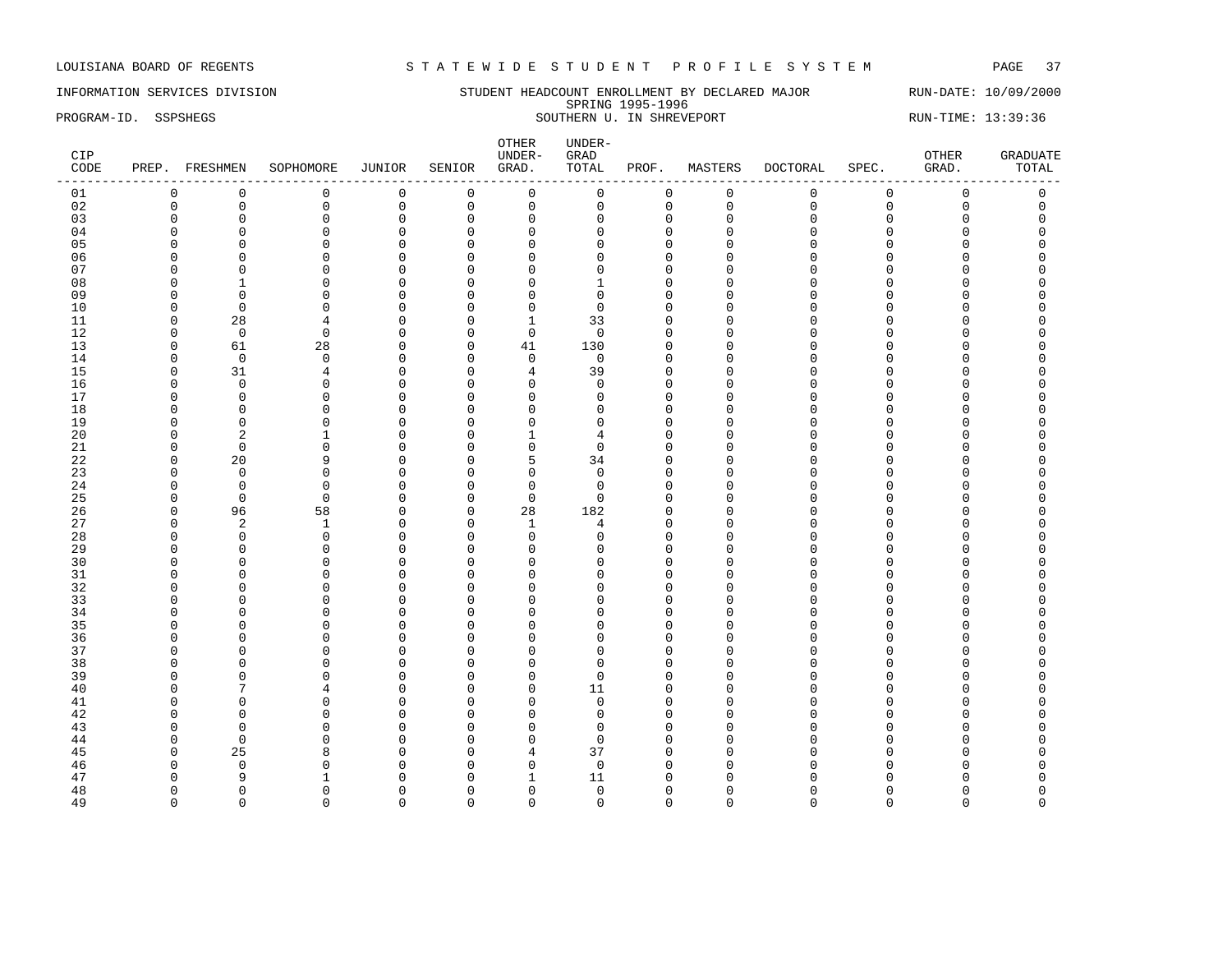### INFORMATION SERVICES DIVISION STUDENT HEADCOUNT ENROLLMENT BY DECLARED MAJOR RUN-DATE: 10/09/2000 SPRING 1995-1996 PROGRAM-ID. SSPSHEGS SOUTHERN U. IN SHREVEPORT SOUTHERN U. IN STREVEPORT SUN-TIME: 13:39:36

### OTHER UNDER-<br>UNDER- GRAD CIP UNDER- GRAD OTHER GRADUATE CODE PREP. FRESHMEN SOPHOMORE JUNIOR SENIOR GRAD. TOTAL PROF. MASTERS DOCTORAL SPEC. GRAD. TOTAL ------------------------------------------------------------------------------------------------------------------------------------ 50 0 0 0 0 0 0 0 0 0 0 0 0 0 51 0 226 99 0 0 102 427 0 0 0 0 0 0 52 0 91 27 0 0 20 138 0 0 0 0 0 0 TR 0 25 7 0 0 5 37 0 0 0 0 0 0 0 UN 0 183 23 0 0 30 236 0 0 0 0 0 0 ------- ------- ------- ------- ------- ------- ------- ------- ------- ------- ------- ------- ------- TOTAL 0 807 274 0 0 243 1,324 0 0 0 0 0 0 01 - AGRICULTURAL BUSINESS AND PRODUCTION 39 - HOME ECONOMICS 37 - PERSONAL AWARENESS AND SELF-IMPROVE. 02 - AGRICULTURAL SCIENCES 20 - VOCATIONAL HOME ECONOMICS 38 - PHILOSOPHY AND RELIGION 03 - CONSERVATION/RENEWABLE NATURAL RESOURCES21 - NOT IN USE AT THIS TIME 39 - THEOLOGICAL STUDIES/RELIGIOUS VOCAT. 04 - ARCHITECTURE AND RELATED PROGRAMS 22 - LAW AND LEGAL STUDIES 40 - PHYSICAL SCIENCES 05 - AREA, ETHNIC AND CULTURAL STUDIES 23 - ENGLISH LANGUAGE AND LITERATURE/LETTERS 41 - SCIENCE TECHNOLOGIES 06 - NOT IN USE AT THIS TIME 24 - LIBERAL ARTS/SCI, GEN STUDIES/HUMANITIES42 - PSYCHOLOGY 06 - NOT IN USE AT THIS TIME 24 - LIBERAL ARTS/SCI, GEN STUDIES/HUMANITIES42 - PSYCHOLOGY<br>07 - NOT IN USE AT THIS TIME 25 - LIBRARY SCIENCE 43 - PROTECTIVE SE 08 - MARKETING OPERATIONS AND DISTRIBUTION 26 - BIOLOGICAL SCIENCES/LIFE SCIENCES 44 - PUBLIC ADMINISTRATION AND SERVICES 09 - COMMUNICATIONS 27 - MATHEMATICS 45 - SOCIAL SCIENCES AND HISTORY 10 - COMMUNICATION TECHNOLOGIES 28 - RESERVE OFFICERS TRAINING CORPS (ROTC) 46 - CONSTRUCTION TRADES

11 - COMPUTER AND INFORMATION SCIENCES 29 - MILITARY TECHNOLOGIES 47 - MECHANICS AND REPAIRERS 12 - PERSONAL AND MISCELLANEOUS SERVICES 30 - MULTI/INTERDISCIPLINARY STUDIES 48 - PRECISION PRODUCTION TRADES

14 - ENGINEERING 32 - BASIC SKILLS 50 - VISUAL AND PERFORMING ARTS

13 - EDUCATION 31 - PARKS/RECREATION/LEISURE/FITNESS STUDIES49 - TRANSPORTATION/MATERIALS MOVING WORK.

15 - ENGINEERING-RELATED TECHNOLOGIES 33 - CITIZENSHIP ACTIVITIES 51 - HEALTH PROFESSIONS AND RELATED SCI. 16 - FOREIGN LANGUAGES AND LITERATURES 34 - HEALTH-RELATED KNOWLEDGE AND SKILLS 52 - BUSINESS MGT. & ADMINISTRATIVE SERV.<br>17 - NOT IN USE AT THIS TIME 35 - INTERPERSONAL AND SOCIAL SKILLS TR - UNDERGRAD STUDENTS INTENDING

15 - INTERPERSONAL AND SOCIAL SKILLS TR - UNDERGRAD STUDENTS INTENDING TRANSFER 18 - NOT IN USE AT THIS TIME 36 - LEISURE AND RECREATIONAL ACTIVITIES UN - STUDENTS UNCOMMITTED TO A MAJOR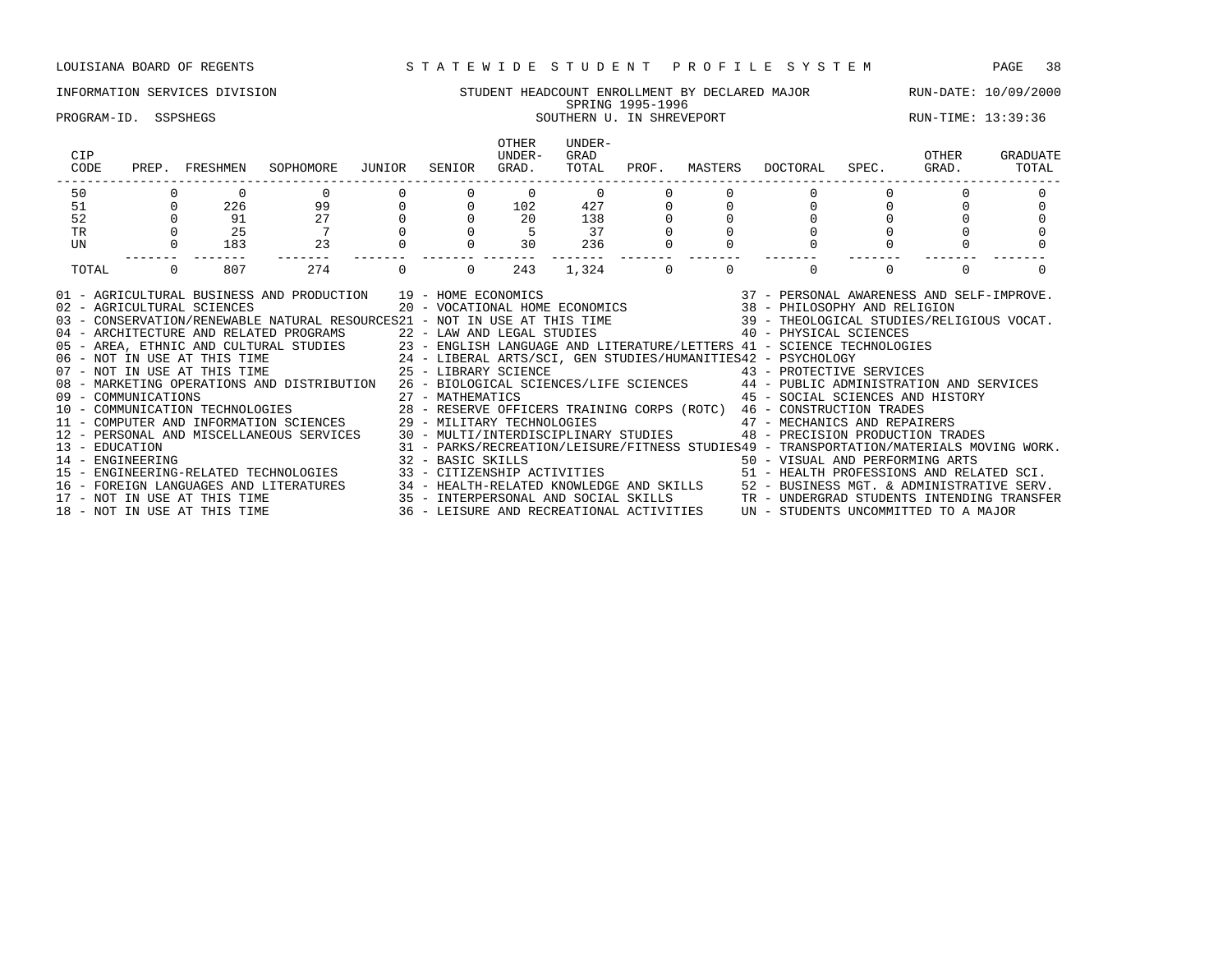### INFORMATION SERVICES DIVISION STUDENT HEADCOUNT ENROLLMENT BY DECLARED MAJOR RUN-DATE: 10/09/2000 SPRING 1995-1996 PROGRAM-ID. SSPSHEGS 
UNIV. OF LOUISIANA SYSTEM TOTALS

UNIV. OF LOUISIANA SYSTEM TOTALS

PROGRAM-ID. SSPSHEGS

| CIP<br>CODE |                          | PREP. FRESHMEN | SOPHOMORE      | JUNIOR         | SENIOR                  | OTHER<br>UNDER-<br>GRAD. | UNDER-<br>GRAD<br>TOTAL | PROF.              | MASTERS     | DOCTORAL           | SPEC.    | <b>OTHER</b><br>GRAD.      | <b>GRADUATE</b><br>TOTAL |
|-------------|--------------------------|----------------|----------------|----------------|-------------------------|--------------------------|-------------------------|--------------------|-------------|--------------------|----------|----------------------------|--------------------------|
| 01          |                          | 84             | 61             | 65             | 87                      | $\mathsf{O}$             | 298                     | $\mathbf 0$        | $\mathbf 0$ | $\Omega$           | $\Omega$ | $\mathbf 0$                | $\Omega$                 |
| 02          | $\mathbf 0$              | 78             | 76             | 71             | 105                     | $\mathsf{O}$             | 330                     | $\mathbf 0$        | $\mathbf 0$ | $\Omega$           | $\Omega$ | $\mathsf{O}\xspace$        | $\mathbf 0$              |
| 03          | $\mathbf 0$              | 104            | 108            | 89             | 150                     | $\mathbf 0$              | 451                     | $\mathbf 0$        | $\mathbf 0$ | $\Omega$           | $\Omega$ | $\mathbf 0$                | $\Omega$                 |
| 04          | $\Omega$                 | 152            | 89             | 62             | 170                     | 46                       | 519                     | $\Omega$           | $\Omega$    | $\Omega$           | $\Omega$ | $\Omega$                   | $\Omega$                 |
| 05          | $\Omega$                 | $\Omega$       | $\Omega$       | $\Omega$       | $\Omega$                | $\Omega$                 | $\Omega$                | $\Omega$           | 4           | 6                  | $\Omega$ | $\Omega$                   | 10                       |
| 06          | $\Omega$                 | $\Omega$       | $\Omega$       | $\mathbf 0$    | $\Omega$                | $\Omega$                 | $\Omega$                | $\Omega$           | $\Omega$    | $\Omega$           |          | O                          | $\Omega$                 |
| 07          | O                        | $\Omega$       | $\Omega$       | $\mathbf 0$    | $\Omega$                | $\mathbf 0$              | $\Omega$                | $\cap$             | $\Omega$    |                    |          | O                          | $\Omega$                 |
| 08          | $\Omega$                 | 14             | 17             | 18             | 24                      | $\mathbf 0$              | 73                      |                    | $\Omega$    |                    |          | O                          | $\Omega$                 |
| 09          | O                        | 482            | 392            | 313            | 461                     | 13                       | 1,661                   | $\Omega$           | 64          | $\cap$             |          | $\Omega$                   | 64                       |
| 10          | $\Omega$                 | $\overline{0}$ | $\overline{0}$ | $\overline{0}$ | $\overline{0}$          | $\overline{0}$           | $\Omega$                | $\Omega$           | $\Omega$    | $\Omega$           |          | $\Omega$                   | $\Omega$                 |
| 11          | 2                        | 946            | 476            | 269            | 387                     | 142                      | 2,222                   | $\Omega$           | 92          | 48                 | $\Omega$ | $\Omega$                   | 140                      |
| 12          | $\Omega$                 | 55             | 23             | $\overline{1}$ | $-5$                    | 37                       | 121                     | $\Omega$           | $\Omega$    | $\Omega$           | $\Omega$ | $\mathbf 0$                | $\Omega$                 |
| 13          | 6                        | 2,682          | 2,477          | 1,996          | 3,421                   | 128                      | 10,710                  | $\mathbf 0$        | 2,054       | 175                | 133      | 51                         | 2,413                    |
| 14          | 1                        | 584            | 436            | 338            | 760                     | $\overline{0}$           | 2,119                   | $\mathbf 0$        | 262         | 57                 | $\Omega$ | $\mathbf 0$                | 319                      |
| 15          | 3                        | 745            | 525            | 332            | 503                     | 173                      | 2,281                   | $\Omega$           | $\bigcirc$  | $\Omega$           | $\Omega$ | $\Omega$                   | $\Omega$                 |
| 16          | $\Omega$                 | 19             | 17             | 20             | 28                      | $\mathbf 0$              | 84                      | $\Omega$           | 15          | $\Omega$           | $\Omega$ | $\mathbf 0$                | 15                       |
| 17          | $\Omega$                 | $\Omega$       | $\overline{0}$ | $\overline{0}$ | $\overline{0}$          | $\mathbf 0$              | $\overline{0}$          | $\Omega$           | $\Omega$    |                    |          | $\mathbf 0$                | $\mathbf 0$              |
| 18          | $\Omega$                 | $\overline{0}$ | $\bigcirc$     | $\overline{0}$ | $\overline{0}$          | $\mathbf 0$              | $\Omega$                | $\cap$             | $\Omega$    |                    | $\cap$   | $\Omega$                   | 0                        |
| 19          | 2                        | 245            | 324            | 286            | 502                     | 25                       | 1,384                   | $\Omega$           | 109         | $\cap$             | $\cap$   | $\Omega$                   | 109                      |
| 20          | 1                        | 105            | 63             | 14             | 14                      | 81                       | 278                     | $\Omega$           | $\Omega$    |                    |          | $\Omega$                   | 0                        |
| 21          | 0                        | $\overline{0}$ | $\overline{0}$ | $\overline{0}$ | $\overline{0}$          | $\Omega$<br>$\mathbf 0$  | $\overline{0}$          | $\Omega$<br>$\cap$ | $\Omega$    | $\Omega$<br>$\cap$ |          | $\Omega$<br>$\Omega$       | $\Omega$                 |
| 22          | $\Omega$<br>$\mathbf{1}$ | 163            | 131            | 106            | 85                      | $\mathbf 0$              | 485                     | $\Omega$           | $\Omega$    |                    |          |                            | $\Omega$                 |
| 23<br>24    |                          | 158<br>2,355   | 153<br>1,132   | 168<br>681     | 256                     |                          | 736<br>6,025            | $\Omega$           | 205<br>14   | 45<br>$\Omega$     | $\Omega$ | $\mathbf 0$<br>$\mathbf 0$ | 250<br>14                |
| 25          | 30<br>$\Omega$           | $\bigcirc$     | $\overline{0}$ | $\overline{0}$ | 1,464<br>$\overline{0}$ | 363<br>$\Omega$          | $\Omega$                | $\Omega$           | $\bigcirc$  | $\Omega$           |          | $\Omega$                   | $\Omega$                 |
| 26          | 6                        | 909            | 633            | 499            | 783                     | $\mathbf{1}$             | 2,831                   | $\Omega$           | 161         | 18                 | $\Omega$ | $\mathbf 0$                | 179                      |
| 27          | 1                        | 35             | 40             | 29             | 66                      | $\mathbf 0$              | 171                     | $\Omega$           | 53          | 21                 | $\cap$   | 15                         | 89                       |
| 28          | $\Omega$                 | $\overline{0}$ | $\overline{0}$ | $\overline{0}$ | $\Omega$                | $\Omega$                 | $\Omega$                | $\Omega$           | $\Omega$    | $\Omega$           | $\cap$   | $\mathbf 0$                | $\overline{0}$           |
| 29          | $\Omega$                 | $\mathbf 0$    | $\overline{0}$ | $\mathbf 0$    | $\mathbf{0}$            | $\mathbf 0$              | $\mathbf 0$             | $\Omega$           | $\mathbf 0$ | $\cap$             |          | $\mathbf 0$                | $\mathbf 0$              |
| 30          | $\Omega$                 | 132            | 60             | $\Omega$       | $\Omega$                | 62                       | 254                     | $\Omega$           | 22          |                    |          | $\Omega$                   | 22                       |
| 31          | <sup>0</sup>             | 92             | 93             | 73             | 163                     | $\Omega$                 | 421                     | $\cap$             | 25          |                    |          | $\Omega$                   | 25                       |
| 32          |                          | $\Omega$       | $\Omega$       | $\Omega$       | $\Omega$                | $\Omega$                 | $\Omega$                | $\cap$             | $\Omega$    |                    |          | U                          | $\Omega$                 |
| 33          |                          | $\Omega$       | $\Omega$       | $\mathbf 0$    | $\Omega$                | $\Omega$                 | $\Omega$                | $\Omega$           | $\Omega$    |                    |          | O                          | $\Omega$                 |
| 34          |                          | $\Omega$       | $\Omega$       | $\mathbf 0$    | $\Omega$                | $\Omega$                 | $\Omega$                | $\Omega$           | $\Omega$    |                    |          | O                          |                          |
| 35          |                          | $\Omega$       | $\Omega$       | $\Omega$       | $\Omega$                | $\Omega$                 |                         | $\cap$             | $\cap$      |                    |          | Λ                          |                          |
| 36          |                          | $\Omega$       | $\Omega$       | $\Omega$       | $\Omega$                | $\Omega$                 | U                       |                    | $\Omega$    |                    |          |                            |                          |
| 37          |                          | $\Omega$       | $\Omega$       | $\Omega$       | $\Omega$                | $\Omega$                 | $\Omega$                | $\cap$             | $\Omega$    |                    |          | O                          |                          |
| 38          |                          | 3              | 1              | $\overline{2}$ | 3                       | $\Omega$                 | a                       |                    | $\Omega$    |                    |          | U                          |                          |
| 39          | $\Omega$                 | $\Omega$       | $\Omega$       | $\mathbf 0$    | $\Omega$                | $\Omega$                 |                         |                    | $\Omega$    |                    |          | O                          | $\Omega$                 |
| 40          | $\Omega$                 | 131            | 113            | 78             | 177                     | $\mathbf 0$              | 499                     | $\Omega$           | 97          |                    |          | O                          | 97                       |
| 41          | $\Omega$                 | $\Omega$       | $\Omega$       | $\Omega$       | $\mathbf 0$             | $\Omega$                 | $\Omega$                | $\Omega$           | $\Omega$    |                    |          | $\Omega$                   | $\mathbf 0$              |
| 42          | 2                        | 707            | 495            | 518            | 584                     | $\circ$                  | 2,306                   | 0                  | 315         |                    |          | $\Omega$                   | 321                      |
| 43          | $\overline{2}$           | 960            | 701            | 508            | 629                     | 125                      | 2,925                   | $\Omega$           | 110         |                    |          | $\Omega$                   | 110                      |
| 44          | 1                        | 172            | 249            | 244            | 364                     | $\mathbf{1}$             | 1,031                   | 0                  | 201         |                    |          | 0                          | 201                      |
| 45          | $\Omega$                 | 481            | 407            | 396            | 688                     | $\mathbf 0$              | 1,972                   | $\Omega$           | 104         |                    |          | 1                          | 105                      |
| 46          |                          | 43             | 8              | $\overline{0}$ | $\mathbf 0$             | $7\phantom{.0}$          | 59                      | $\Omega$           | $\Omega$    |                    |          | $\Omega$                   | $\mathbf 0$              |
| 47          |                          | 227            | 80             | $\mathbf 0$    | $\Omega$                | 81                       | 388                     |                    |             |                    |          | U                          |                          |
| 48          | <sup>0</sup>             | 215            | 125            | 40             | 35                      | 76                       | 491                     | $\cap$             | n           |                    |          | O                          | $\Omega$                 |
| 49          | $\Omega$                 | 63             | 42             | 48             | 93                      | $\Omega$                 | 246                     | $\Omega$           | $\Omega$    | $\cap$             | $\cap$   | $\Omega$                   | $\Omega$                 |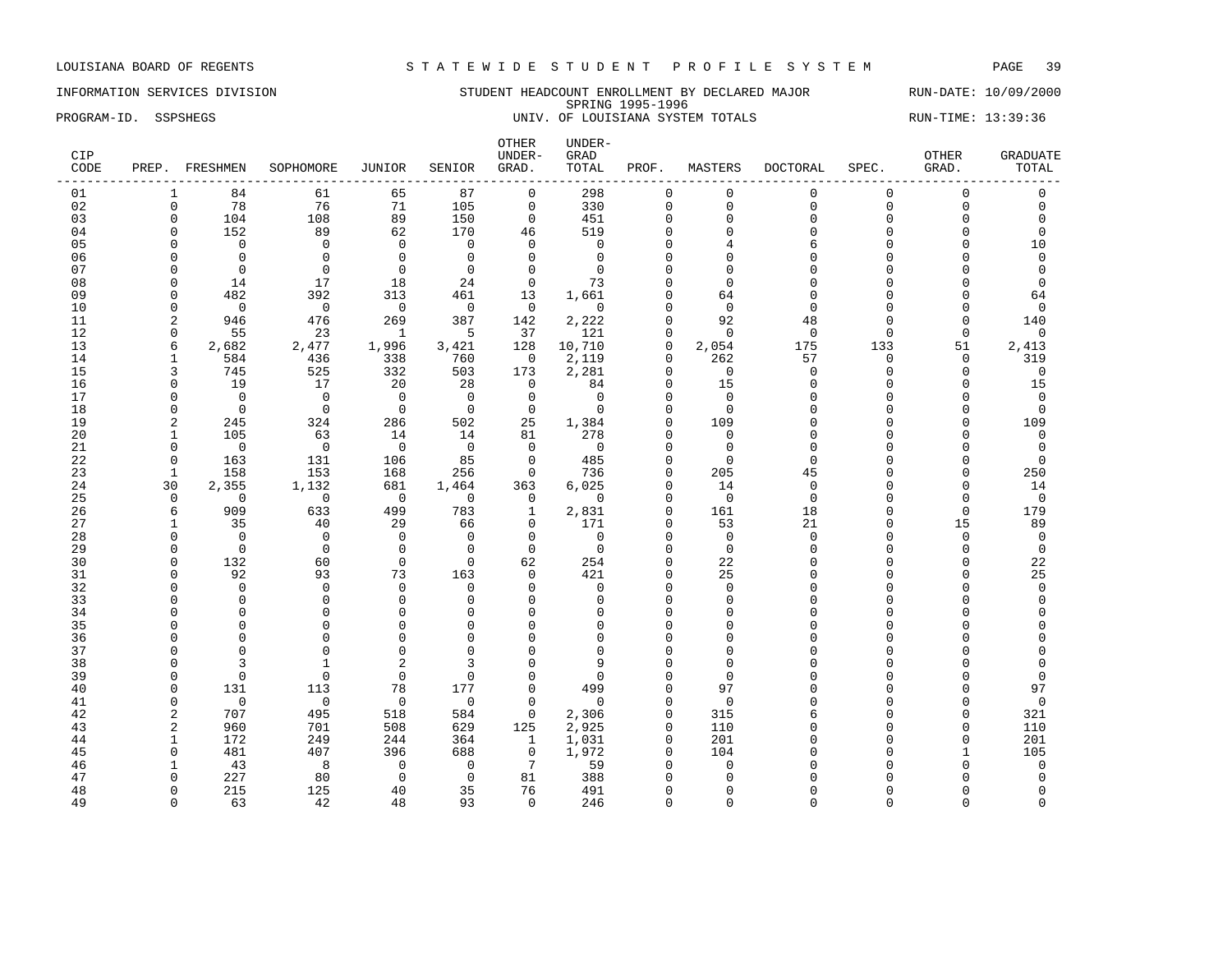### INFORMATION SERVICES DIVISION STUDENT HEADCOUNT ENROLLMENT BY DECLARED MAJOR RUN-DATE: 10/09/2000 SPRING 1995-1996<br>UNIV. OF LOUISIANA SYSTEM TOTALS PROGRAM-ID. SSPSHEGS **EXECUTE:** 13:39:36 UNIV. OF LOUISIANA SYSTEM TOTALS RUN-TIME: 13:39:36

| CIP<br>CODE<br>PREP.                                                                                                                                                                                                                                                                                                                                                                                                                                                                                                                                                                                                                                                                                                                                                                                                                                                                                                                                                                                                                                                                                                                                                                                                                                                                                                          | FRESHMEN  | SOPHOMORE | JUNIOR                                                                                                                                                                                                                                                                                                                                                                 | SENIOR | OTHER<br>UNDER-<br>GRAD. | UNDER-<br>GRAD<br>TOTAL | PROF. | MASTERS          | DOCTORAL                                                                                                                                                                                                                                                                                                                                                                                                                             | SPEC. | OTHER<br>GRAD. | GRADUATE<br>TOTAL      |
|-------------------------------------------------------------------------------------------------------------------------------------------------------------------------------------------------------------------------------------------------------------------------------------------------------------------------------------------------------------------------------------------------------------------------------------------------------------------------------------------------------------------------------------------------------------------------------------------------------------------------------------------------------------------------------------------------------------------------------------------------------------------------------------------------------------------------------------------------------------------------------------------------------------------------------------------------------------------------------------------------------------------------------------------------------------------------------------------------------------------------------------------------------------------------------------------------------------------------------------------------------------------------------------------------------------------------------|-----------|-----------|------------------------------------------------------------------------------------------------------------------------------------------------------------------------------------------------------------------------------------------------------------------------------------------------------------------------------------------------------------------------|--------|--------------------------|-------------------------|-------|------------------|--------------------------------------------------------------------------------------------------------------------------------------------------------------------------------------------------------------------------------------------------------------------------------------------------------------------------------------------------------------------------------------------------------------------------------------|-------|----------------|------------------------|
| 50                                                                                                                                                                                                                                                                                                                                                                                                                                                                                                                                                                                                                                                                                                                                                                                                                                                                                                                                                                                                                                                                                                                                                                                                                                                                                                                            | 470       | 333       |                                                                                                                                                                                                                                                                                                                                                                        |        |                          |                         |       | 56               | $\mathbf{0}$                                                                                                                                                                                                                                                                                                                                                                                                                         |       |                | 56                     |
| 18<br>51                                                                                                                                                                                                                                                                                                                                                                                                                                                                                                                                                                                                                                                                                                                                                                                                                                                                                                                                                                                                                                                                                                                                                                                                                                                                                                                      | 5,657     | 3,893     |                                                                                                                                                                                                                                                                                                                                                                        |        |                          |                         |       | 460              |                                                                                                                                                                                                                                                                                                                                                                                                                                      | 41    |                | 503                    |
| 52<br>$5\overline{)}$                                                                                                                                                                                                                                                                                                                                                                                                                                                                                                                                                                                                                                                                                                                                                                                                                                                                                                                                                                                                                                                                                                                                                                                                                                                                                                         | 3,430     | 2,780     |                                                                                                                                                                                                                                                                                                                                                                        |        |                          |                         |       | 742              | 51                                                                                                                                                                                                                                                                                                                                                                                                                                   |       |                | 793                    |
| 13<br>TR                                                                                                                                                                                                                                                                                                                                                                                                                                                                                                                                                                                                                                                                                                                                                                                                                                                                                                                                                                                                                                                                                                                                                                                                                                                                                                                      | 548       | 475       |                                                                                                                                                                                                                                                                                                                                                                        |        |                          |                         |       | $\overline{0}$   | $\Omega$                                                                                                                                                                                                                                                                                                                                                                                                                             |       |                | $\Omega$               |
| UN                                                                                                                                                                                                                                                                                                                                                                                                                                                                                                                                                                                                                                                                                                                                                                                                                                                                                                                                                                                                                                                                                                                                                                                                                                                                                                                            | 280 7,622 | 1,570     |                                                                                                                                                                                                                                                                                                                                                                        |        |                          |                         |       | 2,131<br>------- |                                                                                                                                                                                                                                                                                                                                                                                                                                      | 16    | 1,335          | 3,486<br>$- - - - - -$ |
| TOTAL<br>377                                                                                                                                                                                                                                                                                                                                                                                                                                                                                                                                                                                                                                                                                                                                                                                                                                                                                                                                                                                                                                                                                                                                                                                                                                                                                                                  | 30,868    | 18,598    | $\begin{array}{ccccccccc} \text{``0]} & \text{``0]} & \text{``1,527} & \text{``1,527} & \text{``1,527} & \text{``1,527} & \text{``1,528} & \text{``1,529} & \text{``1,529} & \text{``1,529} & \text{``1,530} & \text{``1,530} & \text{``1,530} & \text{``1,530} & \text{``1,531} & \text{``1,774} & \text{``1,774} & \text{``1,7214} & \text{``1,732} & \text{``1,732$ |        |                          |                         |       | 7,296            | 472                                                                                                                                                                                                                                                                                                                                                                                                                                  | 149   | 1,404          | 9,321                  |
| 01 - AGRICULTURAL BUSINESS AND PRODUCTION 19 - HOME ECONOMICS<br>02 - AGRICULTURAL SCIENCES<br>03 - CONSERVATION/RENEWABLE NATURAL RESOURCES21 - NOT IN USE AT THIS TIME 39 - THEOLOGICAL STUDIES/RELIGIOUS VOCAT.<br>04 - ARCHITECTURE AND RELATED PROGRAMS 22 - LAW AND LEGAL STUDIES 40 - PHYSICAL SCIENCES<br>05 - AREA, ETHNIC AND CULTURAL STUDIES<br>06 - NOT IN USE AT THIS TIME 24 - LIBERAL ARTS/SCI, GEN STUDIES/HUMANITIES42 - PSYCHOLOGY<br>25 - LIBERAL ARTS/SCI, GEN STUDIES/HUMANITIES42 - PSYCHOLOGY<br>25 - LIBERARY SCIENCE 43 - PR<br>08 - MARKETING OPERATIONS AND DISTRIBUTION 26 - BIOLOGICAL SCIENCES/LIFE SCIENCES 44 - PUBLIC ADMINISTRATION AND SERVICES<br>09 - COMMUNICATIONS<br>10 - COMMUNICATIONS<br>10 - COMMUNICATION TECHNOLOGIES<br>29 - MATHEMATICS<br>29 - MILITARY TECHNOLOGIES<br>29 - MILITARY TECHNOLOGIES<br>29 - MILITARY TECHNOLOGIES<br>29 - MILITARY TECHNOLOGIES<br>29 - MILITARY TEC<br>13 - EDUCATION<br>14 - ENGINEERING<br>15 - ENGINEERING-RELATED TECHNOLOGIES 33 - CITIZENSHIP ACTIVITIES 51 - HEALTH PROFESSIONS AND RELATED SCI.<br>16 - FOREIGN LANGUAGES AND LITERATURES 34 - HEALTH-RELATED KNOWLEDGE AND SKILLS 52 - BUSINESS MGT. & ADMINISTRATIVE SERV.<br>17 - NOT IN USE AT THIS TIME 35 - INTERPERSONAL AND SOCIAL SKILLS TR - UNDERGRAD STUDENTS INTENDING |           |           | 32 - BASIC SKILLS                                                                                                                                                                                                                                                                                                                                                      |        |                          |                         |       |                  | $\begin{tabular}{lllllllllll} 19 & -& HomE ECONOMICS & & & 37 & -& PERSONAL AWARENESS AND SELF-IMPROVE. \\ 20 & -& VOCATIONAL HOME ECONOMICS & & 38 & -& PHILOSOPHY AND RELIGION \\ \end{tabular}$<br>43 - PROTECTIVE SERVICES<br>45 - SOCIAL SCIENCES AND HISTORY<br>48 - PRECISION PRODUCTION TRADES<br>31 - PARKS/RECREATION/LEISURE/FITNESS STUDIES49 - TRANSPORTATION/MATERIALS MOVING WORK.<br>50 - VISUAL AND PERFORMING ARTS |       |                |                        |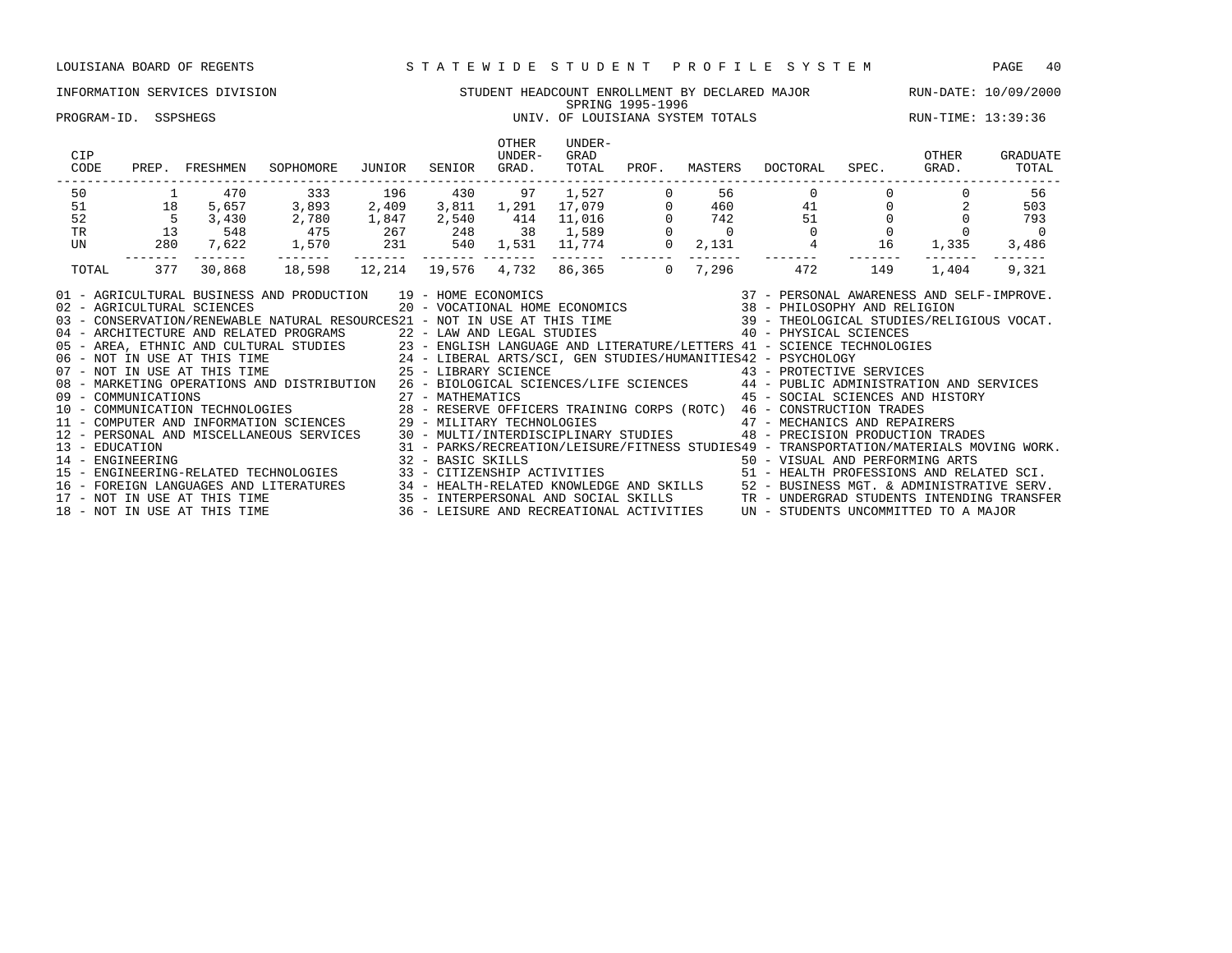INFORMATION SERVICES DIVISION SUNDERT HEADCOUNT ENROLLMENT BY DECLARED MAJOR RUN-DATE: 10/09/2000 SPRING 1995-1996 PROGRAM-ID. SSPSHEGS SERIES AND SENSING SERIES AND SENSING SERIES SERIES SERIES SERIES RUN-TIME: 13:39:36

| CIP<br>CODE | PREP. FRESHMEN    |                         | SOPHOMORE      | <b>JUNIOR</b>           | SENIOR                   | UNDER-<br>GRAD.          | GRAD<br>TOTAL            | PROF.                   | MASTERS        | <b>DOCTORAL</b> | SPEC.       | OTHER<br>GRAD.          | <b>GRADUATE</b><br>TOTAL |
|-------------|-------------------|-------------------------|----------------|-------------------------|--------------------------|--------------------------|--------------------------|-------------------------|----------------|-----------------|-------------|-------------------------|--------------------------|
| 01          | 0                 | 20                      | 20             | 13                      | 38                       | $\mathbf 0$              | 91                       | 0                       | 11             | 11              | $\mathbf 0$ | $\mathbf 0$             | 22                       |
| 02          | $\mathbf 0$       | 63                      | 64             | 61                      | 94                       | $\mathbf 0$              | 282                      | $\mathbf 0$             | 88             | 63              | $\Omega$    | $\mathbf 0$             | 151                      |
| 03          | $\Omega$          | 49                      | 80             | 119                     | 175                      | $\mathbf 0$              | 423                      | $\mathbf 0$             | 124            | 49              | $\Omega$    | $\mathbf 0$             | 173                      |
| 04          | ∩                 | 92                      | 112            | 106                     | 262                      | $\Omega$                 | 572                      | $\Omega$                | 122            | $\Omega$        | $\cap$      | $\Omega$                | 122                      |
| 05          |                   | $\Omega$                | $\overline{a}$ | $\overline{1}$          | 5                        | $\Omega$                 | 8                        | $\Omega$                | $\Omega$       | $\Omega$        | $\Omega$    | $\Omega$                | $\mathbf 0$              |
| 06          |                   | $\Omega$                | $\overline{0}$ | $\overline{0}$          | $\Omega$                 | $\Omega$                 | $\Omega$                 | $\Omega$                | $\Omega$       |                 |             | $\Omega$                | 0                        |
| 07          |                   | $\Omega$                | $\overline{0}$ | $\overline{0}$          | $\Omega$                 | $\Omega$                 | $\Omega$                 | $\Omega$                | $\Omega$       | $\Omega$        |             | $\Omega$                | $\Omega$                 |
| 08          |                   | 14                      | 21             | 18                      | 27                       | $\Omega$                 | 80                       | $\Omega$                | $\Omega$       |                 |             | $\Omega$                | $\Omega$                 |
| 09          | n                 | 273                     | 286            | 248                     | 283                      | $\Omega$                 | 1,090                    |                         | 55             |                 |             | $\Omega$                | 55                       |
| 10          | <sup>0</sup>      | $\overline{0}$          | $\overline{0}$ | $\overline{0}$          | $\overline{0}$           | $\mathbf{0}$             | $\overline{0}$           | $\Omega$                | $\Omega$       | $\Omega$        |             | 0                       | $\Omega$                 |
| 11          | $\Omega$          | 237                     | 154            | 122                     | 219                      | $\mathbf{1}$             | 733                      | $\Omega$                | 146            | 62              | $\Omega$    | 27                      | 235                      |
| 12          |                   | $\overline{0}$          | $\bigcirc$     | $\overline{0}$          | $\overline{0}$           | $\mathbf 0$              | $\Omega$                 | $\Omega$                | $\overline{0}$ | $\Omega$        | $\Omega$    | $\mathbf 0$             | $\mathbf 0$              |
| 13          |                   | 241                     | 352            | 545                     | 1,065                    | $\circ$                  | 2,203                    | $\Omega$                | 931            | 449             | 16          | $\mathbf 0$             | 1,396                    |
| 14          |                   | 636                     | 665            | 618                     | 1,224                    | $\mathbf 0$              | 3,143                    | $\Omega$                | 386            | 209             | $\Omega$    | $\Omega$                | 595                      |
| 15          |                   | - 9                     | 25             | 33                      | 68                       | $\mathbf{0}$             | 135                      | $\Omega$                | $\overline{0}$ | $\mathbf 0$     | $\Omega$    | $\Omega$                | $\mathbf 0$              |
| 16          | $\Omega$          | 11                      | 24             | 30                      | 66                       | $\mathbf 0$              | 131                      | $\Omega$                | 47             | 25              | $\Omega$    | $\Omega$                | 72                       |
| 17          |                   | $\Omega$                | $\Omega$       | $\Omega$                | $\Omega$                 | $\Omega$                 | $\bigcirc$               | $\Omega$                | $\Omega$       | $\Omega$        |             | $\Omega$                | $\Omega$                 |
| 18          |                   | $\Omega$                | $\Omega$       | $\Omega$                | $\Omega$                 | $\Omega$                 | $\Omega$                 | $\Omega$                | $\Omega$       | $\Omega$        |             | $\Omega$                | $\mathbf 0$              |
| 19          |                   | 34                      | 77             | 73                      | 126                      | 0                        | 310                      | $\Omega$                | 48             | 11              |             | 0                       | 59                       |
| 20          |                   | $\overline{0}$          | $\overline{0}$ | $\overline{0}$          | $\mathbf{0}$             | $\Omega$                 | $\overline{0}$           | $\Omega$                | $\Omega$       | $\Omega$        |             | $\Omega$                | 0                        |
| 21          |                   | $\mathbf 0$             | $\overline{0}$ | $\mathbf 0$             | $\Omega$                 | $\Omega$                 | $\overline{0}$           | $\Omega$                | $\Omega$       | $\Omega$        |             | 0                       | $\overline{0}$           |
| 22          |                   | 31                      | 13             | 3                       | 4                        | $\Omega$                 | 51                       | 623                     | $\Omega$       | $\cap$          |             | $\Omega$                | 623                      |
| 23          | n                 | 123                     | 205            | 195                     | 299                      | $\Omega$                 | 822                      | $\mathbf 0$             | 138            | 139             |             | $\Omega$                | 277                      |
| 24          | O                 | 313                     | 263            | 412                     | 874                      | 4                        | 1,866                    | 0                       | 63             | $\Omega$        |             | 0                       | 63                       |
| 25          | $\Omega$          | $\overline{0}$          | $\overline{0}$ | $\overline{0}$          | $\overline{\phantom{0}}$ | $\mathbf{0}$             | $\Omega$                 | $\Omega$                | 124            | $\mathbf 0$     |             | 0                       | 124                      |
| 26          | <sup>0</sup><br>∩ | 283                     | 416            | 481                     | 706                      | $\mathbf{0}$<br>$\Omega$ | 1,886                    | $\mathbf 0$<br>$\Omega$ | 68             | 142             |             | $\mathbf 0$<br>$\Omega$ | 210                      |
| 27          |                   | 20                      | 29<br>$\Omega$ | 45                      | 75                       |                          | 169                      | $\Omega$                | 55<br>$\Omega$ | 51<br>$\cap$    |             |                         | 106                      |
| 28          |                   | $\mathbf 0$<br>$\Omega$ | $\Omega$       | $\mathbf 0$<br>$\Omega$ | $\mathbf 0$<br>$\Omega$  | $\Omega$<br>$\Omega$     | $\Omega$<br><sup>0</sup> | $\Omega$                | $\Omega$       | ∩               |             | $\Omega$<br>$\Omega$    | 0<br>$\overline{0}$      |
| 29<br>30    |                   | $\Omega$                | $\Omega$       | $\mathbf{0}$            | $\Omega$                 | $\Omega$                 | $\Omega$                 | $\Omega$                | 15             |                 |             | $\Omega$                | 15                       |
| 31          |                   | $\Omega$                | $\Omega$       | $\Omega$                | $\Omega$                 | $\Omega$                 |                          | $\Omega$                | $\Omega$       |                 |             | O                       | $\Omega$                 |
| 32          |                   | $\cap$                  | $\Omega$       | $\Omega$                | $\Omega$                 | $\Omega$                 |                          | $\cap$                  | $\Omega$       |                 |             | U                       | ∩                        |
| 33          |                   | $\cap$                  | $\Omega$       | $\Omega$                | $\Omega$                 | $\Omega$                 |                          | ∩                       | $\Omega$       |                 |             |                         |                          |
| 34          |                   | $\Omega$                | $\Omega$       | $\Omega$                | $\Omega$                 | $\Omega$                 |                          | ∩                       | $\Omega$       |                 |             | Λ                       |                          |
| 35          |                   | $\Omega$                | $\Omega$       | $\mathbf{0}$            | 0                        | $\Omega$                 |                          | $\Omega$                | $\Omega$       |                 |             |                         |                          |
| 36          |                   | $\Omega$                | $\Omega$       | $\Omega$                | $\Omega$                 | $\Omega$                 |                          |                         |                |                 |             |                         |                          |
| 37          |                   | $\Omega$                | $\Omega$       | $\Omega$                | $\Omega$                 | $\Omega$                 | n                        | $\cap$                  | $\Omega$       |                 |             | U                       | $\Omega$                 |
| 38          |                   | 15                      | 10             | 15                      | 34                       | $\Omega$                 | 74                       | $\Omega$                | 12             |                 |             | $\Omega$                | 12                       |
| 39          |                   | $\mathbf 0$             | $\overline{0}$ | $\overline{0}$          | $\mathbf 0$              | $\mathbf 0$              | $\Omega$                 | $\Omega$                | $\mathbf 0$    | n               |             | $\Omega$                | $\mathbf 0$              |
| 40          |                   | 46                      | 63             | 69                      | 162                      | $\mathsf{O}$             | 340                      | $\Omega$                | 116            | 281             |             | $\mathbf 0$             | 397                      |
| 41          |                   | $\Omega$                | $\bigcirc$     | $\Omega$                | $\Omega$                 | $\Omega$                 | $\Omega$                 | $\Omega$                | $\Omega$       | $\Omega$        |             | $\Omega$                | $\Omega$                 |
| 42          |                   | 313                     | 328            | 308                     | 467                      | $\circ$                  | 1,416                    | $\Omega$                | $\Omega$       | 151             |             | 0                       | 151                      |
| 43          |                   | 71                      | 41             | 28                      | 40                       | 12                       | 192                      | $\Omega$                | $\Omega$       | $\Omega$        |             | $\Omega$                | $\mathbf 0$              |
| 44          |                   | $\mathbf 0$             | $\overline{0}$ | 2                       | 4                        | $\mathbf 0$              | 6                        | $\Omega$                | 344            | $\Omega$        |             | $\Omega$                | 344                      |
| 45          |                   | 287                     | 378            | 484                     | 756                      | $\mathbf 0$              | 1,905                    | $\Omega$                | 287            | 254             |             | $\Omega$                | 541                      |
| 46          |                   | $\Omega$                | $\Omega$       | $\mathbf 0$             | $\Omega$                 | $\Omega$                 | $\Omega$                 | $\Omega$                | $\Omega$       | $\Omega$        |             | O                       | 0                        |
| 47          |                   | $\Omega$                | ∩              | $\Omega$                | $\Omega$                 | $\Omega$                 |                          | ∩                       |                |                 |             |                         | $\Omega$                 |
| 48          |                   | $\Omega$                |                | $\Omega$                | $\Omega$                 | $\Omega$                 |                          |                         |                |                 |             | Λ                       | $\Omega$                 |
| 49          | $\Omega$          | $\Omega$                | $\Omega$       | $\Omega$                | $\Omega$                 | $\Omega$                 | $\Omega$                 | $\Omega$                | $\Omega$       |                 | $\cap$      | $\Omega$                | $\Omega$                 |

OTHER UNDER-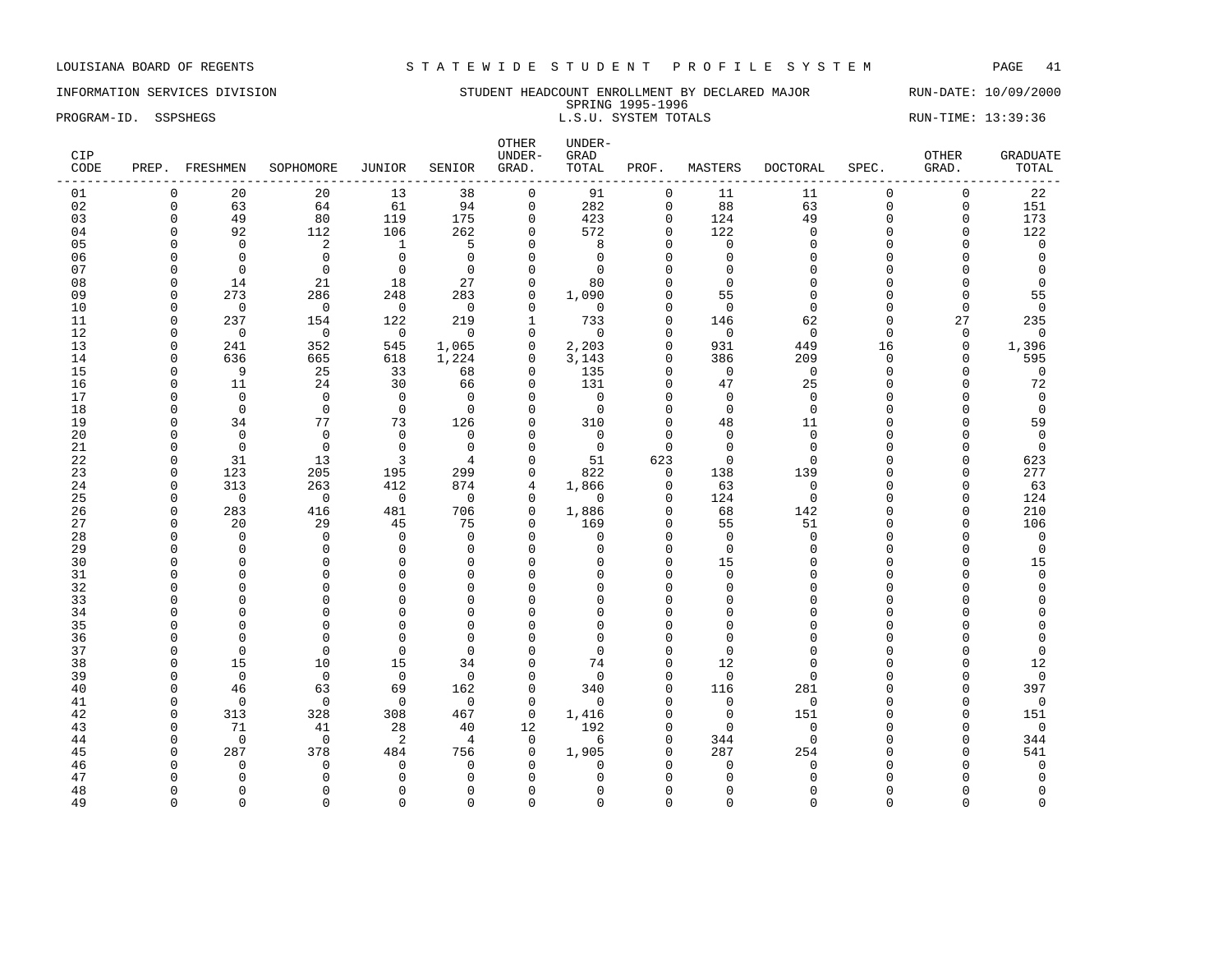### INFORMATION SERVICES DIVISION STUDENT HEADCOUNT ENROLLMENT BY DECLARED MAJOR RUN-DATE: 10/09/2000 SPRING 1995-1996

PROGRAM-ID. SSPSHEGS L.S.U. SYSTEM TOTALS RUN-TIME: 13:39:36

| CIP<br>CODE    | PREP. | FRESHMEN                     | SOPHOMORE                                                                                                                                                                                                                                                                                                                                                                                                                                                                                                                                                                                                                                                                                                                                                                                          | JUNIOR | SENIOR      | OTHER<br>UNDER-<br>GRAD. | UNDER-<br>GRAD<br>TOTAL | PROF.          | MASTERS        | DOCTORAL                                                                                                                                                        | SPEC. | OTHER<br>GRAD. | GRADUATE<br>TOTAL |
|----------------|-------|------------------------------|----------------------------------------------------------------------------------------------------------------------------------------------------------------------------------------------------------------------------------------------------------------------------------------------------------------------------------------------------------------------------------------------------------------------------------------------------------------------------------------------------------------------------------------------------------------------------------------------------------------------------------------------------------------------------------------------------------------------------------------------------------------------------------------------------|--------|-------------|--------------------------|-------------------------|----------------|----------------|-----------------------------------------------------------------------------------------------------------------------------------------------------------------|-------|----------------|-------------------|
| 50             |       | 184                          | 198                                                                                                                                                                                                                                                                                                                                                                                                                                                                                                                                                                                                                                                                                                                                                                                                | 196    | 348         | $\overline{0}$           | 926                     | $\overline{0}$ | 311            | 86                                                                                                                                                              |       |                | 397               |
| 51             |       | 1,256                        | 606                                                                                                                                                                                                                                                                                                                                                                                                                                                                                                                                                                                                                                                                                                                                                                                                | 113    | 142         | 156                      |                         | 2,273 288      | 79             | 58                                                                                                                                                              |       |                | 425               |
| 52             |       | 1,185                        | 1,276                                                                                                                                                                                                                                                                                                                                                                                                                                                                                                                                                                                                                                                                                                                                                                                              | 1,124  | 1,764       | 11                       | 5,360                   | $\overline{0}$ | 897            | 92                                                                                                                                                              |       |                | 989               |
| <b>TR</b>      |       | 1,165                        | 167                                                                                                                                                                                                                                                                                                                                                                                                                                                                                                                                                                                                                                                                                                                                                                                                |        | $\sim$ 0    | 125                      | $1,457$ 0<br>10,259 14  |                | $\overline{0}$ | $\Omega$                                                                                                                                                        |       |                | $\overline{0}$    |
| UN             | 13    | 4,682                        | 2,284                                                                                                                                                                                                                                                                                                                                                                                                                                                                                                                                                                                                                                                                                                                                                                                              |        | 1,463 1,170 | 647                      |                         |                | 1,617          | 34 20                                                                                                                                                           |       | 986            | 2,671             |
| TOTAL          | 13    | 11,653                       | 8,159                                                                                                                                                                                                                                                                                                                                                                                                                                                                                                                                                                                                                                                                                                                                                                                              | 6,925  | 10,497      | 956                      | -----<br>38,203         | 925            | 6,084          | 2,167                                                                                                                                                           | 36    | 1,013          | 10,225            |
| 13 - EDUCATION |       | 02 - AGRICULTURAL SCIENCES   | AND PRODUCTION $19$ - HOME ECONOMICS $37$ - PERSONAL AWARENESS AND SELF-IMPROVE.<br>20 - VOCATIONAL HOME ECONOMICS 38 - PHILOSOPHY AND RELIGION<br>01 - AGRICULTURAL BUSINESS AND PRODUCTION 19 - HOME ECONOMICS<br>03 - CONSERVATION/RENEWABLE NATURAL RESOURCES21 - NOT IN USE AT THIS TIME 39 - THEOLOGICAL STUDIES/RELIGIOUS VOCAT.<br>08 - MARKETING OPERATIONS AND DISTRIBUTION 26 - BIOLOGICAL SCIENCES/LIFE SCIENCES 44 - PUBLIC ADMINISTRATION AND SERVICES<br>09 - COMMUNICATIONS<br>10 - COMMUNICATION TECHNOLOGIES<br>20 - RESERVE OFFICERS TRAINING CORPS (ROTC) 46 - CONSTRUCTION TRADES<br>29 - MILITARY TECHNOLOGIES<br>29 - MILITARY TECHNOLOGIES<br>29 - MILITARY TECHNOLOGIES<br>29 - MILITARY<br>12 - PERSONAL AND MISCELLANEOUS SERVICES 30 - MULTI/INTERDISCIPLINARY STUDIES |        |             |                          |                         |                |                | 45 - SOCIAL SCIENCES AND HISTORY<br>48 - PRECISION PRODUCTION TRADES<br>31 - PARKS/RECREATION/LEISURE/FITNESS STUDIES49 - TRANSPORTATION/MATERIALS MOVING WORK. |       |                |                   |
|                |       |                              | 14 - ENGINEERING ARTS (SAN FECHNOLOGIES ) 32 - BASIC SKILLS (SAN FECHNOLOGIE SUPPRESSIONS AND PERFORMING ARTS<br>15 - ENGINEERING-RELATED TECHNOLOGIES (SAN FECHNOLOGIES ) 33 - CITIZENSHIP ACTIVITIES (SAN FEALTH PROFESSIONS AN                                                                                                                                                                                                                                                                                                                                                                                                                                                                                                                                                                  |        |             |                          |                         |                |                |                                                                                                                                                                 |       |                |                   |
|                |       |                              | 16 - FOREIGN LANGUAGES AND LITERATURES 34 - HEALTH-RELATED KNOWLEDGE AND SKILLS 52 - BUSINESS MGT. & ADMINISTRATIVE SERV.<br>17 - NOT IN USE AT THIS TIME 35 - INTERPERSONAL AND SOCIAL SKILLS TR - UNDERGRAD STUDENTS INTENDING                                                                                                                                                                                                                                                                                                                                                                                                                                                                                                                                                                   |        |             |                          |                         |                |                |                                                                                                                                                                 |       |                |                   |
|                |       |                              |                                                                                                                                                                                                                                                                                                                                                                                                                                                                                                                                                                                                                                                                                                                                                                                                    |        |             |                          |                         |                |                |                                                                                                                                                                 |       |                |                   |
|                |       | 18 - NOT IN USE AT THIS TIME |                                                                                                                                                                                                                                                                                                                                                                                                                                                                                                                                                                                                                                                                                                                                                                                                    |        |             |                          |                         |                |                | 36 - LEISURE AND RECREATIONAL ACTIVITIES UN - STUDENTS UNCOMMITTED TO A MAJOR                                                                                   |       |                |                   |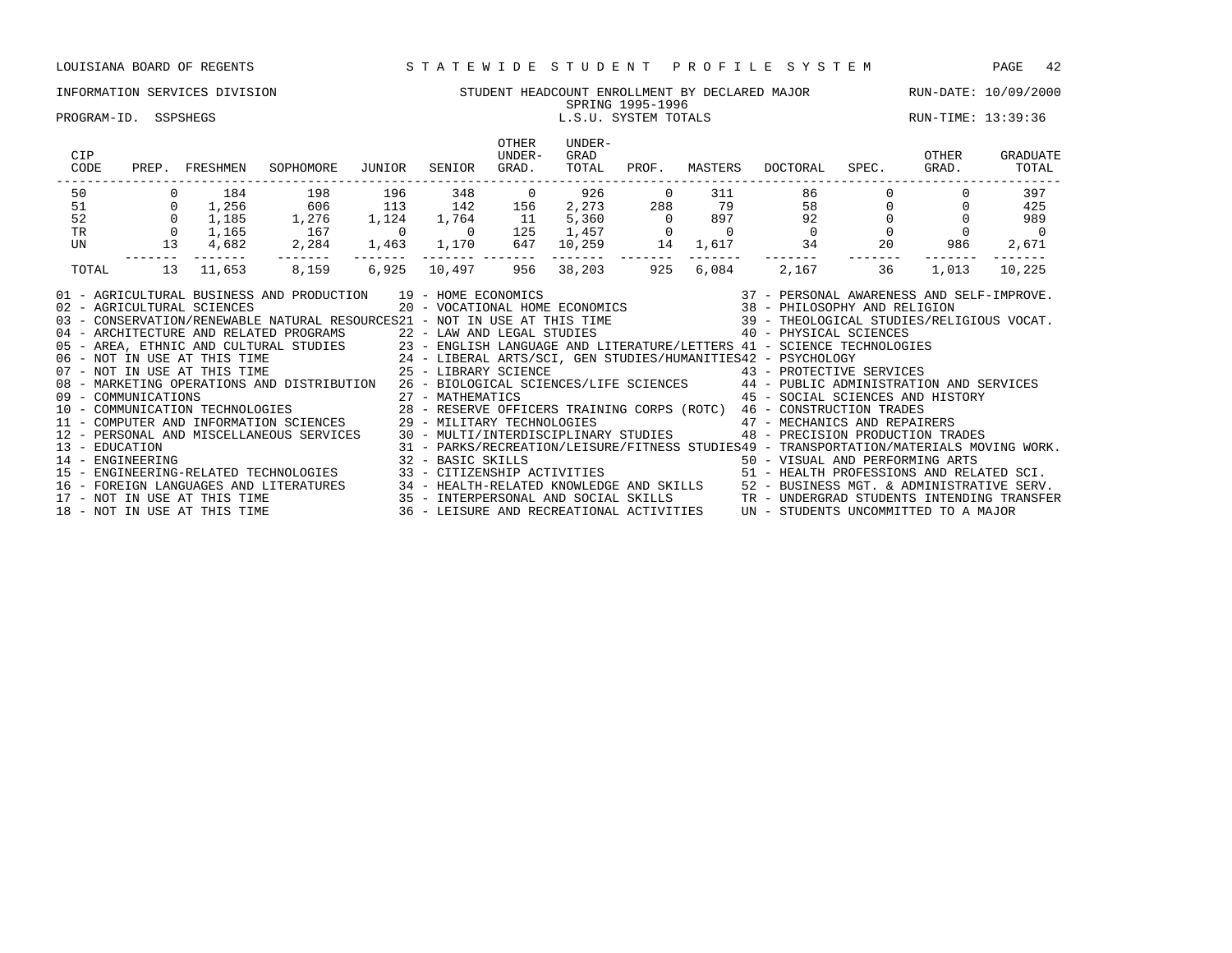### INFORMATION SERVICES DIVISION STUDENT HEADCOUNT ENROLLMENT BY DECLARED MAJOR RUN-DATE: 10/09/2000 SPRING 1995-1996 PROGRAM-ID. SSPSHEGS SOUTHERN U. SYSTEM TOTALS RUN-TIME: 13:39:36

| $\mathbf 0$<br>$\mathsf{O}\xspace$<br>01<br>$\mathbf 0$<br>27<br>10<br>11<br>22<br>$\mathsf{O}$<br>70<br>0<br>$\mathbf 0$<br>$\mathbf 0$<br>$\mathsf 0$<br>38<br>$10$<br>38<br>$\mathsf 0$<br>97<br>$\mathbf 0$<br>$\mathsf 0$<br>$\mathsf 0$<br>02<br>$\mathbf 0$<br>11<br>$\mathbf 0$<br>$\Omega$<br>$\mathbf 0$<br>6<br>5<br>8<br>03<br>$\Omega$<br>$\mathbf{1}$<br>$\mathbf 0$<br>20<br>$\Omega$<br>16<br>$\mathbf 0$<br>16<br>$\Omega$<br>$\Omega$<br>22<br>10<br>$\mathbf 0$<br>108<br>$\Omega$<br>$\Omega$<br>$\mathbf 0$<br>04<br>$\Omega$<br>54<br>22<br>$\Omega$<br>$\cap$<br>$\Omega$<br>05<br>$\mathbf 0$<br>$\mathbf 0$<br>$\Omega$<br>$\mathbf 0$<br>$\mathbf 0$<br>$\Omega$<br>$\Omega$<br>$\Omega$<br>$\cap$<br>$\Omega$<br>$\Omega$<br>$\Omega$<br>$\cap$<br>$\mathbf 0$<br>$\mathbf 0$<br>06<br>$\mathbf 0$<br>$\mathbf 0$<br>$\Omega$<br>$\Omega$<br>$\Omega$<br>$\Omega$<br>O<br>$\Omega$<br>$\Omega$<br>$\Omega$<br>$\mathbf 0$<br>$\mathbf 0$<br>07<br>$\mathbf 0$<br>$\mathbf 0$<br>$\mathbf 0$<br>$\Omega$<br>$\Omega$<br>$\Omega$<br>O<br>$\Omega$<br>$\Omega$<br>$\cap$<br>$\Omega$<br>$\Omega$<br>$\Omega$<br>$\Omega$<br>O<br>08<br>-1<br>$\Omega$<br>$\cap$<br>$\Omega$<br>n<br>-1<br>∩<br>U<br>09<br>75<br>40<br>34<br>49<br>$\mathbf 0$<br>198<br>14<br>14<br>$\Omega$<br>$\Omega$<br>$\cap$<br>$\Omega$<br>0<br>$\mathbf 0$<br>$\mathbf 0$<br>10<br>$\mathbf 0$<br>$\overline{0}$<br>$\Omega$<br>$\mathbf 0$<br>$\Omega$<br>$\mathbf 0$<br>$\Omega$<br>$\Omega$<br>$\Omega$<br>∩<br>C<br>11<br>175<br>81<br>35<br>105<br>$\overline{2}$<br>398<br>61<br>$\Omega$<br>$\Omega$<br>61<br>$\cap$<br>0<br>$\cap$<br>12<br>$\mathbf 0$<br>$\mathbf 0$<br>$\mathbf 0$<br>$\mathbf 0$<br>$\mathbf 0$<br>$\Omega$<br>$\Omega$<br>$\mathbf 0$<br>$\Omega$<br>$\Omega$<br>$\cap$<br>$\Omega$<br>$\Omega$<br>13<br>223<br>475<br>239<br>297<br>306<br>151<br>175<br>1,263<br>$\Omega$<br>$\Omega$<br>$\Omega$<br>q<br>C<br>278<br>138<br>112<br>247<br>775<br>14<br>$\Omega$<br>$\mathbf 0$<br>$\Omega$<br>$\mathbf 0$<br>$\Omega$<br>$\Omega$<br>$\Omega$<br>15<br>55<br>25<br>142<br>17<br>41<br>4<br>$\mathbf 0$<br>0<br>$\Omega$<br>$\Omega$<br>$\mathbf 0$<br>$\cap$<br>$\cap$<br>$\overline{c}$<br>$\mathbf{1}$<br>$\mathbf{1}$<br>$\overline{c}$<br>$\mathbf 0$<br>16<br>$\Omega$<br>6<br>$\Omega$<br>$\Omega$<br>O<br>$\Omega$<br>C<br>17<br>$\Omega$<br>$\Omega$<br>$\mathbf 0$<br>$\Omega$<br>$\Omega$<br>$\Omega$<br>$\Omega$<br>$\Omega$<br>$\Omega$<br>U<br>$\Omega$<br>U<br>$\mathbf 0$<br>18<br>$\mathbf 0$<br>$\mathbf 0$<br>$\mathbf 0$<br>$\Omega$<br>$\overline{0}$<br>$\Omega$<br>$\cap$<br>$\Omega$<br>U<br>C<br>19<br>36<br>27<br>53<br>$\mathbf 0$<br>130<br>14<br>$\Omega$<br>$\Omega$<br>$\Omega$<br>$\cap$<br>$\cap$<br>O<br>20<br>2<br>$\mathbf 0$<br>$\mathbf{1}$<br>$\Omega$<br>$\mathbf{1}$<br>4<br>$\mathbf{0}$<br>O<br>$\Omega$<br>$\Omega$<br>$\cap$<br>$\cap$<br>$\Omega$<br>$\mathbf 0$<br>$\mathbf 0$<br>$\mathbf 0$<br>$\mathbf 0$<br>21<br>$\Omega$<br>$\mathbf 0$<br>O<br>$\Omega$<br>$\Omega$<br>$\Omega$<br>∩<br>∩<br>U<br>22<br>20<br>9<br>$\mathbf 0$<br>5<br>34<br>315<br>$\Omega$<br>$\Omega$<br>315<br>$\mathbf 0$<br>$\Omega$<br>$\cap$<br>$\cap$<br>$\overline{2}$<br>23<br>23<br>22<br>10<br>29<br>86<br>$\mathbf{0}$<br>O<br>$\mathsf 0$<br>$\Omega$<br>$\Omega$<br>$\cap$<br>$\Omega$<br>$\Omega$<br>$\mathbf 0$<br>$\mathbf 0$<br>$\mathbf 0$<br>$\mathbf 0$<br>24<br>$\Omega$<br>$\Omega$<br>$\Omega$<br>O<br>$\Omega$<br>$\cap$<br>25<br>$\mathbf 0$<br>$\mathbf 0$<br>$\mathbf 0$<br>$\Omega$<br>$\mathbf 0$<br>$\Omega$<br>$\Omega$<br>$\Omega$<br>$\Omega$<br>O<br>$\mathbf 0$<br>∩<br>C<br>255<br>175<br>77<br>152<br>39<br>$\Omega$<br>O<br>13<br>26<br>$\Omega$<br>698<br>13<br>C<br>27<br>12<br>14<br>21<br>35<br>16<br>16<br>$\Omega$<br>3<br>85<br>$\mathbf 0$<br>$\mathbf 0$<br>C<br>28<br>$\mathbf 0$<br>$\mathbf 0$<br>$\mathbf 0$<br>$\mathbf 0$<br>$\mathbf 0$<br>$\mathbf 0$<br>$\Omega$<br>$\Omega$<br>$\Omega$<br>$\mathbf 0$<br>O<br>$\cap$<br>29<br>$\Omega$<br>$\Omega$<br>$\mathbf 0$<br>$\Omega$<br>$\Omega$<br>$\mathbf 0$<br>$\Omega$<br>$\Omega$<br>$\cap$<br>O<br>∩<br>C<br>30<br>$\Omega$<br>$\Omega$<br>$\Omega$<br>$\Omega$<br>O<br>$\Omega$<br>$\Omega$<br>$\Omega$<br>$\Omega$<br>$\Omega$<br>∩<br>C<br>37<br>31<br>2<br>11<br>35<br>$\mathbf 0$<br>54<br>37<br>0<br>$\Omega$<br>6<br>$\Omega$<br>$\cap$<br>$\Omega$<br>32<br>$\Omega$<br>$\Omega$<br>$\mathbf 0$<br>$\Omega$<br>$\mathbf{0}$<br>$\Omega$<br>$\Omega$<br>0<br>$\Omega$<br>$\Omega$<br>∩<br>33<br>$\mathbf 0$<br>$\Omega$<br>$\mathbf{0}$<br>$\Omega$<br>$\Omega$<br>$\Omega$<br>$\Omega$<br>$\Omega$<br>O<br>$\Omega$<br>$\Omega$<br>$\cap$<br>34<br>$\mathbf 0$<br>$\Omega$<br>$\Omega$<br>0<br>$\mathbf 0$<br>$\Omega$<br>$\Omega$<br>O<br>∩<br>$\Omega$<br>C<br>$\cap$<br>35<br>$\Omega$<br>$\Omega$<br>$\Omega$<br>$\Omega$<br>$\Omega$<br>$\Omega$<br>$\Omega$<br>O<br>U<br>C<br>36<br>$\Omega$<br>$\mathbf 0$<br>$\mathbf{0}$<br>$\mathbf 0$<br>$\Omega$<br>$\Omega$<br>$\Omega$<br>$\Omega$<br>$\Omega$<br>$\cap$<br>$\cap$<br>O<br>37<br>$\mathbf{0}$<br>$\mathbf 0$<br>$\Omega$<br>O<br>$\Omega$<br>$\Omega$<br>$\Omega$<br>$\Omega$<br>$\Omega$<br>$\Omega$<br>$\cap$<br>$\Omega$<br>C<br>38<br>$\Omega$<br>$\Omega$<br>$\Omega$<br>$\Omega$<br>$\Omega$<br>$\Omega$<br>$\Omega$<br>$\Omega$<br>O<br>O<br>∩<br>U<br>39<br>$\Omega$<br>$\mathbf 0$<br>$\Omega$<br>$\Omega$<br>$\Omega$<br>$\Omega$<br>$\Omega$<br>$\Omega$<br>$\Omega$<br>U<br>$\Omega$<br>U<br>40<br>60<br>36<br>43<br>61<br>201<br>$\Omega$<br>1<br>$\Omega$<br>8<br>U<br>8<br>C<br>$\mathbf 0$<br>$\mathbf 0$<br>$\mathbf 0$<br>$\mathbf 0$<br>$\mathbf 0$<br>$\mathbf 0$<br>41<br>$\Omega$<br>$\Omega$<br>O<br>$\Omega$<br>$\Omega$<br>$\cap$ | CIP<br>CODE | PREP. FRESHMEN | SOPHOMORE | JUNIOR | SENIOR | OTHER<br>UNDER-<br>GRAD. | UNDER-<br>GRAD<br>TOTAL | PROF. | MASTERS | DOCTORAL | SPEC. | OTHER<br>GRAD. | <b>GRADUATE</b><br>TOTAL |
|-----------------------------------------------------------------------------------------------------------------------------------------------------------------------------------------------------------------------------------------------------------------------------------------------------------------------------------------------------------------------------------------------------------------------------------------------------------------------------------------------------------------------------------------------------------------------------------------------------------------------------------------------------------------------------------------------------------------------------------------------------------------------------------------------------------------------------------------------------------------------------------------------------------------------------------------------------------------------------------------------------------------------------------------------------------------------------------------------------------------------------------------------------------------------------------------------------------------------------------------------------------------------------------------------------------------------------------------------------------------------------------------------------------------------------------------------------------------------------------------------------------------------------------------------------------------------------------------------------------------------------------------------------------------------------------------------------------------------------------------------------------------------------------------------------------------------------------------------------------------------------------------------------------------------------------------------------------------------------------------------------------------------------------------------------------------------------------------------------------------------------------------------------------------------------------------------------------------------------------------------------------------------------------------------------------------------------------------------------------------------------------------------------------------------------------------------------------------------------------------------------------------------------------------------------------------------------------------------------------------------------------------------------------------------------------------------------------------------------------------------------------------------------------------------------------------------------------------------------------------------------------------------------------------------------------------------------------------------------------------------------------------------------------------------------------------------------------------------------------------------------------------------------------------------------------------------------------------------------------------------------------------------------------------------------------------------------------------------------------------------------------------------------------------------------------------------------------------------------------------------------------------------------------------------------------------------------------------------------------------------------------------------------------------------------------------------------------------------------------------------------------------------------------------------------------------------------------------------------------------------------------------------------------------------------------------------------------------------------------------------------------------------------------------------------------------------------------------------------------------------------------------------------------------------------------------------------------------------------------------------------------------------------------------------------------------------------------------------------------------------------------------------------------------------------------------------------------------------------------------------------------------------------------------------------------------------------------------------------------------------------------------------------------------------------------------------------------------------------------------------------------------------------------------------------------------------------------------------------------------------------------------------------------------------------------------------------------------------------------------------------------------------------------------------------------------------------------------------------------------------------------------------------------------------------------------------------------------------------------------------------------------------------------------------------------------------------------------------------------------------------------------------------------------------------------------------------------------------------------------------------------------------------------------------------------------------------------------------------------------------------------------------------------------------------------------------------------------------------------------------------------------------------------------------------|-------------|----------------|-----------|--------|--------|--------------------------|-------------------------|-------|---------|----------|-------|----------------|--------------------------|
|                                                                                                                                                                                                                                                                                                                                                                                                                                                                                                                                                                                                                                                                                                                                                                                                                                                                                                                                                                                                                                                                                                                                                                                                                                                                                                                                                                                                                                                                                                                                                                                                                                                                                                                                                                                                                                                                                                                                                                                                                                                                                                                                                                                                                                                                                                                                                                                                                                                                                                                                                                                                                                                                                                                                                                                                                                                                                                                                                                                                                                                                                                                                                                                                                                                                                                                                                                                                                                                                                                                                                                                                                                                                                                                                                                                                                                                                                                                                                                                                                                                                                                                                                                                                                                                                                                                                                                                                                                                                                                                                                                                                                                                                                                                                                                                                                                                                                                                                                                                                                                                                                                                                                                                                                                                                                                                                                                                                                                                                                                                                                                                                                                                                                                                                                                                                     |             |                |           |        |        |                          |                         |       |         |          |       |                |                          |
|                                                                                                                                                                                                                                                                                                                                                                                                                                                                                                                                                                                                                                                                                                                                                                                                                                                                                                                                                                                                                                                                                                                                                                                                                                                                                                                                                                                                                                                                                                                                                                                                                                                                                                                                                                                                                                                                                                                                                                                                                                                                                                                                                                                                                                                                                                                                                                                                                                                                                                                                                                                                                                                                                                                                                                                                                                                                                                                                                                                                                                                                                                                                                                                                                                                                                                                                                                                                                                                                                                                                                                                                                                                                                                                                                                                                                                                                                                                                                                                                                                                                                                                                                                                                                                                                                                                                                                                                                                                                                                                                                                                                                                                                                                                                                                                                                                                                                                                                                                                                                                                                                                                                                                                                                                                                                                                                                                                                                                                                                                                                                                                                                                                                                                                                                                                                     |             |                |           |        |        |                          |                         |       |         |          |       |                |                          |
|                                                                                                                                                                                                                                                                                                                                                                                                                                                                                                                                                                                                                                                                                                                                                                                                                                                                                                                                                                                                                                                                                                                                                                                                                                                                                                                                                                                                                                                                                                                                                                                                                                                                                                                                                                                                                                                                                                                                                                                                                                                                                                                                                                                                                                                                                                                                                                                                                                                                                                                                                                                                                                                                                                                                                                                                                                                                                                                                                                                                                                                                                                                                                                                                                                                                                                                                                                                                                                                                                                                                                                                                                                                                                                                                                                                                                                                                                                                                                                                                                                                                                                                                                                                                                                                                                                                                                                                                                                                                                                                                                                                                                                                                                                                                                                                                                                                                                                                                                                                                                                                                                                                                                                                                                                                                                                                                                                                                                                                                                                                                                                                                                                                                                                                                                                                                     |             |                |           |        |        |                          |                         |       |         |          |       |                |                          |
|                                                                                                                                                                                                                                                                                                                                                                                                                                                                                                                                                                                                                                                                                                                                                                                                                                                                                                                                                                                                                                                                                                                                                                                                                                                                                                                                                                                                                                                                                                                                                                                                                                                                                                                                                                                                                                                                                                                                                                                                                                                                                                                                                                                                                                                                                                                                                                                                                                                                                                                                                                                                                                                                                                                                                                                                                                                                                                                                                                                                                                                                                                                                                                                                                                                                                                                                                                                                                                                                                                                                                                                                                                                                                                                                                                                                                                                                                                                                                                                                                                                                                                                                                                                                                                                                                                                                                                                                                                                                                                                                                                                                                                                                                                                                                                                                                                                                                                                                                                                                                                                                                                                                                                                                                                                                                                                                                                                                                                                                                                                                                                                                                                                                                                                                                                                                     |             |                |           |        |        |                          |                         |       |         |          |       |                |                          |
|                                                                                                                                                                                                                                                                                                                                                                                                                                                                                                                                                                                                                                                                                                                                                                                                                                                                                                                                                                                                                                                                                                                                                                                                                                                                                                                                                                                                                                                                                                                                                                                                                                                                                                                                                                                                                                                                                                                                                                                                                                                                                                                                                                                                                                                                                                                                                                                                                                                                                                                                                                                                                                                                                                                                                                                                                                                                                                                                                                                                                                                                                                                                                                                                                                                                                                                                                                                                                                                                                                                                                                                                                                                                                                                                                                                                                                                                                                                                                                                                                                                                                                                                                                                                                                                                                                                                                                                                                                                                                                                                                                                                                                                                                                                                                                                                                                                                                                                                                                                                                                                                                                                                                                                                                                                                                                                                                                                                                                                                                                                                                                                                                                                                                                                                                                                                     |             |                |           |        |        |                          |                         |       |         |          |       |                |                          |
|                                                                                                                                                                                                                                                                                                                                                                                                                                                                                                                                                                                                                                                                                                                                                                                                                                                                                                                                                                                                                                                                                                                                                                                                                                                                                                                                                                                                                                                                                                                                                                                                                                                                                                                                                                                                                                                                                                                                                                                                                                                                                                                                                                                                                                                                                                                                                                                                                                                                                                                                                                                                                                                                                                                                                                                                                                                                                                                                                                                                                                                                                                                                                                                                                                                                                                                                                                                                                                                                                                                                                                                                                                                                                                                                                                                                                                                                                                                                                                                                                                                                                                                                                                                                                                                                                                                                                                                                                                                                                                                                                                                                                                                                                                                                                                                                                                                                                                                                                                                                                                                                                                                                                                                                                                                                                                                                                                                                                                                                                                                                                                                                                                                                                                                                                                                                     |             |                |           |        |        |                          |                         |       |         |          |       |                |                          |
|                                                                                                                                                                                                                                                                                                                                                                                                                                                                                                                                                                                                                                                                                                                                                                                                                                                                                                                                                                                                                                                                                                                                                                                                                                                                                                                                                                                                                                                                                                                                                                                                                                                                                                                                                                                                                                                                                                                                                                                                                                                                                                                                                                                                                                                                                                                                                                                                                                                                                                                                                                                                                                                                                                                                                                                                                                                                                                                                                                                                                                                                                                                                                                                                                                                                                                                                                                                                                                                                                                                                                                                                                                                                                                                                                                                                                                                                                                                                                                                                                                                                                                                                                                                                                                                                                                                                                                                                                                                                                                                                                                                                                                                                                                                                                                                                                                                                                                                                                                                                                                                                                                                                                                                                                                                                                                                                                                                                                                                                                                                                                                                                                                                                                                                                                                                                     |             |                |           |        |        |                          |                         |       |         |          |       |                |                          |
|                                                                                                                                                                                                                                                                                                                                                                                                                                                                                                                                                                                                                                                                                                                                                                                                                                                                                                                                                                                                                                                                                                                                                                                                                                                                                                                                                                                                                                                                                                                                                                                                                                                                                                                                                                                                                                                                                                                                                                                                                                                                                                                                                                                                                                                                                                                                                                                                                                                                                                                                                                                                                                                                                                                                                                                                                                                                                                                                                                                                                                                                                                                                                                                                                                                                                                                                                                                                                                                                                                                                                                                                                                                                                                                                                                                                                                                                                                                                                                                                                                                                                                                                                                                                                                                                                                                                                                                                                                                                                                                                                                                                                                                                                                                                                                                                                                                                                                                                                                                                                                                                                                                                                                                                                                                                                                                                                                                                                                                                                                                                                                                                                                                                                                                                                                                                     |             |                |           |        |        |                          |                         |       |         |          |       |                |                          |
|                                                                                                                                                                                                                                                                                                                                                                                                                                                                                                                                                                                                                                                                                                                                                                                                                                                                                                                                                                                                                                                                                                                                                                                                                                                                                                                                                                                                                                                                                                                                                                                                                                                                                                                                                                                                                                                                                                                                                                                                                                                                                                                                                                                                                                                                                                                                                                                                                                                                                                                                                                                                                                                                                                                                                                                                                                                                                                                                                                                                                                                                                                                                                                                                                                                                                                                                                                                                                                                                                                                                                                                                                                                                                                                                                                                                                                                                                                                                                                                                                                                                                                                                                                                                                                                                                                                                                                                                                                                                                                                                                                                                                                                                                                                                                                                                                                                                                                                                                                                                                                                                                                                                                                                                                                                                                                                                                                                                                                                                                                                                                                                                                                                                                                                                                                                                     |             |                |           |        |        |                          |                         |       |         |          |       |                |                          |
|                                                                                                                                                                                                                                                                                                                                                                                                                                                                                                                                                                                                                                                                                                                                                                                                                                                                                                                                                                                                                                                                                                                                                                                                                                                                                                                                                                                                                                                                                                                                                                                                                                                                                                                                                                                                                                                                                                                                                                                                                                                                                                                                                                                                                                                                                                                                                                                                                                                                                                                                                                                                                                                                                                                                                                                                                                                                                                                                                                                                                                                                                                                                                                                                                                                                                                                                                                                                                                                                                                                                                                                                                                                                                                                                                                                                                                                                                                                                                                                                                                                                                                                                                                                                                                                                                                                                                                                                                                                                                                                                                                                                                                                                                                                                                                                                                                                                                                                                                                                                                                                                                                                                                                                                                                                                                                                                                                                                                                                                                                                                                                                                                                                                                                                                                                                                     |             |                |           |        |        |                          |                         |       |         |          |       |                |                          |
|                                                                                                                                                                                                                                                                                                                                                                                                                                                                                                                                                                                                                                                                                                                                                                                                                                                                                                                                                                                                                                                                                                                                                                                                                                                                                                                                                                                                                                                                                                                                                                                                                                                                                                                                                                                                                                                                                                                                                                                                                                                                                                                                                                                                                                                                                                                                                                                                                                                                                                                                                                                                                                                                                                                                                                                                                                                                                                                                                                                                                                                                                                                                                                                                                                                                                                                                                                                                                                                                                                                                                                                                                                                                                                                                                                                                                                                                                                                                                                                                                                                                                                                                                                                                                                                                                                                                                                                                                                                                                                                                                                                                                                                                                                                                                                                                                                                                                                                                                                                                                                                                                                                                                                                                                                                                                                                                                                                                                                                                                                                                                                                                                                                                                                                                                                                                     |             |                |           |        |        |                          |                         |       |         |          |       |                |                          |
|                                                                                                                                                                                                                                                                                                                                                                                                                                                                                                                                                                                                                                                                                                                                                                                                                                                                                                                                                                                                                                                                                                                                                                                                                                                                                                                                                                                                                                                                                                                                                                                                                                                                                                                                                                                                                                                                                                                                                                                                                                                                                                                                                                                                                                                                                                                                                                                                                                                                                                                                                                                                                                                                                                                                                                                                                                                                                                                                                                                                                                                                                                                                                                                                                                                                                                                                                                                                                                                                                                                                                                                                                                                                                                                                                                                                                                                                                                                                                                                                                                                                                                                                                                                                                                                                                                                                                                                                                                                                                                                                                                                                                                                                                                                                                                                                                                                                                                                                                                                                                                                                                                                                                                                                                                                                                                                                                                                                                                                                                                                                                                                                                                                                                                                                                                                                     |             |                |           |        |        |                          |                         |       |         |          |       |                |                          |
|                                                                                                                                                                                                                                                                                                                                                                                                                                                                                                                                                                                                                                                                                                                                                                                                                                                                                                                                                                                                                                                                                                                                                                                                                                                                                                                                                                                                                                                                                                                                                                                                                                                                                                                                                                                                                                                                                                                                                                                                                                                                                                                                                                                                                                                                                                                                                                                                                                                                                                                                                                                                                                                                                                                                                                                                                                                                                                                                                                                                                                                                                                                                                                                                                                                                                                                                                                                                                                                                                                                                                                                                                                                                                                                                                                                                                                                                                                                                                                                                                                                                                                                                                                                                                                                                                                                                                                                                                                                                                                                                                                                                                                                                                                                                                                                                                                                                                                                                                                                                                                                                                                                                                                                                                                                                                                                                                                                                                                                                                                                                                                                                                                                                                                                                                                                                     |             |                |           |        |        |                          |                         |       |         |          |       |                |                          |
|                                                                                                                                                                                                                                                                                                                                                                                                                                                                                                                                                                                                                                                                                                                                                                                                                                                                                                                                                                                                                                                                                                                                                                                                                                                                                                                                                                                                                                                                                                                                                                                                                                                                                                                                                                                                                                                                                                                                                                                                                                                                                                                                                                                                                                                                                                                                                                                                                                                                                                                                                                                                                                                                                                                                                                                                                                                                                                                                                                                                                                                                                                                                                                                                                                                                                                                                                                                                                                                                                                                                                                                                                                                                                                                                                                                                                                                                                                                                                                                                                                                                                                                                                                                                                                                                                                                                                                                                                                                                                                                                                                                                                                                                                                                                                                                                                                                                                                                                                                                                                                                                                                                                                                                                                                                                                                                                                                                                                                                                                                                                                                                                                                                                                                                                                                                                     |             |                |           |        |        |                          |                         |       |         |          |       |                |                          |
|                                                                                                                                                                                                                                                                                                                                                                                                                                                                                                                                                                                                                                                                                                                                                                                                                                                                                                                                                                                                                                                                                                                                                                                                                                                                                                                                                                                                                                                                                                                                                                                                                                                                                                                                                                                                                                                                                                                                                                                                                                                                                                                                                                                                                                                                                                                                                                                                                                                                                                                                                                                                                                                                                                                                                                                                                                                                                                                                                                                                                                                                                                                                                                                                                                                                                                                                                                                                                                                                                                                                                                                                                                                                                                                                                                                                                                                                                                                                                                                                                                                                                                                                                                                                                                                                                                                                                                                                                                                                                                                                                                                                                                                                                                                                                                                                                                                                                                                                                                                                                                                                                                                                                                                                                                                                                                                                                                                                                                                                                                                                                                                                                                                                                                                                                                                                     |             |                |           |        |        |                          |                         |       |         |          |       |                |                          |
|                                                                                                                                                                                                                                                                                                                                                                                                                                                                                                                                                                                                                                                                                                                                                                                                                                                                                                                                                                                                                                                                                                                                                                                                                                                                                                                                                                                                                                                                                                                                                                                                                                                                                                                                                                                                                                                                                                                                                                                                                                                                                                                                                                                                                                                                                                                                                                                                                                                                                                                                                                                                                                                                                                                                                                                                                                                                                                                                                                                                                                                                                                                                                                                                                                                                                                                                                                                                                                                                                                                                                                                                                                                                                                                                                                                                                                                                                                                                                                                                                                                                                                                                                                                                                                                                                                                                                                                                                                                                                                                                                                                                                                                                                                                                                                                                                                                                                                                                                                                                                                                                                                                                                                                                                                                                                                                                                                                                                                                                                                                                                                                                                                                                                                                                                                                                     |             |                |           |        |        |                          |                         |       |         |          |       |                |                          |
|                                                                                                                                                                                                                                                                                                                                                                                                                                                                                                                                                                                                                                                                                                                                                                                                                                                                                                                                                                                                                                                                                                                                                                                                                                                                                                                                                                                                                                                                                                                                                                                                                                                                                                                                                                                                                                                                                                                                                                                                                                                                                                                                                                                                                                                                                                                                                                                                                                                                                                                                                                                                                                                                                                                                                                                                                                                                                                                                                                                                                                                                                                                                                                                                                                                                                                                                                                                                                                                                                                                                                                                                                                                                                                                                                                                                                                                                                                                                                                                                                                                                                                                                                                                                                                                                                                                                                                                                                                                                                                                                                                                                                                                                                                                                                                                                                                                                                                                                                                                                                                                                                                                                                                                                                                                                                                                                                                                                                                                                                                                                                                                                                                                                                                                                                                                                     |             |                |           |        |        |                          |                         |       |         |          |       |                |                          |
|                                                                                                                                                                                                                                                                                                                                                                                                                                                                                                                                                                                                                                                                                                                                                                                                                                                                                                                                                                                                                                                                                                                                                                                                                                                                                                                                                                                                                                                                                                                                                                                                                                                                                                                                                                                                                                                                                                                                                                                                                                                                                                                                                                                                                                                                                                                                                                                                                                                                                                                                                                                                                                                                                                                                                                                                                                                                                                                                                                                                                                                                                                                                                                                                                                                                                                                                                                                                                                                                                                                                                                                                                                                                                                                                                                                                                                                                                                                                                                                                                                                                                                                                                                                                                                                                                                                                                                                                                                                                                                                                                                                                                                                                                                                                                                                                                                                                                                                                                                                                                                                                                                                                                                                                                                                                                                                                                                                                                                                                                                                                                                                                                                                                                                                                                                                                     |             |                |           |        |        |                          |                         |       |         |          |       |                |                          |
|                                                                                                                                                                                                                                                                                                                                                                                                                                                                                                                                                                                                                                                                                                                                                                                                                                                                                                                                                                                                                                                                                                                                                                                                                                                                                                                                                                                                                                                                                                                                                                                                                                                                                                                                                                                                                                                                                                                                                                                                                                                                                                                                                                                                                                                                                                                                                                                                                                                                                                                                                                                                                                                                                                                                                                                                                                                                                                                                                                                                                                                                                                                                                                                                                                                                                                                                                                                                                                                                                                                                                                                                                                                                                                                                                                                                                                                                                                                                                                                                                                                                                                                                                                                                                                                                                                                                                                                                                                                                                                                                                                                                                                                                                                                                                                                                                                                                                                                                                                                                                                                                                                                                                                                                                                                                                                                                                                                                                                                                                                                                                                                                                                                                                                                                                                                                     |             |                |           |        |        |                          |                         |       |         |          |       |                |                          |
|                                                                                                                                                                                                                                                                                                                                                                                                                                                                                                                                                                                                                                                                                                                                                                                                                                                                                                                                                                                                                                                                                                                                                                                                                                                                                                                                                                                                                                                                                                                                                                                                                                                                                                                                                                                                                                                                                                                                                                                                                                                                                                                                                                                                                                                                                                                                                                                                                                                                                                                                                                                                                                                                                                                                                                                                                                                                                                                                                                                                                                                                                                                                                                                                                                                                                                                                                                                                                                                                                                                                                                                                                                                                                                                                                                                                                                                                                                                                                                                                                                                                                                                                                                                                                                                                                                                                                                                                                                                                                                                                                                                                                                                                                                                                                                                                                                                                                                                                                                                                                                                                                                                                                                                                                                                                                                                                                                                                                                                                                                                                                                                                                                                                                                                                                                                                     |             |                |           |        |        |                          |                         |       |         |          |       |                |                          |
|                                                                                                                                                                                                                                                                                                                                                                                                                                                                                                                                                                                                                                                                                                                                                                                                                                                                                                                                                                                                                                                                                                                                                                                                                                                                                                                                                                                                                                                                                                                                                                                                                                                                                                                                                                                                                                                                                                                                                                                                                                                                                                                                                                                                                                                                                                                                                                                                                                                                                                                                                                                                                                                                                                                                                                                                                                                                                                                                                                                                                                                                                                                                                                                                                                                                                                                                                                                                                                                                                                                                                                                                                                                                                                                                                                                                                                                                                                                                                                                                                                                                                                                                                                                                                                                                                                                                                                                                                                                                                                                                                                                                                                                                                                                                                                                                                                                                                                                                                                                                                                                                                                                                                                                                                                                                                                                                                                                                                                                                                                                                                                                                                                                                                                                                                                                                     |             |                |           |        |        |                          |                         |       |         |          |       |                |                          |
|                                                                                                                                                                                                                                                                                                                                                                                                                                                                                                                                                                                                                                                                                                                                                                                                                                                                                                                                                                                                                                                                                                                                                                                                                                                                                                                                                                                                                                                                                                                                                                                                                                                                                                                                                                                                                                                                                                                                                                                                                                                                                                                                                                                                                                                                                                                                                                                                                                                                                                                                                                                                                                                                                                                                                                                                                                                                                                                                                                                                                                                                                                                                                                                                                                                                                                                                                                                                                                                                                                                                                                                                                                                                                                                                                                                                                                                                                                                                                                                                                                                                                                                                                                                                                                                                                                                                                                                                                                                                                                                                                                                                                                                                                                                                                                                                                                                                                                                                                                                                                                                                                                                                                                                                                                                                                                                                                                                                                                                                                                                                                                                                                                                                                                                                                                                                     |             |                |           |        |        |                          |                         |       |         |          |       |                |                          |
|                                                                                                                                                                                                                                                                                                                                                                                                                                                                                                                                                                                                                                                                                                                                                                                                                                                                                                                                                                                                                                                                                                                                                                                                                                                                                                                                                                                                                                                                                                                                                                                                                                                                                                                                                                                                                                                                                                                                                                                                                                                                                                                                                                                                                                                                                                                                                                                                                                                                                                                                                                                                                                                                                                                                                                                                                                                                                                                                                                                                                                                                                                                                                                                                                                                                                                                                                                                                                                                                                                                                                                                                                                                                                                                                                                                                                                                                                                                                                                                                                                                                                                                                                                                                                                                                                                                                                                                                                                                                                                                                                                                                                                                                                                                                                                                                                                                                                                                                                                                                                                                                                                                                                                                                                                                                                                                                                                                                                                                                                                                                                                                                                                                                                                                                                                                                     |             |                |           |        |        |                          |                         |       |         |          |       |                |                          |
|                                                                                                                                                                                                                                                                                                                                                                                                                                                                                                                                                                                                                                                                                                                                                                                                                                                                                                                                                                                                                                                                                                                                                                                                                                                                                                                                                                                                                                                                                                                                                                                                                                                                                                                                                                                                                                                                                                                                                                                                                                                                                                                                                                                                                                                                                                                                                                                                                                                                                                                                                                                                                                                                                                                                                                                                                                                                                                                                                                                                                                                                                                                                                                                                                                                                                                                                                                                                                                                                                                                                                                                                                                                                                                                                                                                                                                                                                                                                                                                                                                                                                                                                                                                                                                                                                                                                                                                                                                                                                                                                                                                                                                                                                                                                                                                                                                                                                                                                                                                                                                                                                                                                                                                                                                                                                                                                                                                                                                                                                                                                                                                                                                                                                                                                                                                                     |             |                |           |        |        |                          |                         |       |         |          |       |                |                          |
|                                                                                                                                                                                                                                                                                                                                                                                                                                                                                                                                                                                                                                                                                                                                                                                                                                                                                                                                                                                                                                                                                                                                                                                                                                                                                                                                                                                                                                                                                                                                                                                                                                                                                                                                                                                                                                                                                                                                                                                                                                                                                                                                                                                                                                                                                                                                                                                                                                                                                                                                                                                                                                                                                                                                                                                                                                                                                                                                                                                                                                                                                                                                                                                                                                                                                                                                                                                                                                                                                                                                                                                                                                                                                                                                                                                                                                                                                                                                                                                                                                                                                                                                                                                                                                                                                                                                                                                                                                                                                                                                                                                                                                                                                                                                                                                                                                                                                                                                                                                                                                                                                                                                                                                                                                                                                                                                                                                                                                                                                                                                                                                                                                                                                                                                                                                                     |             |                |           |        |        |                          |                         |       |         |          |       |                |                          |
|                                                                                                                                                                                                                                                                                                                                                                                                                                                                                                                                                                                                                                                                                                                                                                                                                                                                                                                                                                                                                                                                                                                                                                                                                                                                                                                                                                                                                                                                                                                                                                                                                                                                                                                                                                                                                                                                                                                                                                                                                                                                                                                                                                                                                                                                                                                                                                                                                                                                                                                                                                                                                                                                                                                                                                                                                                                                                                                                                                                                                                                                                                                                                                                                                                                                                                                                                                                                                                                                                                                                                                                                                                                                                                                                                                                                                                                                                                                                                                                                                                                                                                                                                                                                                                                                                                                                                                                                                                                                                                                                                                                                                                                                                                                                                                                                                                                                                                                                                                                                                                                                                                                                                                                                                                                                                                                                                                                                                                                                                                                                                                                                                                                                                                                                                                                                     |             |                |           |        |        |                          |                         |       |         |          |       |                |                          |
|                                                                                                                                                                                                                                                                                                                                                                                                                                                                                                                                                                                                                                                                                                                                                                                                                                                                                                                                                                                                                                                                                                                                                                                                                                                                                                                                                                                                                                                                                                                                                                                                                                                                                                                                                                                                                                                                                                                                                                                                                                                                                                                                                                                                                                                                                                                                                                                                                                                                                                                                                                                                                                                                                                                                                                                                                                                                                                                                                                                                                                                                                                                                                                                                                                                                                                                                                                                                                                                                                                                                                                                                                                                                                                                                                                                                                                                                                                                                                                                                                                                                                                                                                                                                                                                                                                                                                                                                                                                                                                                                                                                                                                                                                                                                                                                                                                                                                                                                                                                                                                                                                                                                                                                                                                                                                                                                                                                                                                                                                                                                                                                                                                                                                                                                                                                                     |             |                |           |        |        |                          |                         |       |         |          |       |                |                          |
|                                                                                                                                                                                                                                                                                                                                                                                                                                                                                                                                                                                                                                                                                                                                                                                                                                                                                                                                                                                                                                                                                                                                                                                                                                                                                                                                                                                                                                                                                                                                                                                                                                                                                                                                                                                                                                                                                                                                                                                                                                                                                                                                                                                                                                                                                                                                                                                                                                                                                                                                                                                                                                                                                                                                                                                                                                                                                                                                                                                                                                                                                                                                                                                                                                                                                                                                                                                                                                                                                                                                                                                                                                                                                                                                                                                                                                                                                                                                                                                                                                                                                                                                                                                                                                                                                                                                                                                                                                                                                                                                                                                                                                                                                                                                                                                                                                                                                                                                                                                                                                                                                                                                                                                                                                                                                                                                                                                                                                                                                                                                                                                                                                                                                                                                                                                                     |             |                |           |        |        |                          |                         |       |         |          |       |                |                          |
|                                                                                                                                                                                                                                                                                                                                                                                                                                                                                                                                                                                                                                                                                                                                                                                                                                                                                                                                                                                                                                                                                                                                                                                                                                                                                                                                                                                                                                                                                                                                                                                                                                                                                                                                                                                                                                                                                                                                                                                                                                                                                                                                                                                                                                                                                                                                                                                                                                                                                                                                                                                                                                                                                                                                                                                                                                                                                                                                                                                                                                                                                                                                                                                                                                                                                                                                                                                                                                                                                                                                                                                                                                                                                                                                                                                                                                                                                                                                                                                                                                                                                                                                                                                                                                                                                                                                                                                                                                                                                                                                                                                                                                                                                                                                                                                                                                                                                                                                                                                                                                                                                                                                                                                                                                                                                                                                                                                                                                                                                                                                                                                                                                                                                                                                                                                                     |             |                |           |        |        |                          |                         |       |         |          |       |                |                          |
|                                                                                                                                                                                                                                                                                                                                                                                                                                                                                                                                                                                                                                                                                                                                                                                                                                                                                                                                                                                                                                                                                                                                                                                                                                                                                                                                                                                                                                                                                                                                                                                                                                                                                                                                                                                                                                                                                                                                                                                                                                                                                                                                                                                                                                                                                                                                                                                                                                                                                                                                                                                                                                                                                                                                                                                                                                                                                                                                                                                                                                                                                                                                                                                                                                                                                                                                                                                                                                                                                                                                                                                                                                                                                                                                                                                                                                                                                                                                                                                                                                                                                                                                                                                                                                                                                                                                                                                                                                                                                                                                                                                                                                                                                                                                                                                                                                                                                                                                                                                                                                                                                                                                                                                                                                                                                                                                                                                                                                                                                                                                                                                                                                                                                                                                                                                                     |             |                |           |        |        |                          |                         |       |         |          |       |                |                          |
|                                                                                                                                                                                                                                                                                                                                                                                                                                                                                                                                                                                                                                                                                                                                                                                                                                                                                                                                                                                                                                                                                                                                                                                                                                                                                                                                                                                                                                                                                                                                                                                                                                                                                                                                                                                                                                                                                                                                                                                                                                                                                                                                                                                                                                                                                                                                                                                                                                                                                                                                                                                                                                                                                                                                                                                                                                                                                                                                                                                                                                                                                                                                                                                                                                                                                                                                                                                                                                                                                                                                                                                                                                                                                                                                                                                                                                                                                                                                                                                                                                                                                                                                                                                                                                                                                                                                                                                                                                                                                                                                                                                                                                                                                                                                                                                                                                                                                                                                                                                                                                                                                                                                                                                                                                                                                                                                                                                                                                                                                                                                                                                                                                                                                                                                                                                                     |             |                |           |        |        |                          |                         |       |         |          |       |                |                          |
|                                                                                                                                                                                                                                                                                                                                                                                                                                                                                                                                                                                                                                                                                                                                                                                                                                                                                                                                                                                                                                                                                                                                                                                                                                                                                                                                                                                                                                                                                                                                                                                                                                                                                                                                                                                                                                                                                                                                                                                                                                                                                                                                                                                                                                                                                                                                                                                                                                                                                                                                                                                                                                                                                                                                                                                                                                                                                                                                                                                                                                                                                                                                                                                                                                                                                                                                                                                                                                                                                                                                                                                                                                                                                                                                                                                                                                                                                                                                                                                                                                                                                                                                                                                                                                                                                                                                                                                                                                                                                                                                                                                                                                                                                                                                                                                                                                                                                                                                                                                                                                                                                                                                                                                                                                                                                                                                                                                                                                                                                                                                                                                                                                                                                                                                                                                                     |             |                |           |        |        |                          |                         |       |         |          |       |                |                          |
|                                                                                                                                                                                                                                                                                                                                                                                                                                                                                                                                                                                                                                                                                                                                                                                                                                                                                                                                                                                                                                                                                                                                                                                                                                                                                                                                                                                                                                                                                                                                                                                                                                                                                                                                                                                                                                                                                                                                                                                                                                                                                                                                                                                                                                                                                                                                                                                                                                                                                                                                                                                                                                                                                                                                                                                                                                                                                                                                                                                                                                                                                                                                                                                                                                                                                                                                                                                                                                                                                                                                                                                                                                                                                                                                                                                                                                                                                                                                                                                                                                                                                                                                                                                                                                                                                                                                                                                                                                                                                                                                                                                                                                                                                                                                                                                                                                                                                                                                                                                                                                                                                                                                                                                                                                                                                                                                                                                                                                                                                                                                                                                                                                                                                                                                                                                                     |             |                |           |        |        |                          |                         |       |         |          |       |                |                          |
|                                                                                                                                                                                                                                                                                                                                                                                                                                                                                                                                                                                                                                                                                                                                                                                                                                                                                                                                                                                                                                                                                                                                                                                                                                                                                                                                                                                                                                                                                                                                                                                                                                                                                                                                                                                                                                                                                                                                                                                                                                                                                                                                                                                                                                                                                                                                                                                                                                                                                                                                                                                                                                                                                                                                                                                                                                                                                                                                                                                                                                                                                                                                                                                                                                                                                                                                                                                                                                                                                                                                                                                                                                                                                                                                                                                                                                                                                                                                                                                                                                                                                                                                                                                                                                                                                                                                                                                                                                                                                                                                                                                                                                                                                                                                                                                                                                                                                                                                                                                                                                                                                                                                                                                                                                                                                                                                                                                                                                                                                                                                                                                                                                                                                                                                                                                                     |             |                |           |        |        |                          |                         |       |         |          |       |                |                          |
|                                                                                                                                                                                                                                                                                                                                                                                                                                                                                                                                                                                                                                                                                                                                                                                                                                                                                                                                                                                                                                                                                                                                                                                                                                                                                                                                                                                                                                                                                                                                                                                                                                                                                                                                                                                                                                                                                                                                                                                                                                                                                                                                                                                                                                                                                                                                                                                                                                                                                                                                                                                                                                                                                                                                                                                                                                                                                                                                                                                                                                                                                                                                                                                                                                                                                                                                                                                                                                                                                                                                                                                                                                                                                                                                                                                                                                                                                                                                                                                                                                                                                                                                                                                                                                                                                                                                                                                                                                                                                                                                                                                                                                                                                                                                                                                                                                                                                                                                                                                                                                                                                                                                                                                                                                                                                                                                                                                                                                                                                                                                                                                                                                                                                                                                                                                                     |             |                |           |        |        |                          |                         |       |         |          |       |                |                          |
|                                                                                                                                                                                                                                                                                                                                                                                                                                                                                                                                                                                                                                                                                                                                                                                                                                                                                                                                                                                                                                                                                                                                                                                                                                                                                                                                                                                                                                                                                                                                                                                                                                                                                                                                                                                                                                                                                                                                                                                                                                                                                                                                                                                                                                                                                                                                                                                                                                                                                                                                                                                                                                                                                                                                                                                                                                                                                                                                                                                                                                                                                                                                                                                                                                                                                                                                                                                                                                                                                                                                                                                                                                                                                                                                                                                                                                                                                                                                                                                                                                                                                                                                                                                                                                                                                                                                                                                                                                                                                                                                                                                                                                                                                                                                                                                                                                                                                                                                                                                                                                                                                                                                                                                                                                                                                                                                                                                                                                                                                                                                                                                                                                                                                                                                                                                                     |             |                |           |        |        |                          |                         |       |         |          |       |                |                          |
|                                                                                                                                                                                                                                                                                                                                                                                                                                                                                                                                                                                                                                                                                                                                                                                                                                                                                                                                                                                                                                                                                                                                                                                                                                                                                                                                                                                                                                                                                                                                                                                                                                                                                                                                                                                                                                                                                                                                                                                                                                                                                                                                                                                                                                                                                                                                                                                                                                                                                                                                                                                                                                                                                                                                                                                                                                                                                                                                                                                                                                                                                                                                                                                                                                                                                                                                                                                                                                                                                                                                                                                                                                                                                                                                                                                                                                                                                                                                                                                                                                                                                                                                                                                                                                                                                                                                                                                                                                                                                                                                                                                                                                                                                                                                                                                                                                                                                                                                                                                                                                                                                                                                                                                                                                                                                                                                                                                                                                                                                                                                                                                                                                                                                                                                                                                                     |             |                |           |        |        |                          |                         |       |         |          |       |                |                          |
|                                                                                                                                                                                                                                                                                                                                                                                                                                                                                                                                                                                                                                                                                                                                                                                                                                                                                                                                                                                                                                                                                                                                                                                                                                                                                                                                                                                                                                                                                                                                                                                                                                                                                                                                                                                                                                                                                                                                                                                                                                                                                                                                                                                                                                                                                                                                                                                                                                                                                                                                                                                                                                                                                                                                                                                                                                                                                                                                                                                                                                                                                                                                                                                                                                                                                                                                                                                                                                                                                                                                                                                                                                                                                                                                                                                                                                                                                                                                                                                                                                                                                                                                                                                                                                                                                                                                                                                                                                                                                                                                                                                                                                                                                                                                                                                                                                                                                                                                                                                                                                                                                                                                                                                                                                                                                                                                                                                                                                                                                                                                                                                                                                                                                                                                                                                                     |             |                |           |        |        |                          |                         |       |         |          |       |                |                          |
|                                                                                                                                                                                                                                                                                                                                                                                                                                                                                                                                                                                                                                                                                                                                                                                                                                                                                                                                                                                                                                                                                                                                                                                                                                                                                                                                                                                                                                                                                                                                                                                                                                                                                                                                                                                                                                                                                                                                                                                                                                                                                                                                                                                                                                                                                                                                                                                                                                                                                                                                                                                                                                                                                                                                                                                                                                                                                                                                                                                                                                                                                                                                                                                                                                                                                                                                                                                                                                                                                                                                                                                                                                                                                                                                                                                                                                                                                                                                                                                                                                                                                                                                                                                                                                                                                                                                                                                                                                                                                                                                                                                                                                                                                                                                                                                                                                                                                                                                                                                                                                                                                                                                                                                                                                                                                                                                                                                                                                                                                                                                                                                                                                                                                                                                                                                                     |             |                |           |        |        |                          |                         |       |         |          |       |                |                          |
| ∩                                                                                                                                                                                                                                                                                                                                                                                                                                                                                                                                                                                                                                                                                                                                                                                                                                                                                                                                                                                                                                                                                                                                                                                                                                                                                                                                                                                                                                                                                                                                                                                                                                                                                                                                                                                                                                                                                                                                                                                                                                                                                                                                                                                                                                                                                                                                                                                                                                                                                                                                                                                                                                                                                                                                                                                                                                                                                                                                                                                                                                                                                                                                                                                                                                                                                                                                                                                                                                                                                                                                                                                                                                                                                                                                                                                                                                                                                                                                                                                                                                                                                                                                                                                                                                                                                                                                                                                                                                                                                                                                                                                                                                                                                                                                                                                                                                                                                                                                                                                                                                                                                                                                                                                                                                                                                                                                                                                                                                                                                                                                                                                                                                                                                                                                                                                                   |             |                |           |        |        |                          |                         |       |         |          |       |                |                          |
| 48<br>42<br>$\Omega$<br>120<br>64<br>82<br>173<br>4<br>443<br>48<br>$\Omega$<br>0<br>C<br>101<br>5<br>$\Omega$<br>$\Omega$<br>$\Omega$<br>O<br>$\mathbf 0$<br>U                                                                                                                                                                                                                                                                                                                                                                                                                                                                                                                                                                                                                                                                                                                                                                                                                                                                                                                                                                                                                                                                                                                                                                                                                                                                                                                                                                                                                                                                                                                                                                                                                                                                                                                                                                                                                                                                                                                                                                                                                                                                                                                                                                                                                                                                                                                                                                                                                                                                                                                                                                                                                                                                                                                                                                                                                                                                                                                                                                                                                                                                                                                                                                                                                                                                                                                                                                                                                                                                                                                                                                                                                                                                                                                                                                                                                                                                                                                                                                                                                                                                                                                                                                                                                                                                                                                                                                                                                                                                                                                                                                                                                                                                                                                                                                                                                                                                                                                                                                                                                                                                                                                                                                                                                                                                                                                                                                                                                                                                                                                                                                                                                                     |             |                |           |        |        |                          |                         |       |         |          |       |                |                          |
| 43<br>86<br>53<br>40<br>285<br>69<br>59<br>168<br>6<br>365<br>459<br>459<br>44<br>$\Omega$<br>63<br>$\mathbf 0$<br>$\mathbf 0$<br>$\Omega$                                                                                                                                                                                                                                                                                                                                                                                                                                                                                                                                                                                                                                                                                                                                                                                                                                                                                                                                                                                                                                                                                                                                                                                                                                                                                                                                                                                                                                                                                                                                                                                                                                                                                                                                                                                                                                                                                                                                                                                                                                                                                                                                                                                                                                                                                                                                                                                                                                                                                                                                                                                                                                                                                                                                                                                                                                                                                                                                                                                                                                                                                                                                                                                                                                                                                                                                                                                                                                                                                                                                                                                                                                                                                                                                                                                                                                                                                                                                                                                                                                                                                                                                                                                                                                                                                                                                                                                                                                                                                                                                                                                                                                                                                                                                                                                                                                                                                                                                                                                                                                                                                                                                                                                                                                                                                                                                                                                                                                                                                                                                                                                                                                                          |             |                |           |        |        |                          |                         |       |         |          |       |                |                          |
| 507<br>45<br>132<br>82<br>71<br>202<br>20<br>$\Omega$<br>33<br>$\Omega$<br>33<br>$\Omega$<br>$\cap$<br>$\cap$                                                                                                                                                                                                                                                                                                                                                                                                                                                                                                                                                                                                                                                                                                                                                                                                                                                                                                                                                                                                                                                                                                                                                                                                                                                                                                                                                                                                                                                                                                                                                                                                                                                                                                                                                                                                                                                                                                                                                                                                                                                                                                                                                                                                                                                                                                                                                                                                                                                                                                                                                                                                                                                                                                                                                                                                                                                                                                                                                                                                                                                                                                                                                                                                                                                                                                                                                                                                                                                                                                                                                                                                                                                                                                                                                                                                                                                                                                                                                                                                                                                                                                                                                                                                                                                                                                                                                                                                                                                                                                                                                                                                                                                                                                                                                                                                                                                                                                                                                                                                                                                                                                                                                                                                                                                                                                                                                                                                                                                                                                                                                                                                                                                                                       |             |                |           |        |        |                          |                         |       |         |          |       |                |                          |
| $\Omega$<br>$\Omega$<br>$\Omega$<br>$\overline{0}$<br>$\mathbf 0$<br>$\mathbf 0$<br>0<br>$\Omega$<br>$\Omega$<br>O<br>46<br>$\Omega$<br>$\cap$<br>C                                                                                                                                                                                                                                                                                                                                                                                                                                                                                                                                                                                                                                                                                                                                                                                                                                                                                                                                                                                                                                                                                                                                                                                                                                                                                                                                                                                                                                                                                                                                                                                                                                                                                                                                                                                                                                                                                                                                                                                                                                                                                                                                                                                                                                                                                                                                                                                                                                                                                                                                                                                                                                                                                                                                                                                                                                                                                                                                                                                                                                                                                                                                                                                                                                                                                                                                                                                                                                                                                                                                                                                                                                                                                                                                                                                                                                                                                                                                                                                                                                                                                                                                                                                                                                                                                                                                                                                                                                                                                                                                                                                                                                                                                                                                                                                                                                                                                                                                                                                                                                                                                                                                                                                                                                                                                                                                                                                                                                                                                                                                                                                                                                                 |             |                |           |        |        |                          |                         |       |         |          |       |                |                          |
| 11<br>47<br>9<br>$\Omega$<br>$\Omega$<br>1<br>U<br>$\Omega$<br>1<br>O<br>∩                                                                                                                                                                                                                                                                                                                                                                                                                                                                                                                                                                                                                                                                                                                                                                                                                                                                                                                                                                                                                                                                                                                                                                                                                                                                                                                                                                                                                                                                                                                                                                                                                                                                                                                                                                                                                                                                                                                                                                                                                                                                                                                                                                                                                                                                                                                                                                                                                                                                                                                                                                                                                                                                                                                                                                                                                                                                                                                                                                                                                                                                                                                                                                                                                                                                                                                                                                                                                                                                                                                                                                                                                                                                                                                                                                                                                                                                                                                                                                                                                                                                                                                                                                                                                                                                                                                                                                                                                                                                                                                                                                                                                                                                                                                                                                                                                                                                                                                                                                                                                                                                                                                                                                                                                                                                                                                                                                                                                                                                                                                                                                                                                                                                                                                          |             |                |           |        |        |                          |                         |       |         |          |       |                |                          |
| $\mathbf 0$<br>$\mathbf 0$<br>48<br>$\Omega$<br>$\Omega$<br>$\mathbf 0$<br>$\Omega$<br>0<br>$\Omega$<br>$\Omega$<br>O<br><sup>0</sup><br>C                                                                                                                                                                                                                                                                                                                                                                                                                                                                                                                                                                                                                                                                                                                                                                                                                                                                                                                                                                                                                                                                                                                                                                                                                                                                                                                                                                                                                                                                                                                                                                                                                                                                                                                                                                                                                                                                                                                                                                                                                                                                                                                                                                                                                                                                                                                                                                                                                                                                                                                                                                                                                                                                                                                                                                                                                                                                                                                                                                                                                                                                                                                                                                                                                                                                                                                                                                                                                                                                                                                                                                                                                                                                                                                                                                                                                                                                                                                                                                                                                                                                                                                                                                                                                                                                                                                                                                                                                                                                                                                                                                                                                                                                                                                                                                                                                                                                                                                                                                                                                                                                                                                                                                                                                                                                                                                                                                                                                                                                                                                                                                                                                                                          |             |                |           |        |        |                          |                         |       |         |          |       |                |                          |
| 49<br>$\Omega$<br>$\Omega$<br>$\Omega$<br>$\Omega$<br>$\Omega$<br>$\Omega$<br>$\Omega$<br>$\Omega$<br>$\Omega$<br>$\Omega$<br>$\Omega$<br>$\Omega$<br>$\Omega$                                                                                                                                                                                                                                                                                                                                                                                                                                                                                                                                                                                                                                                                                                                                                                                                                                                                                                                                                                                                                                                                                                                                                                                                                                                                                                                                                                                                                                                                                                                                                                                                                                                                                                                                                                                                                                                                                                                                                                                                                                                                                                                                                                                                                                                                                                                                                                                                                                                                                                                                                                                                                                                                                                                                                                                                                                                                                                                                                                                                                                                                                                                                                                                                                                                                                                                                                                                                                                                                                                                                                                                                                                                                                                                                                                                                                                                                                                                                                                                                                                                                                                                                                                                                                                                                                                                                                                                                                                                                                                                                                                                                                                                                                                                                                                                                                                                                                                                                                                                                                                                                                                                                                                                                                                                                                                                                                                                                                                                                                                                                                                                                                                      |             |                |           |        |        |                          |                         |       |         |          |       |                |                          |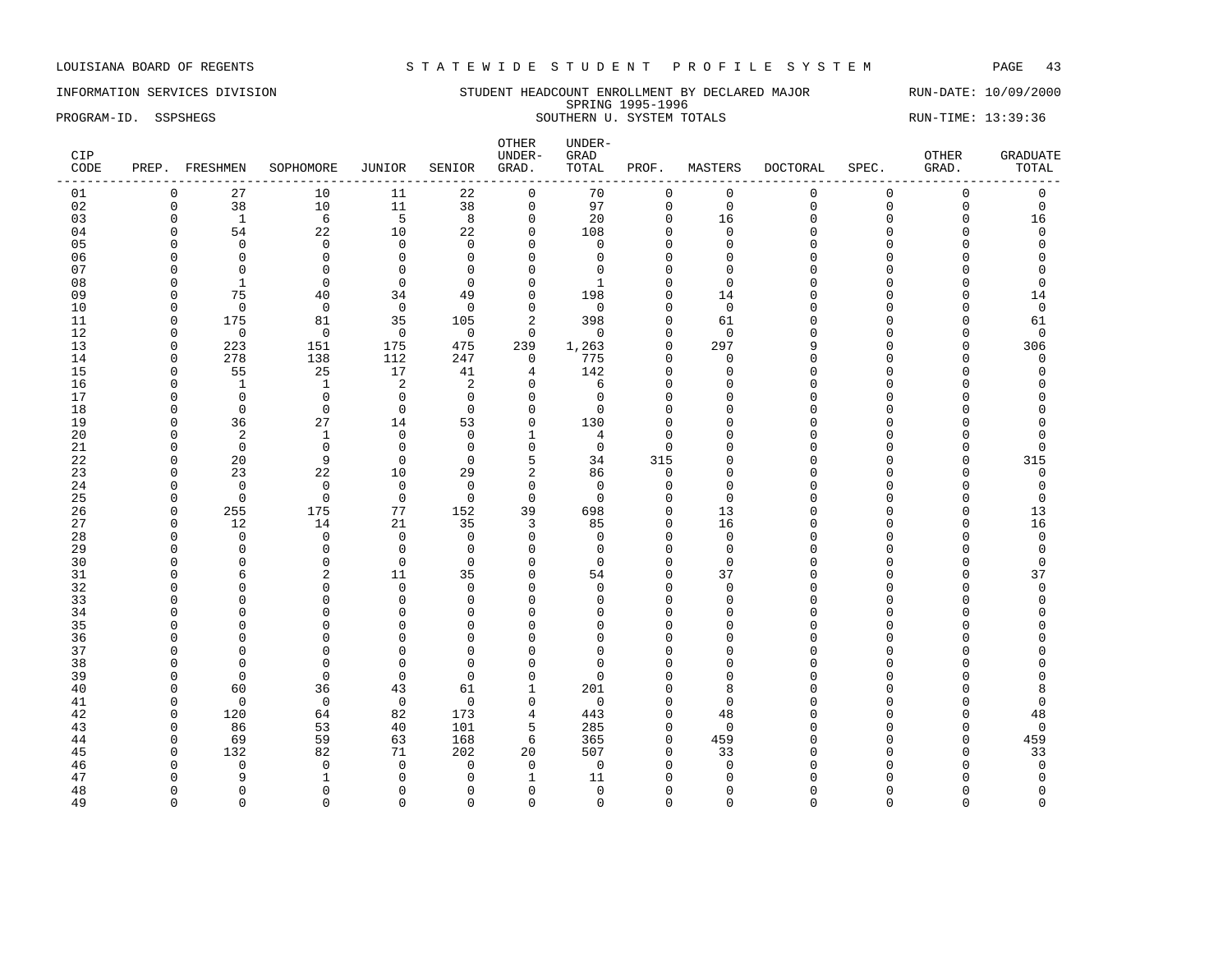# INFORMATION SERVICES DIVISION SUNDENT STUDENT HEADCOUNT ENROLLMENT BY DECLARED MAJOR RUN-DATE: 10/09/2000 SPRING 1995-1996

### PROGRAM-ID. SSPSHEGS SOUTHERN U. SYSTEM TOTALS SOUTHERN U. SYSTEM TOTALS RUN-TIME: 13:39:36

| CIP<br>CODE    | PREP.    | FRESHMEN                     | SOPHOMORE                                                                                                                                                                                                                                                                                                                                                                                                                                                                                                                                                                                                                                                                      | JUNIOR         | SENIOR  | OTHER<br>UNDER-<br>GRAD. | UNDER-<br>GRAD<br>TOTAL                                           | PROF. | MASTERS         | DOCTORAL                                                                                | SPEC.        | OTHER<br>GRAD. | GRADUATE<br>TOTAL |
|----------------|----------|------------------------------|--------------------------------------------------------------------------------------------------------------------------------------------------------------------------------------------------------------------------------------------------------------------------------------------------------------------------------------------------------------------------------------------------------------------------------------------------------------------------------------------------------------------------------------------------------------------------------------------------------------------------------------------------------------------------------|----------------|---------|--------------------------|-------------------------------------------------------------------|-------|-----------------|-----------------------------------------------------------------------------------------|--------------|----------------|-------------------|
| 50             |          | 65                           | 20                                                                                                                                                                                                                                                                                                                                                                                                                                                                                                                                                                                                                                                                             | 10             | 22      | $\overline{1}$           | 118<br>$\begin{array}{c} 118 \\ 1,774 \\ 1,535 \\ 37 \end{array}$ |       |                 |                                                                                         |              |                |                   |
| 51             |          | 685                          | 352                                                                                                                                                                                                                                                                                                                                                                                                                                                                                                                                                                                                                                                                            | 160            | 470 107 |                          |                                                                   |       | $\frac{95}{16}$ |                                                                                         |              |                | 95                |
| 52             |          | 596                          | 258                                                                                                                                                                                                                                                                                                                                                                                                                                                                                                                                                                                                                                                                            | 163            | 477     | 41                       |                                                                   |       |                 |                                                                                         |              |                | 16                |
| <b>TR</b>      |          | 25                           | $\overline{7}$                                                                                                                                                                                                                                                                                                                                                                                                                                                                                                                                                                                                                                                                 | $\overline{0}$ |         |                          |                                                                   |       | $\Omega$        |                                                                                         |              |                | $\Omega$          |
| UN             |          | 0<br>1,649                   | 1,012 792                                                                                                                                                                                                                                                                                                                                                                                                                                                                                                                                                                                                                                                                      |                |         | 579 74                   | 4,106                                                             |       | 305             |                                                                                         |              | 13             | 318               |
| TOTAL          | $\Omega$ | 4,778                        | 2,678                                                                                                                                                                                                                                                                                                                                                                                                                                                                                                                                                                                                                                                                          | 1,969          | 3,566   | 560                      | 13,551                                                            | 315   | 1,418           | 9                                                                                       | $\mathbf{0}$ | 13             | 1,755             |
|                |          | 02 - AGRICULTURAL SCIENCES   | AND PRODUCTION 19 - HOME ECONOMICS 6 20 - VOCATIONAL HOME ECONOMICS 37 - PERSONAL AWARENESS AND SELF-IMPROVE.<br>01 - AGRICULTURAL BUSINESS AND PRODUCTION 19 - HOME ECONOMICS<br>03 - CONSERVATION/RENEWABLE NATURAL RESOURCES21 - NOT IN USE AT THIS TIME 39 - THEOLOGICAL STUDIES/RELIGIOUS VOCAT.<br>04 - ARCHITECTURE AND RELATED PROGRAMS<br>05 - AREA, ETHNIC AND CULTURAL STUDIES<br>06 - NOT IN USE AT THIS TIME<br>07 - NOT IN USE AT THIS TIME<br>25 - LIBERAL ARTS/SCI, GEN STUDIES/HUMANITIES42 - PSYCHOLOGY<br>25 - LIBERAL ARTS/SC<br>08 - MARKETING OPERATIONS AND DISTRIBUTION 26 - BIOLOGICAL SCIENCES/LIFE SCIENCES 44 - PUBLIC ADMINISTRATION AND SERVICES |                |         |                          |                                                                   |       |                 | 45 - SOCIAL SCIENCES AND HISTORY                                                        |              |                |                   |
| 13 - EDUCATION |          |                              | 12 - PERSONAL AND MISCELLANEOUS SERVICES 30 - MULTI/INTERDISCIPLINARY STUDIES 48 - PRECISION PRODUCTION TRADES                                                                                                                                                                                                                                                                                                                                                                                                                                                                                                                                                                 |                |         |                          |                                                                   |       |                 | 31 - PARKS/RECREATION/LEISURE/FITNESS STUDIES49 - TRANSPORTATION/MATERIALS MOVING WORK. |              |                |                   |
|                |          |                              |                                                                                                                                                                                                                                                                                                                                                                                                                                                                                                                                                                                                                                                                                |                |         |                          |                                                                   |       |                 |                                                                                         |              |                |                   |
|                |          |                              | 16 - FOREIGN LANGUAGES AND LITERATURES 34 - HEALTH-RELATED KNOWLEDGE AND SKILLS 52 - BUSINESS MGT. & ADMINISTRATIVE SERV.<br>17 - NOT IN USE AT THIS TIME 11 - 35 - INTERPERSONAL AND SOCIAL SKILLS 17 - UNDERGRAD STUDENTS INTEN                                                                                                                                                                                                                                                                                                                                                                                                                                              |                |         |                          |                                                                   |       |                 |                                                                                         |              |                |                   |
|                |          | 18 - NOT IN USE AT THIS TIME |                                                                                                                                                                                                                                                                                                                                                                                                                                                                                                                                                                                                                                                                                |                |         |                          |                                                                   |       |                 | 36 - LEISURE AND RECREATIONAL ACTIVITIES UN - STUDENTS UNCOMMITTED TO A MAJOR           |              |                |                   |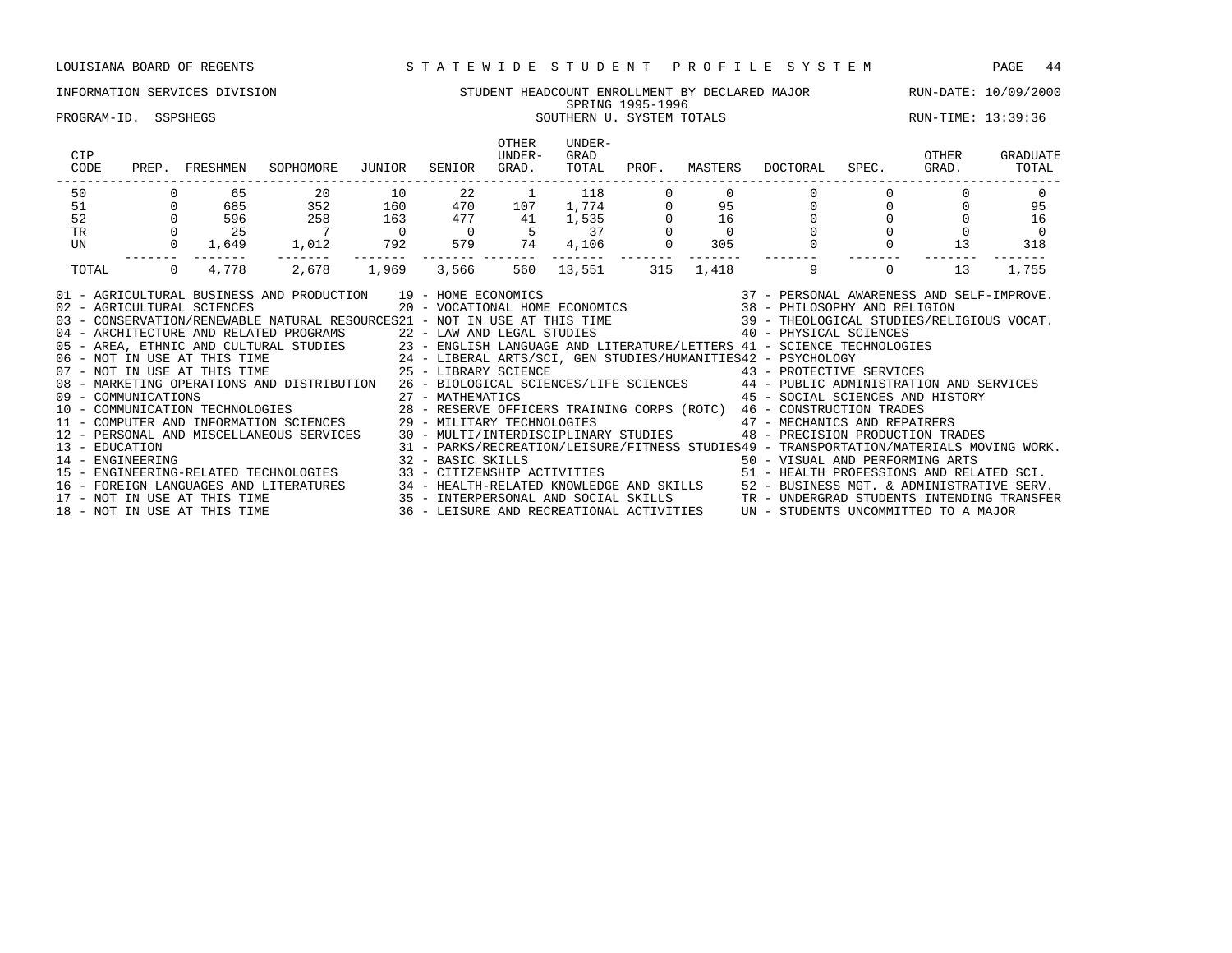INFORMATION SERVICES DIVISION STUDENT HEADCOUNT ENROLLMENT BY DECLARED MAJOR RUN-DATE: 10/09/2000 SPRING 1995-1996 PROGRAM-ID. SSPSHEGS **EXECUTE:** 13:39:36 L.C.T.C.S. SYSTEM TOTALS RUN-TIME: 13:39:36

| CIP<br>CODE | PREP. FRESHMEN |                | SOPHOMORE    | JUNIOR       | SENIOR         | OTHER<br>UNDER-<br>GRAD. | UNDER-<br>${\tt GRAD}$<br>TOTAL | PROF.        | MASTERS      | DOCTORAL    | SPEC.       | OTHER<br>GRAD.      | <b>GRADUATE</b><br>TOTAL |
|-------------|----------------|----------------|--------------|--------------|----------------|--------------------------|---------------------------------|--------------|--------------|-------------|-------------|---------------------|--------------------------|
| 01          | $\mathbf 0$    | $\mathbf 0$    | $\mathsf 0$  | $\mathsf 0$  | $\overline{0}$ | $\mathsf{O}\xspace$      | 0                               | $\mathsf{O}$ | $\mathsf 0$  | $\mathbf 0$ | $\mathsf 0$ | $\mathsf 0$         | $\mathsf 0$              |
| 02          | $\mathbf 0$    | $\mathsf 0$    | $\mathsf 0$  | $\mathsf 0$  | $\mathsf 0$    | $\mathsf{O}$             | $\mathbf 0$                     | 0            | $\mathsf 0$  | $\Omega$    | $\mathbf 0$ | $\mathsf{O}\xspace$ | $\mathsf 0$              |
| 03          | $\Omega$       | $\mathbf 0$    | $\Omega$     | $\mathbf 0$  | $\mathbf 0$    | $\mathbf 0$              | $\Omega$                        | $\mathbf{0}$ | $\Omega$     | $\Omega$    | $\Omega$    | $\mathbf 0$         | $\Omega$                 |
| 04          | $\Omega$       | $\mathbf 0$    | $\mathbf 0$  | $\mathsf 0$  | $\mathbf 0$    | $\mathbf 0$              | O                               | $\mathbf{0}$ | $\Omega$     | $\cap$      | $\Omega$    | $\Omega$            | $\Omega$                 |
| 05          | $\cap$         | $\Omega$       | $\Omega$     | $\mathbf 0$  | $\Omega$       | $\mathbf 0$              | U                               | $\Omega$     | $\Omega$     | $\cap$      | $\Omega$    | O                   |                          |
| 06          | ∩              | $\overline{0}$ | $\Omega$     | $\mathbf 0$  | $\Omega$       | $\overline{0}$           | n                               | $\Omega$     | ∩            | $\cap$      | $\Omega$    | O                   |                          |
| 07          | <sup>0</sup>   | $\mathbf 0$    | $\mathbf 0$  | $\mathbf 0$  | $\mathbf 0$    | $\mathbf 0$              | U                               | $\mathbf 0$  | <sup>0</sup> | ∩           | C           | $\Omega$            | O                        |
| 08          | $\Omega$       | $\overline{0}$ | $\Omega$     | $\mathbf 0$  | $\Omega$       | $\mathbf 0$              | U                               | $\Omega$     | $\Omega$     |             | $\cap$      | O                   |                          |
| 09          | ∩              | $\mathbf 0$    | $\Omega$     | $\mathbf 0$  | 0              | $\mathbf 0$              | U                               | $\Omega$     | ∩            | ∩           | C           | O                   |                          |
| 10          | ∩              | $\Omega$       | $\Omega$     | $\Omega$     | $\Omega$       | $\Omega$                 |                                 | $\Omega$     | ∩            |             | C           | U                   |                          |
| 11          | $\Omega$       | $\overline{0}$ | $\mathbf 0$  | 0            | $\mathbf 0$    | $\mathbf 0$              | $\Omega$                        | $\mathbf{0}$ | $\Omega$     | $\cap$      | $\Omega$    | 0                   |                          |
| 12          | $\Omega$       | $\mathbf 0$    | $\Omega$     | $\mathsf 0$  | $\mathbf 0$    | $\mathbf 0$              | ∩                               | $\mathbf{0}$ | $\Omega$     | $\cap$      | C           | 0                   |                          |
| 13          | $\Omega$       | $\mathbf 0$    | $\Omega$     | $\mathbf 0$  | $\Omega$       | $\mathbf 0$              | U                               | $\Omega$     | ∩            |             | $\cap$      | O                   |                          |
| 14          | $\Omega$       | $\mathbf 0$    | $\Omega$     | 0            | $\mathbf 0$    | $\mathbf 0$              | U                               | $\mathbf 0$  | $\Omega$     |             | $\Omega$    | 0                   |                          |
| 15          | ∩              | $\Omega$       | $\Omega$     | $\mathbf 0$  | $\Omega$       | $\mathbf 0$              | U                               | $\Omega$     | $\cap$       |             | C           | O                   |                          |
| 16          | ∩              | $\mathbf 0$    | $\Omega$     | $\mathbf 0$  | $\Omega$       | $\mathbf 0$              | n                               | $\Omega$     | ∩            | $\cap$      | $\cap$      | O                   |                          |
| 17          | ∩              | $\mathbf 0$    | <sup>0</sup> | $\mathbf 0$  | $\Omega$       | $\Omega$                 | U                               | $\Omega$     | ∩            | ∩           | C           | O                   | n                        |
| 18          | $\Omega$       | $\mathbf 0$    | $\Omega$     | $\mathbf 0$  | $\mathbf 0$    | $\mathbf 0$              | $\Omega$                        | $\Omega$     | $\Omega$     |             | $\cap$      | 0                   |                          |
| 19          | $\Omega$       | $\mathbf 0$    | $\Omega$     | $\mathsf 0$  | $\mathbf 0$    | $\mathbf 0$              | $\cap$                          | $\mathbf{0}$ | $\Omega$     | $\cap$      | $\Omega$    | 0                   |                          |
| 20          | ∩              | $\mathbf 0$    | $\Omega$     | $\mathbf 0$  | $\Omega$       | $\Omega$                 |                                 | $\cap$       | ∩            |             | $\cap$      | U                   |                          |
| 21          | $\Omega$       | $\mathbf 0$    | $\mathbf 0$  | 0            | $\mathbf 0$    | $\mathbf 0$              | U                               | $\mathbf 0$  | $\Omega$     | $\cap$      | $\Omega$    | 0                   |                          |
| 22          | $\Omega$       | $\overline{0}$ | $\Omega$     | $\mathsf 0$  | $\mathbf 0$    | $\mathbf 0$              | ∩                               | $\mathbf 0$  | $\Omega$     | $\cap$      | C           | O                   |                          |
| 23          | ∩              | $\Omega$       | $\Omega$     | $\mathbf 0$  | $\Omega$       | $\mathbf 0$              | U                               | $\Omega$     | ∩            |             | C           | O                   |                          |
| 24          | $\Omega$       | $\Omega$       | $\Omega$     | $\mathbf 0$  | $\Omega$       | $\mathbf 0$              | U                               | $\Omega$     | $\cap$       |             | $\cap$      | O                   |                          |
| 25          | ∩              | $\overline{0}$ | $\Omega$     | $\mathbf 0$  | $\mathbf 0$    | $\mathbf 0$              | U                               | $\Omega$     | $\Omega$     |             | C           | O                   |                          |
| 26          | $\cap$         | $\overline{0}$ | $\Omega$     | $\mathbf 0$  | $\Omega$       | $\overline{0}$           | U                               | $\Omega$     | $\cap$       |             | $\Omega$    | O                   |                          |
| 27          | ∩              | $\Omega$       | $\Omega$     | $\mathbf 0$  | $\Omega$       | $\Omega$                 | U                               | $\Omega$     | ∩            | ∩           | C           | O                   |                          |
| 28          | $\Omega$       | $\overline{0}$ | $\mathbf 0$  | $\mathsf 0$  | $\mathbf 0$    | $\mathbf 0$              | U                               | $\Omega$     | <sup>0</sup> | ∩           | $\Omega$    | 0                   |                          |
| 29          | $\Omega$       | $\overline{0}$ | $\Omega$     | $\mathsf 0$  | $\mathbf 0$    | $\mathbf 0$              | $\cap$                          | $\mathbf{0}$ | $\Omega$     | $\cap$      | $\cap$      | 0                   |                          |
| 30          | ∩              | $\mathbf 0$    | $\Omega$     | $\mathbf 0$  | $\Omega$       | $\Omega$                 |                                 | $\cap$       | ∩            |             | C           | U                   |                          |
| 31          | <sup>0</sup>   | $\Omega$       | $\Omega$     | $\mathbf 0$  | $\Omega$       | $\mathbf 0$              | U                               | $\Omega$     | $\Omega$     |             | O           | O                   |                          |
| 32          | $\Omega$       | $\overline{0}$ | $\Omega$     | $\mathbf 0$  | $\mathbf 0$    | $\mathbf 0$              | U                               | $\mathbf{0}$ | $\Omega$     |             | C           | O                   |                          |
| 33          | $\Omega$       | $\Omega$       | $\Omega$     | 0            | $\mathbf 0$    | $\mathbf 0$              | U                               | $\Omega$     | Ω            | $\cap$      | $\Omega$    | 0                   | C                        |
| 34          | $\Omega$       | $\mathbf 0$    | $\Omega$     | $\mathbf 0$  | $\Omega$       | $\mathbf 0$              | U                               | $\Omega$     | ∩            |             | C           | $\Omega$            |                          |
| 35          | $\Omega$       | $\overline{0}$ | $\mathbf 0$  | 0            | $\mathbf 0$    | $\mathbf 0$              | $\Omega$                        | $\Omega$     | $\Omega$     |             | $\Omega$    | O                   |                          |
| 36          | ∩              | $\overline{0}$ | $\Omega$     | $\mathbf 0$  | $\Omega$       | $\overline{0}$           | U                               | $\Omega$     | $\Omega$     | $\cap$      | $\Omega$    | O                   |                          |
| 37          |                | $\Omega$       | $\Omega$     | $\mathbf 0$  | $\Omega$       | $\mathbf 0$              | n                               | $\Omega$     | ∩            |             | C           | O                   |                          |
| 38          | <sup>0</sup>   | $\overline{0}$ | $\Omega$     | $\mathbf 0$  | $\Omega$       | $\mathbf 0$              | U                               | $\Omega$     | <sup>0</sup> | ∩           | O           | 0                   | O                        |
| 39          | $\Omega$       | $\overline{0}$ | $\Omega$     | $\mathsf 0$  | $\mathbf 0$    | $\mathbf 0$              | U                               | $\mathbf{0}$ | $\Omega$     |             | C           | 0                   |                          |
| 40          | $\Omega$       | $\overline{0}$ | $\Omega$     | $\mathbf 0$  | $\Omega$       | $\Omega$                 | <sup>n</sup>                    | $\Omega$     | $\Omega$     |             | $\Omega$    | O                   |                          |
| 41          | n              | $\mathbf 0$    | $\Omega$     | $\mathbf 0$  | $\mathbf 0$    | $\mathbf 0$              | U                               | $\Omega$     | $\Omega$     | n           | C           | O                   |                          |
| 42          | n              | $\overline{0}$ | $\Omega$     | $\mathbf 0$  | 0              | $\mathbf 0$              | U                               | $\mathbf 0$  | <sup>0</sup> |             | O           | O                   |                          |
| 43          | $\Omega$       | $\Omega$       | $\Omega$     | $\mathsf 0$  | $\mathbf 0$    | $\overline{0}$           |                                 | $\Omega$     | U            | $\cap$      | $\Omega$    | O                   |                          |
| 44          | ∩              | $\Omega$       | $\Omega$     | $\mathbf{0}$ | $\Omega$       | $\mathbf{0}$             | U                               | $\Omega$     | ∩            | ∩           | n           | O                   |                          |
| 45          | n              | $\Omega$       | $\Omega$     | $\Omega$     | $\Omega$       | $\mathbf 0$              | $\Omega$                        | $\Omega$     | $\Omega$     |             | $\Omega$    | 0                   |                          |
| 46          | ∩              | $\Omega$       | $\Omega$     | $\mathbf{0}$ | $\Omega$       | $\mathbf 0$              | U                               | $\Omega$     | U            |             | C           | O                   |                          |
| 47          |                | $\Omega$       | $\Omega$     | $\Omega$     | $\Omega$       | $\mathbf 0$              | n                               | $\Omega$     |              |             |             | U                   |                          |
| 48          | $\Omega$       | $\Omega$       | $\Omega$     | $\mathbf{0}$ | $\Omega$       | $\mathbf 0$              | U                               | $\Omega$     | U            |             | C           | O                   | $\Omega$                 |
| 49          | $\Omega$       | $\Omega$       | $\Omega$     | $\Omega$     | $\Omega$       | $\Omega$                 | $\Omega$                        | $\Omega$     | $\Omega$     | $\Omega$    | $\Omega$    | $\Omega$            | $\Omega$                 |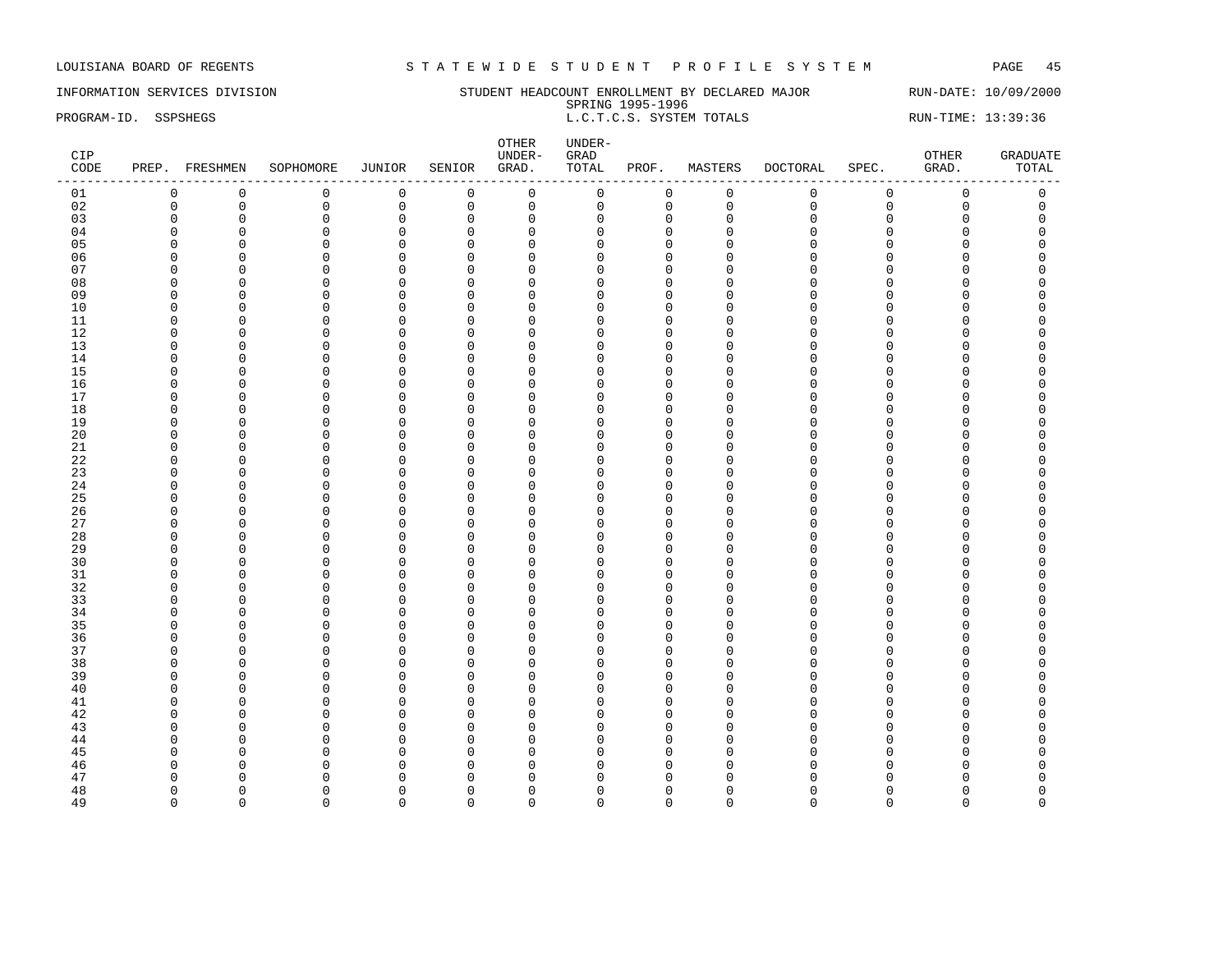### INFORMATION SERVICES DIVISION STUDENT HEADCOUNT ENROLLMENT BY DECLARED MAJOR RUN-DATE: 10/09/2000 SPRING 1995-1996 PROGRAM-ID. SSPSHEGS L.C.T.C.S. SYSTEM TOTALS RUN-TIME: 13:39:36 OTHER UNDER-<br>UNDER- GRAD CIP UNDER- GRAD OTHER GRADUATE CODE PREP. FRESHMEN SOPHOMORE JUNIOR SENIOR GRAD. TOTAL PROF. MASTERS DOCTORAL SPEC. GRAD. TOTAL ------------------------------------------------------------------------------------------------------------------------------------ 50 0 0 0 0 0 0 0 0 0 0 0 0 0 51 0 0 0 0 0 0 0 0 0 0 0 0 0 52 0 0 0 0 0 0 0 0 0 0 0 0 0 TR 0 0 0 0 0 0 0 0 0 0 0 0 0 UN 0 0 0 0 0 0 0 0 0 0 0 0 0 ------- ------- ------- ------- ------- ------- ------- ------- ------- ------- ------- ------- ------- TOTAL 0 0 0 0 0 0 0 0 0 0 01 - AGRICULTURAL BUSINESS AND PRODUCTION 39 - HOME ECONOMICS 37 - PERSONAL AWARENESS AND SELF-IMPROVE. 02 - AGRICULTURAL SCIENCES 20 - VOCATIONAL HOME ECONOMICS 38 - PHILOSOPHY AND RELIGION 03 - CONSERVATION/RENEWABLE NATURAL RESOURCES21 - NOT IN USE AT THIS TIME 39 - THEOLOGICAL STUDIES/RELIGIOUS VOCAT. 04 - ARCHITECTURE AND RELATED PROGRAMS 22 - LAW AND LEGAL STUDIES 40 - PHYSICAL SCIENCES 05 - AREA, ETHNIC AND CULTURAL STUDIES 23 - ENGLISH LANGUAGE AND LITERATURE/LETTERS 41 - SCIENCE TECHNOLOGIES<br>06 - NOT IN USE AT THIS TIME 24 - LIBERAL ARTS/SCI, GEN STUDIES/HUMANITIES42 - PSYCHOLOGY 06 - NOT IN USE AT THIS TIME 24 - LIBERAL ARTS/SCI, GEN STUDIES/HUMANITIES42 - PSYCHOLOGY

08 - MARKETING OPERATIONS AND DISTRIBUTION 26 - BIOLOGICAL SCIENCES/LIFE SCIENCES 44 - PUBLIC ADMINISTRATION AND SERVICES 09 - COMMUNICATIONS 27 - MATHEMATICS 45 - SOCIAL SCIENCES AND HISTORY

13 - EDUCATION 31 - PARKS/RECREATION/LEISURE/FITNESS STUDIES49 - TRANSPORTATION/MATERIALS MOVING WORK.

15 - ENGINEERING-RELATED TECHNOLOGIES 33 - CITIZENSHIP ACTIVITIES 51 - HEALTH PROFESSIONS AND RELATED SCI. 16 - FOREIGN LANGUAGES AND LITERATURES 34 - HEALTH-RELATED KNOWLEDGE AND SKILLS 52 - BUSINESS MGT. & ADMINISTRATIVE SERV.<br>17 - NOT IN USE AT THIS TIME 35 - INTERPERSONAL AND SOCIAL SKILLS TR - UNDERGRAD STUDENTS INTENDING

15 - INTERPERSONAL AND SOCIAL SKILLS TR - UNDERGRAD STUDENTS INTENDING TRANSFER 36 - LEISURE AND RECREATIONAL ACTIVITIES  $\,$  UN - STUDENTS UNCOMMITTED TO A MAJOR

14 - ENGINEERING 32 - BASIC SKILLS 50 - VISUAL AND PERFORMING ARTS

07 - NOT IN USE AT THIS TIME  $25$  - LIBRARY SCIENCE  $43$  - PROTECTIVE SERVICES

10 - COMMUNICATION TECHNOLOGIES 28 - RESERVE OFFICERS TRAINING CORPS (ROTC) 46 - CONSTRUCTION TRADES 11 - COMPUTER AND INFORMATION SCIENCES 29 - MILITARY TECHNOLOGIES 47 - MECHANICS AND REPAIRERS 12 - PERSONAL AND MISCELLANEOUS SERVICES 30 - MULTI/INTERDISCIPLINARY STUDIES 48 - PRECISION PRODUCTION TRADES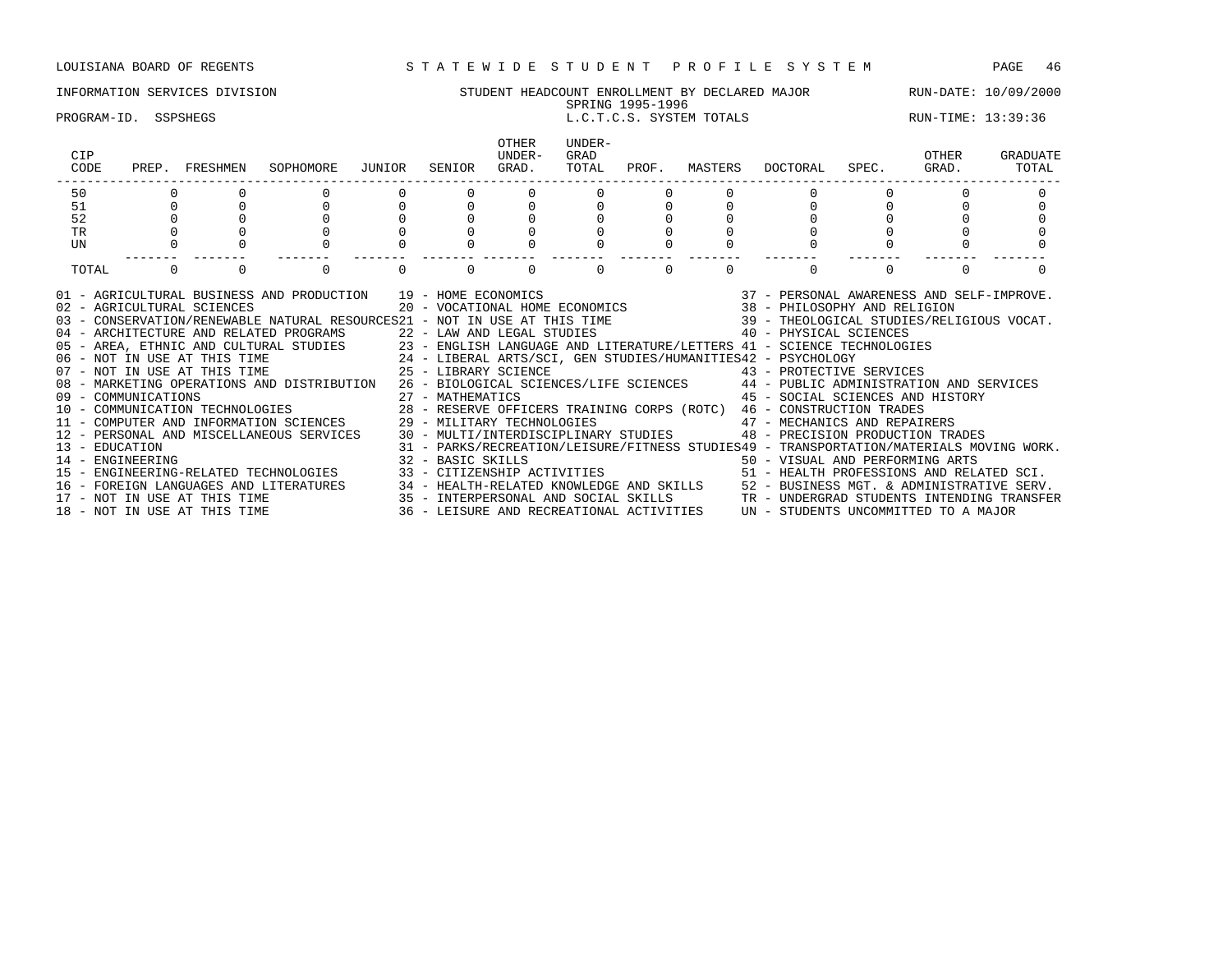### INFORMATION SERVICES DIVISION STUDENT HEADCOUNT ENROLLMENT BY DECLARED MAJOR RUN-DATE: 10/09/2000 SPRING 1995-1996<br>PUBLIC INSTITUTIONS PROGRAM-ID. SSPSHEGS **PUBLIC INSTITUTIONS** PUBLIC INSTITUTIONS RUN-TIME: 13:39:36

| CIP<br>CODE | PREP.                | FRESHMEN                | SOPHOMORE               | JUNIOR               | SENIOR                  | OTHER<br>UNDER-<br>GRAD. | UNDER-<br>GRAD<br>TOTAL | PROF.                   | MASTERS                 | <b>DOCTORAL</b>     | SPEC.                | OTHER<br>GRAD.   | <b>GRADUATE</b><br>TOTAL |
|-------------|----------------------|-------------------------|-------------------------|----------------------|-------------------------|--------------------------|-------------------------|-------------------------|-------------------------|---------------------|----------------------|------------------|--------------------------|
| 01          | 1                    | 131                     | 91                      | 89                   | 147                     | $\mathbf 0$              | 459                     | 0                       | 11                      | 11                  | $\Omega$             | $\mathbf 0$      | 22                       |
| 02          | $\mathbf 0$          | 179                     | 150                     | 143                  | 237                     | $\mathsf 0$              | 709                     | $\mathbf 0$             | 88                      | 63                  | $\mathbf 0$          | 0                | 151                      |
| 03          | $\mathbf 0$          | 154                     | 194                     | 213                  | 333                     | $\mathbf 0$              | 894                     | $\mathbf 0$             | 140                     | 49                  | $\Omega$             | $\mathbf 0$      | 189                      |
| 04          | $\Omega$             | 298                     | 223                     | 178                  | 454                     | 46                       | 1,199                   | $\Omega$                | 122                     | $\Omega$            | $\Omega$             | U                | 122                      |
| 05          | $\Omega$             | $\Omega$                | 2                       | 1                    | 5                       | $\Omega$                 | 8                       | $\Omega$                | $\overline{4}$          | 6                   | $\Omega$             | O                | 10                       |
| 06          | $\Omega$             | $\mathbf 0$             | $\mathbf 0$             | $\mathbf{0}$         | $\mathbf 0$             | $\Omega$                 | 0                       | $\cap$                  | $\mathbf 0$             | $\cap$              | $\cap$               | O                | $\mathbf 0$              |
| 07          | $\Omega$             | $\mathbf 0$             | $\mathbf 0$             | $\mathbf{0}$         | 0                       | $\mathbf 0$              | $\Omega$                | $\cap$                  | $\Omega$                | $\cap$              | $\cap$               | O                | $\Omega$                 |
| 08          | $\Omega$             | 29                      | 38                      | 36                   | 51                      | $\mathbf 0$              | 154                     | $\cap$                  | $\Omega$                |                     | $\Omega$             | O                | $\Omega$                 |
| 09          | $\Omega$             | 830                     | 718                     | 595                  | 793                     | 13                       | 2,949                   | $\Omega$                | 133                     | $\Omega$            | $\Omega$             | $\Omega$         | 133                      |
| 10          | $\Omega$             | $\Omega$                | $\mathbf 0$             | $\mathbf 0$          | $\Omega$                | $\mathbf 0$              | $\Omega$                | $\cap$                  | $\Omega$                | $\Omega$            | $\Omega$             | $\Omega$         | $\Omega$                 |
| 11          | $\overline{2}$       | 1,358                   | 711                     | 426                  | 711                     | 145                      | 3,353                   | $\Omega$                | 299                     | 110                 | $\Omega$             | 27               | 436                      |
| 12<br>13    | $\mathbf 0$          | 55                      | 23                      | 1                    | 5                       | 37                       | 121                     | $\mathbf 0$<br>$\Omega$ | $\mathbf 0$             | $\mathbf{0}$        | $\Omega$             | $\mathbf 0$      | $\Omega$                 |
| 14          | 6<br>$\mathbf{1}$    | 3,146                   | 2,980                   | 2,716                | 4,961                   | 367                      | 14,176                  |                         | 3,282                   | 633                 | 149<br>$\mathbf 0$   | 51               | 4,115<br>914             |
| 15          | 3                    | 1,498<br>809            | 1,239<br>575            | 1,068<br>382         | 2,231<br>612            | 0<br>177                 | 6,037                   | 0<br>$\Omega$           | 648<br>$\mathbf 0$      | 266<br>$\mathbf{0}$ | $\mathbf 0$          | 0<br>$\mathbf 0$ | $\mathbf 0$              |
| 16          | $\mathbf 0$          | 31                      | 42                      | 52                   | 96                      | $\mathbf 0$              | 2,558<br>221            | $\Omega$                | 62                      | 25                  | $\Omega$             | $\Omega$         | 87                       |
| 17          | $\Omega$             | $\Omega$                | $\Omega$                | $\Omega$             | $\Omega$                | $\mathbf 0$              | $\Omega$                | $\cap$                  | $\Omega$                | $\Omega$            | $\Omega$             | O                | $\Omega$                 |
| 18          | $\Omega$             | $\mathbf 0$             | $\mathbf 0$             | $\mathbf 0$          | $\overline{0}$          | $\mathbf 0$              | $\mathbf 0$             | $\Omega$                | $\mathbf 0$             | $\mathbf{0}$        | $\Omega$             | 0                | $\overline{0}$           |
| 19          | $\overline{c}$       | 315                     | 428                     | 373                  | 681                     | 25                       | 1,824                   | $\Omega$                | 157                     | 11                  | $\Omega$             | O                | 168                      |
| 20          | 1                    | 107                     | 64                      | 14                   | 14                      | 82                       | 282                     | $\Omega$                | $\mathbf 0$             | $\mathbf{0}$        | $\Omega$             | 0                | $\mathbf 0$              |
| 21          | 0                    | $\mathbf 0$             | 0                       | 0                    | $\overline{0}$          | $\mathbf 0$              | $\mathbf 0$             | $\Omega$                | $\Omega$                | $\Omega$            | $\cap$               | $\Omega$         | $\mathbf 0$              |
| 22          | $\Omega$             | 214                     | 153                     | 109                  | 89                      | 5                        | 570                     | 938                     | $\Omega$                | $\Omega$            | $\Omega$             | O                | 938                      |
| 23          | $\mathbf{1}$         | 304                     | 380                     | 373                  | 584                     | 2                        | 1,644                   | 0                       | 343                     | 184                 | $\Omega$             | $\Omega$         | 527                      |
| 24          | 30                   | 2,668                   | 1,395                   | 1,093                | 2,338                   | 367                      | 7,891                   | $\Omega$                | 77                      | $\mathbf 0$         | $\Omega$             | 0                | 77                       |
| 25          | $\Omega$             | $\Omega$                | $\Omega$                | $\Omega$             | $\Omega$                | $\mathbf 0$              | $\Omega$                | $\cap$                  | 124                     | $\Omega$            | $\Omega$             | $\Omega$         | 124                      |
| 26          | 6                    | 1,447                   | 1,224                   | 1,057                | 1,641                   | 40                       | 5,415                   | $\Omega$                | 242                     | 160                 | $\Omega$             | $\Omega$         | 402                      |
| 27          | 1                    | 67                      | 83                      | 95                   | 176                     | 3                        | 425                     | $\Omega$                | 124                     | 72                  | $\Omega$             | 15               | 211                      |
| 28          | $\Omega$             | $\Omega$                | $\Omega$                | $\Omega$             | $\Omega$                | $\Omega$                 | $\Omega$                | $\Omega$                | $\Omega$                | $\Omega$            | $\Omega$             | $\mathbf{0}$     | $\Omega$                 |
| 29          | $\Omega$             | $\mathbf 0$             | $\mathbf 0$             | $\Omega$             | $\mathbf 0$             | $\mathbf 0$              | $\mathbf 0$             | $\cap$                  | $\mathbf 0$             | $\Omega$            | $\Omega$             | $\mathbf 0$      | $\mathbf 0$              |
| 30          | 0                    | 132                     | 60                      | $\mathbf 0$          | $\Omega$                | 62                       | 254                     | $\Omega$                | 37                      | $\cap$              | $\Omega$             | 0                | 37                       |
| 31          | $\Omega$             | 98                      | 95                      | 84                   | 198                     | $\Omega$                 | 475                     | $\Omega$                | 62                      | $\cap$              | $\Omega$             | U                | 62                       |
| 32          | $\Omega$             | $\mathbf 0$             | $\mathbf 0$             | 0                    | $\mathbf 0$             | $\Omega$                 | 0                       | $\Omega$                | $\mathbf 0$             | $\cap$              | $\Omega$             | O                | $\Omega$                 |
| 33<br>34    | $\Omega$<br>$\Omega$ | $\mathbf 0$<br>$\Omega$ | $\mathbf 0$<br>$\Omega$ | $\Omega$<br>$\Omega$ | $\mathbf 0$<br>$\Omega$ | $\Omega$<br>$\Omega$     | $\Omega$<br>$\Omega$    | $\cap$<br>$\Omega$      | $\mathbf 0$<br>$\Omega$ | $\cap$<br>$\Omega$  | $\Omega$<br>$\Omega$ | U<br>O           | $\Omega$                 |
| 35          |                      | $\Omega$                | $\Omega$                | $\Omega$             | $\Omega$                | $\Omega$                 | $\Omega$                | $\cap$                  | $\Omega$                | $\cap$              | $\cap$               | U                |                          |
| 36          | O                    | $\Omega$                | $\mathbf 0$             | $\mathbf{0}$         | $\mathbf 0$             | $\Omega$                 | $\Omega$                | $\Omega$                | $\Omega$                | $\cap$              | $\Omega$             | O                | $\Omega$                 |
| 37          | $\Omega$             | $\Omega$                | $\Omega$                | $\Omega$             | $\Omega$                | $\Omega$                 | $\Omega$                | $\Omega$                | $\Omega$                | $\Omega$            | $\Omega$             | O                | $\Omega$                 |
| 38          | $\Omega$             | 18                      | 11                      | 17                   | 37                      | $\Omega$                 | 83                      | $\cap$                  | 12                      | $\Omega$            | $\cap$               | O                | 12                       |
| 39          | $\Omega$             | $\mathbf 0$             | $\mathbf 0$             | $\mathbf 0$          | $\overline{0}$          | $\mathbf 0$              | $\Omega$                | O                       | $\mathbf 0$             | $\Omega$            | $\cap$               | $\Omega$         | $\mathbf 0$              |
| 40          | $\Omega$             | 237                     | 212                     | 190                  | 400                     | $\mathbf{1}$             | 1,040                   | $\Omega$                | 221                     | 281                 | $\Omega$             | O                | 502                      |
| 41          | $\mathbf 0$          | $\Omega$                | $\mathbf 0$             | $\mathbf 0$          | $\mathbf 0$             | $\mathbf 0$              | $\Omega$                | $\Omega$                | $\Omega$                | $\mathbf{0}$        | $\Omega$             | O                | $\mathbf 0$              |
| 42          | 2                    | 1,140                   | 887                     | 908                  | 1,224                   | 4                        | 4,165                   | $\Omega$                | 363                     | 157                 | $\Omega$             | O                | 520                      |
| 43          | $\overline{2}$       | 1,117                   | 795                     | 576                  | 770                     | 142                      | 3,402                   | $\Omega$                | 110                     | $\Omega$            | $\Omega$             | $\Omega$         | 110                      |
| 44          | 1                    | 241                     | 308                     | 309                  | 536                     | 7                        | 1,402                   | $\Omega$                | 1,004                   | $\Omega$            | $\cap$               | $\Omega$         | 1,004                    |
| 45          | $\Omega$             | 900                     | 867                     | 951                  | 1,646                   | 20                       | 4,384                   | $\Omega$                | 424                     | 254                 |                      |                  | 679                      |
| 46          |                      | 43                      | 8                       | $\mathbf 0$          | $\Omega$                | 7                        | 59                      | O                       | $\Omega$                | $\Omega$            |                      | $\Omega$         | $\Omega$                 |
| 47          | $\Omega$             | 236                     | 81                      | $\mathbf 0$          | $\mathbf 0$             | 82                       | 399                     | $\cap$                  | $\Omega$                | $\Omega$            |                      | O                | $\Omega$                 |
| 48          | $\Omega$             | 215                     | 125                     | 40                   | 35                      | 76                       | 491                     | $\Omega$                | $\Omega$                | $\Omega$            | $\Omega$             | $\Omega$         | $\Omega$                 |

49 0 63 42 48 93 0 246 0 0 0 0 0 0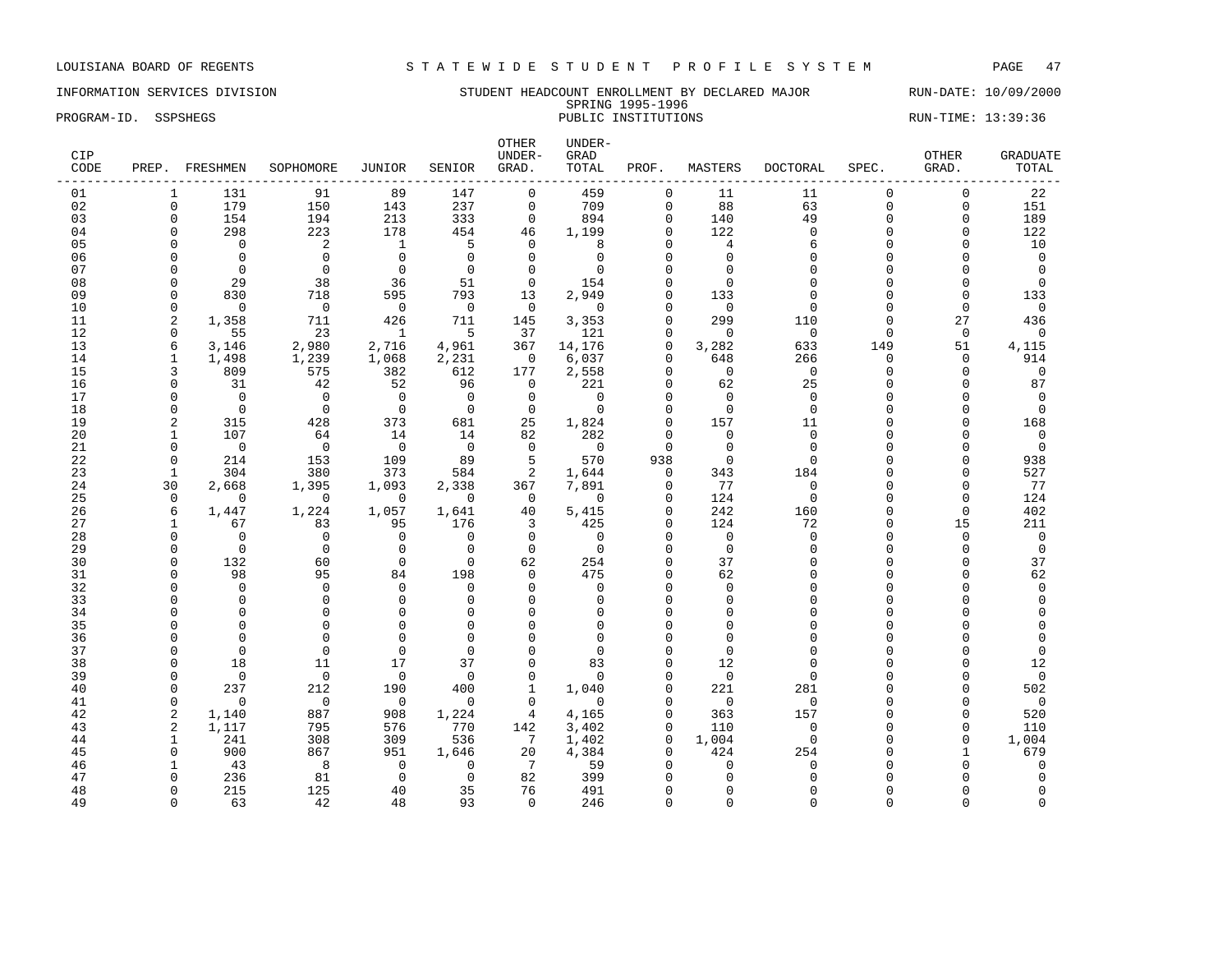### INFORMATION SERVICES DIVISION STUDENT HEADCOUNT ENROLLMENT BY DECLARED MAJOR RUN-DATE: 10/09/2000 SPRING 1995-1996 SPRING 1995-1996<br>PUBLIC INSTITUTIONS PUBLIC INSTITUTIONS RUN-TIME: 13:39:36

| CIP<br>CODE |                | PREP. FRESHMEN | SOPHOMORE                                                                                                                                                                                                                                                                                                                                                                                                                                                                                                                                                                                                                                                                                                                                                                                                                                                                                                                                                                                                                                                                                                                                                                                                       | JUNIOR | SENIOR | OTHER<br>UNDER-<br>GRAD. | UNDER-<br>GRAD<br>TOTAL    | PROF. | MASTERS | DOCTORAL | SPEC.                            | OTHER<br>GRAD. | GRADUATE<br>TOTAL                                                                       |
|-------------|----------------|----------------|-----------------------------------------------------------------------------------------------------------------------------------------------------------------------------------------------------------------------------------------------------------------------------------------------------------------------------------------------------------------------------------------------------------------------------------------------------------------------------------------------------------------------------------------------------------------------------------------------------------------------------------------------------------------------------------------------------------------------------------------------------------------------------------------------------------------------------------------------------------------------------------------------------------------------------------------------------------------------------------------------------------------------------------------------------------------------------------------------------------------------------------------------------------------------------------------------------------------|--------|--------|--------------------------|----------------------------|-------|---------|----------|----------------------------------|----------------|-----------------------------------------------------------------------------------------|
| 50          |                |                |                                                                                                                                                                                                                                                                                                                                                                                                                                                                                                                                                                                                                                                                                                                                                                                                                                                                                                                                                                                                                                                                                                                                                                                                                 |        |        |                          |                            |       |         |          |                                  |                | 453                                                                                     |
| 51          | 18             |                |                                                                                                                                                                                                                                                                                                                                                                                                                                                                                                                                                                                                                                                                                                                                                                                                                                                                                                                                                                                                                                                                                                                                                                                                                 |        |        |                          |                            |       |         |          |                                  |                | 1,023                                                                                   |
| 52          | $\frac{5}{13}$ |                |                                                                                                                                                                                                                                                                                                                                                                                                                                                                                                                                                                                                                                                                                                                                                                                                                                                                                                                                                                                                                                                                                                                                                                                                                 |        |        |                          |                            |       |         |          |                                  |                | 1,798                                                                                   |
| TR          |                |                |                                                                                                                                                                                                                                                                                                                                                                                                                                                                                                                                                                                                                                                                                                                                                                                                                                                                                                                                                                                                                                                                                                                                                                                                                 |        |        |                          |                            |       |         |          |                                  |                |                                                                                         |
| UN          |                |                |                                                                                                                                                                                                                                                                                                                                                                                                                                                                                                                                                                                                                                                                                                                                                                                                                                                                                                                                                                                                                                                                                                                                                                                                                 |        |        |                          |                            |       |         |          |                                  |                | -------                                                                                 |
| TOTAL       |                |                |                                                                                                                                                                                                                                                                                                                                                                                                                                                                                                                                                                                                                                                                                                                                                                                                                                                                                                                                                                                                                                                                                                                                                                                                                 |        |        |                          | 6,248 138,119 1,240 14,798 |       |         |          |                                  |                | 21,301                                                                                  |
|             |                |                | 01 - AGRICULTURAL BUSINESS AND PRODUCTION 19 - HOME ECONOMICS (2007) 19 - 2008 2010 1000 2010 2010 2010 2010 2<br>02 - AGRICULTURAL SCIENCES (2007) 2007 - MOCATIONAL HOME ECONOMICS (2008) 2010 2010 2010 2010 2010 2010 2010<br>03<br>04 - ARCHITECTURE AND RELATED PROGRAMS<br>22 - LAW AND LEGAL STUDIES<br>23 - ENGLISH LANGUAGE AND LITERATURE/LETTERS 41 - SCIENCE TECHNOLOGIES<br>23 - ENGLISH LANGUAGE AND LITERATURE/LETTERS 41 - SCIENCE TECHNOLOGIES<br>24 - LIBER<br>08 - MARKETING OPERATIONS AND DISTRIBUTION 26 - BIOLOGICAL SCIENCES/LIFE SCIENCES 44 - PUBLIC ADMINISTRATION AND SERVICES<br>09 - COMMUNICATIONS<br>10 - COMMUNICATIONS - COMMUNICATION DE CHARGE CONSTRUCTED AS - ARTHEMATICS<br>10 - COMMUNICATION TECHNOLOGIES 28 - RESERVE OFFICERS TRAINING CORPS (ROTC) 46 - CONSTRUCTION TRADES<br>11 - COMPUTER AND INFORMAT<br>12 - PERSONAL AND MISCELLANEOUS SERVICES 30 - MULTI/INTERDISCIPLINARY STUDIES 48 - PRECISION PRODUCTION TRADES<br>13 - EDUCATION/MATERIALS MOVING WORK.<br>14 - ENGINEERING MORE MOVING WORK (SUN SECREMENTION/LEISURE/FITNESS STUDIES49 - TRANSPORTATION/MATERIALS MOVING<br>15 - ENGINEERING-RELATED TECHNOLOGIES (SUN SUNTIZENSHIP ACTIVITIES ) [1 |        |        |                          |                            |       |         |          | 45 - SOCIAL SCIENCES AND HISTORY |                | 31 - PARKS/RECREATION/LEISURE/FITNESS STUDIES49 - TRANSPORTATION/MATERIALS MOVING WORK. |
|             |                |                |                                                                                                                                                                                                                                                                                                                                                                                                                                                                                                                                                                                                                                                                                                                                                                                                                                                                                                                                                                                                                                                                                                                                                                                                                 |        |        |                          |                            |       |         |          |                                  |                |                                                                                         |
|             |                |                |                                                                                                                                                                                                                                                                                                                                                                                                                                                                                                                                                                                                                                                                                                                                                                                                                                                                                                                                                                                                                                                                                                                                                                                                                 |        |        |                          |                            |       |         |          |                                  |                |                                                                                         |
|             |                |                | 16 – FOREIGN LANGUAGES AND LITERATURES 24 – HEALTH-RELATED KNOWLEDGE AND SKILLS 25 – BUSINESS MGT. & ADMINISTRATIVE SERV.<br>17 – NOT IN USE AT THIS TIME 25 – INTERPERSONAL AND SOCIAL SKILLS 2TR – UNDERGRAD STUDENTS INTENDING                                                                                                                                                                                                                                                                                                                                                                                                                                                                                                                                                                                                                                                                                                                                                                                                                                                                                                                                                                               |        |        |                          |                            |       |         |          |                                  |                |                                                                                         |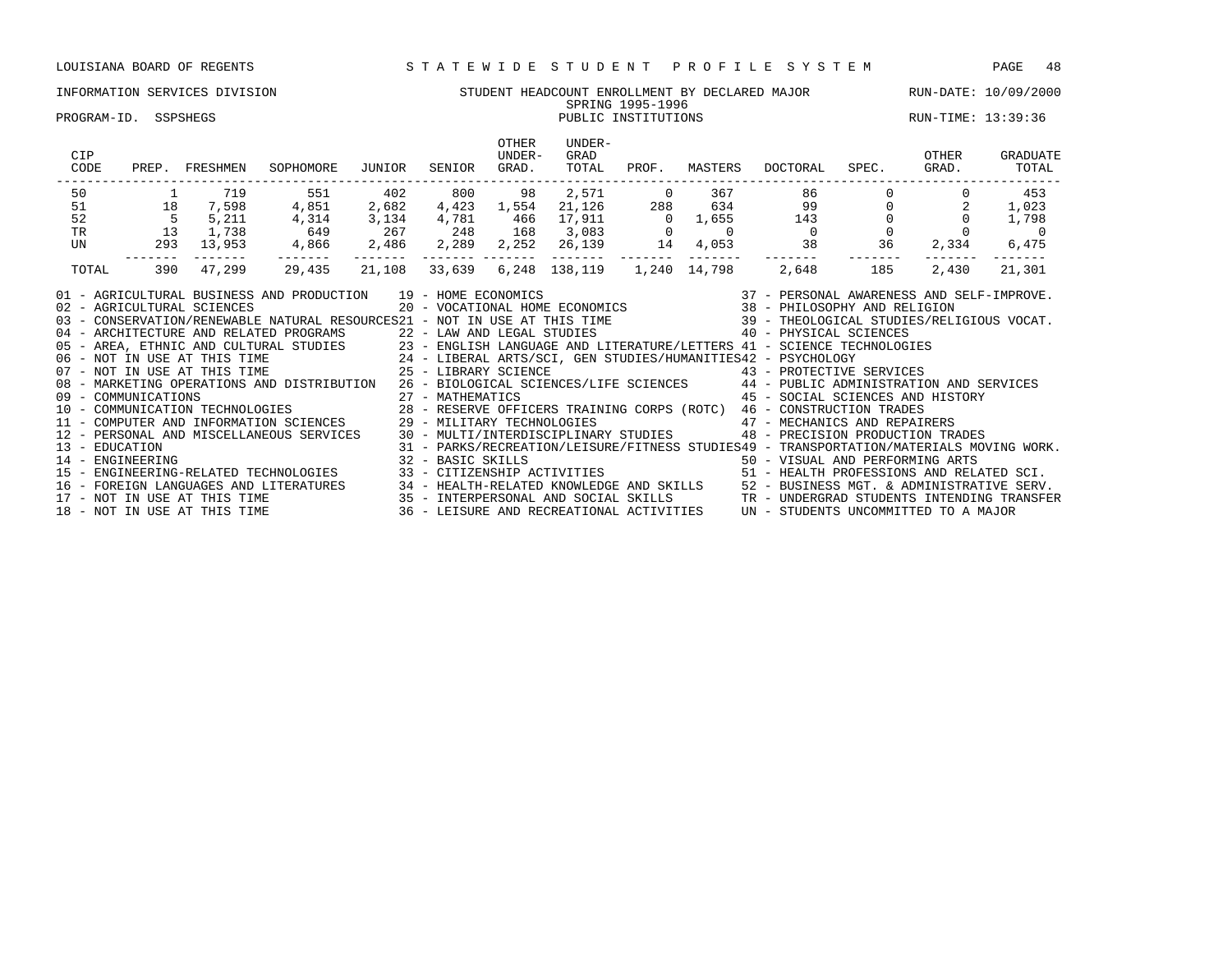INFORMATION SERVICES DIVISION SUNDERT HEADCOUNT ENROLLMENT BY DECLARED MAJOR RUN-DATE: 10/09/2000 SPRING 1995-1996<br>PRIVATE/INDEPENDENT INSTITUTIONS PROGRAM-ID. SSPSHEGS **PRIVATE**/INDEPENDENT INSTITUTIONS RUN-TIME: 13:39:36

| CIP<br>CODE |                      | PREP. FRESHMEN       | SOPHOMORE            | JUNIOR                     | SENIOR                  | OTHER<br>UNDER-<br>GRAD. | UNDER-<br>GRAD<br>TOTAL | PROF.                | MASTERS       | <b>DOCTORAL</b>    | SPEC.         | OTHER<br>GRAD.<br>--- | <b>GRADUATE</b><br>TOTAL |
|-------------|----------------------|----------------------|----------------------|----------------------------|-------------------------|--------------------------|-------------------------|----------------------|---------------|--------------------|---------------|-----------------------|--------------------------|
| 01          | 0                    | $\mathbf 0$          | 0                    | 0                          | $\overline{0}$          | $\mathbf 0$              | 0                       | $\mathbf 0$          | $\mathbf 0$   | 0                  | $\mathbf 0$   | $\mathbf 0$           | 0                        |
| 02          | $\mathbf 0$          | $\mathbf 0$          | $\mathsf 0$          | $\mathbf 0$                | $\mathsf 0$             | $\mathsf 0$              | 0                       | $\mathbf 0$          | $\mathbf 0$   | $\mathbf{0}$       | $\mathbf 0$   | $\mathbf 0$           | $\mathsf 0$              |
| 03          | $\mathbf 0$          | $\mathbf 0$          | $\mathbf 0$          | $\mathbf 0$                | $\mathbf 0$             | $\mathbf 0$              | 0                       | $\mathbf 0$          | $\Omega$      | $\Omega$           | 0             | 0                     | $\Omega$                 |
| 04          | $\Omega$             | $\overline{0}$       | $\Omega$             | $\Omega$                   | $\mathbf 0$             | $\mathbf 0$              | U                       | $\Omega$             | $\Omega$      | $\Omega$           | C             | O                     | $\Omega$                 |
| 05          | $\Omega$             | $\Omega$             | $\Omega$             | $\mathbf{0}$               | $\mathbf 0$             | $\overline{0}$           | $\Omega$                | $\mathbf{0}$         | O             | $\Omega$           | $\Omega$      | O                     | $\Omega$                 |
| 06          | $\Omega$             | $\Omega$             | $\Omega$             | $\mathbf 0$                | $\mathbf 0$             | $\Omega$                 | $\Omega$                | $\mathbf 0$          | $\Omega$      | $\cap$             | $\Omega$      | 0                     | O                        |
| 07          | $\Omega$             | $\Omega$             | $\Omega$             | $\mathbf 0$                | $\mathbf 0$             | $\Omega$                 | $\Omega$                | $\Omega$             | $\Omega$      | $\cap$             | $\Omega$      | 0                     |                          |
| 08          | $\Omega$             | $\Omega$             | $\Omega$             | $\mathbf 0$                | $\mathbf 0$             | $\Omega$                 | $\Omega$                | $\Omega$             | $\Omega$      | $\cap$             | C             | O                     |                          |
| 09          | O                    | $\Omega$             | $\Omega$             | 0                          | $\mathbf 0$             | $\Omega$                 | U                       | $\cap$               | n             | ∩                  | U             | U                     |                          |
| 10          | $\Omega$             | $\Omega$             | $\Omega$             | $\mathbf{0}$               | $\mathbf 0$             | $\overline{0}$           | $\Omega$                | $\Omega$             | $\Omega$      | $\cap$             | C             | O                     |                          |
| 11          | $\Omega$             | $\Omega$             | $\Omega$             | $\Omega$                   | $\Omega$                | $\overline{0}$           | $\Omega$                | $\Omega$             | $\Omega$      | $\cap$             | C             | O                     |                          |
| 12          | $\Omega$             | $\Omega$             | $\Omega$             | $\mathbf 0$                | $\mathbf 0$             | $\mathbf 0$              | $\Omega$                | $\Omega$             | $\Omega$      | $\Omega$           | $\Omega$      | 0                     | O                        |
| 13          | $\Omega$             | $\Omega$             | $\Omega$             | 0                          | $\mathbf 0$             | $\mathbf{0}$             | $\Omega$                | $\mathbf 0$          | $\Omega$      | $\Omega$           | C             | 0                     |                          |
| 14          | $\Omega$             | $\Omega$             | $\Omega$             | $\mathbf 0$                | $\mathbf 0$             | $\Omega$                 | $\Omega$                | $\Omega$             | $\Omega$      | $\Omega$           | $\Omega$      | 0                     |                          |
| 15          | $\Omega$             | $\Omega$             | $\Omega$             | 0                          | $\mathbf 0$             | $\Omega$                 | 0                       | $\Omega$             | $\Omega$      | $\cap$             | $\Omega$      | 0                     |                          |
| 16          | O                    | $\Omega$             | $\Omega$             | $\mathbf 0$                | $\mathbf 0$             | $\Omega$                 | U                       | $\Omega$             | O             | ∩                  | C             | O                     |                          |
| 17          | $\Omega$             | $\Omega$             | 0                    | 0                          | $\mathbf 0$             | $\mathbf 0$              | $\Omega$                | $\Omega$             | $\Omega$      | $\Omega$           | $\Omega$      | O                     | $\Omega$                 |
| 18          | $\Omega$             | $\mathbf 0$          | O                    | $\mathbf 0$                | $\mathbf 0$             | $\Omega$                 | U                       | $\Omega$             | n<br>$\Omega$ | $\Omega$<br>$\cap$ | C             | O<br>O                | n                        |
| 19<br>20    | $\Omega$<br>$\Omega$ | $\Omega$<br>$\Omega$ | $\Omega$<br>$\Omega$ | $\mathbf 0$                | $\mathbf 0$<br>$\Omega$ | $\Omega$<br>$\Omega$     | n<br>$\Omega$           | $\Omega$             | $\Omega$      | $\Omega$           | C<br>$\Omega$ | O                     |                          |
| 21          | <sup>0</sup>         | $\Omega$             | $\Omega$             | $\mathbf 0$<br>$\mathbf 0$ |                         | $\Omega$                 | $\Omega$                | $\Omega$<br>$\Omega$ | $\Omega$      | ∩                  | O             | O                     |                          |
|             | $\Omega$             | $\Omega$             | $\Omega$             | $\mathbf 0$                | 0<br>$\mathbf 0$        | $\overline{0}$           | $\Omega$                | $\Omega$             | O             | $\Omega$           | $\Omega$      | 0                     |                          |
| 22<br>23    | $\Omega$             | $\Omega$             | $\Omega$             | $\mathbf{0}$               | $\mathbf 0$             | $\Omega$                 | $\Omega$                | $\Omega$             | $\Omega$      | $\Omega$           | $\Omega$      | O                     |                          |
| 24          | $\Omega$             | $\Omega$             | $\Omega$             | 0                          | $\mathbf 0$             | $\mathbf 0$              | $\Omega$                | $\Omega$             | $\Omega$      | $\Omega$           | $\Omega$      | 0                     | C                        |
| 25          | $\Omega$             | $\Omega$             | <sup>0</sup>         | $\mathbf 0$                | $\mathbf 0$             | $\mathbf{0}$             | <sup>0</sup>            | $\mathbf 0$          | <sup>0</sup>  | $\cap$             | C             | 0                     |                          |
| 26          | $\Omega$             | $\Omega$             | $\Omega$             | $\mathbf 0$                | $\mathbf 0$             | $\Omega$                 | $\Omega$                | $\Omega$             | $\Omega$      | $\cap$             | $\Omega$      | O                     |                          |
| 27          | <sup>0</sup>         | $\Omega$             | $\Omega$             | $\mathbf 0$                | $\mathbf 0$             | $\Omega$                 | $\Omega$                | $\Omega$             | U             | ∩                  | U             | O                     |                          |
| 28          | n                    | $\Omega$             | $\Omega$             | $\Omega$                   | $\Omega$                | $\Omega$                 | n                       | $\cap$               | n             | $\cap$             | C             | U                     |                          |
| 29          | $\Omega$             | $\Omega$             | $\Omega$             | $\mathbf 0$                | $\mathbf 0$             | $\Omega$                 | $\Omega$                | $\Omega$             | $\Omega$      | $\Omega$           | $\Omega$      | 0                     | $\Omega$                 |
| 30          | $\Omega$             | $\mathbf 0$          | $\Omega$             | 0                          | 0                       | $\mathbf 0$              | $\Omega$                | $\mathbf 0$          | O             | $\cap$             | O             | 0                     | C                        |
| 31          | $\Omega$             | $\Omega$             | $\Omega$             | $\mathbf 0$                | $\mathbf 0$             | $\mathbf 0$              | $\Omega$                | $\mathbf{0}$         | $\Omega$      | $\Omega$           | $\Omega$      | 0                     |                          |
| 32          | $\Omega$             | $\Omega$             | $\Omega$             | $\mathbf 0$                | $\mathbf 0$             | $\Omega$                 | $\Omega$                | $\Omega$             | $\Omega$      | $\Omega$           | $\Omega$      | 0                     |                          |
| 33          | $\Omega$             | $\Omega$             | $\Omega$             | $\mathbf 0$                | $\mathbf 0$             | $\Omega$                 | $\Omega$                | $\Omega$             | $\Omega$      | $\cap$             | $\Omega$      | O                     |                          |
| 34          | O                    | $\Omega$             | $\Omega$             | 0                          | $\mathbf 0$             | $\mathbf 0$              | O                       | $\Omega$             | O             | $\Omega$           | $\Omega$      | O                     |                          |
| 35          | $\Omega$             | $\Omega$             | $\Omega$             | $\mathbf{0}$               | $\mathbf 0$             | $\Omega$                 | U                       | $\Omega$             | O             | $\Omega$           | C             | O                     |                          |
| 36          | O                    | $\Omega$             | $\Omega$             | $\mathbf 0$                | $\mathbf 0$             | $\Omega$                 | U                       | $\Omega$             | O             | ∩                  | C             | O                     | n                        |
| 37          | $\Omega$             | $\Omega$             | $\Omega$             | $\mathbf{0}$               | $\mathbf 0$             | $\Omega$                 | <sup>0</sup>            | $\Omega$             | $\Omega$      | $\cap$             | C             | O                     |                          |
| 38          | $\Omega$             | $\Omega$             | $\Omega$             | $\Omega$                   | $\Omega$                | $\Omega$                 | $\Omega$                | $\Omega$             | $\Omega$      | $\cap$             | O             | O                     |                          |
| 39          | $\Omega$             | $\Omega$             | $\Omega$             | 0                          | $\mathbf 0$             | $\mathbf 0$              | 0                       | $\Omega$             | $\Omega$      | $\cap$             | $\Omega$      | O                     |                          |
| 40          | $\Omega$             | $\Omega$             | $\Omega$             | $\mathbf{0}$               | $\mathbf 0$             | $\Omega$                 | $\Omega$                | $\Omega$             | $\Omega$      | $\Omega$           | O             | $\Omega$              |                          |
| 41          | $\Omega$             | $\Omega$             | $\Omega$             | $\mathbf{0}$               | $\mathbf 0$             | $\overline{0}$           | $\Omega$                | $\Omega$             | $\Omega$      | $\Omega$           | $\Omega$      | 0                     |                          |
| 42          | $\Omega$             | $\Omega$             | $\Omega$             | 0                          | $\mathbf 0$             | $\mathbf 0$              | $\Omega$                | $\mathbf 0$          | $\Omega$      | $\Omega$           | C             | 0                     | C                        |
| 43          | $\Omega$             | $\Omega$             | $\Omega$             | $\mathbf 0$                | $\mathbf 0$             | $\overline{0}$           | $\Omega$                | $\Omega$             | $\Omega$      | $\cap$             | C             | O                     |                          |
| 44          | $\Omega$             | $\Omega$             | $\Omega$             | $\mathbf{0}$               | $\mathbf 0$             | $\Omega$                 | $\Omega$                | $\Omega$             | $\Omega$      | $\cap$             | O             | 0                     |                          |
| 45          | ∩                    | $\Omega$             | $\Omega$             | $\mathbf 0$                | $\mathbf 0$             | $\Omega$                 | U                       | $\cap$               | U             | ∩                  | C             | O                     |                          |
| 46          | $\Omega$             | $\Omega$             | $\Omega$             | $\mathbf{0}$               | $\Omega$                | $\overline{0}$           | <sup>0</sup>            | $\Omega$             | U             | $\cap$             | C             | O                     |                          |
| 47          | $\Omega$             | $\Omega$             | U                    | $\Omega$                   | $\Omega$                | $\Omega$                 | $\Omega$                | $\Omega$             | Λ             |                    |               | O                     |                          |
| 48          | $\Omega$             | $\Omega$             | $\Omega$             | 0                          | $\mathbf 0$             | $\mathbf 0$              | $\Omega$                | $\mathbf 0$          | $\Omega$      | ∩                  | O             | 0                     | $\Omega$                 |
| 49          | $\Omega$             | $\Omega$             | $\Omega$             | $\Omega$                   | $\Omega$                | $\Omega$                 | $\Omega$                | $\Omega$             | $\Omega$      | $\Omega$           | $\Omega$      | $\Omega$              | $\Omega$                 |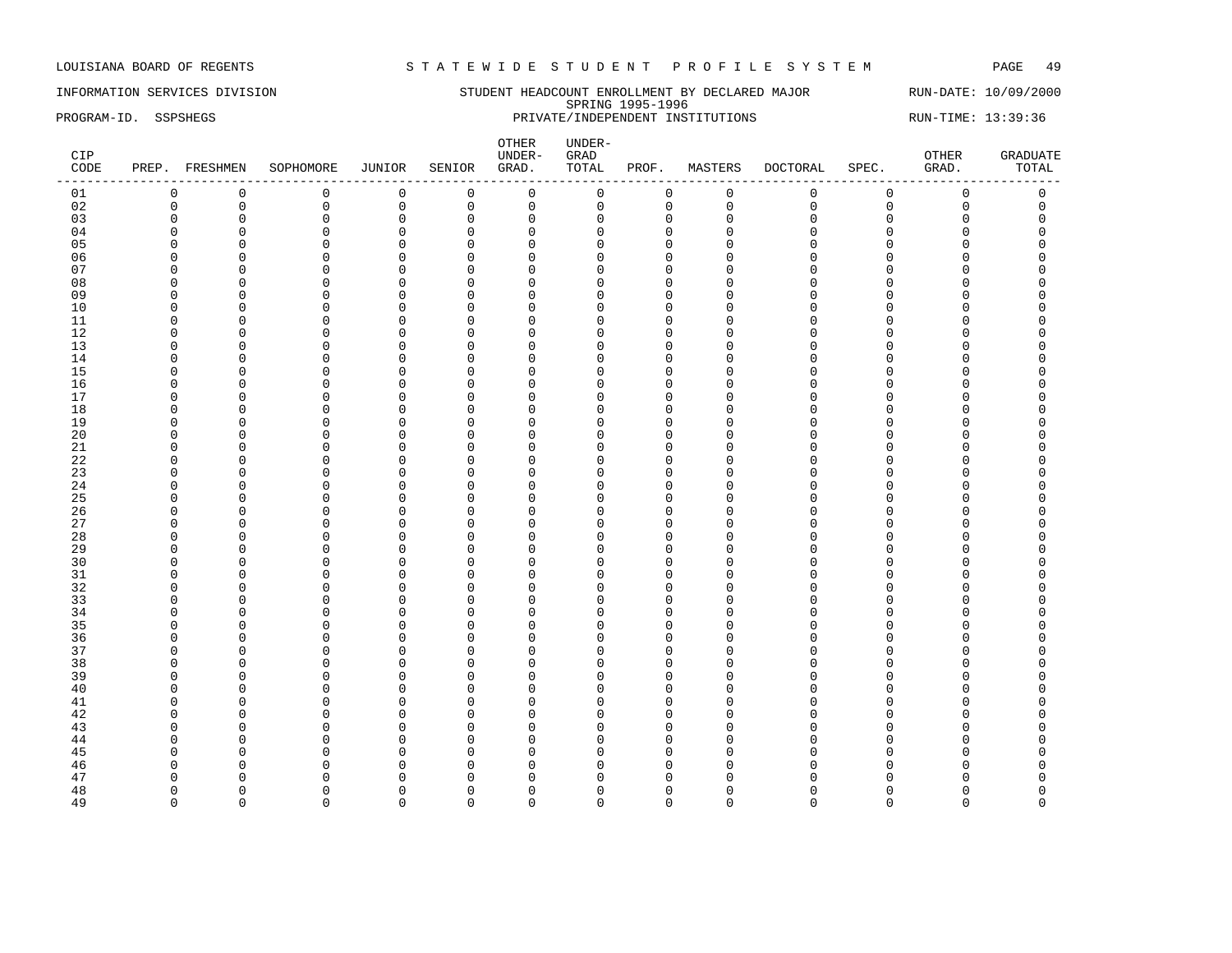### INFORMATION SERVICES DIVISION STUDENT HEADCOUNT ENROLLMENT BY DECLARED MAJOR RUN-DATE: 10/09/2000 SPRING 1995-1996 PROGRAM-ID. SSPSHEGS PRIVATE/INDEPENDENT INSTITUTIONS RUN-TIME: 13:39:36 OTHER UNDER-<br>UNDER- GRAD CIP UNDER- GRAD OTHER GRADUATE CODE PREP. FRESHMEN SOPHOMORE JUNIOR SENIOR GRAD. TOTAL PROF. MASTERS DOCTORAL SPEC. GRAD. TOTAL ------------------------------------------------------------------------------------------------------------------------------------ 50 0 0 0 0 0 0 0 0 0 0 0 0 0 51 0 0 0 0 0 0 0 0 0 0 0 0 0 52 0 0 0 0 0 0 0 0 0 0 0 0 0 TR 0 0 0 0 0 0 0 0 0 0 0 0 0 UN 0 0 0 0 0 0 0 0 0 0 0 0 0 ------- ------- ------- ------- ------- ------- ------- ------- ------- ------- ------- ------- ------- TOTAL 0 0 0 0 0 0 0 0 0 0 01 - AGRICULTURAL BUSINESS AND PRODUCTION 39 - HOME ECONOMICS 37 - PERSONAL AWARENESS AND SELF-IMPROVE. 02 - AGRICULTURAL SCIENCES 20 - VOCATIONAL HOME ECONOMICS 38 - PHILOSOPHY AND RELIGION 03 - CONSERVATION/RENEWABLE NATURAL RESOURCES21 - NOT IN USE AT THIS TIME 39 - THEOLOGICAL STUDIES/RELIGIOUS VOCAT. 04 - ARCHITECTURE AND RELATED PROGRAMS 22 - LAW AND LEGAL STUDIES 40 - PHYSICAL SCIENCES 05 - AREA, ETHNIC AND CULTURAL STUDIES 23 - ENGLISH LANGUAGE AND LITERATURE/LETTERS 41 - SCIENCE TECHNOLOGIES<br>06 - NOT IN USE AT THIS TIME 24 - LIBERAL ARTS/SCI, GEN STUDIES/HUMANITIES42 - PSYCHOLOGY 06 - NOT IN USE AT THIS TIME 24 - LIBERAL ARTS/SCI, GEN STUDIES/HUMANITIES42 - PSYCHOLOGY 07 - NOT IN USE AT THIS TIME  $25$  - LIBRARY SCIENCE  $43$  - PROTECTIVE SERVICES 08 - MARKETING OPERATIONS AND DISTRIBUTION 26 - BIOLOGICAL SCIENCES/LIFE SCIENCES 44 - PUBLIC ADMINISTRATION AND SERVICES 09 - COMMUNICATIONS 27 - MATHEMATICS 45 - SOCIAL SCIENCES AND HISTORY

13 - EDUCATION 31 - PARKS/RECREATION/LEISURE/FITNESS STUDIES49 - TRANSPORTATION/MATERIALS MOVING WORK.

15 - ENGINEERING-RELATED TECHNOLOGIES 33 - CITIZENSHIP ACTIVITIES 51 - HEALTH PROFESSIONS AND RELATED SCI. 16 - FOREIGN LANGUAGES AND LITERATURES 34 - HEALTH-RELATED KNOWLEDGE AND SKILLS 52 - BUSINESS MGT. & ADMINISTRATIVE SERV.<br>17 - NOT IN USE AT THIS TIME 35 - INTERPERSONAL AND SOCIAL SKILLS TR - UNDERGRAD STUDENTS INTENDING

15 - INTERPERSONAL AND SOCIAL SKILLS TR - UNDERGRAD STUDENTS INTENDING TRANSFER 36 - LEISURE AND RECREATIONAL ACTIVITIES  $\,$  UN - STUDENTS UNCOMMITTED TO A MAJOR

14 - ENGINEERING 32 - BASIC SKILLS 50 - VISUAL AND PERFORMING ARTS

10 - COMMUNICATION TECHNOLOGIES 28 - RESERVE OFFICERS TRAINING CORPS (ROTC) 46 - CONSTRUCTION TRADES 11 - COMPUTER AND INFORMATION SCIENCES 29 - MILITARY TECHNOLOGIES 47 - MECHANICS AND REPAIRERS 12 - PERSONAL AND MISCELLANEOUS SERVICES 30 - MULTI/INTERDISCIPLINARY STUDIES 48 - PRECISION PRODUCTION TRADES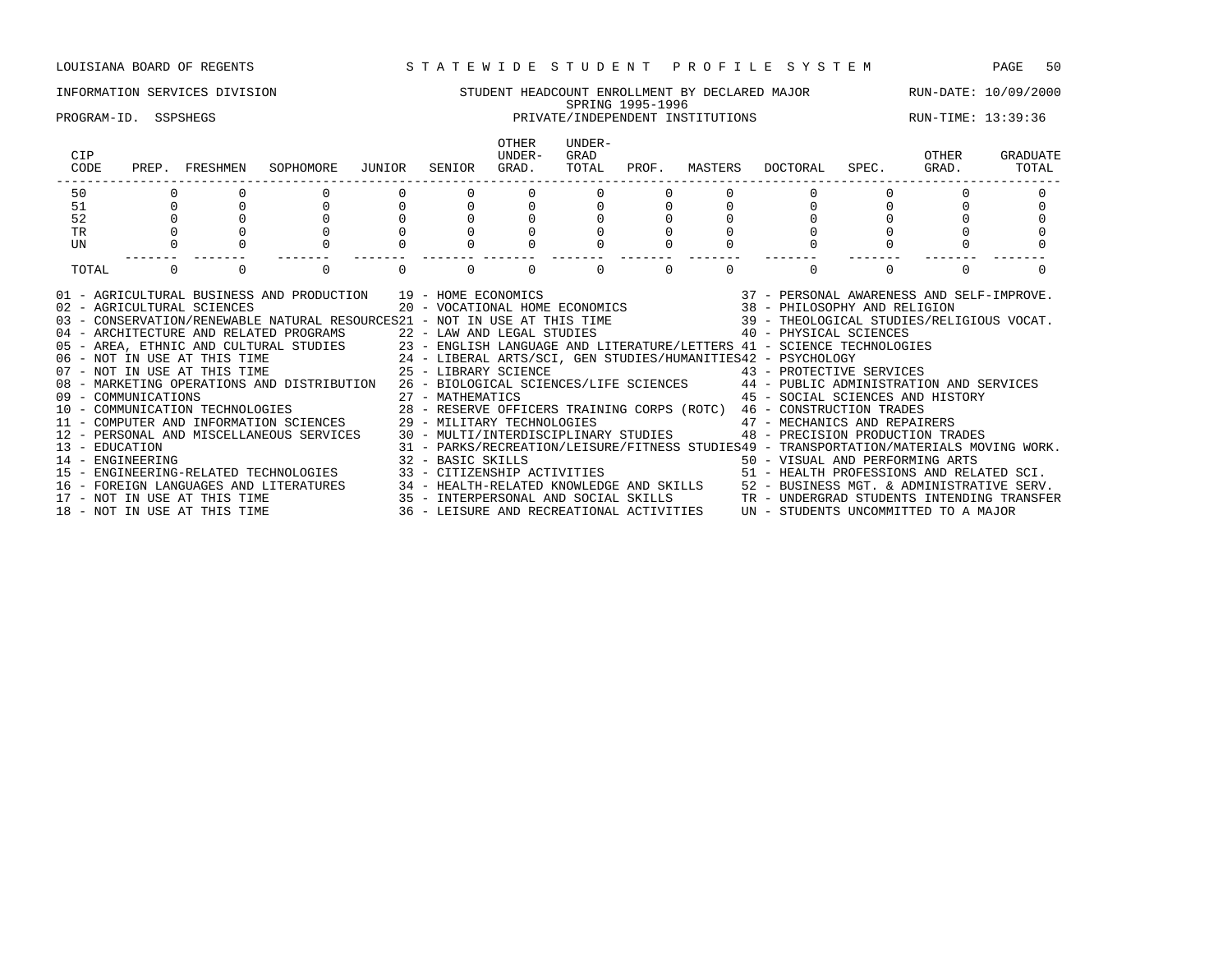### INFORMATION SERVICES DIVISION STUDENT HEADCOUNT ENROLLMENT BY DECLARED MAJOR RUN-DATE: 10/09/2000 SPRING 1995-1996 PROGRAM-ID. SSPSHEGS STATE STATE TOTALS STATE TOTALS STATE TOTALS STATE SUM-TIME: 13:39:36

| CIP<br>CODE |                   | PREP. FRESHMEN       | SOPHOMORE                  | JUNIOR                   | SENIOR               | OTHER<br>UNDER-<br>GRAD. | UNDER-<br>GRAD<br>TOTAL  | PROF.       | MASTERS              | <b>DOCTORAL</b> | SPEC.              | OTHER<br>GRAD.       | <b>GRADUATE</b><br>TOTAL |
|-------------|-------------------|----------------------|----------------------------|--------------------------|----------------------|--------------------------|--------------------------|-------------|----------------------|-----------------|--------------------|----------------------|--------------------------|
| 01          | 1                 | 131                  | 91                         | 89                       | 147                  | $\mathbf{0}$             | 459                      | $\Omega$    | 11                   | 11              | $\Omega$           | $\Omega$             | 22                       |
| 02          | $\Omega$          | 179                  | 150                        | 143                      | 237                  | $\mathbf 0$              | 709                      | $\mathbf 0$ | 88                   | 63              | $\Omega$           | $\mathbf 0$          | 151                      |
| 03          | $\Omega$          | 154                  | 194                        | 213                      | 333                  | $\circ$                  | 894                      | $\Omega$    | 140                  | 49              | $\Omega$           | $\mathbf 0$          | 189                      |
| 04          | <sup>0</sup>      | 298                  | 223                        | 178                      | 454                  | 46                       | 1,199                    | $\Omega$    | 122                  | $\Omega$        | $\Omega$           | $\Omega$             | 122                      |
| 05          |                   | $\Omega$             | $\overline{\phantom{0}}^2$ | $\overline{\phantom{a}}$ | $\overline{5}$       | $\Omega$                 | 8                        |             | $\overline{4}$       | 6               | $\Omega$           | $\Omega$             | 10                       |
| 06          |                   | $\Omega$             | $\bigcirc$                 | $\bigcirc$               | $\overline{0}$       | $\Omega$                 | $\Omega$                 | $\Omega$    | $\Omega$             | $\Omega$        | $\cap$             | $\Omega$             | $\overline{0}$           |
| 07          | $\Omega$          | $\Omega$             | $\overline{0}$             | $\overline{0}$           | $\overline{0}$       | $\Omega$                 | $\Omega$                 |             | $\Omega$             | $\cap$          |                    | $\Omega$             | $\Omega$                 |
| 08          | $\Omega$          | 29                   | 38                         | 36                       | 51                   | $\Omega$                 | 154                      |             | $\Omega$             |                 |                    | $\Omega$             | $\Omega$                 |
| 09          | $\Omega$          | 830                  | 718                        | 595                      | 793                  | 13                       | 2,949                    |             | 133                  | $\cap$          |                    | $\Omega$             | 133                      |
| 10          | $\Omega$          | $\overline{0}$       | $\overline{0}$             | $\overline{0}$           | $\overline{0}$       | $\overline{0}$           | $\overline{0}$           |             | $\overline{0}$       | $\Omega$        | $\cap$             | $\Omega$             | $\overline{0}$           |
| 11          | 2                 | 1,358                | 711                        | 426                      | 711                  | 145                      | 3,353                    | $\Omega$    | 299                  | 110             | $\Omega$           | 27                   | 436                      |
| 12          | 0                 | 55                   | 23                         | $\overline{1}$           | $5^{\circ}$          | 37                       | 121                      | $\Omega$    | $\overline{0}$       | $\Omega$        | $\Omega$           | $\mathbf 0$          | 0                        |
| 13          | 6                 | 3,146                | 2,980                      | 2,716                    | 4,961                | 367                      | 14,176                   | $\Omega$    | 3,282                | 633             | 149                | 51                   | 4,115                    |
| 14          | 1                 | 1,498                | 1,239                      | 1,068                    | 2,231                | $\overline{0}$           | 6,037                    | $\Omega$    | 648                  | 266             | $\Omega$           | $\mathbf 0$          | 914                      |
| 15          | 3<br><sup>0</sup> | 809                  | 575                        | 382                      | 612                  | 177<br>$\mathbf 0$       | 2,558<br>221             | $\Omega$    | $\bigcap$            | $\Omega$        | $\cap$<br>$\Omega$ | $\Omega$<br>$\Omega$ | $\Omega$                 |
| 16<br>17    | $\Omega$          | 31<br>$\bigcirc$     | 42<br>$\overline{0}$       | 52<br>$\overline{0}$     | 96<br>$\overline{0}$ | $\Omega$                 | $\overline{\phantom{0}}$ | $\Omega$    | 62<br>$\Omega$       | 25<br>$\Omega$  |                    | $\Omega$             | 87<br>$\Omega$           |
| 18          | $\Omega$          | $\overline{0}$       | $\overline{0}$             | $\overline{0}$           | $\overline{0}$       | $\mathbf 0$              | $\overline{0}$           | $\Omega$    | $\Omega$             | $\Omega$        |                    | $\Omega$             | $\Omega$                 |
| 19          | 2                 | 315                  | 428                        | 373                      | 681                  | 25                       | 1,824                    | $\Omega$    | 157                  | 11              |                    | $\Omega$             | 168                      |
| 20          | 1                 | 107                  | 64                         | 14                       | 14                   | 82                       | 282                      | $\Omega$    | $\Omega$             | $\Omega$        |                    | $\Omega$             | $\Omega$                 |
| 21          | $\Omega$          | $\overline{0}$       | $\overline{0}$             | $\overline{0}$           | $\overline{0}$       | $\circ$                  | $\overline{0}$           | $\Omega$    | $\Omega$             | $\Omega$        |                    | $\Omega$             | $\overline{\phantom{0}}$ |
| 22          | $\Omega$          | 214                  | 153                        | 109                      | 89                   | 5                        | 570                      | 938         | $\bigcirc$           | $\cap$          |                    | $\Omega$             | 938                      |
| 23          | $\mathbf{1}$      | 304                  | 380                        | 373                      | 584                  | $\overline{a}$           | 1,644                    | $\mathbf 0$ | 343                  | 184             |                    | $\Omega$             | 527                      |
| 24          | 30                | 2,668                | 1,395                      | 1,093                    | 2,338                | 367                      | 7,891                    | $\Omega$    | 77                   | $\Omega$        | $\cap$             | $\Omega$             | 77                       |
| 25          | $\mathbf 0$       | $\overline{0}$       | $\overline{0}$             | $\overline{0}$           | $\sim$ 0             | $\overline{0}$           | $\overline{0}$           | 0           | 124                  | $\Omega$        |                    | 0                    | 124                      |
| 26          | 6                 | 1,447                | 1,224                      | 1,057                    | 1,641                | 40                       | 5,415                    | $\Omega$    | 242                  | 160             |                    | $\Omega$             | 402                      |
| 27          | 1                 | 67                   | 83                         | 95                       | 176                  | 3                        | 425                      | $\Omega$    | 124                  | 72              | $\cap$             | 15                   | 211                      |
| 28          | n                 | $\bigcirc$           | $\bigcirc$                 | $\bigcirc$               | $\overline{0}$       | $\Omega$                 | $\overline{0}$           | $\Omega$    | $\Omega$             | $\Omega$        | $\cap$             | $\Omega$             | $\overline{0}$           |
| 29          | $\Omega$          | $\Omega$             | $\Omega$                   | $\Omega$                 | $\Omega$             | $\Omega$                 | $\Omega$                 | $\Omega$    | $\Omega$             | $\cap$          | $\cap$             | $\Omega$             | $\overline{0}$           |
| 30          | <sup>0</sup>      | 132                  | 60                         | $\Omega$                 | $\Omega$             | 62                       | 254                      | $\Omega$    | 37                   |                 |                    | $\Omega$             | 37                       |
| 31          | $\Omega$          | 98                   | 95                         | 84                       | 198                  | $\Omega$                 | 475                      | $\Omega$    | 62                   |                 |                    | $\Omega$             | 62                       |
| 32          |                   | $\Omega$<br>$\Omega$ | $\Omega$                   | $\Omega$<br>$\Omega$     | $\Omega$             | $\Omega$<br>$\Omega$     | $\Omega$<br>$\Omega$     | $\Omega$    | $\Omega$             |                 |                    | O<br>U               | $\Omega$<br>$\Omega$     |
| 33<br>34    |                   | $\Omega$             | $\mathbf 0$<br>$\Omega$    | $\Omega$                 | $\Omega$<br>$\Omega$ | $\Omega$                 | <sup>n</sup>             |             | $\Omega$<br>$\Omega$ |                 |                    |                      |                          |
| 35          |                   | $\Omega$             | $\Omega$                   | $\Omega$                 | $\Omega$             | $\Omega$                 | <sup>n</sup>             |             | $\Omega$             |                 |                    |                      |                          |
| 36          |                   | $\Omega$             | $\Omega$                   | $\Omega$                 | $\Omega$             | $\Omega$                 | $\cap$                   |             | $\Omega$             |                 |                    |                      |                          |
| 37          |                   | $\Omega$             | $\Omega$                   | $\Omega$                 | $\Omega$             | $\Omega$                 | $\Omega$                 |             | $\Omega$             |                 |                    | U                    | 0                        |
| 38          |                   | 18                   | 11                         | 17                       | 37                   | $\Omega$                 | 83                       |             | 12                   |                 |                    | $\Omega$             | 12                       |
| 39          |                   | $\Omega$             | $\overline{0}$             | $\Omega$                 | $\overline{0}$       | $\Omega$                 | $\Omega$                 |             | $\overline{0}$       |                 |                    | $\Omega$             | $\Omega$                 |
| 40          |                   | 237                  | 212                        | 190                      | 400                  | $\mathbf{1}$             | 1,040                    |             | 221                  | 281             |                    | $\Omega$             | 502                      |
| 41          | $\Omega$          | $\Omega$             | $\bigcirc$                 | $\Omega$                 | $\overline{0}$       | $\Omega$                 | $\Omega$                 | $\cap$      | $\bigcap$            | $\Omega$        |                    | $\Omega$             | $\overline{0}$           |
| 42          | 2                 | 1,140                | 887                        | 908                      | 1,224                | $\overline{4}$           | 4,165                    | $\Omega$    | 363                  | 157             | $\Omega$           | $\Omega$             | 520                      |
| 43          | $\overline{a}$    | 1,117                | 795                        | 576                      | 770                  | 142                      | 3,402                    | $\Omega$    | 110                  | $\Omega$        |                    | $\Omega$             | 110                      |
| 44          | 1                 | 241                  | 308                        | 309                      | 536                  | $7\phantom{0}$           | 1,402                    | $\Omega$    | 1,004                | $\bigcirc$      |                    | $\Omega$             | 1,004                    |
| 45          |                   | 900                  | 867                        | 951                      | 1,646                | 20                       | 4,384                    | $\Omega$    | 424                  | 254             |                    |                      | 679                      |
| 46          |                   | 43                   | 8                          | $\overline{0}$           | $\Omega$             | $\overline{7}$           | 59                       |             | $\Omega$             | $\Omega$        |                    | $\Omega$             | $\Omega$                 |
| 47          | $\Omega$          | 236                  | 81                         | $\Omega$                 | $\Omega$             | 82                       | 399                      | $\Omega$    | $\Omega$             | $\Omega$        | $\cap$             | $\Omega$             | $\Omega$                 |

48 0 215 125 40 35 76 491 0 0 0 0 0 0 49 0 63 42 48 93 0 246 0 0 0 0 0 0